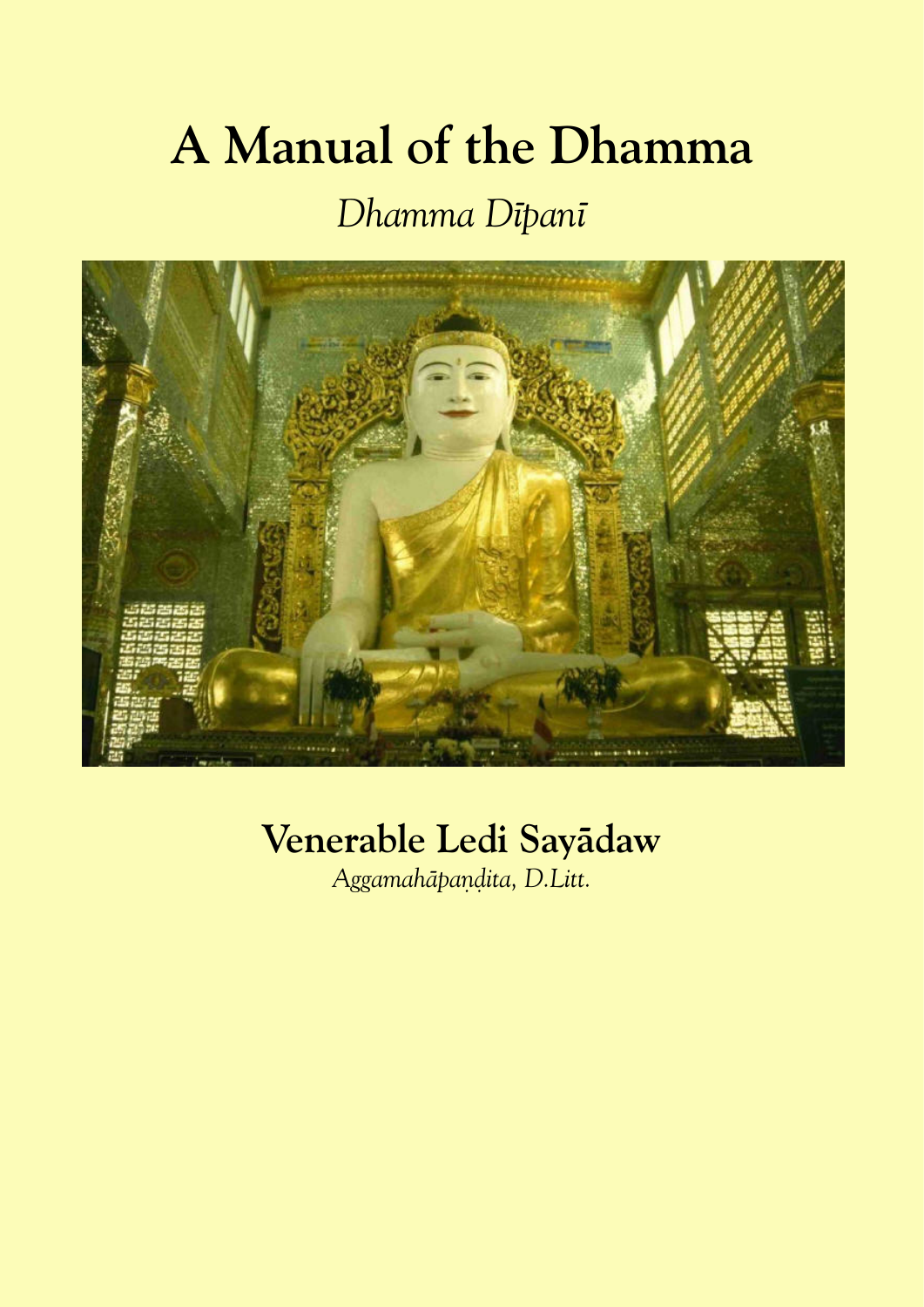## A Manual of the Dhamma Dhamma Dipani

By Venerable Ledi Sayædaw

> Translated by U Han Htay

Edited by Bhikkhu Pesala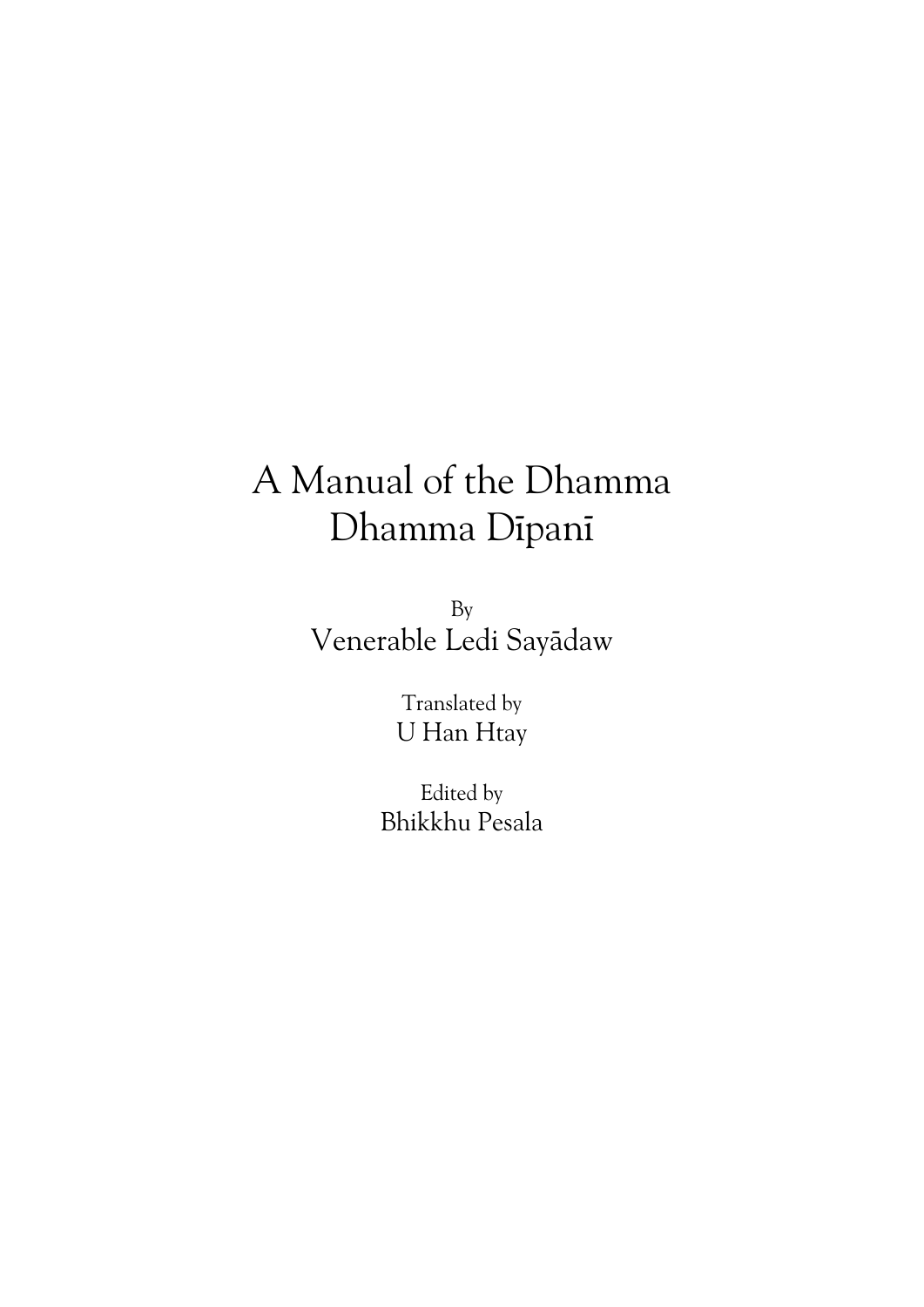## **Table of Contents**

| A Manual of the Dhamma - Dhamma Dipani              |  |
|-----------------------------------------------------|--|
|                                                     |  |
|                                                     |  |
| Should One Avoid Shameless and Immoral Monks?13     |  |
| Should One Honour Shameless and Immoral Monks?      |  |
| Should One Worship Shameless and Immoral Monks?29   |  |
| Should One Criticise Shameless and Immoral Monks?32 |  |
|                                                     |  |
|                                                     |  |
|                                                     |  |
|                                                     |  |
|                                                     |  |
|                                                     |  |
|                                                     |  |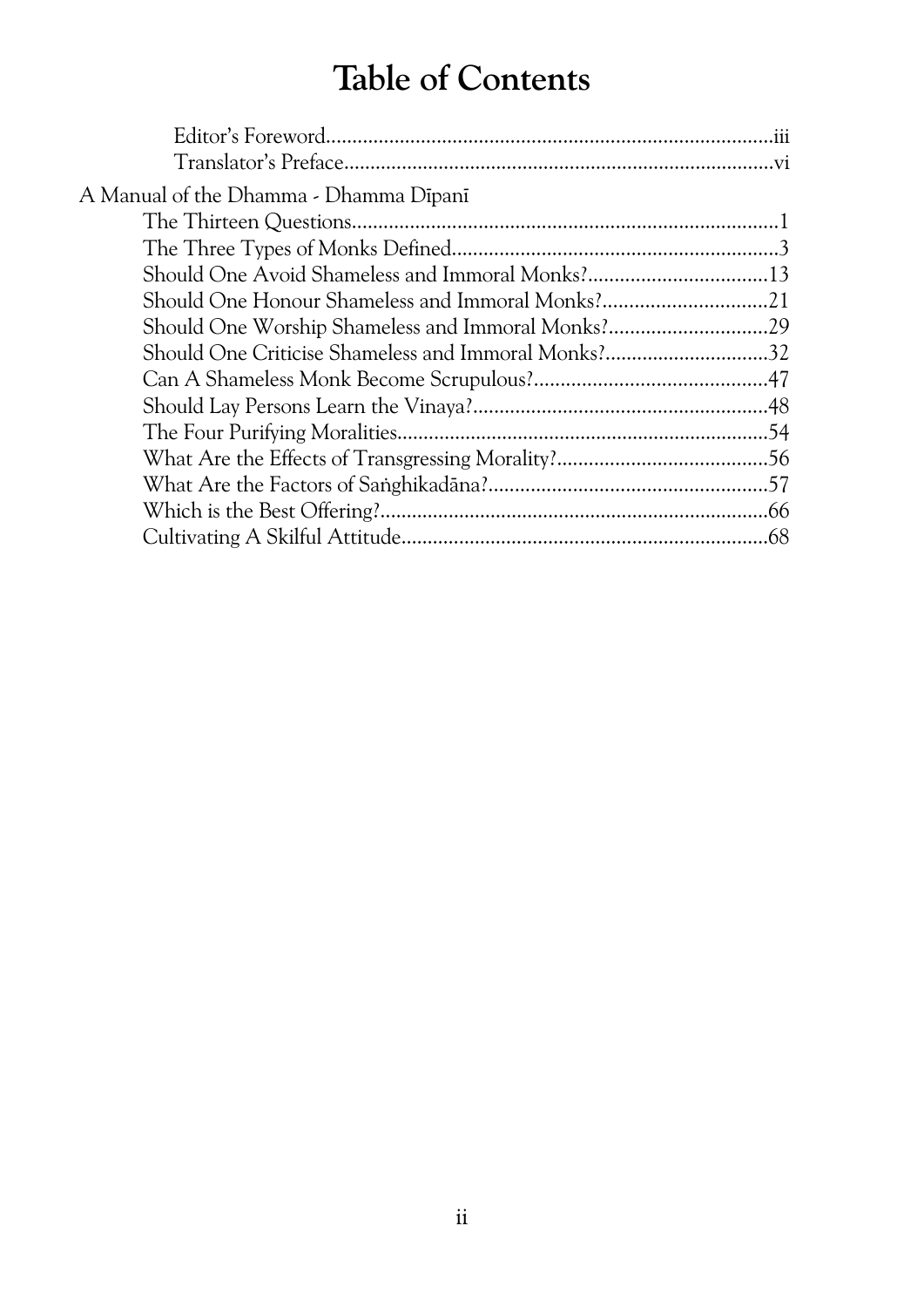## Editor's Foreword

As the translator says, the purification of the Sangha is now an urgent matter, as the neglect of the Vinaya rules is commonplace. Also, as the Sayædaw says, "If a monk, who is well-trained in the Vinaya, accumulates many followers and great material wealth, he can do much damage to the Buddha dispensation, unlike an ignorant monk." So books like this are vital.

In the absence of the Buddha, maintaining acceptable standards of conduct for monks is hard, even if there is wide agreement on what acceptable standards are. The monks most in need of restraint are those least amenable to advice. At the first Buddhist Council, even five hundred Arahants could not agree on which offences were lesser and minor (Vin. ii. 288). The Milindapañha says that offences of wrong doing*(dukka¥a)* and wrong speech*(dubhæsita)* are lesser and minor offences. This is reasonable since offences requiring confession*(pæcittiya),* or confession with forfeiture*(nissaggiyæ pæcittiya)* include: killing animals, drinking intoxicants, telling deliberate lies, abusing monks, hitting monks, eating in the afternoon, and using money. All these things are contrary to the precepts observed by lay people or novices. So we cannot regard them as minor, except in compar ison to the major offences such as sexual misconduct, stealing, or killing human beings. We could regard telling jokes, making sarcastic remarks, or talking with the mouth full while eating as minor offences, but scrupulous monks will observe even these minor rules out of respect for the Buddha.

Books like this are vital. Due to lack of knowledge, unwise lay people will slander monks, shameless monks will abuse scrupulous monks, scrupulous monks will have ill-will towards shameless monks, and many may fall into hell.

As the Sayædaw points out, there are skilful ways to criticise the wrong conduct of shameless monks without making unwholesome kamma. Wise lay people can make merit by donating allowable requisites and paying respect to shameless monks. If asked for unallowable things, they can politely ask, "Is this allowable?" to remind a shameless monk of his remissness without criticising him directly. There are so many rules to observe, that even the most scrupulous monk is likely to overlook some offences. A lay person can give money to a lay attendant, inviting a monk to ask for whatever he needs. If a lay person gives money or other unallowable things to a monk, he or she will make only demerit.<sup>1</sup>

1*"Yampi so Tathægataµ væ Tathægatasævakaµ væ akappiyena æsædeti, iminæ pañcamena ¥hænena bahum apuññam pasavati* — Also, whoever offers to the Tathāgata or to the Tathāgata's disciple what is not allowable, in this fifth case makes much demerit." (Jīvaka Sutta, M. i. 369). The word*"æsædeti"* means "invite to accept" or "offer", so a lay person makes demerit even if a scrupulous monk refuses to accept money. Any honest person will be insulted if offered a bribe. To offer money to a monk is also an insult.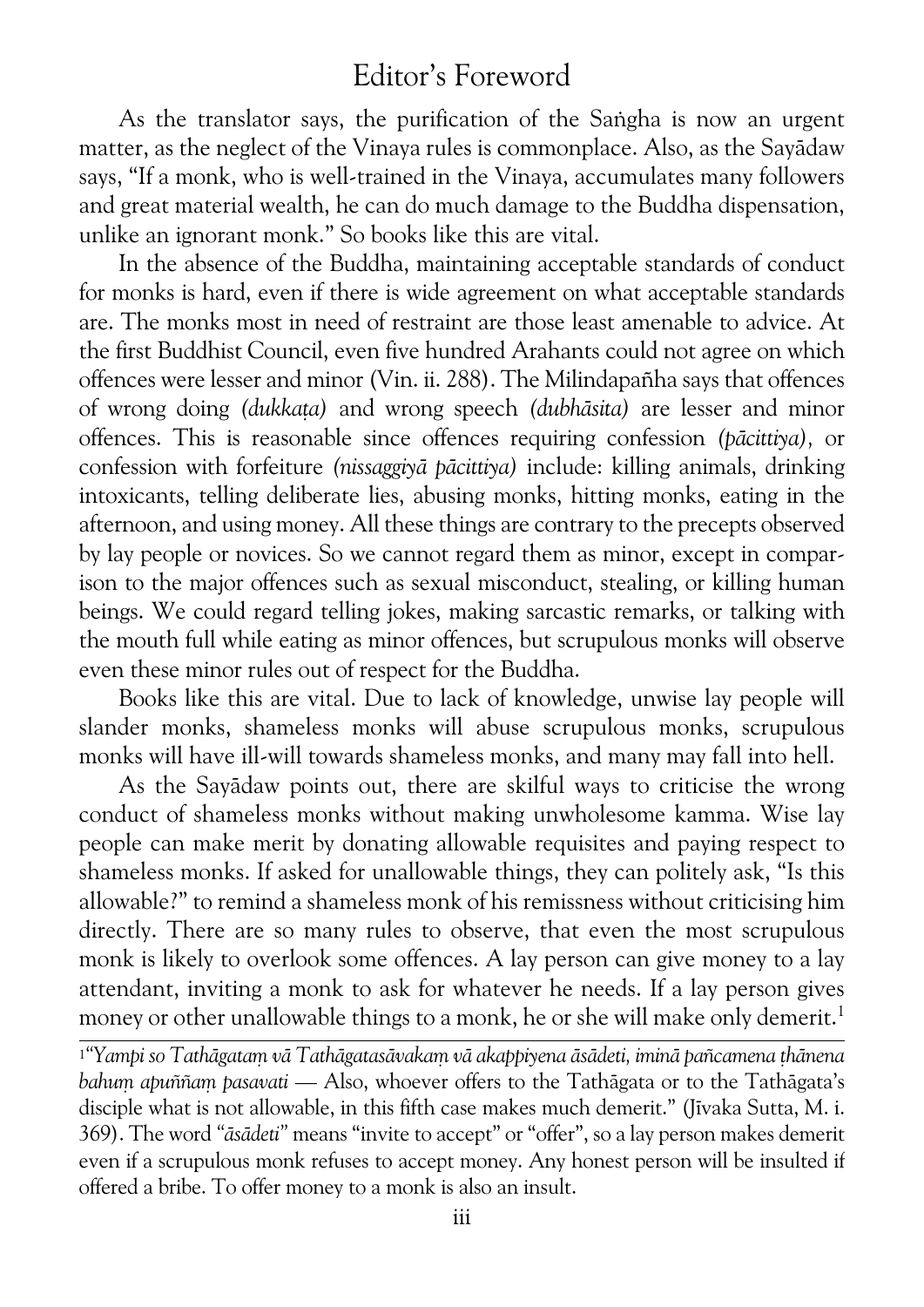An attendant is living in dependence on the monk, so he should obey the monk's instructions, but a lay person does not have to.

Regarding one's own conduct one should not tolerate the slightest fault, but regarding others' conduct one should cultivate boundless compassion and toler ance, or practise detachment. When associating with fools, which means all those who do not observe basic morality, one should guard one's mind and speech very carefully, otherwise one will be sure to make unwholesome kamma. Diamonds, rubies, and emeralds are extremely valuable due to their great rarity. If one is unable to find such precious jewels, one must make do with quartz or marble for ornaments — and even sandstone can be used for grinding knives!

These are very special rare times that we live in. The Buddha's dispensation is extremely precious, but it is decaying year by year. All Buddhists should strive to maintain the true Dhamma, but they need sufficient knowledge and wisdom to discriminate between true Dhamma and corrupt Dhamma. From corrupt Vinaya comes corrupt Dhamma; from corrupt Dhamma comes corrupt Vinaya. Therefore, they should read books such as this carefully, and reflect deeply on their own moral and mental purity. They should practise tranquillity and insight meditation to gain control of the passions. If lay Buddhists have a mature knowledge of Dhamma and Vinaya, it can only help to prolong the Buddha's dispensation. With great compassion they should urge and encourage the monks to promote the essential practices of scriptural study or insight meditation, instead of giving them money or asking them to practise astrology.

The translator's preference was to leave technical terms untranslated, but in my experience most readers find Pāli words a barrier to understanding. If one insists on one different English word for each Pāli term, being consistent is very difficult. The key terms here are few, but their meaning varies according to context. Three very similar Pāli terms — *susīla*, *lajjī*, and *sīlavanta* — could all be translated as "moral" or "virtuous." To show that*"lajjø"* has the opposite meaning to "*alajji*" — shameless, I have used the translation "scrupulous," but in some contexts "moral" or "virtuous" is more appropriate. In the Vinaya, "dussilo — immoral" has the specific meaning of defeated, no longer a monk due to commission of the gravest offence, so one should not use it loosely.

As the Vinaya rules only relate to verbal and physical misdeeds, a scrupulous monk could lack virtue or goodness. It depends on his intention for observing the Vinaya rule. If it is only for the sake of praise and gain, it will not amount to much. However, if he reveres the Buddha and follows the rule out of respect for the Buddha's command, then he rightly deserves to be called a virtuous monk, not just "scrupulous." He certainly should not be called "fussy" or "difficult" just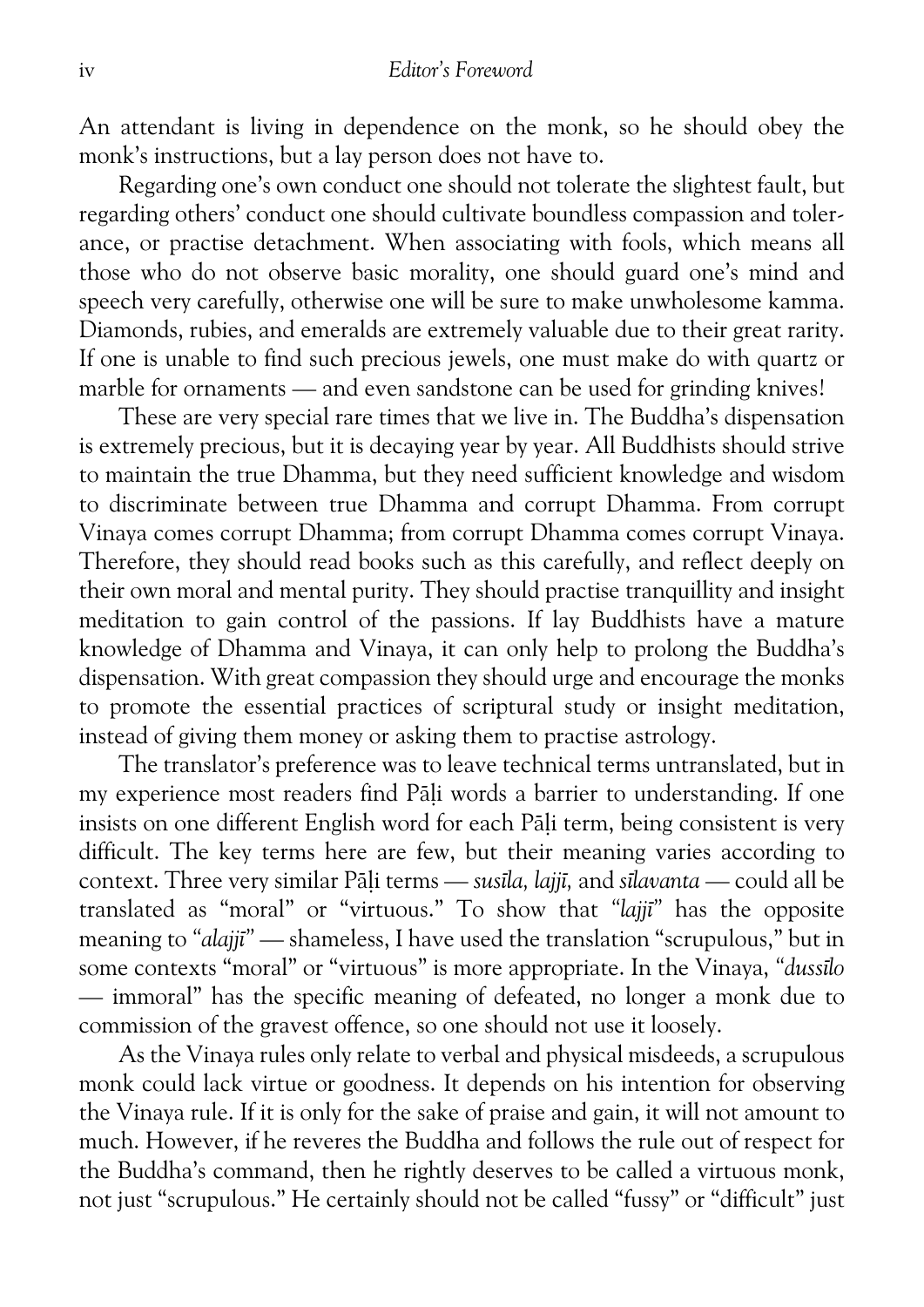because he is not weak-willed and shameless. A virtuous monk may break rules sometimes due to unmindfulness or strong defilements, but when he realises his offence, or if his fellow monks remind him of it, he readily admits his fault and duly makes amends according to the Vinaya procedure prescribed.

A shameless monk, on the other hand, may be wise in the sense of being learned in Abhidhamma, Sutta, and Vinaya, but he lacks any genuine virtue. He frequently breaks the rules knowingly and deliberately, without any moral scruples or sense of shame. Though he knows his offences clearly, he does not admit that there is any fault in breaking the Buddha's injunctions. If his fellow monks point out his offences, he either retorts by accusing them of other offences, evades the issue, or follows the rule only while others are looking. Such completely shameless monks lack virtue and moral integrity. They are not just weak or heedless, but truly wicked.

Many modern monks, due to lack of proper training, do not clearly know what is an offence, and what is not. They just follow what their preceptors, teachers, and fellow monks do. Such monks are shameless as well as foolish, though they may sometimes be good-natured. Having become a bhikkhu, one should understand the training that one has undertaken. If one reads just the basic Pātimokkha rule, one will soon realise if one's teacher or preceptor is shameless. A newly ordained monk is not in a position to correct a shameless preceptor or teacher. He will either have to disrobe and seek re-ordination elsewhere, or ask to study with a famous teacher or meditation master. If he is negligent, he will inevitably become shameless like his teacher.

What the Savādaw says here applies to lay people too. Lay Buddhists can also be classified as moral or immoral, wise or foolish, good or bad. The texts contain plenty of guidelines for lay Buddhists to become moral, wise, and good devotees. As monks have a duty to study and train in the monastic discipline, lay Buddhists have a duty to study and train in the lay person's discipline. Detailed guidance can be found in the Singāla, Mangala, and Sāleyyaka Suttas. They should also undertake regular courses in insight meditation, since insight is indispensable to moral purity. If both lay Buddhists and monks strive hard to study and practise the Dhamma and Vinaya, the Buddha's dispensation will be preserved in its pristine purity. All that is necessary for evil to succeed is for good people to do nothing.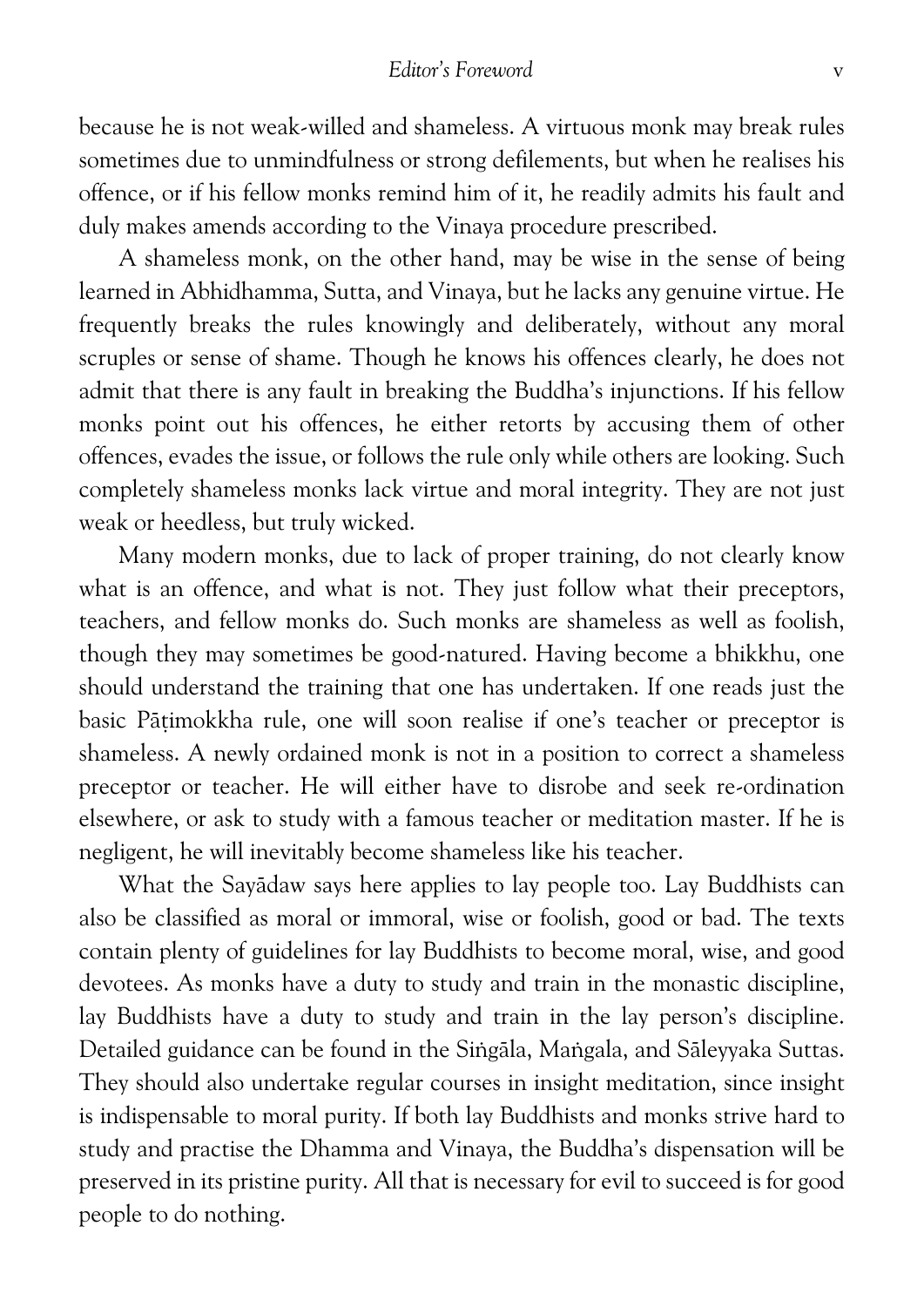## Translator's Preface

The Dhamma Dipani, written in Burmese by the late Venerable Ledi Sayādaw, a famous scholar and meditation master, is, I think, the best of his many expositions *(Døpanø).* This work concerns the Vinaya. The survival of the Buddha's Dispensation depends on the survival of the Vinaya. The Sayædaw answered thirteen questions asked by devoted lay persons in 1901. All lay supporters want to see virtuous monks guiding the people and serving the dispensation effectively, for the Saṅgha is the mainstay of the Buddha's teachings. To prolong the Buddha's dispensation, all well-wishers want to purify the Sangha by suppressing immoral monks. Nowadays, the purification of the Sangha is an urgent matter, as neglect of the Vinaya rules is commonplace.

Moreover, the monks who scrupulously observe the Vinaya are the best ones to guide the laity in the attainment of the highest merit. It is hardly surprising that lay disciples do not want sham monks to prosper and wield influence among ignorant lay Buddhists. Thus the regulations of the Sangha, especially the guidelines for lay-monk relationships, are of universal interest. All Buddhists should ponder the questions and answers in this book. Because they are subtle, they should contemplate them very deeply.

Since these problems are of practical and fundamental importance for both the laity and Sangha, an expositor must possess genuine insight and a comprehensive knowledge of Vinaya. Fortunately, the Sayædaw fulfilled these qualifications. All his expositions display not only his academic mastery, but also his practical inclination. Though knowl edge is important, mere learning leads us nowhere. His well-reasoned answers, with relevant quotations from the texts, reveal his many-faceted ability.

In the affairs of monastic discipline, partial knowledge and facile solutions will only harm the Buddha's dispensation, in which the Sangha plays the central role. It is due to monks who respect the Vinaya that the true Dhamma and the correct way to salvation still exist. Some think that the Vinaya is unimportant, maintaining that many rules should now be amended. Such people lack the correct understanding of the authority of the Buddha in prescribing the discipline. They fail to appreciate the profound nature of the Buddha's command and its sanctity. If they study the five books of Vinaya and their commentaries in detail, a strong faith in the Vinaya will emerge. Confidence is funda mental for monks, and wide-ranging knowledge is essential for scholars.

The readers will find profound thoughts in each answer expressed by the Venerable Sayædaw. Though profound, the explanations are clear. The Sayædaw explains the classification of all types of monks, past and present. The reader will gain much useful information and wise guidance from this book as it deals with the laity's difficulties too. Ignorance of the Vinaya among the laity hastens the decline in the moral standards of the monks. Intelligent lay people should promote good standards by skilful actions as explained herein.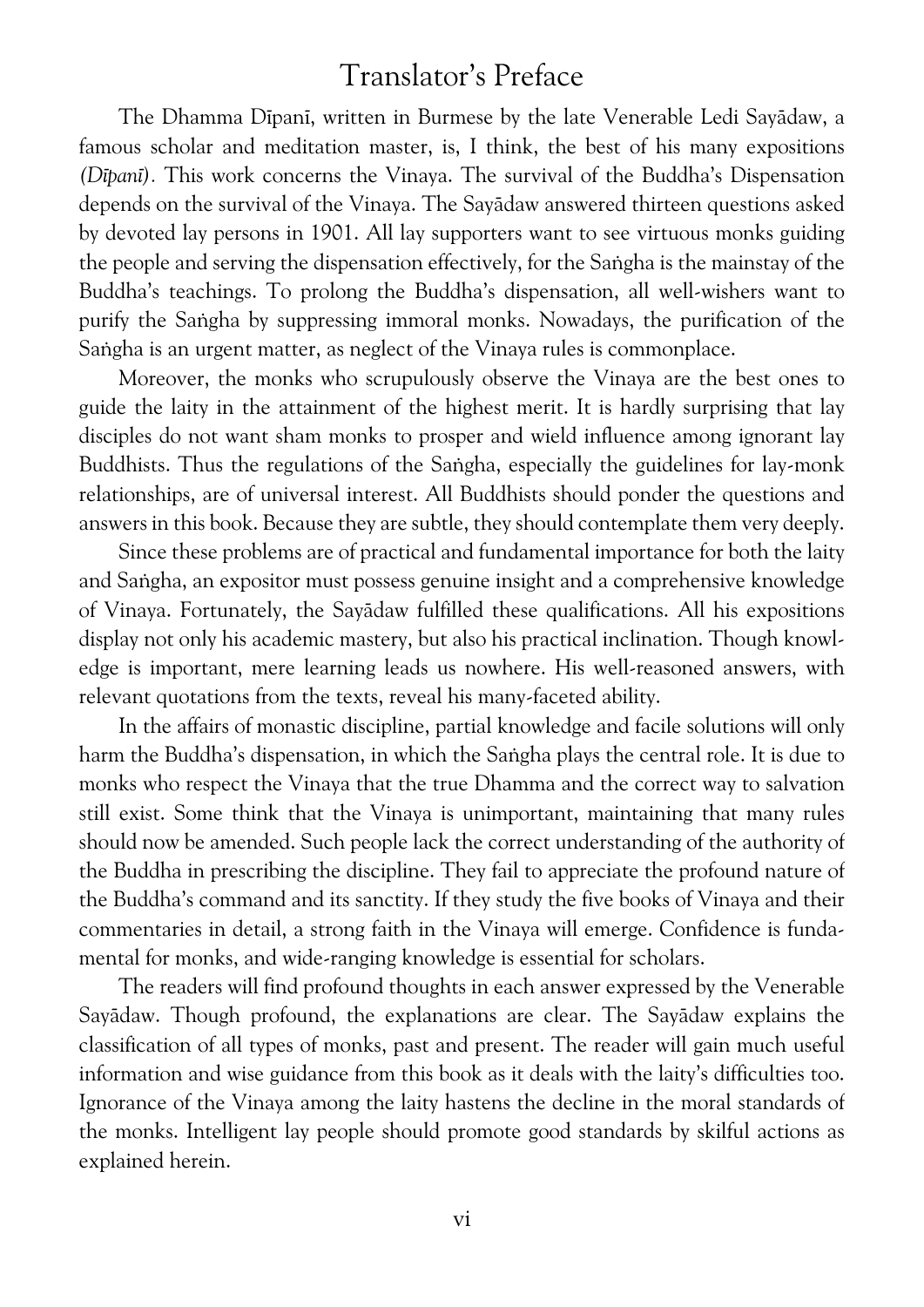Because of the great significance of the thirteen questions, the Primate of the Shwegyin sect, the most Venerable Mahævisuddhæræma Sayædaw of Mandalay, asked Venerable Ledi Savādaw to answer them. After examining the Vinaya texts, commentaries, and subcommentaries, the Venerable Sayædaw gave comprehensive answers correctly and wisely, for he had analysed the problems in great depth. Those who adopt unskilful attitudes towards scrupulous monks*(lajjø),* shameless monks*(alajjø),* and immoral monks*(dussølo)* will adjust their views after carefully reading this exposition.

The great merit of this book consists in its sound advice, caution, and warning. Moreover, skilful ways to deal with all types of monks are given for the benefit of the laity. The most important point lies, I think, in the well-defined classification of monks, along with the factors and characteristics required to evaluate a monk in question. The profundity and sacredness of the Buddha, Dhamma, and Sangha are also clearly explained for ordinary lay people. Monks, too, will gain new insights if they appreciate the intrinsic power of Vinaya, which displays the supreme authority of the Buddha himself. Then their behaviour and outlook will improve.

As the book deals with Vinaya matters, some technical terms are difficult to translate. To avoid misunderstanding, I have purposely retained some original Pāli terms and Vinaya categories. After repeated study I hope these basic terms will become familiar and meaningful, like the Pāli words *kusala, akusala*, Dhamma, Sangha, or kamma, which are now in common usage. They have gained wide currency in many countries and retain their original meanings without any need for explanation.

I have tried to follow the original Burmese text closely so that the author's profound answers, warnings, remarks, and guidelines will remain faithful in the translation. In a technical book like this some inaccuracies of translation can occur for which I crave the indulgence of the reader. Polishing is an endless job, but one has to stop somewhere. I have tried to make the work both readable and accurate. The ordinary reader can consult other translations of the Vinaya texts, but scholars may wish to study further. For them the Vinaya commentaries will be helpful.

I have to thank James Ross for his urgent and repeated request to translate this most important work of the international scholar-monk. The staff of the library department of the Religious Affairs Directorate at Kabæ-Aye, Rangoon, gave me vital assistance in checking references and quotations. I owe them a deep debt of gratitude.

I am sure that the dispensation will continue to shine in many countries with the spread of the original Vinaya texts and explanatory books like this. Buddhism has attracted many students and scholars everywhere. Scientists especially are researching Buddhism as it conforms with scientific principles and methods. A deep sense of joy arising from sublime, noble conduct will result if they develop morality, concentration, and wisdom.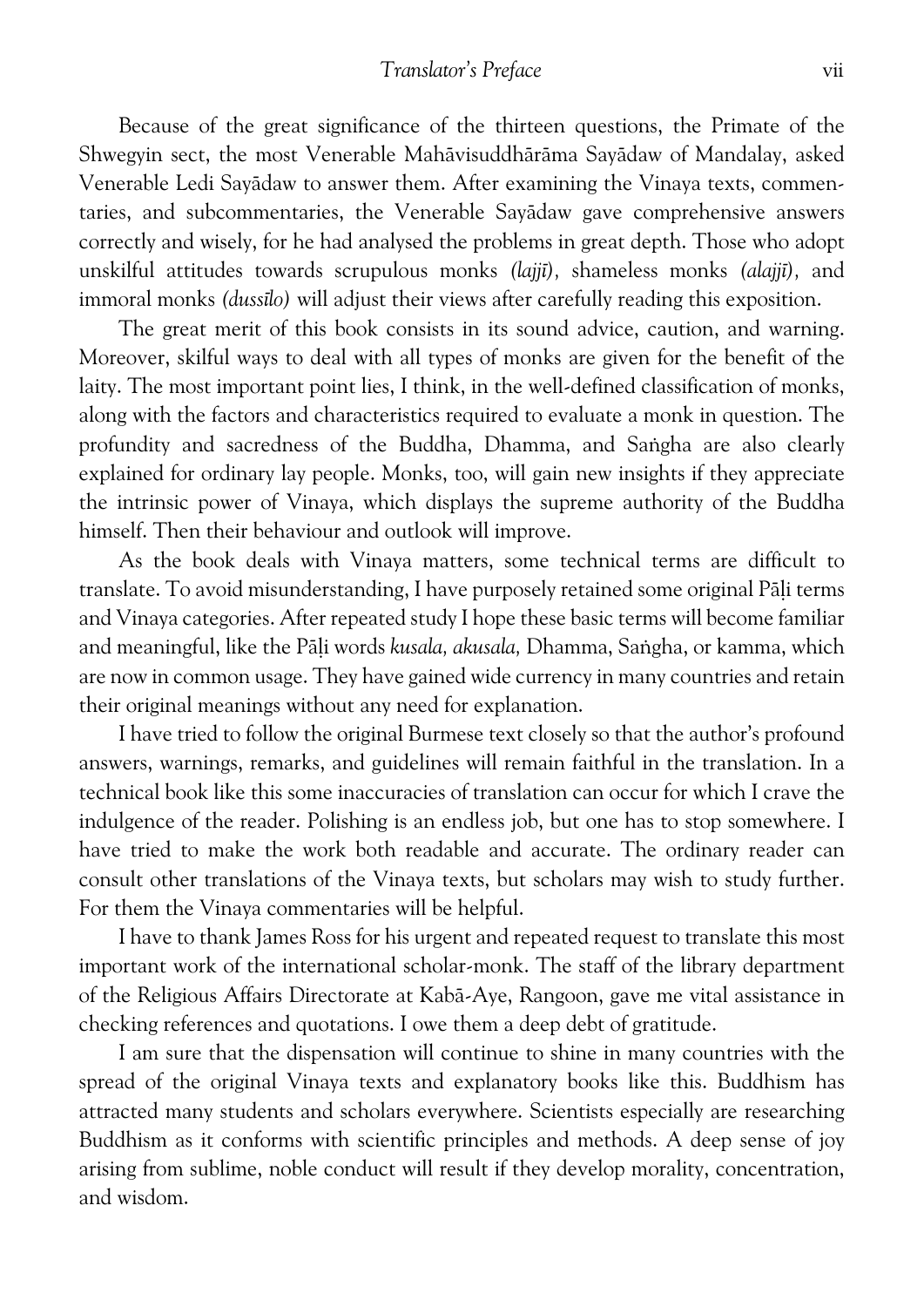## **A Manual of the Dhamma Dhamma Dipani**

On July 1901 seven laymen from Okkan village put thirteen questions, to which I will give answers. They are devoted laymen, namely, Taka Circle Headman Maung Po O, Rest House Donor Maung Shwe La, Pagoda Builder U Baw, Monastery Donor Saya Saing, Monastery Donor Maung Htut, Pagoda Spire Donor Maung Shwe Ye, and Supporter Maung Nge. They, and some villagers, asked these thirteen questions regarding the problems of monkhood and its relationship with the laity. I will now give a concise answer to each question.

## *The Thirteen Questions*

- 1. Nowadays in the Buddha's dispensation there are three different types of monks, namely:*lajjø* (one with a moral conscience, a scrupulous monk),*alajjø* (one with no moral conscience, a shameless monk), and *dussølo* (without ethical conduct, a bad, fallen, immoral monk). So we wish to know the factors or characteristics embracing each type as mentioned in the Pali texts, commentaries, and subcommentaries. Kindly give the factors to classify each type.
- 2. Should those who know the truth about shameless and immoral monks refrain from associating with and paying respect to them? Does this agree with the verse in the Mangala Sutta that advises one to avoid the foolish *(asevanā ca bālānam)*? Is a lay person who shows disregard by shunning bad monks following the injunction of the Mangala Dhamma? We would like to know of scriptural evidence and examples regarding the good or bad results from this action.
- 3. Should those who know the truth about shameless and immoral monks continue to pay respect and offer requisites? Are they following the Mangala Dhamma that advises us to associate with the wise (panditānañca sevanā)? Is this behaviour following the advice given in the Mangala Sutta or not? Kindly give evidence and case histories regarding good or bad results from this act.
- 4. If a person offers the four requisites such as almsfood, knowing a monk to be shameless or immoral, does this amount to the Mangala Dhamma that says one should honour the worthy (*pūjā ca pūjaneyyānam*), or is this contrary to that advice? Kindly let us know the good or bad results with appropriate case histories and evidence.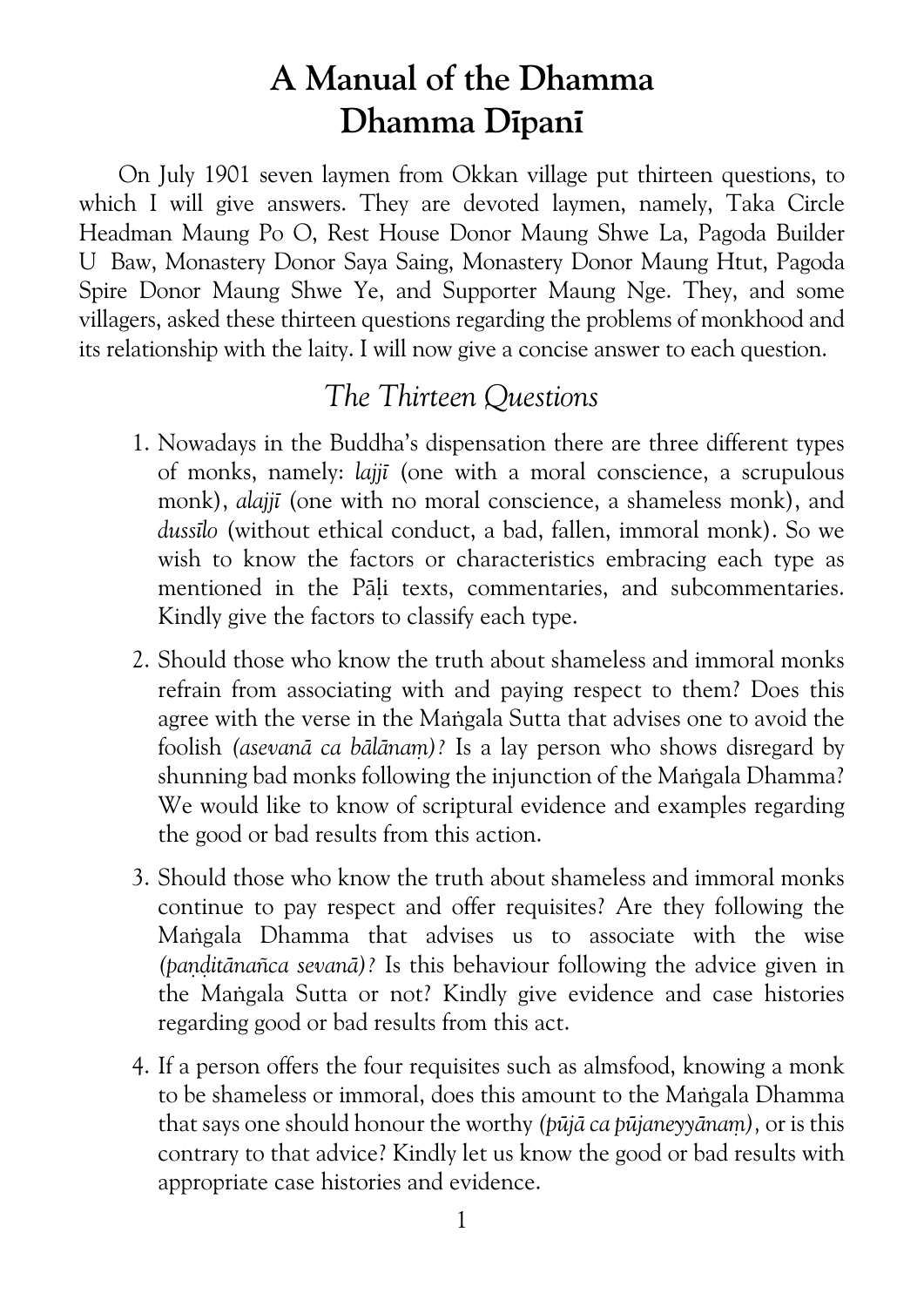- 5. If a person pays respect and shows deference by greeting, bowing, etc., knowing a monk to be shameless or immoral, does he fulfil the Mangala Dhamma that says that one should pay respect to the worthy or honour able ones*(gæravo)?* Does his behaviour agree with the text that says one should pay respect only to those who possess good conduct? The text referred to is in the Kosala Samyutta. By worshipping bad monks does one accomplish a reliable refuge? Kindly give evidence or examples to show the right way in this matter of honouring bad monks.
- 6. If one speaks ill of a monk or condemns him, either directly or indirectly, knowing him to be shameless or immoral, does one attract ten evil punishments or not? Is one free from evil with this act?
- 7. If a shameless monk becomes afraid of suffering in samsāra, or if he acquires moral dread, how can he become a scrupulous monk? Is it possible for him to become a scrupulous monk?
- 8. Should lay persons learn the Vinaya? Does this kind of learning agree with the Mangala Dhamma that advises one to be well-trained in discipline*(vinayo ca susikkhito)?* What are the good or bad results of this act? Kindly give evidence or examples to prove a definite point.
- 9. Should a monk teach the monastic discipline to a lay person? What are the good or bad results of this? Please give some evidence.
- 10. Kindly give the detailed factors or characteristics of each of the four purifying moralities (pārisuddhi sīla). You may give each its characteristic, function, manifestation, and proximate cause.
- 11. Among the four purifying moralities, what are the bad effects if a monk transgresses basic monastic restraint (Pātimokkha samvara sīla). What are the good effects if a monk observes it? Kindly explain the remaining three types of purifying morality, which may have good or bad effects according to observance or non-observance.
- 12. What are the factors of offerings made to the whole Sangha *(sanghikadāna)?* How can we perform this type of donation?
- 13. Of the two types of donation, offerings to the Sangha and offerings to the Enlightened One, which has greater merit?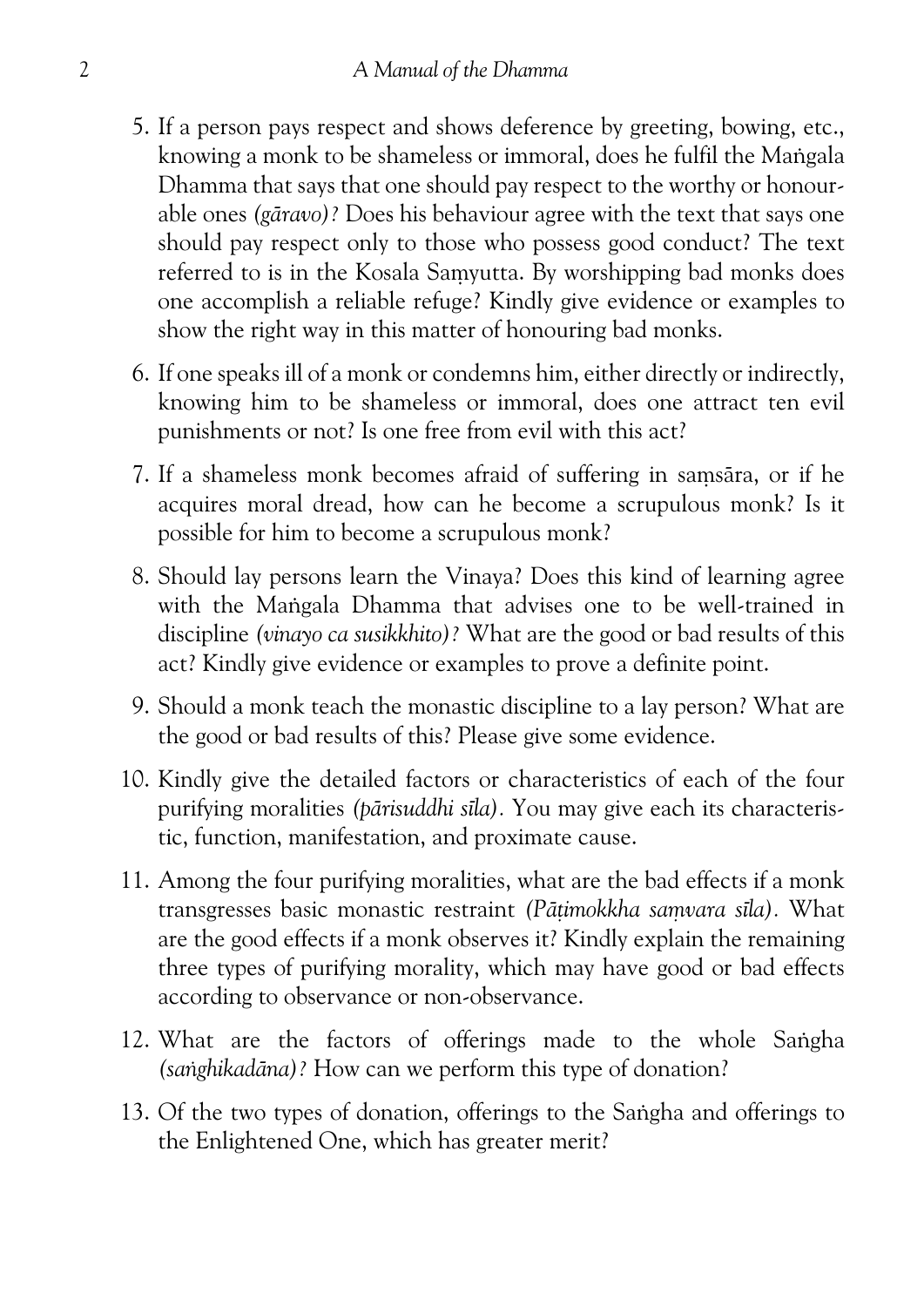### *The Three Types of Monks Defined*

The lay people asked this question in the following sense: different kinds of Buddhist monks can now be found: scrupulous monks*(lajjø),* who possess moral conscience; shameless monks*(alajjø),* who possess no moral conscience, and immoral monks*(dussølo),* who are depraved and evil. They want to know the essential characteristics of each type for classification according to the Pali texts, commentaries, and subcommentaries.

The three types of monks have been mentioned in the Parivāra Pāli (Vinaya Pitaka) as follows:

> *"Sañcicca æpattiµ nænæpajjati, æpattiµ naparigþhati. Agatigamanañca nagacchati, ediso vuccati lajjø puggalo."*

The meaning is this: "They are aware of the Vinaya rules and, with no thought of transgression, refrain from breaking them. If they transgress some rules due to human weakness, they never conceal their offences. Moreover they do not follow the four wrong courses*(agati).*1 Such monks are called scrupulous individuals*(lajjø puggala)* — monks with moral conscience." [From now on they will be called scrupulous monks, ed.] These are the three factors or characteris tics of a scrupulous monk. The clarification is as follows:

- 1. When a scrupulous monk knows that any action is a transgression of the Vinaya rules, he refrains from it.
- 2. However, he might sometimes break some Vinaya rules knowingly or unknowingly due to his untamed mind. He never hides the facts and always purifies his morality according to the rules within a day.
- 3. When he has to distribute property or decide cases, he avoids the four wrong courses, i.e. he always acts or decides justly and impartially.

A monk having these three factors or characteristics is called scrupulous. This is the meaning of the text quoted above.

The three factors or characteristics of a shameless monk are stated in the Parivāra as follows:

> *"Sañcicca æpattiµ æpajjati, æpattiµ parigþhati. Agatigamanañca gacchati, ediso vuccati alajjø puggalo."*

<sup>1</sup> Following a wrong course through desire*(chandægati),* aversion*(dosægati),* ignorance *(mohægati),* or fear*(bhayægati).*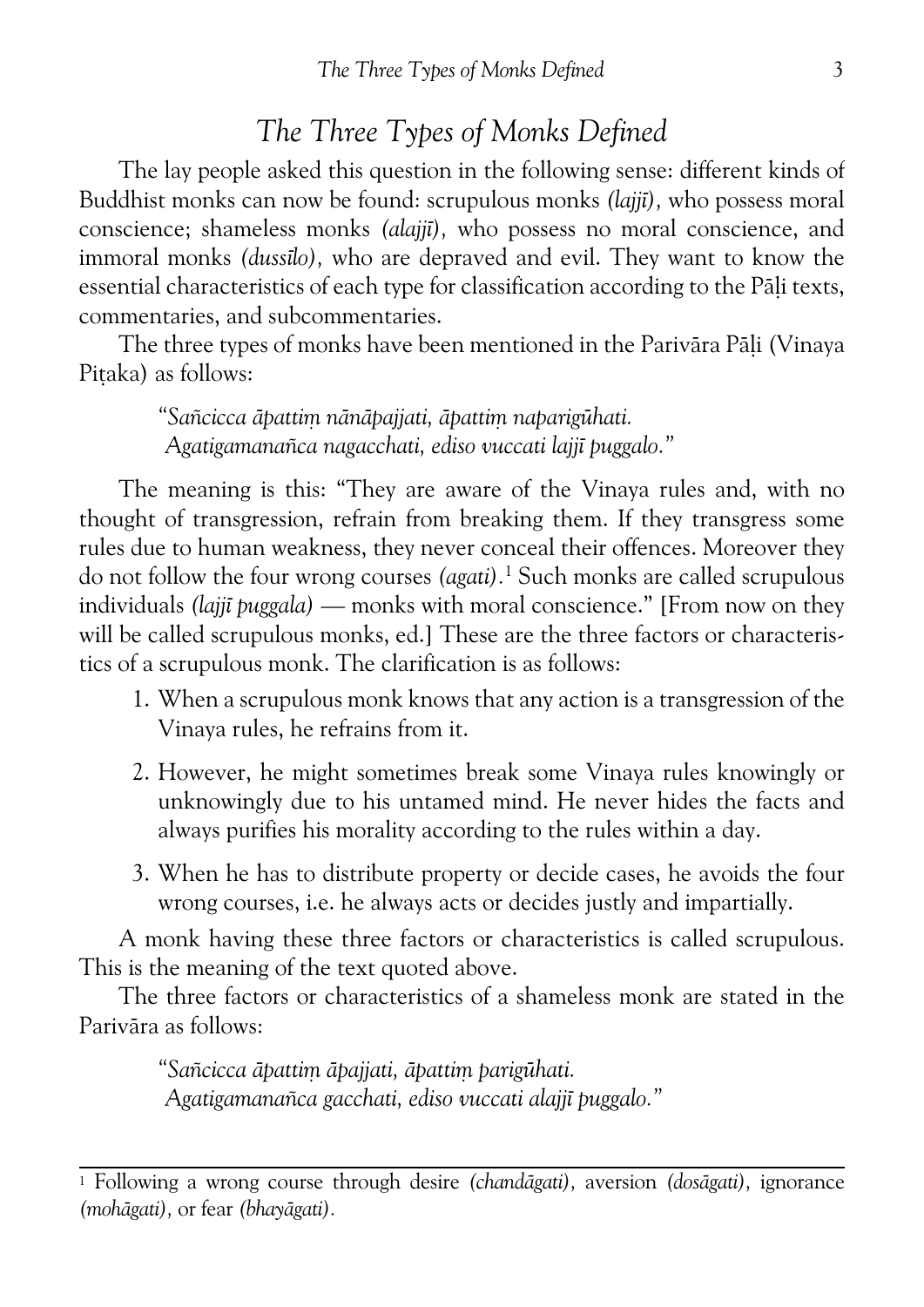This text says that a shameless monk is one who, with the knowledge of the Vinaya rules, transgresses them and commits evil. Having committed evil, he then conceals his actions. Moreover, he follows the four wrong courses. Such a monk is called shameless.

The meaning is as follows:

- 1. A shameless monk, knowing that any action is contrary to the Vinaya rule, breaks the precepts wilfully.
- 2. Whether by his awareness of Vinaya or by his transgression through ignorance, he conceals his faults, though he knows he has broken the Vinaya rule. That is, he does not attempt to purify his faults in the way prescribed.
- 3. When distributing property among monks, or in deciding cases, he follows the four wrong courses.

If even one of these factors is present, such a monk is shameless.

Here, a detailed explanation is necessary. The Vinaya Commentary says: "One who is shameless from the start does not exist." So shamelessness is impermanent. In other words no such individual as a permanently shameless monk exists. The commentary says that at the time of ordination a monk cannot be classified as shameless, but he may become shameless according to his mental attitude at any given moment. No monks are permanently scrupulous or shame less based on social class, religion, nationality, etc. A monk may become shame less ten times, or scrupulous ten times within a few minutes. It is possible that within a single sitting a monk may become shameless or scrupulous ten times alternately.

How is this possible? Several Vinaya rules can be broken repeatedly within a short time, so a monk may be classified as shameless more than ten times. Even within a short period, thousands of precepts may have to be observed, which some monks do no know about. Due to his wrong attitude or carelessness, a monk may break them very often. So for that duration he must be classified as shameless. On the other hand if he becomes ashamed whenever he transgresses the rules, realises his fault, confesses it, and determines not to repeat it, he becomes a scrupulous monk again.

Clearly, scrupulous and shameless categories cannot be associated with race, religion, or culture, nor can any monk be permanently classified as scrupulous or shameless. Nevertheless, if a monk does not follow the principles of the monastic discipline throughout his life he should definitely be classified as a shameless monk.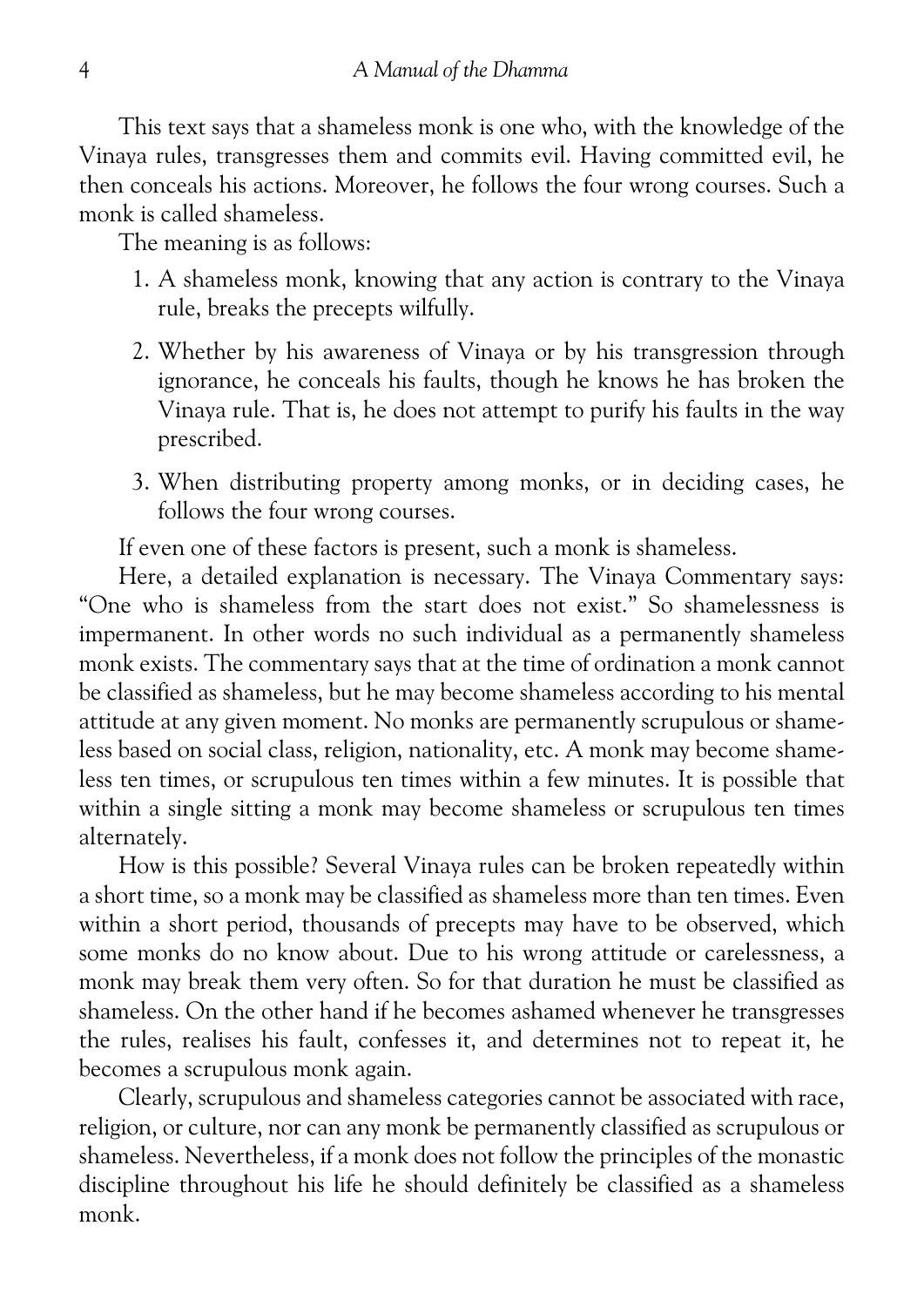The Vinaya Commentary says that a shameless monk remains shameless only when shamelessness appears in him, and when he possesses one of three factors without confession and purification. As soon as he does these things, he immediately regains the status of a scrupulous monk. In the Sāratthadīpanī subcommentary the following important explanation is found:

> *"Ædito pa¥¥hæya hi alajjø næma natthøti iminæ di¥¥hadi¥¥hesuyeva æsa³khæ na kætabbæti dasseti."*

"Herein: 'One who is shameless from the start does not exist' means that one must not cast doubt or suspicion on a monk whenever one sees him, thinking that he is shameless. This attitude should not be taken." This is the advice of the subcommentary.

Only when one sees a monk doing an immoral deed, can one classify him as shameless at that time and place, and at no other. Moreover, one can doubt this monk's behaviour then only, and so entertain suspicion. If one does not really see a monk's act of immorality, no suspicion should be entertained. This is the meaning of the Pali text, commentary, and subcommentary.

#### **Four Kinds of Transgression**

The phrase "sañcicca āpattim āpajjati" means intentional transgression of the Vinaya rules (that is, with knowledge of the discipline). In detail, four classifica tions cover all types of offence:

- 1. Transgression with knowledge of the rule.
- 2. Transgression without knowledge of the rule.
- 3. Transgression with knowledge of the object (things or matter to be transgressed).
- 4. Transgression without knowledge of the object (things or matter to be transgressed).

The explanation is as follows: In the Vinaya Pitaka, the Buddha prohibited monks from eating ten types of meat.<sup>1</sup> If a monk breaks this Vinaya rule, he commits an offence. He breaks this prohibition proclaimed by the Buddha for all monks. If a monk knows this Vinaya rule, he achieves the status of one who knows discipline. If he does not know this Vinaya rule, he is classified as one who is ignorant of the Buddha's prohibition. Both concern the rule in the sphere of

<sup>1</sup> Human*(manussa),* elephant*(hatthi),* horse*(assa),* dog*(sunakha),* snake*(ahi),* lion*(søha),* tiger (byaggham), panther (dīpim), bear (accham), and hyena (taraccham).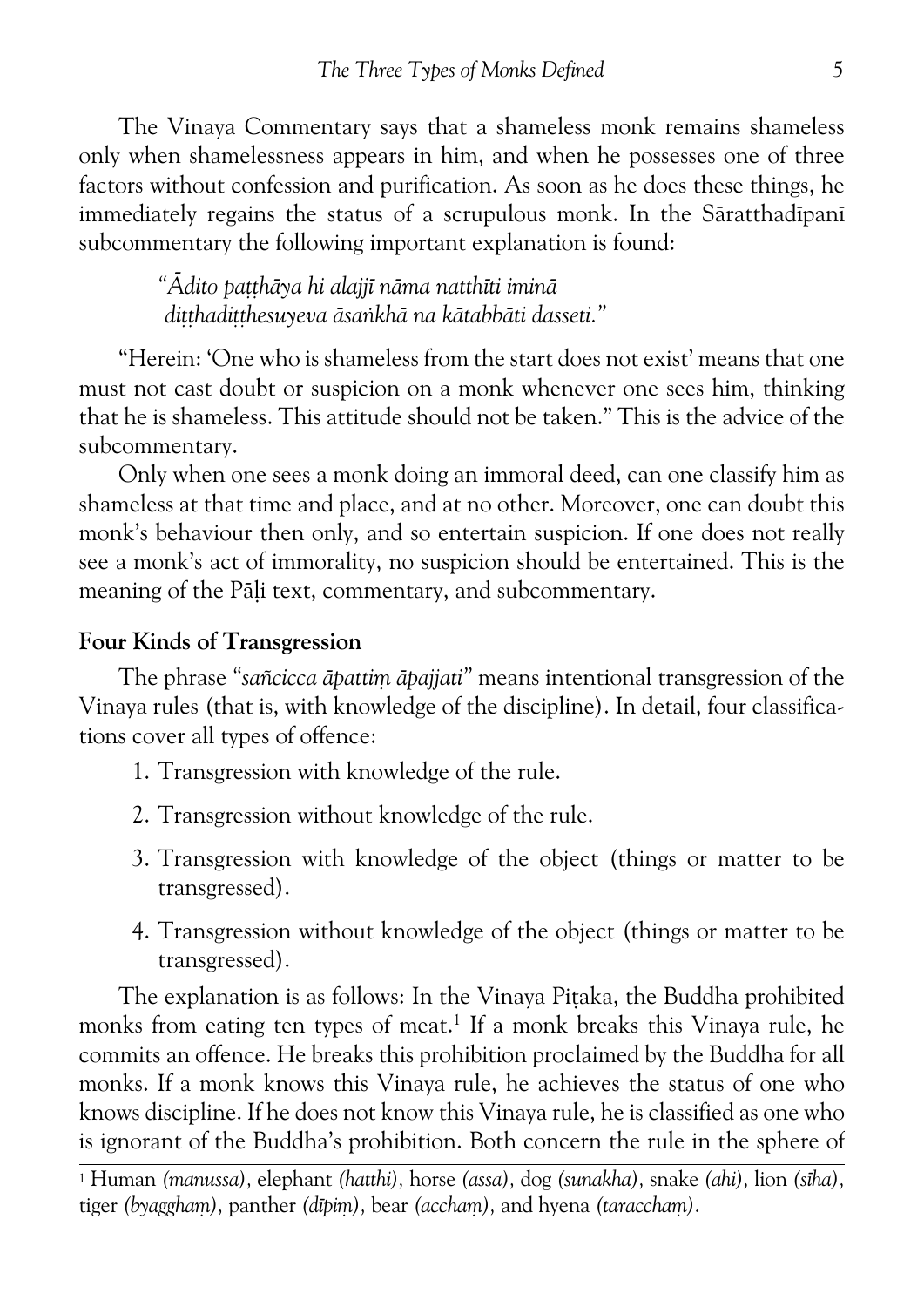"knowing" or "not knowing." When a monk fails to understand whether any particular meat is allowable, the case is concerned with the object*(vatthu).* Then he has knowledge or ignorance of the object.

Likewise, regarding the acceptance of gold, silver, and money, a monk may or may not know the rule concerned. Thus, he may be knowledgeable or ignorant regarding the Vinaya. Similarly, regarding the object that should be shunned, classification calls for two cases: knowledge of object and ignorance of the object.

In Vinaya the technical term*'æpatti'* means fault, offence, committing, and transgressing. Herein, two classes of offence can be found: an offence according to the world, and an offence against the Vinaya rule.

The first type of fault includes killing sentient beings, stealing, and so on. These misdeeds are regarded as unwholesome everywhere so this transgression is known as a fault according to worldly ethical principles.

Regarding the second type of offence, it relates to the breaking of Vinaya rules such as not digging the ground, cutting trees and grass, etc. Such offences, though not evil in the moral sphere of the everyday world, are offences against the Vinaya. The rules for monks taught by the Buddha belong to the faults according to the Vinaya rules for ordained monks.

A detailed examination is necessary for each of these two types.

A monk who has transgressed the worldly prohibition with knowledge and volition becomes a shameless monk. If he breaks a moral principle without knowing it, sometimes he falls into an offence against the Vinaya rule as he knows the object of his transgression. Then he becomes shameless too. Examples of these shameless offences are killing, taking liquor, drugs, etc. He is guilty on both counts, a worldly offence and a Vinaya offence.

However, breaking some training rules occasionally does not amount to a Vinaya offence. Since a monk is free from any offence mentioned in the Vinaya, he cannot be classified as shameless.

Most training rules*(sekhiya)* and prohibitions in the Mahævagga and Cūlavagga Vinaya texts are not offences if one is unaware of them, even if one transgresses the rule. If one knows the rule, but one is ignorant concerning the object, it is an offence against some rules, but not all. In breaking a rule while ignorant of the object, though an offence is sometimes committed, a monk is not thereby shameless. An example of this is a monk drinking liquor. If a monk does not know that he has taken liquor, thinking it to be medicine, it is an offence. However, he cannot be called shameless even though he commits an offence. If a monk kills a sentient being not knowing it has life, he destroys life unintentionally. In this case he does not transgress the Vinaya rule, and he is not shameless either.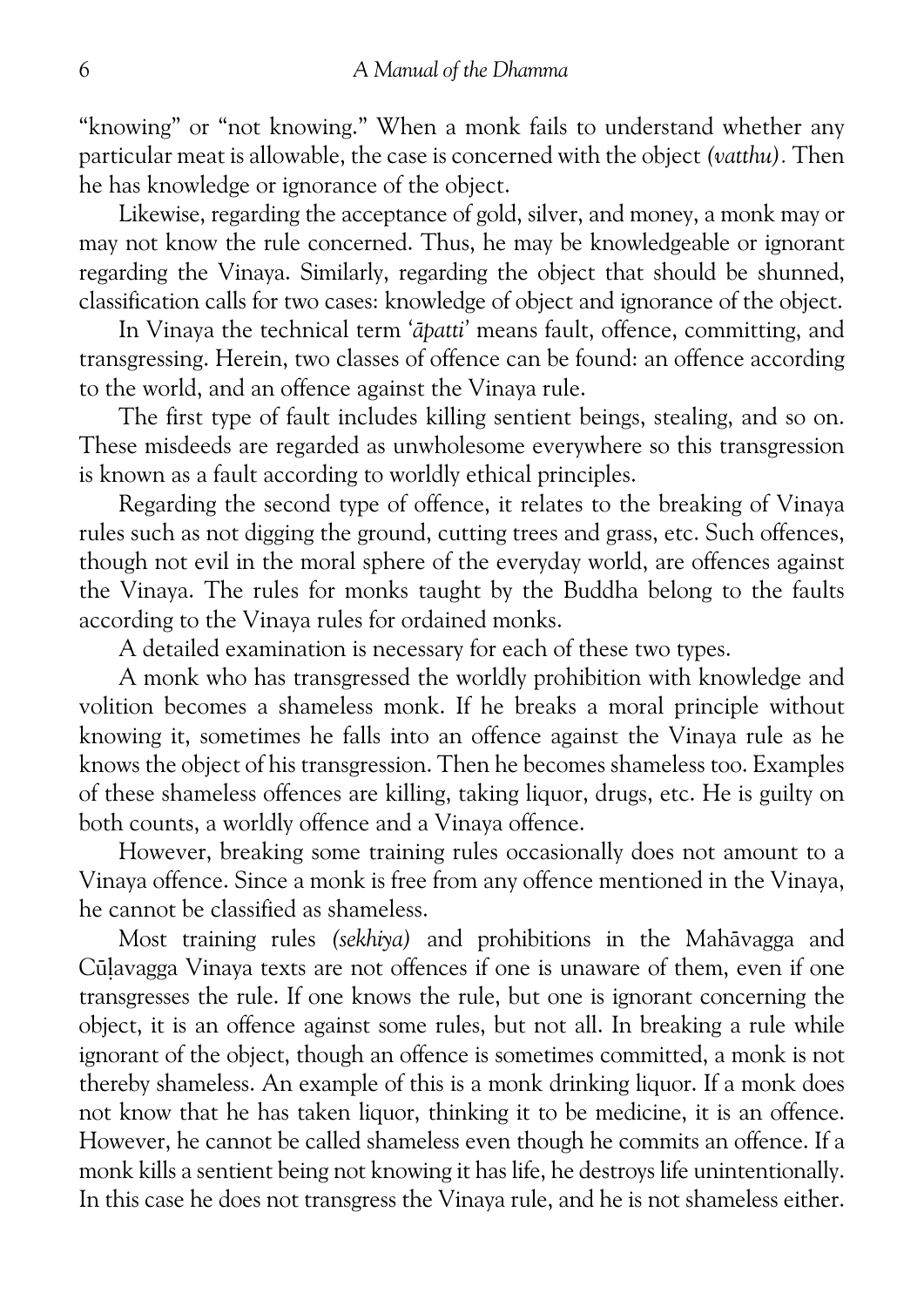A monk becomes shameless only when knowledge of the rule and knowl edge of the object are both present. In breaking the rule with knowledge of the rule, but ignorant of the object, he is not shameless. Likewise, a monk remains scrupulous if knowledge of the object is present, but he is unaware of the rule. He does not become a shameless monk. If he knows neither the rule nor the object, and commits an offence, he cannot be called shameless.

The above explanation is given to clarify the meaning of "intentional trans gression of the Vinaya rules," and to show the characteristics of a shameless monk.

The second factor is "āpattim parigūhati," which means that when transgressing the Vinaya rules a shameless monk conceals his fault. Concealing is characterised by ten factors as follows:

1. Transgression of the Vinaya rule or prohibition.

- 2. Knowledge of transgression or guilt.
- 3. Presence of a well-wisher (a monk) nearby.

4. Presence of a companion monk among them.

5. Absence of any danger.

- 6. Awareness that there is no danger.
- 7. Physical possibility exists to cure or purify the offences by confession and following the procedures laid down for that offence.
- 8. Awareness that physical competence in making confession exists.
- 9. Presence of an attitude to cover up the fault until after dawn.

10. Hiding the fault until after the next dawn.

If the above ten factors are present until the following morning, a new offence of wrong-doing *(dukkata)* is committed, adding to the previous offence. Moreover, a monk thereby becomes shameless. However, if one of the ten factors is lacking, a monk should not be called shameless.

Note that if a monk has all the necessary factors to confess his offence, but fails to do so, he becomes shameless until the confession is made. So a monk may remain shameless for one day, one month, one year, ten years, etc., unless he confesses the offence and follows the prescribed procedure voluntarily. This is a significant point.

The second factor, which says "he knows he has transgressed the rules," applies to those who do not know the Vinaya rules. Among untrained, ignorant monks, many will not be aware of their faults even if they break the rules. A few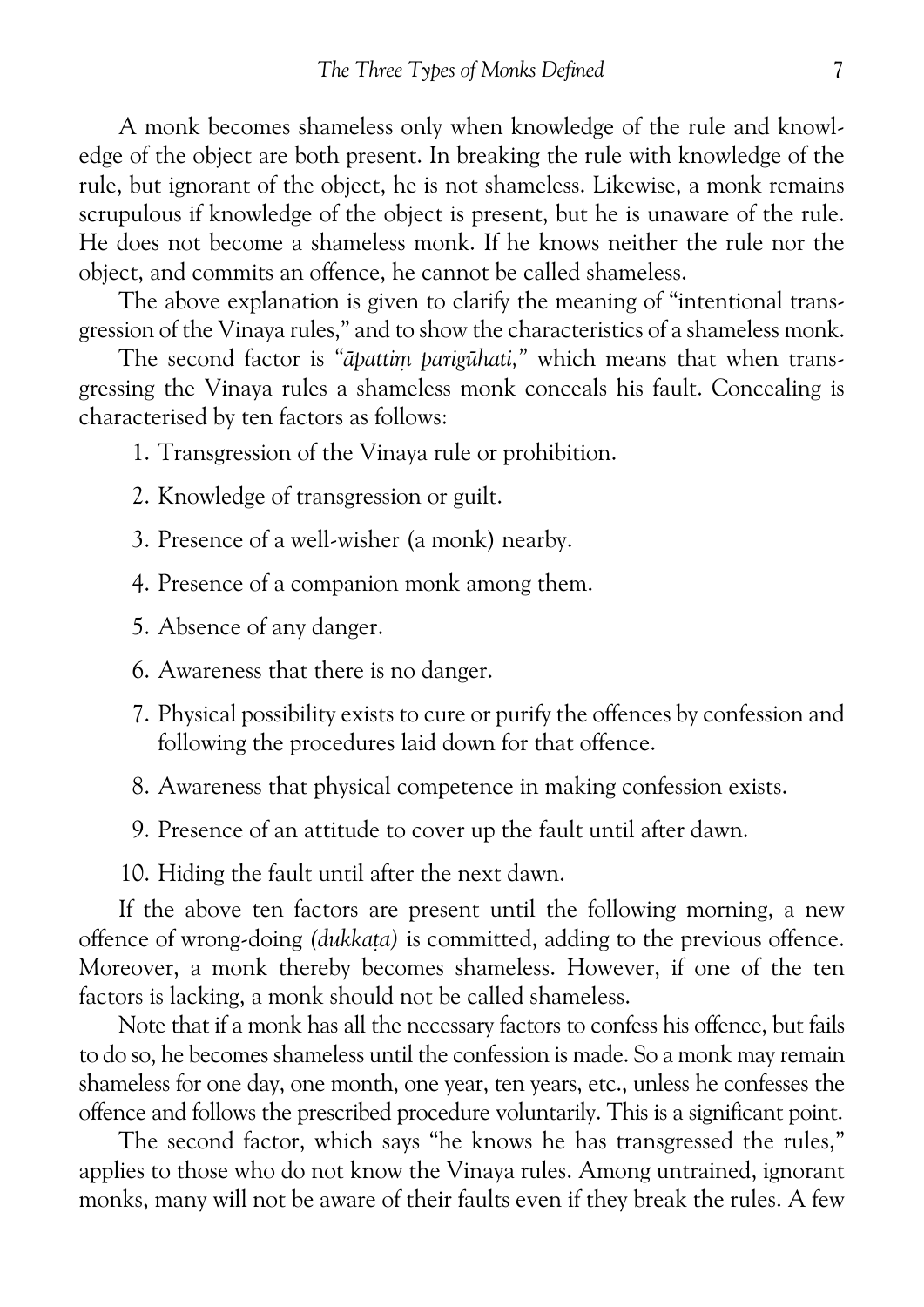monks may not be aware of transgressions at all, while the majority may not know the rules in detail. The reason is a lack of training in Vinaya. Transgres sions without awareness are not offences for such monks. So no charges of shamelessness should be made against them.

This is the explanation of the term "*ābattim parigūhati.*"

For the third factor the text mentions four features: he does not take a wrong course through desire, ill-will, delusion, or fear.

These four wrong courses must be considered, especially in the matter of the distribution of communal property and alms *(sanghika)*. Scrupulous monks should be free from these four faults as explained in the commentarial literature. However, one should note that partiality, prejudice, bribery, and corruption relate to offences only. The Vinaya teachers say that these four faults arise only when one first breaks a rule, then follows a wrong course due to bias.

However, the arising of this guilt is very subtle. In cases requiring a decision of guilty or not guilty, both sides try hard to win the case, quoting Vinaya, Sutta, and Abhidhamma. However, it often happens that one side, though knowing the cor rectness of the other, does not admit it and continues to argue to establish the fault of the opposite party. This unfortunate behaviour arises due to pride, conceit, and attachment. One side, lacking humility, claims its views to be according to Dhamma, though this is unwarranted. Similarly, the other side, due to pride, argues that an offence is no offence. Some proclaim no offence to be an offence. By doing so, each side commits the evil of false speech, or lying. This is the offence of taking a wrong course. This fault often arises when one quotes Vinaya, Sutta, and Abhid hamma for one's own ends in dispute, disregarding the truth. So false speech is classified as a wrong course. This explanation concerns the phrase*"agatigamanañca gacchati"* — taking a wrong course, the third factor mentioned above.

When it comes to classifying as scrupulous or shameless, those who lack knowledge of the Vinaya keep only a few precepts. So these monks have little chance of becoming shameless.

Those who are well-versed in the Vinaya, attain eminence or conscientious ness in morality. However, if non-observance prevails among monks well-edu cated in the Vinaya, the likelihood of becoming shameless is great. If a monk, who is well-trained in the Vinaya, accumulates many followers and great mate rial wealth, he can do much damage to the Buddha dispensation, unlike an ignorant monk. This well-educated monk is like an armed robber or thief who enters a treasure-house and steals its contents.

Here ends the section on the characteristics of scrupulous and shameless monks in brief.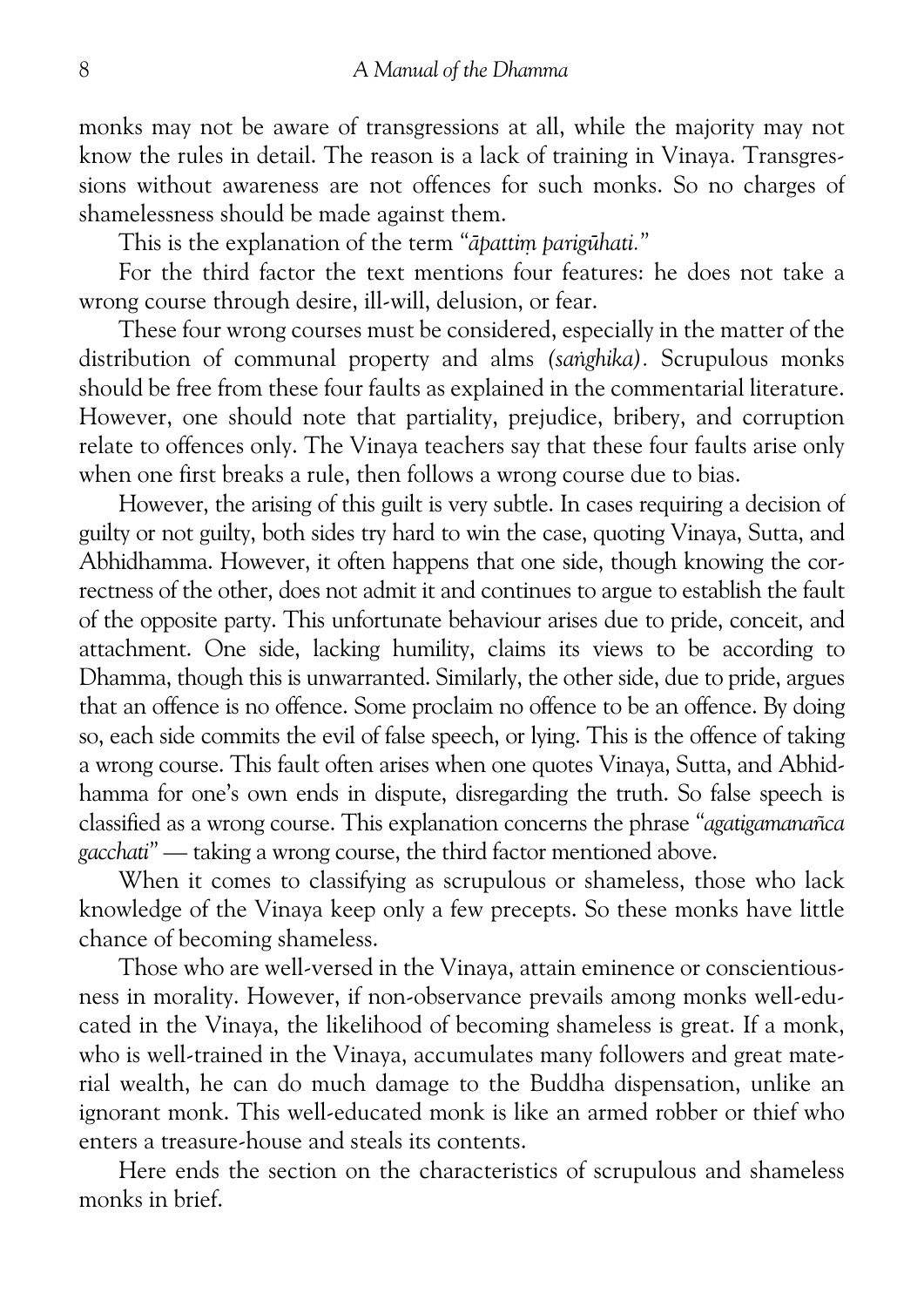#### **Characteristics of an Immoral Monk**

The technical term "immoral*(dussølo)*" means a totally depraved monk who commits an offence of defeat (pārājika). The dutthadosa sikkhāpada states "If a monk, being angry, and wanting to make another monk disrobe, falsely accuses him of defeat, he commits an offence requiring a formal meeting of the Sangha." He commits a serious evil by his accusations against an immoral monk who has committed an offence of defeat. If a monk, without the aim of expelling an immoral monk, merely accuses or belittles him so that his honour and power will be extinguished, he commits an offence requiring confession *(pæcittiya æpatti).* Even if he abuses or speaks ill of an immoral monk, he transgresses the *bācittiva* rule.

#### **Accusation with Charges of Defeat**

Words spoken against an immoral monk with the following charges mean "speaking ill or accusation."

"You have committed an offence of defeat."

"You possess no moral conduct."

"You are not a monk at all."

"You are not a son of the Sakyan clan."

Such expressions used against a monk are charges of defeat as mentioned in the commentary.

The term "shameless"*(alajjø)* includes an immoral monk who has fallen into an offence of defeat. However, the text says that a shameless one transgresses minor offences *(dukkata)*. So the term "shameless" covers both great and small offences. Therefore if a monk speaks ill of someone only as "shameless" he escapes the serious offence of Saṅghādisesa. As the Vinaya texts and commentaries give precise examples, only those monks who have committed an offence of defeat should be classified as "immoral."

Those monks who do not commit any offence of defeat, but who occasion ally break other precepts are not immoral monks, though they are shameless if the requisite factors are present. Apart from offences of defeat, other offences do not confer immoral status, so "shameless" and "immoral" monks are clearly quite different. The way to distinguish them has been explained already.

In the Vinaya Commentary the term "dummankū — wicked" is used in the phrase "Dummankūnam puggalānam niggahāya — for the restraint of wicked men." So a shameless monk can also be called "wicked." Among shameless monks two distinct types can be defined: immoral and shameless *(dussila alajji)* and ordinary shameless monks*(samanya alajjø).*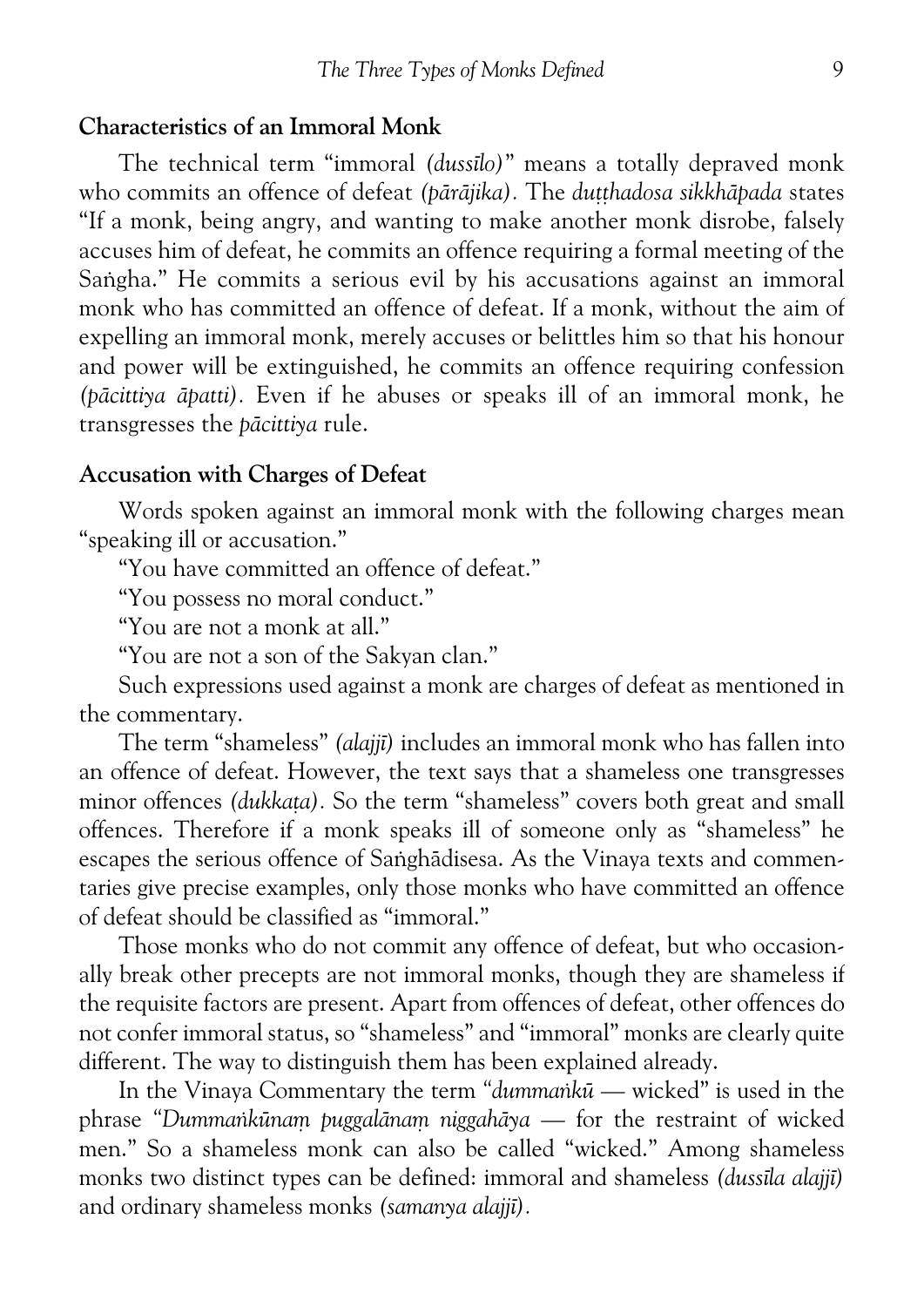In the matter of offences of defeat one must classify a monk as immoral and shameless. In cases dealing with other offences only the ordinary shameless *(samanya alajjø)* classification appears, which is called "wicked." For a defeated monk is definitely an immoral monk, not just a shameless one.

The term "wicked" has been explained in two ways in the Vimati Tikā, a Vinaya subcommentary. It says that after committing an offence of defeat a monk becomes a totally bad one — that is completely without moral conduct. If a monk breaks only the other rules, partially he is good. Total depravity cannot be assigned to him. He is immoral only to some extent. So he is partially moral and partially immoral. Even those monks who commit light offences of wrong doing or wrong speech, fall into the category of immoral*(dussøla).*

It is clear, according to this subcommentary, that a monk can more easily become immoral than shameless. So this explanation is unreasonable. This explanation is contrary to the teaching of the great commentaries and famous subcommentaries, which unanimously declare that an immoral monk lacks morality — "duss*ilassāti nissīlassa dussīlo'ti*" (commentary on 'niss*īlo'*). All the great Vinaya commentaries agree in commenting on the words "asamano asakya*puttiyo*" from the Dutthadosa Sanghādisesa precept that an immoral monk lacks all morality. So the Vimati Tikā's words are against the spirit of the great commentaries and subcommentaries. It is not surprising that competent Vinaya masters reject this exposition of the Vimati Tīkā.

The term*"dussøla puggala* — an immoral individual," means one who has transgressed a*Pæræjika* rule and so lacks all disciplinary virtues — a defeated monk. As long as this defeated monk does not admit his offence and still associates with genuine monks, accepting food and other alms, he is automati cally classified as immoral. If he confesses his fault, he immediately escapes from the category of immoral, and also from a monk's status.

#### **Legal Status of Immoral Monks**

An immoral monk, at the time of his confession, becomes free from the stigma of "immoral" by renouncing his monkhood. However, an immoral monk may refuse to admit his guilt, and continue to live as a monk. Is he still a monk? Is this immoral person still a monk before the time of admission of guilt? The answer is that he retains the appearance of monkhood, but with the stigma of immorality. He is still a monk, though in appearance only.

The answer is correct. Evidence can be found in the Vinaya Pitaka. In the Sanghādisesa rules an immoral monk may claim that he is still a monk, although he has committed an offence of defeat. If he does not confess his fault he is still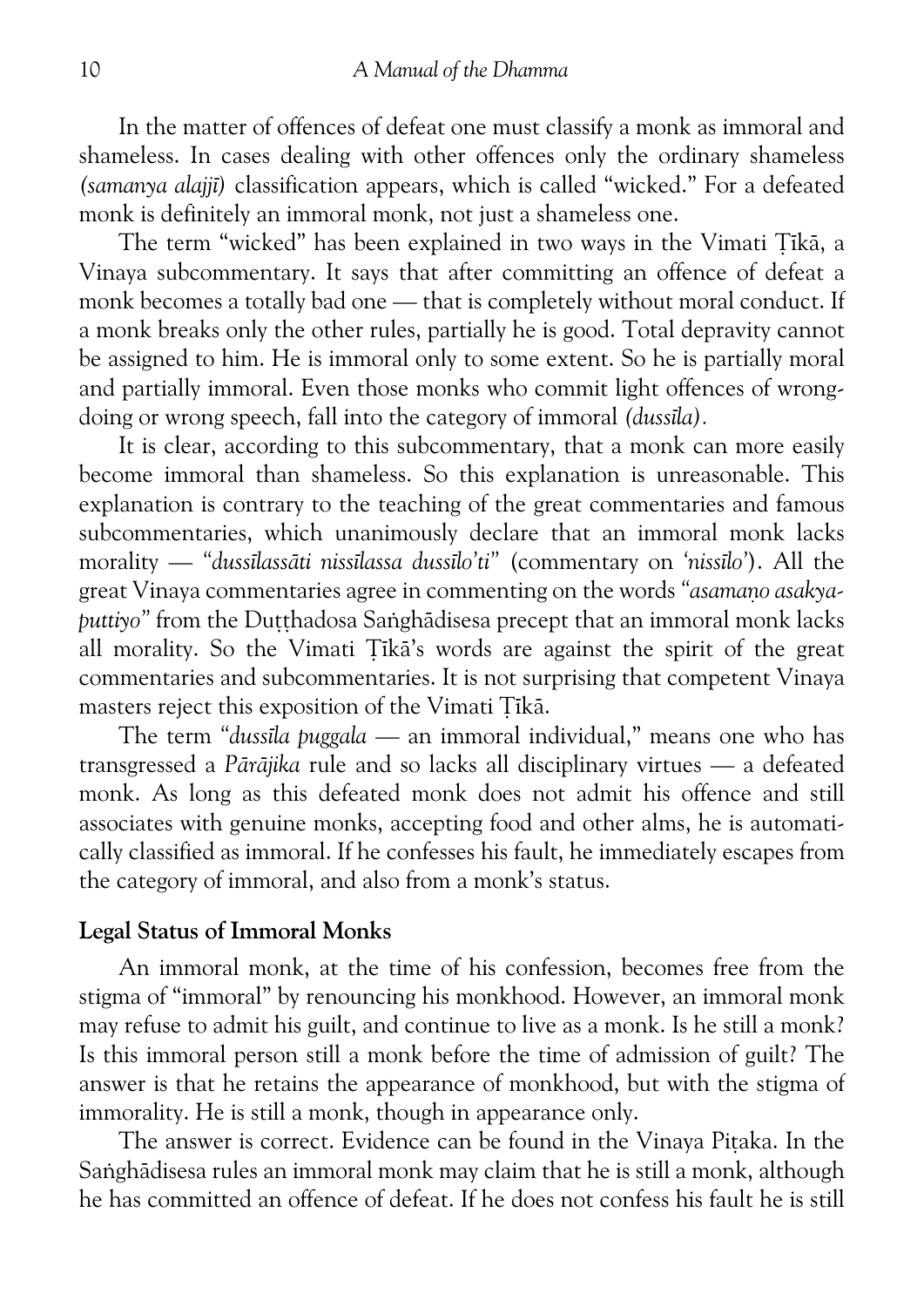in possession of "*patiññā*," that is, he retains the idea "I am a monk." If a monk accuses him of defeat, without seeing, hearing, or suspecting anything, he is just as guilty as if accusing a scrupulous monk, and falls into a Sanghādisesa offence. If a monk makes such accusations regarding an immoral novice, he falls into an offence of wrong doing. This is the first proof of the correctness of the answer.

If a monk dwells under the same roof for more than three nights with a layman or a novice, he is guilty of an offence of*pæcittiya.* However, if he lives in the same dwelling with a fallen monk there is no offence, so it as if he were a genuine monk. The reason is that the outward sign of monkhood is still present in the immoral monk. This is the second proof for the correctness of the answer.

If a monk abuses a layman or novice, it is an offence of wrong-doing. If a monk abuses a fallen monk, who has not confessed his guilt, the abuser falls into an offence of*pæcittiya.* In this case abusing a fallen monk is equivalent to abusing a genuine monk. This is further proof of the effect of an immoral monk claiming a monk's status.

Neither a layman nor a novice fulfils the requirements for conveying one's purity to the Sangha (chanda-parisuddhi),<sup>1</sup> but a fallen monk does because the outward appearance of monkhood is present. This is yet another proof.

So it is clear that although he not a true monk, an outward sign *(linga)*, or idea*(pa¥iññæ)* exists because of the power of Vinaya.

Although an immoral, fallen monk has committed one of the gravest faults, if he still claims that he is a monk, his status is just like a true monk. How is this possible? This monk receives the power and command of the Buddha's Vinaya when, at the time of his ordination, he asks for and receives the robes from his preceptor. This itself is a Vinaya power of the Buddha. Secondly, he has gone through the five Vinaya procedures, such as declaration by the Sangha *(ñatti)* following rules laid down by the Buddha. So, despite breaking the gravest rule, he retains the outward appearance of monkhood due to the two features he received from the Vinaya procedure, and they retain their power until his voluntary confession.

This is surprising, but correct. Once a layman asks for and receives robes from his preceptors according to the Vinaya rules, he immediately transcends the lower status of a layman. Upon taking the three refuges and accepting the robes in the way prescribed by the Vinaya, he immediately becomes a novice. This is due to the power of the Buddha's command. Just asking for and receiving robes elevates him to a higher status than a layman, even if he fails to receive the

 $1$  If a monk is too sick to attend the Uposatha ceremony he must send his declaration of purity and consent to the Saṅgha through another monk. (ed.)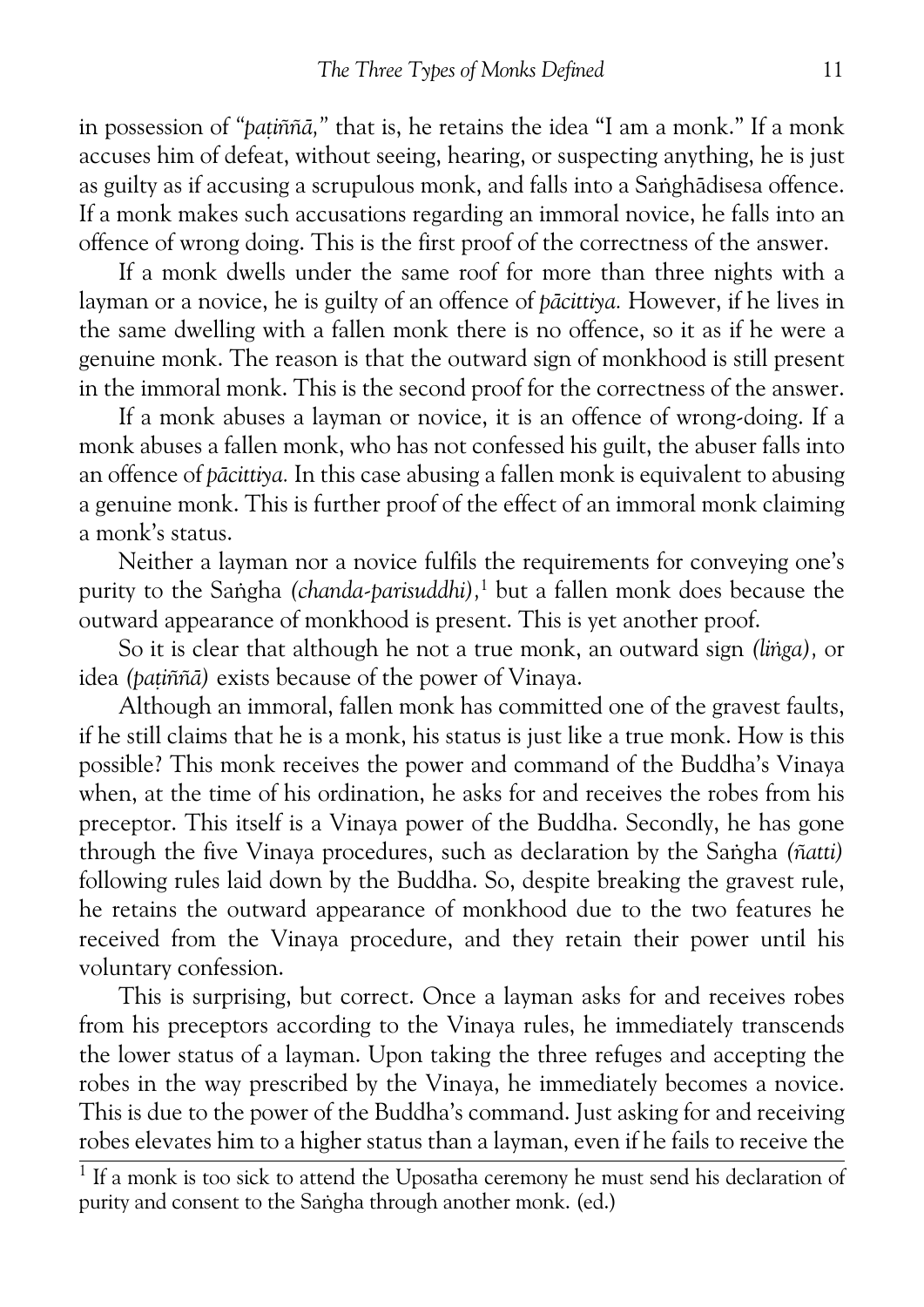three refuges for lack of a suitable preceptor. If he remains in this position, he is more honourable than a layman because by this one procedure he attains the features and status of one gone forth.

For bhikkhu ordination, four *kammavācā* recitations<sup>1</sup> are mandatory to achieve the full status of a bhikkhu. Yet even a single*kammavæcæ* recitation is sufficient to raise the candidate to the status of a novice. He now achieves, under the power of the Vinaya procedure and ceremony, the status of one gone forth. As the*kammavæcæ* recitations are completed up to the fourth round, his gone-forth status is repeatedly established. If the preceptors, for unavoidable reasons, stop their ordination procedure at the third recitation, this person is much higher in status than a novice although he lacks full bhikkhu ordination. He now receives the features or honours of a homeless life praised by the Buddha. If the fourth*kammavæcæ* recitation is completed, it raises him up to the full status of one gone forth, as a full bhikkhu in the Sangha.

If a novice breaks one of the ten training rules for novices, he destroys both the maintenance of three refuges and his status of a novice. However, while retaining the robes, he cannot be classified as a layman. He remains in the position of a novice. Once he discards the robes, he is deemed to be a layman.

An offence of defeat committed by a monk destroys him as a genuine monk, but he does not fall into the category of a novice or a layman yet. His monk status remains if he retains the appearance of this status. Once he renounces the appearance then he must be classified as a layman. All traces of monkhood now disappear, even the outward sign of wearing the robe.

An analogy is given here. If a scrupulous monk renounces his Vinaya obligations before the Saṅgha in the proper way, he becomes a layman again. Similarly, a fallen monk renounces his monk status by discarding his robes, thereby becoming a layman in the full sense. Due to the power of the Buddha's command, this fallen monk maintains his monk status if he retains the outward appearances of a monk. However, he is an immoral, fallen monk due to his serious fault. When he confesses his offences and renounces his outward appear ance, he becomes a layman. As a layman, he now escapes from the charge of being an immoral, depraved monk. The main point here is that if he does not discard his robes, even if he confesses his offence, we cannot classify him as a layman yet.

According to the Vinaya, if a monk abuses a fallen monk without just cause, it is just like abusing a scrupulous monk. The resulting offence is the same as abusing a scrupulous monk, and the accuser commits a serious *(sanghādisesa)* 

<sup>&</sup>lt;sup>1</sup> One motion, followed by three announcements.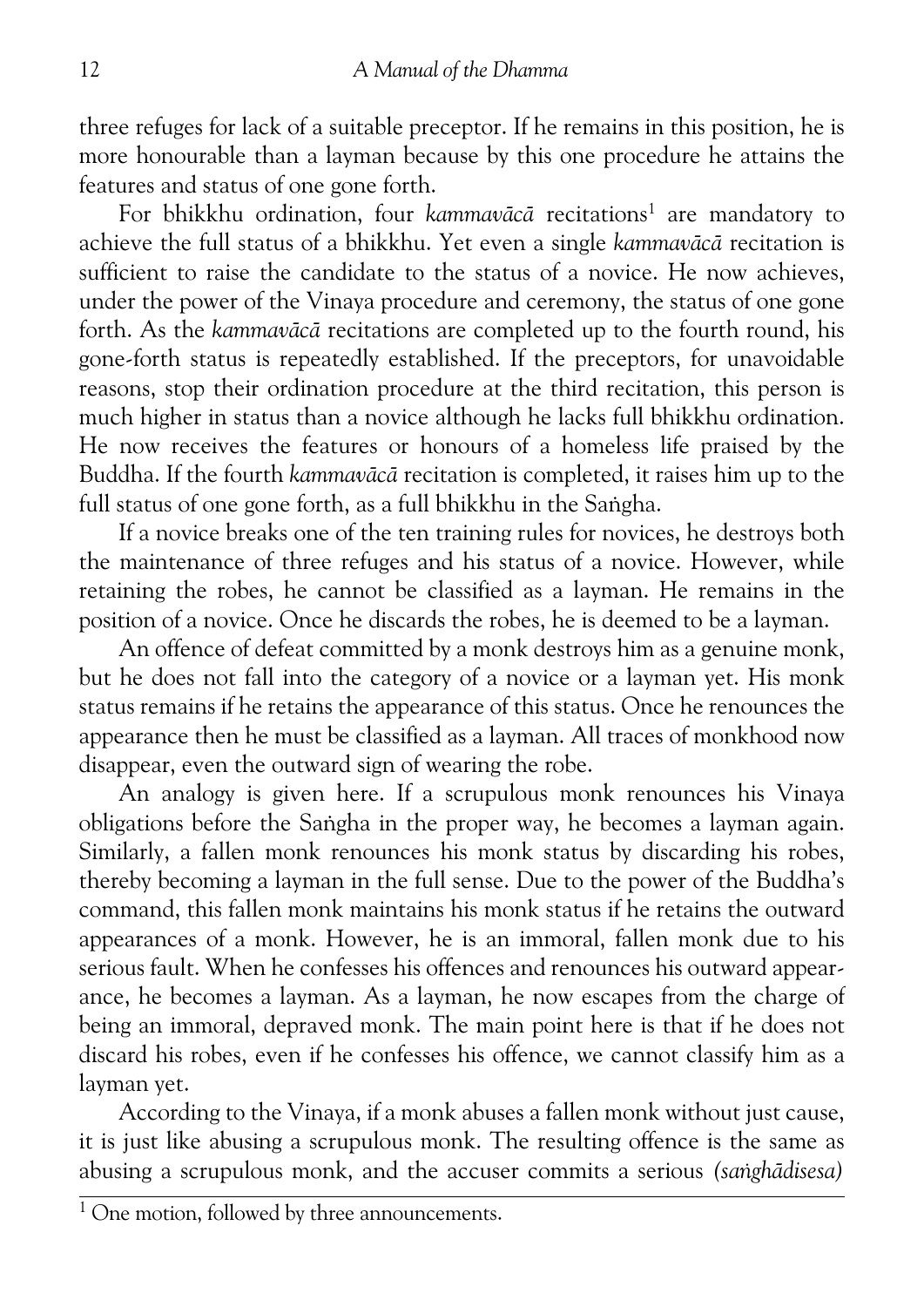offence. By understanding this subtle point, it is clear that slandering a fallen monk is worse than slandering a scrupulous layman. This is because the accused still claims to be a monk. Retaining the outward sign of a monk keeps him under the power of*kammavæcæ;* thus he is still under the power of the Buddha, Dhamma, and Sangha too. It is not because of his serious misdeeds, but because of the power of his ordination*kammavæcæ,* which is under the sublime influence of the Triple Gem. His acceptance of this declaration and his retention of the robe give him these powerful refuges. He retains a certain status.

However, these powerful refuges cannot save him from serious evil kamma, and the resultant suffering. By his commission of an offence of defeat, and his disgraceful claim to be a monk, he gathers evil kamma day by day. In other words, his evil kamma increases if he remains in these sacred shelters. Moreover, those who abuse an immoral monk accumulate serious evil effects themselves, due to this awkward situation. Those who appreciate the power of Vinaya show respect to an immoral, fallen monk, getting great merit. These three effects must be noted carefully.

## *Should One Avoid Shameless and Immoral Monks?*

Questions two and three will be answered together as they are related. Let us recapitulate the two questions:

"Should those who know the truth about shameless and immoral monks refrain from associating with and paying respect to them? Does this agree with the verse in the Mangala Sutta that advises one to avoid the foolish? Is a lay person who shows disregard by shunning immoral and shameless monks following the Mangala Dhamma? We would like to hear evidence and case histories from the scriptures regarding good or bad results from this act."

"Should those who know the truth about shameless and immoral monks continue to pay respect and offer requisites? Are they following the Mangala Dhamma that advises us to associate with the wise? Is this behaviour following the advice given in the Mangala Sutta or not? Kindly give evidence and case histories regarding good or bad results from this act."

To answer these questions one should understand the nature and character istics of shameless and immoral monks. The famous Mangala Sutta emphasises the nature of foolish or wise persons. In the injunction calling for associating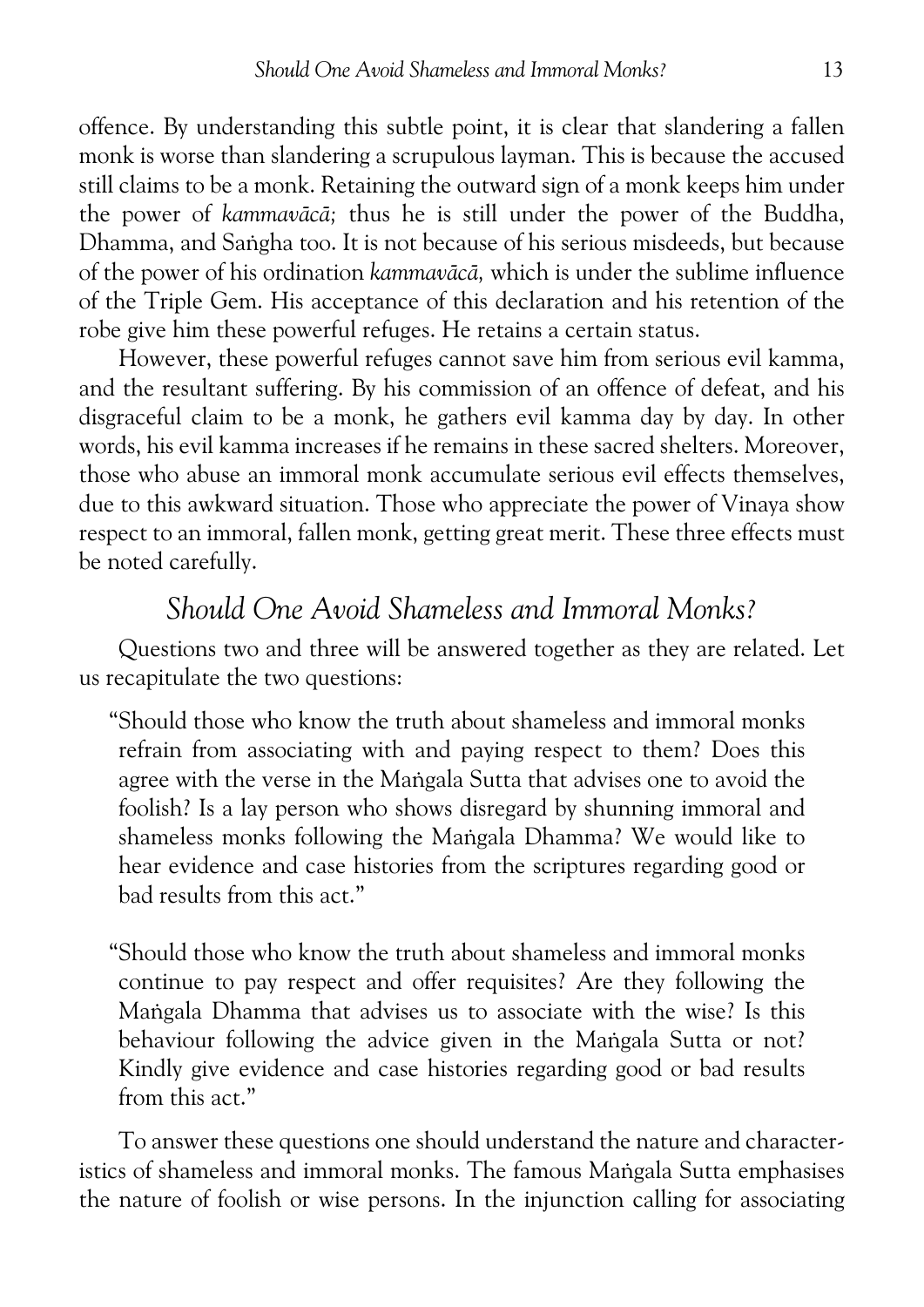only with the wise, the nature of good and bad persons is stressed. Here the Buddha taught the nature of the pious and the impious. In this subtle matter one must make distinctions to know the respective basis of each type.

1. Moral*(susøla)* and immoral*(dussøla).*

2. Foolish (bāla) and wise (pandita).

3. A good man*(sappurisa)* and a bad man*(asappurisa).*

Thus there are three pairs of persons with respect to their nature and characteristics.

In the Sarabanga Jātaka (Cattalisa Nipāta) the Buddha distinguishes three types. Sakka, the king of the gods, asks in detail regarding the nature of each personal characteristic as follows:

1. Who is called moral *(silavantam)* by the wise?

2. Who is called wise (paññavantam) by the wise?

3. Who is called good *(sappurisam)* by the wise?

4. Who will never lose honour and respect?

These were the bodhisatta's answers to Sakka's questions:

- 1. Those who control their senses, avoiding any kind of physical, verbal, or mental evil, who refrain from lying even at the risk of their life, are called moral persons by the wise.
- 2. Those who, possessing profound wisdom, can answer philosophical questions with their innate wisdom, having no selfish regard for them selves or others, who refrain from abusive words and coarse actions that harm oneself and others, but work for the welfare of humanity, are called wise by the wise.
- 3. Those who are grateful, have a steady mind, possess the attributes of a good friend, respect the worthy, and diligently fulfil the duties of a friend, are called good by the wise.
- 4. Those who possess morality, wisdom, and piety, gain confidence, show humility, share their possessions unselfishly with others, understand the words of the alms seeker, help others according to just principles, practice truthfulness and show civility, will never lose honour and respect.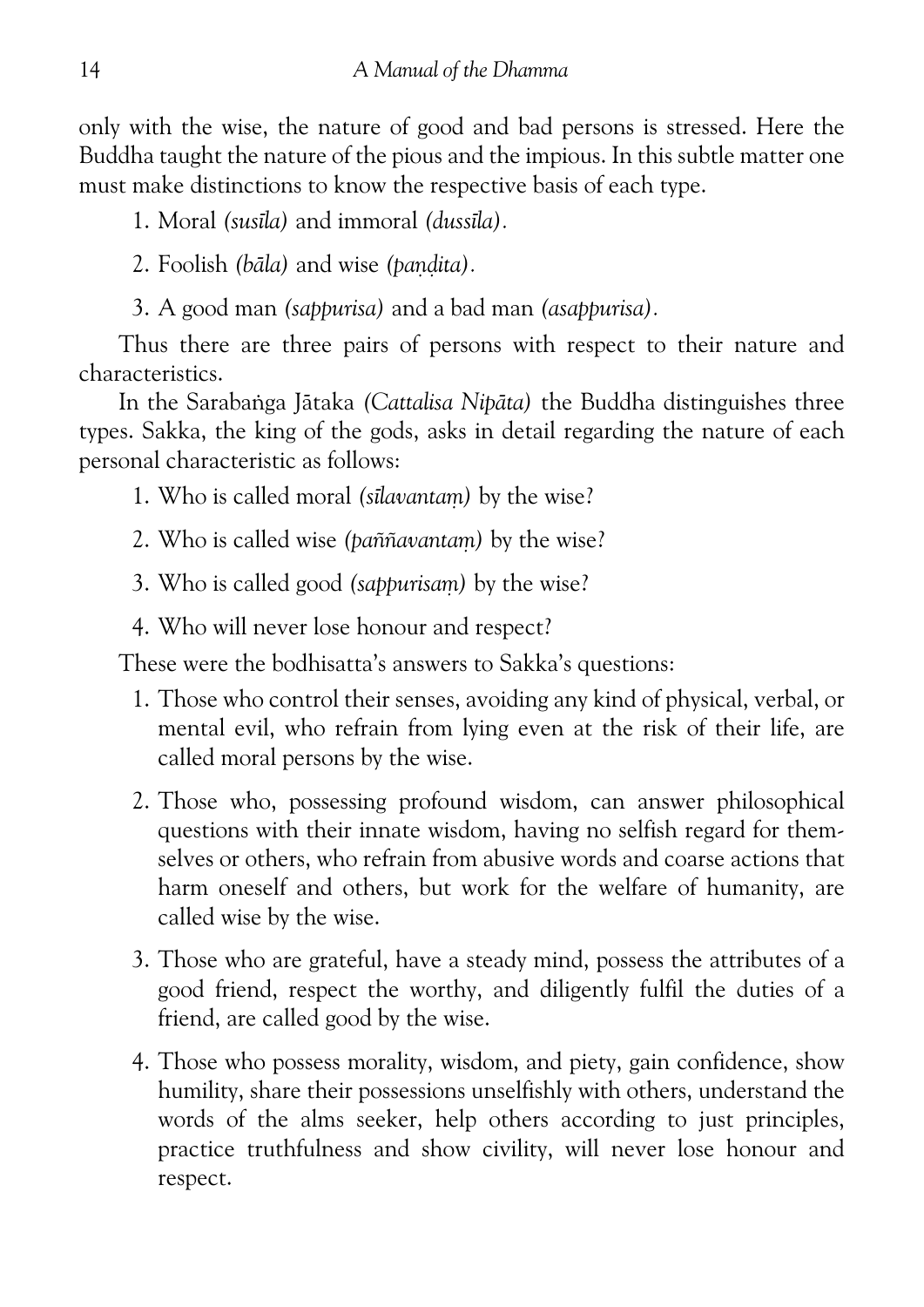We can summarise the above classifications on the basis of avoidance of immoral deeds or offences. These persons are moral persons as they possess the characteristics of a moral person.

Regarding the nature and characteristics of a wise person, we must consider three factors:

- 1. The ability to answer deep questions effectively and directly.
- 2. Avoidance of physical and vocal misconduct, especially harsh words that harm the welfare of oneself and others.
- 3. Whenever the opportunity arises one can work for the welfare of oneself and others.

Regarding the nature and characteristics of a good person, we must consider four factors:

1. The ability to know and acknowledge the gratitude due to others.

- 2. Possession of the qualifications of a good friend.
- 3. Ability to associate with the wise.
- 4. Willingness to help the poor and the needy, with the necessary skill to perform appropriate duties energetically.

Regarding the nature and characteristics of a pious and honourable person we must note the above factors, with the addition of confidence and humility.

Then Sakka asked again, "Which is the best among morality, honour, goodness, and wisdom?"

The bodhisatta answered: "The sages declare that just as the moon is the brightest among the stars, among morality, honour, goodness, and wisdom, wisdom is the chief and best of all, because all good conduct, honour, and good character must follow its lead." In other words all must follow the lead of a wise man.

In the text are other questions and answers regarding how to gain wisdom, etc., but we omit them here as they are not relevant.

Among the four good factors mentioned above, the first three are the main points to remember in our discussion of types of monks. Among the first three, we may further distinguish those who lack morality as shameless or immoral, as explained earlier. One lacking goodness can easily accumulate the character istics of a shameless and immoral person too. Due to lack of wisdom one will take on the nature and characteristics of a fool. Lack of piety and respect will make one a bad person, taking on the nature and requisite factors of a bad man. Thus there are three pairs: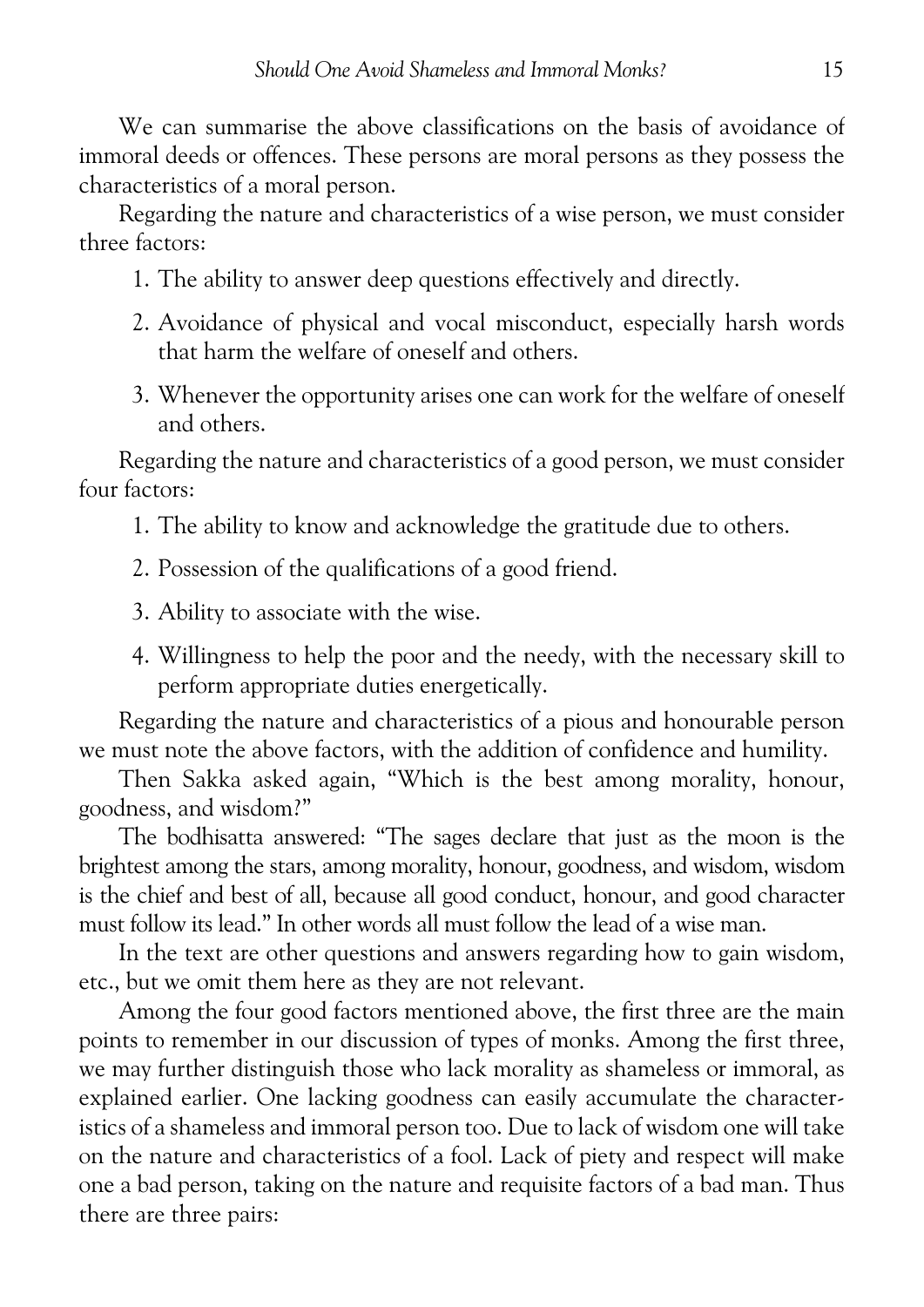- 1. Moral*(susøla)* and immoral*(dussøla).*1
- 2. Wise (pandita) and foolish (bāla).
- 3. Good*(sappurisa)* and bad *(asappurisa).*

Each has its own distinctive nature and characteristics in a different category.

Among the six types in three opposite pairs, one may associate with a moral person, a virtuous type, shown in the first category in the first position. Those having friendship in paying respect to a moral person can usually become moral too. Respecting or honouring an immoral or bad person can make one immoral or bad. Those who show respect and honour to the wise can usually become wise too. Friendship with a bad person makes one bad. However, if one makes friends with a pious, good person one usually becomes good. Obviously, the best person to associate with and respect is one who possesses all three virtues: morality, wisdom, and goodness.

If a person honours and respects a moral, foolish, bad person he gradually becomes likewise. However, the presence of morality is good, so we must praise him for this aspect while we should condemn foolishness and badness.

Who is a moral, but foolish and bad monk? Some monks try their best to keep their precepts and follow the monks' training. As they are ordinary persons, they sometimes break some disciplinary rules, falling into offences, but they purify these offences as soon as possible. They are therefore classified as moral monks. However, since they fail to study Dhamma and Abhidhamma, they are ignorant, so they are classified as foolish. Also, if they do not acknowledge the benefit received from others, they are bad monks in the technical sense. So they are coarse and uncultured persons.

I will now explain in detail the nature of a bad person. This feature manifests as ingratitude. He is blind to the benefits received from others, and refuses to pay honour and respect to the worthy. He breaks the rules of good friendship by changing his attitude if someone criticises him. Moreover, a bad person fails to seek knowledge and wisdom, or to make friendship with the wise. If he sees friends in need, he acts as if not seeing them, thus he does not acknowledge their former friendship. So if one of the*asappurisa* factors exists, he is classified as "bad" because of this characteristic. He is not a good monk. This explains the nature of the moral, but foolish, and bad monk.

With the shameless and bad, but wise monk, those who pay respect and help him, obtain similar characteristics themselves. So we must praise a devotee who

<sup>1</sup> In this context, 'immoral' also means 'shameless' as it is opposed to 'moral.'*Cf.* the bodhisatta's definition of moral *(silavantam)* above *(ed.)*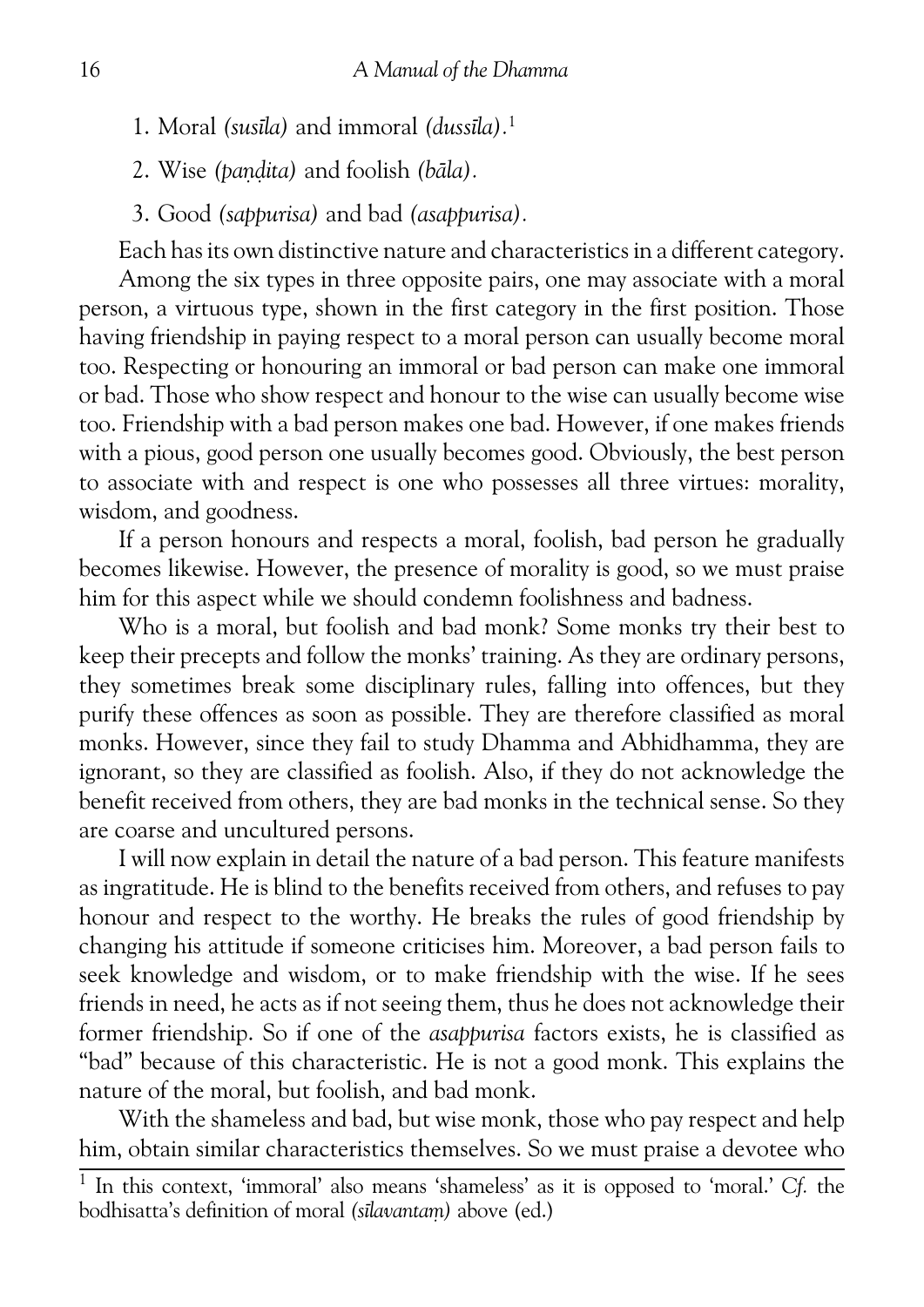becomes wise as his teacher is also wise. However, as the shameless and bad aspects are present, we must blame both the devotee and the monk. Herein, the term "wise" only means well-educated in Sutta, Vinaya, and Abhidhamma. So we call a monk "wise" though he lacks the other two good qualities. However, since he breaks the Vinaya rules very often and does not care to restrain his senses, we also classify him as shameless. As he fails to acknowledge the benefit he receives from others and has other characteristics of a bad person, we call him "bad." Indeed, he is not a good monk in these aspects. The above factors show the characteristics of a shameless and bad, but wise monk.

Following this method of classifying monks, many monks of mixed triple types can be found for further examination. One can see that most monks, like most lay persons, are of mixed triple types — a compound of good and bad features. This type is common everywhere. To befriend, honour, and support the moral, wise, and good monk is best, if possible. These are the best persons in the world, bringing the greatest benefits and welfare for all. They are worthy of respect and honour in all essential aspects.

If however, a devotee fails to find this ideal type, he needs to cultivate foresight and culture in choosing and helping a particular monk for worship, honour, and almsgiving. He needs intuitive skill in dealing with monks with mixed good and bad qualities.

#### **The Simile of the Good House**

A man needs to build a house in the forest, and enters the forest in search of timber. If he can get all beams, posts, floorboards, planks, and shingles from a single tree, this is the best, and ideal. If he is unable to find such a tree, he should not fail to build his house. He must use whatever timber he can get from various trees that he finds. He must build his house anyhow by all means because not having a dwelling place leads to all kinds of trouble and hardship. Every man needs a home for rest, sleep, and comfort. So a wise seeker of building materials must carefully examine each tree he happens to find in the forest. If he finds long logs he must take them for posts. If he finds straight timber that is too short for posts he must take it for planks or shingles. He must ignore unsuitable materials or sizes in each tree that he finds. By selecting only useful logs of appropriate sizes, leaving behind the useless ones, he can build a good, strong house for his benefit with the wood from various trees. By wise discrimination a well-built house results.

By choosing suitable materials for each purpose from various trees, one obtains a beautiful, strong house. He is no different to a person who finds all the suitable material from a single excellent tree. His house is not inferior in any way,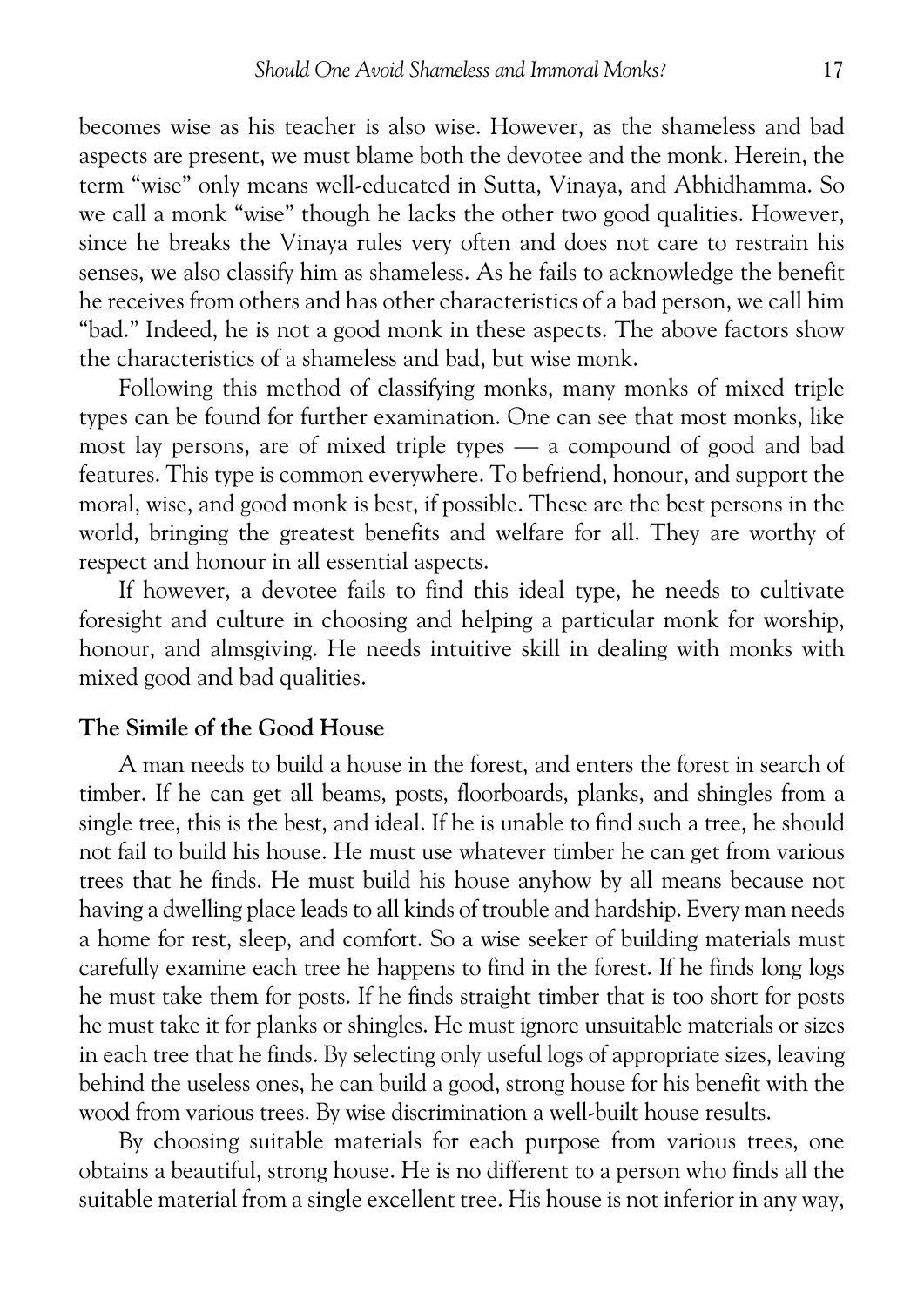because he obtains and dwells in a well-built house made from good materials. His house lasts long enough for his descendants too.

The above simile is a practical illustration for a comfortable life. Following this wise method, a devotee should pay attention to the good features of a moral, but foolish, and bad monk. He should pay respect to the good points in a person, ignoring the lack of the factors required for good and wise status. He should honour the moral features in such a person, thus gaining a clear conscience and much benefit. He should not utter harsh or slanderous words against this monk for his other faults, weaknesses, and failures. They must be totally ignored. One should not lump together all good and bad features of a monk in one's mind.

If he blames and abuses this monk by lumping together all features, he becomes a foolish and bad person himself. He suffers for his disrespect and for his harsh words. Moreover, he fails to get the benefit of honouring and respecting the aspect of morality in this monk, due to his own foolishness. The wise course for an intelligent, devoted person is to rely on a wise monk for wisdom and to associate with a good monk for his humility and gentleness. One should therefore take heed of these different causes and different effects, being ever vigilant when approaching a monk for almsgiving, and showing respect.

One who helps a moral, but foolish and bad monk, may contradict the Mangala Dhamma calling for avoidance of fools because of the foolish aspect. By association with a foolish monk, this may appear to be so. The Mangala Sutta enjoins all to avoid foolish persons. Because of the words "to associate with the wise", one might think this contradicts the advice to follow the wise. However, such a devotee, because of his wise attitude and appropriate choice, does not break these two good rules mentioned in the Mangala Sutta and Jātaka. In fact he obtains the blessing of association with the wise for his clear thinking and suitable deeds.

What benefits does one gain by respecting a monk of the type shown above? The reason for getting benefits is that in the ultimate sense the essence of a wise person is moral conduct. This is explained in the Abhidhamma (Mātikā) in relation to a pair of terms "bālā dhamma" and "pandita dhamma." So morality alone, in the ultimate sense, is wisdom. If a person pays attention to the characteristic of morality alone, he gets at least part of the blessing called "associating with the wise." If, however, he pays attention to a monk's foolish ness and badness, he cannot attain this blessing as his mind mixes all sorts of factors, good and bad. Because of this, he becomes foolish and bad too.

Regarding the remaining monks of three mixed qualities, one can probably understand the appropriate results, because all are similar to the above example.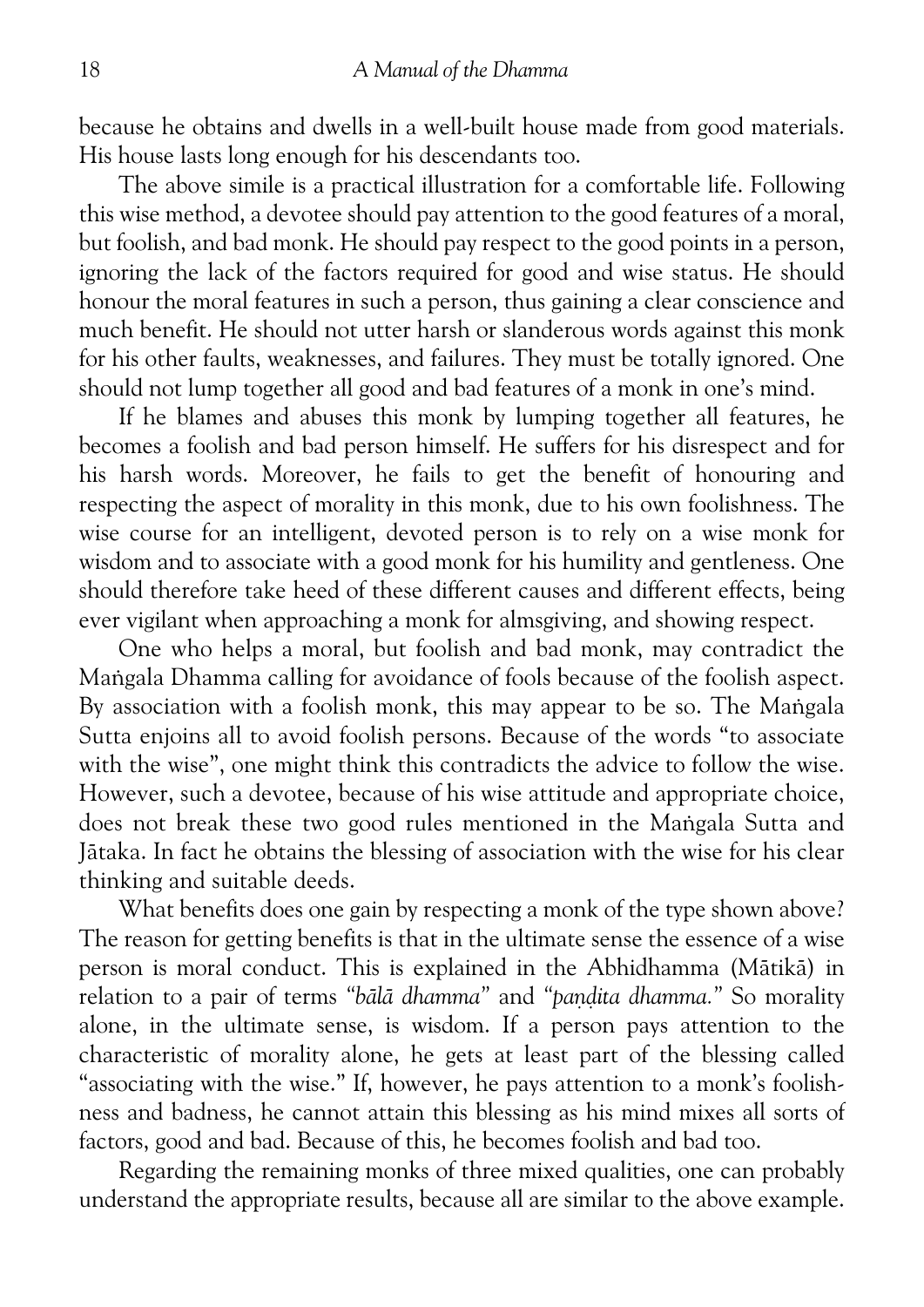Some monks may lack all three good factors, being known as shameless, foolish, and bad. No one should pay respect to such a monk or honour him, as he does not possess a single redeeming virtue. Therefore one should just ignore this type of monk and refrain from speaking abusive words. If one relies on or honours this type of monk one is breaking the injunction of the Mangala Sutta, which enjoins one not to associate with fools.

In each case one should make a detailed analysis and appropriate classifica tion, since many combinations of vice and virtue can be found. The questioners asked about the classification of shameless and immoral, with the resultant types of foolish, wise, and bad persons. So in this answer I have given a detailed analysis and necessary comments for clarity's sake.

If one understands the method of classification of monks in the first answer, one will have clear answers for the second and third questions. The essential points are the same.

**A note of warning.** All devotees and lay persons should maintain an intelligent attitude. A narrow-minded, egoistic devotee will, at first, pay respect to a moral monk, but as familiarity grows, all kinds of attachment and clinging arise, thus diminishing the monk's status. Intimacy, attachment, and familiarity lead to ignoble deeds that are improper according to the Vinaya. So corruption and decline set in due to intimacy. An unwise lay person can destroy a monk due to intimacy, wrong attitudes, and ulterior motives.

What is the meaning of Mangala Dhamma? How does one get it? In the ultimate sense, attitudes and acts that promote wholesome factors or merits are Mangala Dhammas. One gets blessings based on one's meritorious deeds. Conversely, demeritorious attitudes and deeds are misfortunes since they increase unwholesome states. One should understand that both are impersonal states in their ultimate sense and characteristics. Regarding the problem whether one should associate with this or that monk, in the ultimate sense personal factors are absent. The essence of correct behaviour is to associate with wholesome states and not to associate with unwholesome states. This is the crux of the problem and the infallible guide to appropriate action.

#### **Sevitabbæsevitabba Sutta**

In the Sevitabbāsevitabba Sutta (the discourse on associating or avoiding) the Buddha declares in the clearest terms:

"Særiputta, if by associating with a person you develop unwholesome states, lessening or destroying wholesome states, you should avoid that person.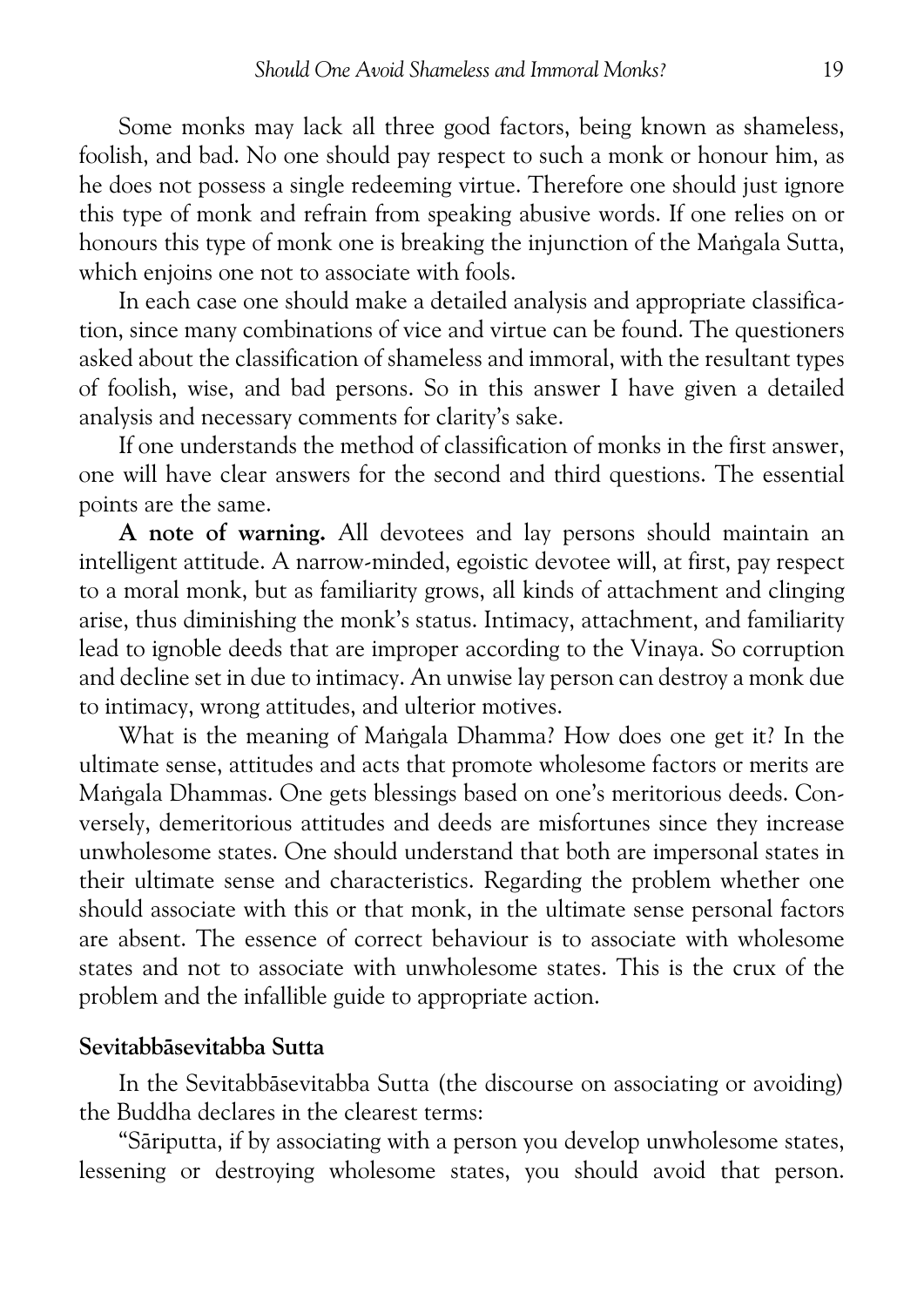Sāriputta, if by associating with a person you develop wholesome states, lessening or destroying unwholesome states, you should associate with that person."

The essential point is to choose between wholesome states and unwhole some states objectively.

#### **The Balapandita Sutta**

A fool is so called because he habitually thinks bad thoughts, speaks bad speech, and does bad deeds. A wise person is so called because he habitually thinks good thoughts, speaks good speech, and does good deeds. So those who are evil in thought, speech, and deeds are depraved or wicked. Those who are virtuous in thought, speech, and deeds are wise and cultured.

Nowadays many lay persons and monks fail to attain complete purity in all three spheres of morality. Some are moral in their bodily actions, but immoral in speech and thought. Others, though moral in speaking the truth, are immoral in their actions and thoughts. Many have good intentions, but cannot speak or behave skilfully. Some are skilful in two spheres, but lack purity in the third. Thus, all kinds of people can be found with mixed physical, verbal, and mental skills.

Most people possess a mix of good and evil in each of the three spheres. In choosing a teacher or a monk for one's mentor, one should check to see if wholesome states are developing or deteriorating. In other words, all intelligent persons should examine their own moral progress in honouring or associating with others.

The questioners have asked about the good or bad results of associating with or supporting shameless and immoral monks. They want evidence or case histories for the respective effects, good or bad.

It is said, "One shameless monk creates a hundred shameless ones by association and example." So the bad results of associating with shameless monks are too great to measure.

The Buddha warns us that those who associate intimately with the shameless will take on their characteristics. This is the first bad result. Subsequent bad results are as follows. If one becomes shameless in this life, one is liable to retain this characteristic in thousands of future existences, as one is far removed from moral conduct. Once one becomes bad, one will tend to be bad in a series of future existences too. If one becomes foolish, being without knowledge and insight in this life, one becomes a fool in countless future lives. These are the bad results.

Seeing only bad results and the gravity of each case, one should avoid associating with shameless, bad, and foolish monks. Moreover, these persons, lacking morality, goodness, and wisdom, cannot bring blessings to those who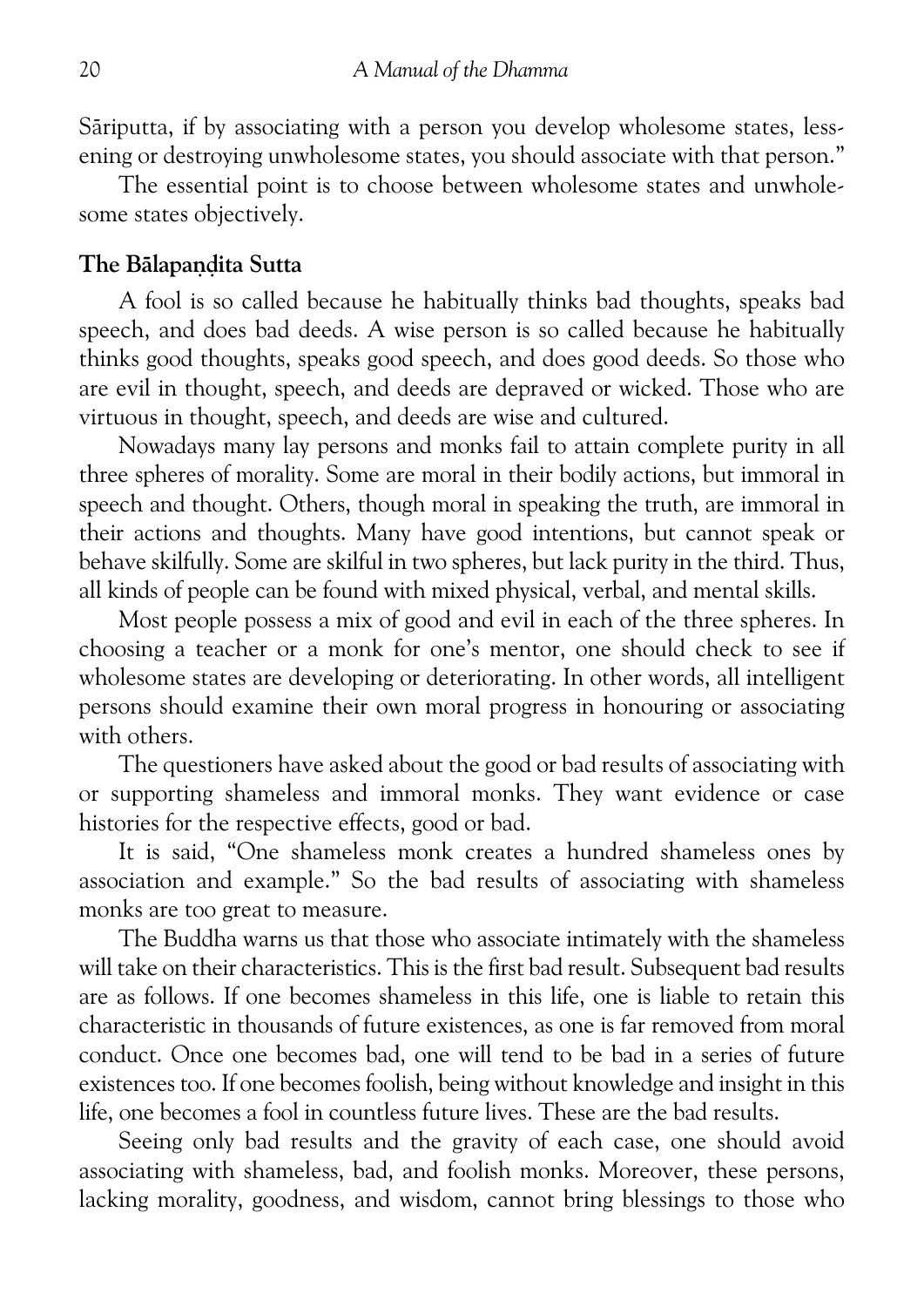meet them. Association with them usually brings only misfortune. Those who want to obtain blessings in associating with them should first reform their own minds and attitudes. Devotees and donors should concentrate only on some virtue or good aspect of such monks. Great care is needed here.

As for the evidence of good or bad effects, one should study the commentary on the Suttanipæta that explains the phrase*"Æsevanæ ca bælænaµ"* in detail. More examples to prove this point can be gleaned from teachers and learned precep tors. Dhamma teachers will give sermons on this matter, relating stories from the Tipitaka and its commentaries.

## *Should One Honour Shameless and Immoral Monks?*

"If a person, knowing a monk to be shameless or immoral, offers the four requisites, does this amount to the blessing that says that one should honour worthy persons? Or does it contradict this advice? Kindly let us know the good or bad results with suitable evidence and case histories."

First one should know the persons worthy of honour as mentioned in the Suttanipāta Commentary. They are 1) the Omniscient Buddha, 2) a Pacceka Buddha, 3) a Noble Disciple, 4) one's mother, 5) one's father, 6) one's elder brother, 7) one's elder sister, 8) the mother of one's husband, 9) the father of one's husband, 10) the elder brother of one's husband, 11) the elder sister of one's husband.

This commentary mentions only eleven types who are worthy of honour and respect. The commentary on the Dakkhinavibhanga Sutta further mentions that, for householders who take refuge in the Three Gems, novices, monks, and Noble Ones are worthy of honour and respect. In classifying persons who are worthy of honour we should therefore include the following: 12) an ordinary householder who accepts the three refuges, 13) an ordinary householder who maintains the five precepts, 14) an ordinary novice, 15) an ordinary monk. Thus, fifteen types of worthy persons can be found.

For ordinary novices and monks we can define three further classes: scrupu lous (lajjī), shameless (alajjī), and immoral (dussīlo).

Offering almsfood and other requisites to scrupulous novices and monks amounts to the good practice enjoined in the Mangala Sutta as "honouring those worthy of honour." One may doubt whether offerings to shameless or immoral novices and monks fulfil the Mangala Dhamma or not. The answer is that offerings to shameless novices and monks do amount to honouring those worthy of honour. The only problem to consider is whether we can classify offerings to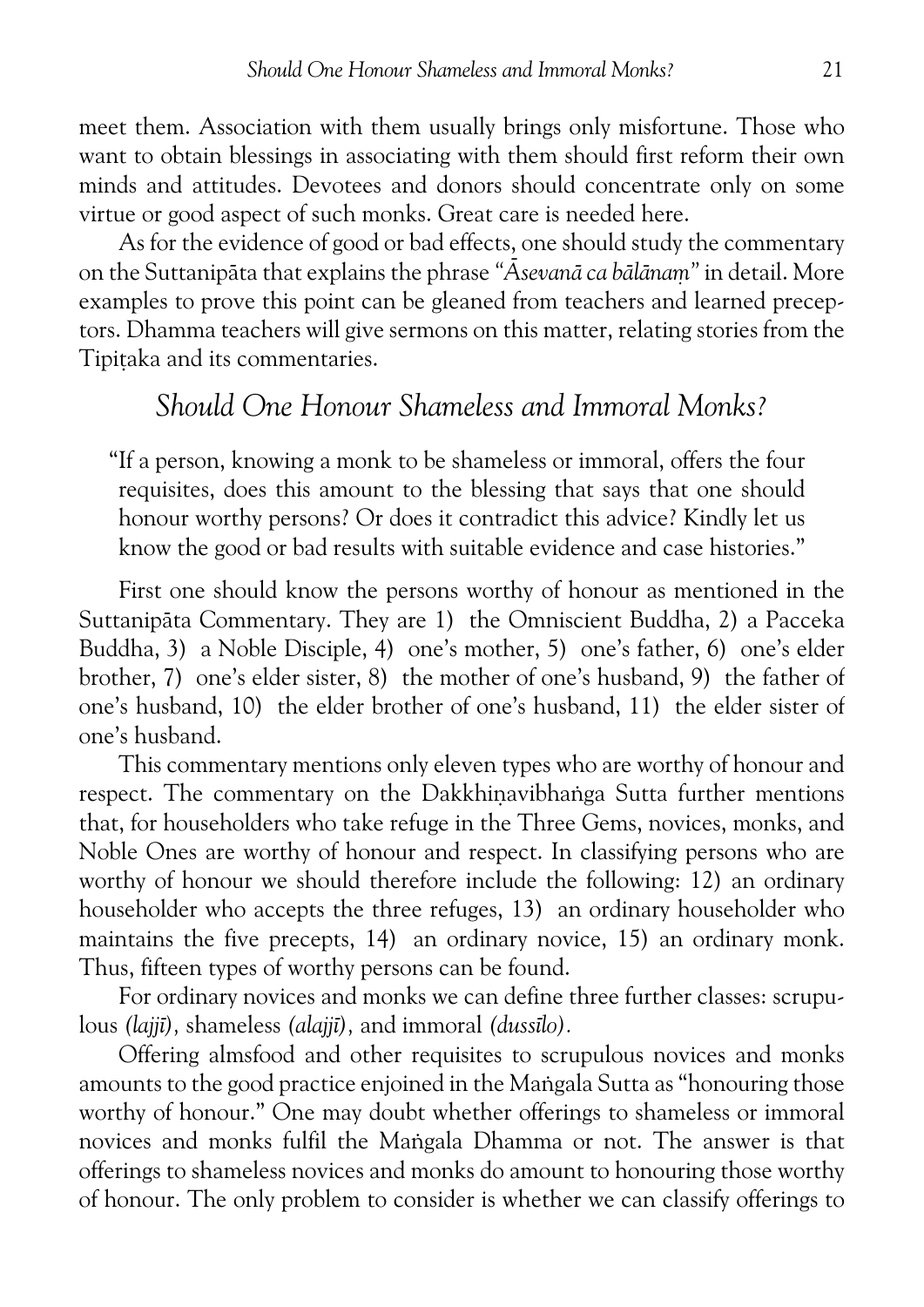immoral novices and monks as an auspicious deed. Many lay supporters find themselves in perplexity here. So I should give the answer in detail for clarifica tion and guidance.

In the Visuddhimagga it says that every monk, once ordained, bears the burden of more than nine billion<sup>1</sup> Vinaya rules. In the five Vinaya books explaining the Pātimokkha samvara sīla, the Omniscient Buddha proclaimed innumerable rules for all monks. So every monk in this dispensation undertakes innumerable precepts and training rules, which he must learn and follow. Once the three refuges and*kammavæcæ* recitations have been completed, every monk has accepted the innumerable rules of basic monastic restraint (Pātimokkha *saµværa søla).*

The Omniscient Buddha's power of making Vinaya rules and regulations for all monks is based on*"Ænædesanæ"* — his authority or command. So once a layman receives the robes from his preceptor, he automatically transcends a layman's status and instantly becomes a homeless one. Even at the initial stage of ordination, a candidate is worthy to receive homage and alms from lay donors. This is due to the status received from the mandatory law of the Vinaya. Lay people should show their respect by bowing, though the candidate has not yet undertaken the novice rules and regulations. At the third round of reciting the Three Refuges he automatically undertakes the novice rules and regulations. Then he is a real novice and needs no further taking of precepts as he has undertaken them automatically after the completion of the ordination procedure.

If this fully ordained novice breaks one of ten main rules, $<sup>2</sup>$  he destroys the</sup> status of the Three Refuges, thereby forsaking all rules of one gone forth. What remains are the asking and taking of the robe, so he has not yet reverted to the status of a layman. He is still a novice according to the Vinaya. However, he is not a true novice of the type mentioned above as he lacks the training rules. If, however, he takes the Three Refuges from the Sangha again, he undertakes the training rules again. Only if he fails to take the Three Refuges from the Sangha can he be classified as immoral, since he falsely claims to be a novice. If he does not take the Three Refuges again, he is an immoral, fallen novice. If he admits his faults, he is not classified as immoral, and he becomes a layman by this act.

Many lay people think that if a novice breaks one of the ten main rules he automatically becomes a layman. This is wrong. If the act of taking up the robes

<sup>&</sup>lt;sup>1</sup> *Navakotisahassāni asītasatakoti*yo, paññāsasatasahassāni chattimsā ca punāpare. 9,180,150,036 if one *koti* is taken to be 10<sup>6</sup> (Vism, 46). This huge number is arrived at by permutation — 'peyyālamukhena nidditthā.'

 $2$  Not to be confused with the novice's ten precepts. (ed.)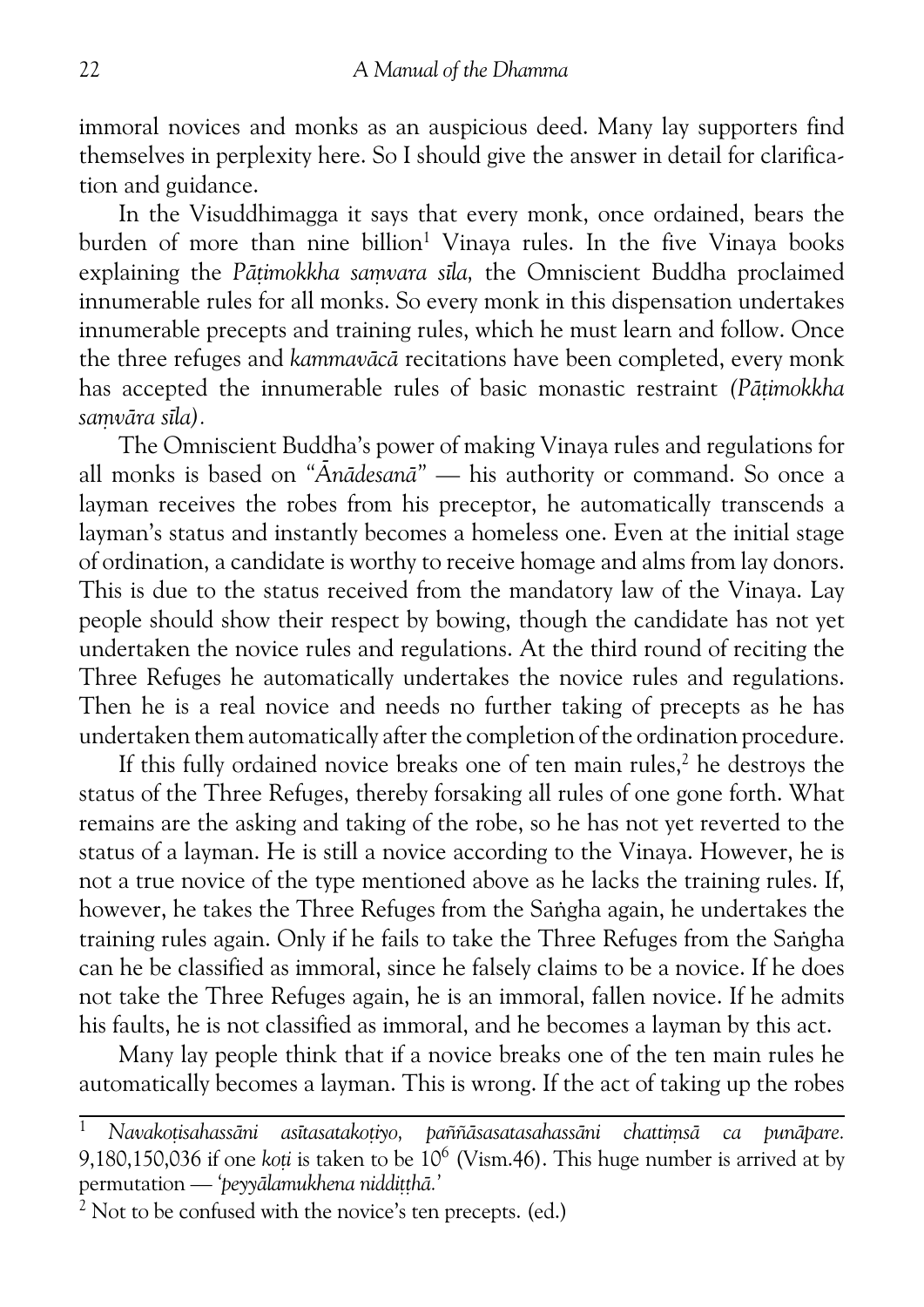is retained, he cannot be classified as a layman. The matter of disrobing for the transgression is not the responsibility of the preceptors or teachers. The decision rests with the novice concerned. What preceptors and teachers can do is to expel an immoral novice from the Buddha's dispensation. These explanations are in accordance with the Vinaya text<sup>1</sup> and decisions in the commentaries. This explains the nature of an immoral novice.

Besides the ten main disciplines, a novice has to observe ten punishments and seventy-five training rules, which are classified as "offences" or "punishments." So if a novice transgresses one in this class, no failure of the Three Refuges arises, there is no destruction of the precepts either. What fault he gets here is the breaking of restraint only. This type of offence can be cured by undergoing punishment, after which he regains his purity of restraint as before.

#### **Innocent Until Proven Guilty**

The principles of Vinaya are subtle. One must think deeply on them before one can pass judgement on a novice or monk.

Let us give an example. During the time of British rule in Burma, the government conferred administrative powers on Township Officers. These officers, after appointment, could try particular cases, pass judgement according to specific rules, and prescribe suitable punishments. If they committed some offences themselves, these officers must, according to government servant conduct rules, lose their offices, while other offences resulted in suspension of duties only. These latter offences could be cured by the payment of fines. The nature of each office, its powers, types of offences and appropriate punishments were published in the Civil Service Act. According to this Act, a Township Officer automatically assumed powers conferred by the Government at his appointment. Regulations that would lead to his dismissal from office only applied when he committed specific offences. When he was dismissed, all his powers disappeared. Some misdeeds, however, caused him to pay fines, but did not lead to his dismissal; so he retained his office and still tried the cases of others. The powers conferred when assuming office, remained intact, though he himself suffered fine-paying punishment for some wrongful acts. This example is to clarify the different types of offences committed by a novice or monk.

In the Vinaya rules two main categories can be seen.

 $1$  "I allow you, monks, to expel a novice with [any of] ten faults. He kills living beings, steals, is unchaste, tells lies, drinks intoxicants, criticises the Buddha, Dhamma, or Saṅgha, holds a wrong view, or seduces a nun." (Vin. i. 85).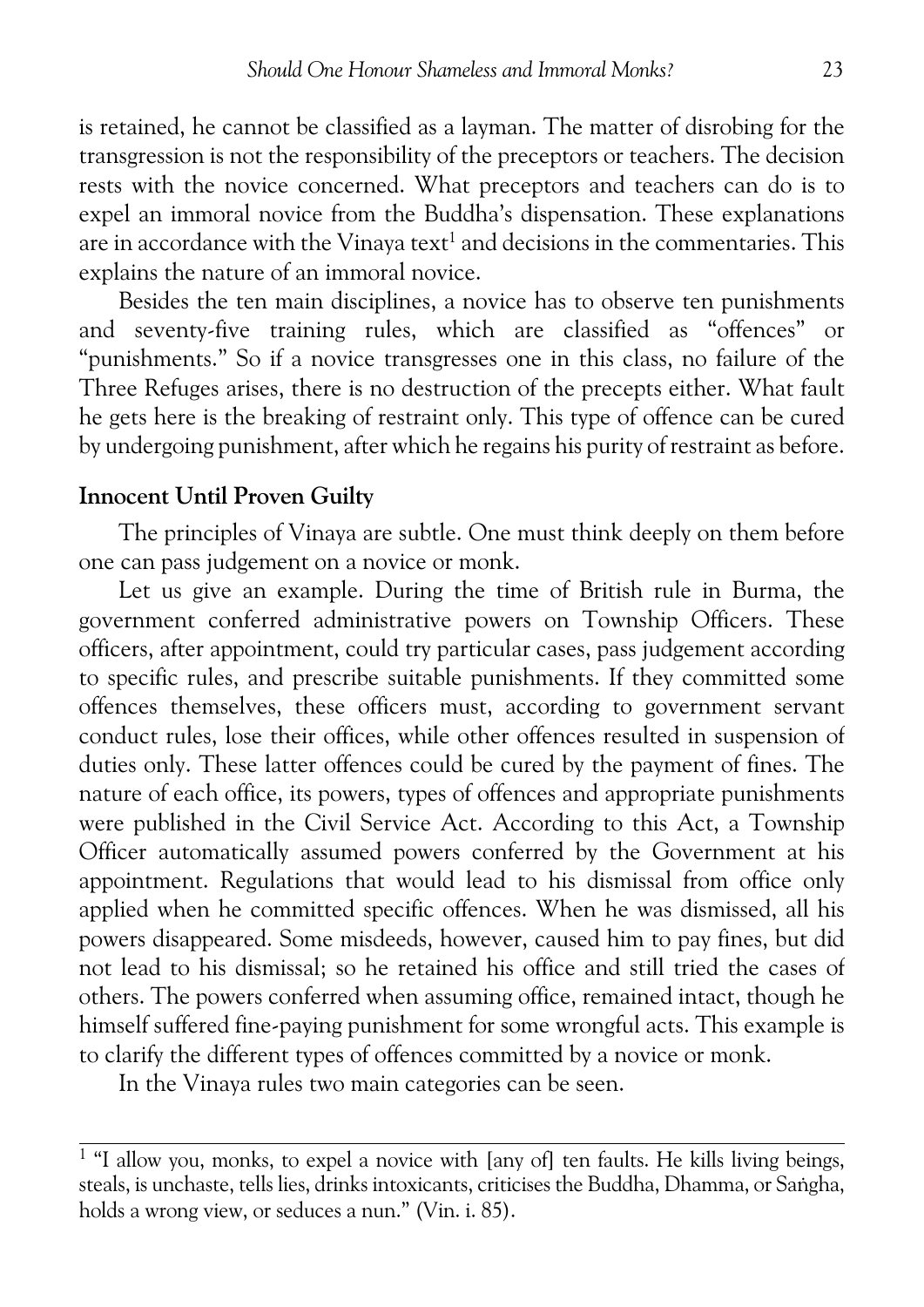1.*Samædæna søla* — One takes vows and makes a determination to observe the numerous precepts. This is called "undertaking morality." It includes the rules undertaken implicitly by performing the ordination ceremony.

2. Samvara sila — The life of a novice or monk carries a moral duty of restraint. This is called "morality of restraint." The restraint of the senses from sensuality is a duty of voluntary moral endeavour.

Once a novice takes the three refuges in the proper way, he automatically fulfils "undertaking morality" with this formal act. However, "morality of restraint" needs the effort to observe a precept when a chance to break it occurs. For this type of morality, a novice must cultivate the confidence and will to practise the teaching. Then he must refrain from breaking a particular rule if a chance to break it occurs.

As mentioned already, there are two types of purification or punishment for a novice. If he breaks a rule deserving expulsion, he automatically forsakes the Three Refuges, and all precepts that he had undertaken are thereby given up. Not a single training rule remains intact. If he transgresses a rule that calls for punishment or purification, he retains the virtue of taking the Three Refuges, and he still observes the precepts. Even breaking of a precept in this case does not destroy his undertaking. He retains the novice's precepts and status. He has only broken and defiled his restraint, not his undertaking. So if he observes the prescribed punishment for purification, his purity of restraint is re-established.

In the case of a monk's precepts, he receives them all as soon as the fourth *kammavæcæ* recitation is completed in the ordination hall. He automatically undertakes the monks' precepts by following the ordination procedure. As for the purity of restraint, it is the same as for a novice. He must train himself in the morality of restraint.

If a monk breaks one of the four rules of defeat, all the precepts he has undertaken are automatically lost. Not a single precept or discipline remains with him. However, if he breaks any rules other than those of defeat, he has only broken and defiled his restraint of those particular rules — his undertaking of the bhikkhus' training remains intact. This is the power of the Vinaya.

Thus a clear distinction must be made between breaking his undertaking of the bhikkhus' training, and the breaking of his restraint. Only then can one clearly know whether a novice or a monk is shameless or immoral. This is a fundamental distinction according to the Vinaya.

Due to the establishment of the Vinaya by the command of the Omniscient Buddha, a monk undertakes more than nine billion precepts on completion of the ordination ceremony. Even if he becomes shameless immediately, since he is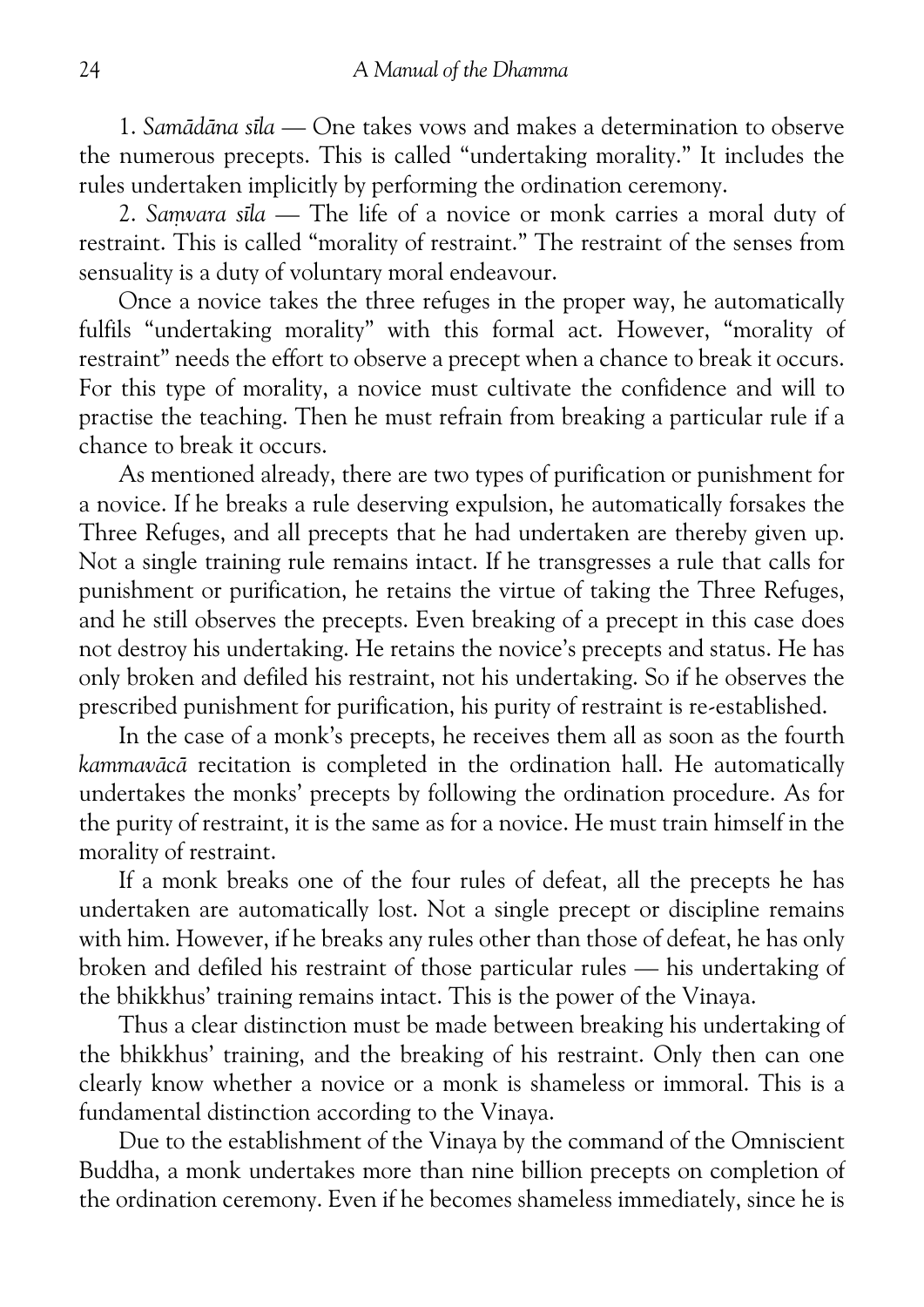still a monk because of the remaining training rules, he is worthy of respect and offerings from the laity. He is clearly an honourable monk who can receive the worship and respect of the laity.

To determine whether a monk becomes immoral, depraved, and fallen, numerous points should be analysed. The rules in this regard are very subtle. The Omniscient Buddha's Vinaya prohibitions and regulations are based on his incomparable power and boundless compassion, so they are profound and subtle. They are full of surprises too. Great is the nature and scope of the Vinaya discipline, which is very profound.

#### **The Profundity of the Vinaya**

How deep and subtle the Vinaya is can be understood from the following examples. A lay person, even after eradicating all mental defilements and becoming an Arahant, has to pay respect to and worship an ordinary monk who still has all the mental defilements. This is because a monk enjoys that status by having followed the Vinaya procedure. An ordinary monk must not bow to an Arahant lay person as his own status is higher. The Arahant is still a lay person, while the other is a monk. If the two are compared on the basis of mental purity, this injunction seems unreasonable.

There is a vast difference between a lay Arahant and an ordinary monk. The former has personally achieved nibbæna so his heart is always pure, while the latter's heart contains many defilements, so he is not free from the suffering of the lower realms. Yet a lay Arahant has to pay respect to a monk who is just an ordinary person. In the matter of status in the Buddha's dispensation, an ordi nary monk, being a member of the Saṅgha, is nobler than an Arahant who is just a lay person. Why does a lay Arahant have to worship an ordinary monk? It is due to the Vinaya proclaimed with the supreme authority of the Omniscient Buddha. One can therefore realise that the power of Vinaya is imponderable and boundless in scope and extent. The Buddha's supreme power, immeasurable wholesome kamma, and omniscience manifest themselves in laying down these unique Vinaya rules. They have effects for every monk in the Buddha's dispen sation.

Another case should be mentioned in this connection. A junior monk by one hour [or one minute] must show respect to a senior. A junior monk who is an Arahant must pay respect to and worship a senior monk, who is still just an ordinary person. However senior she may be, an Arahant nun must worship a monk who is an ordinary person. Thus a Noble One of sixty rains must revere an ordinary monk. Why? These disciplines and modes of conduct are proclaimed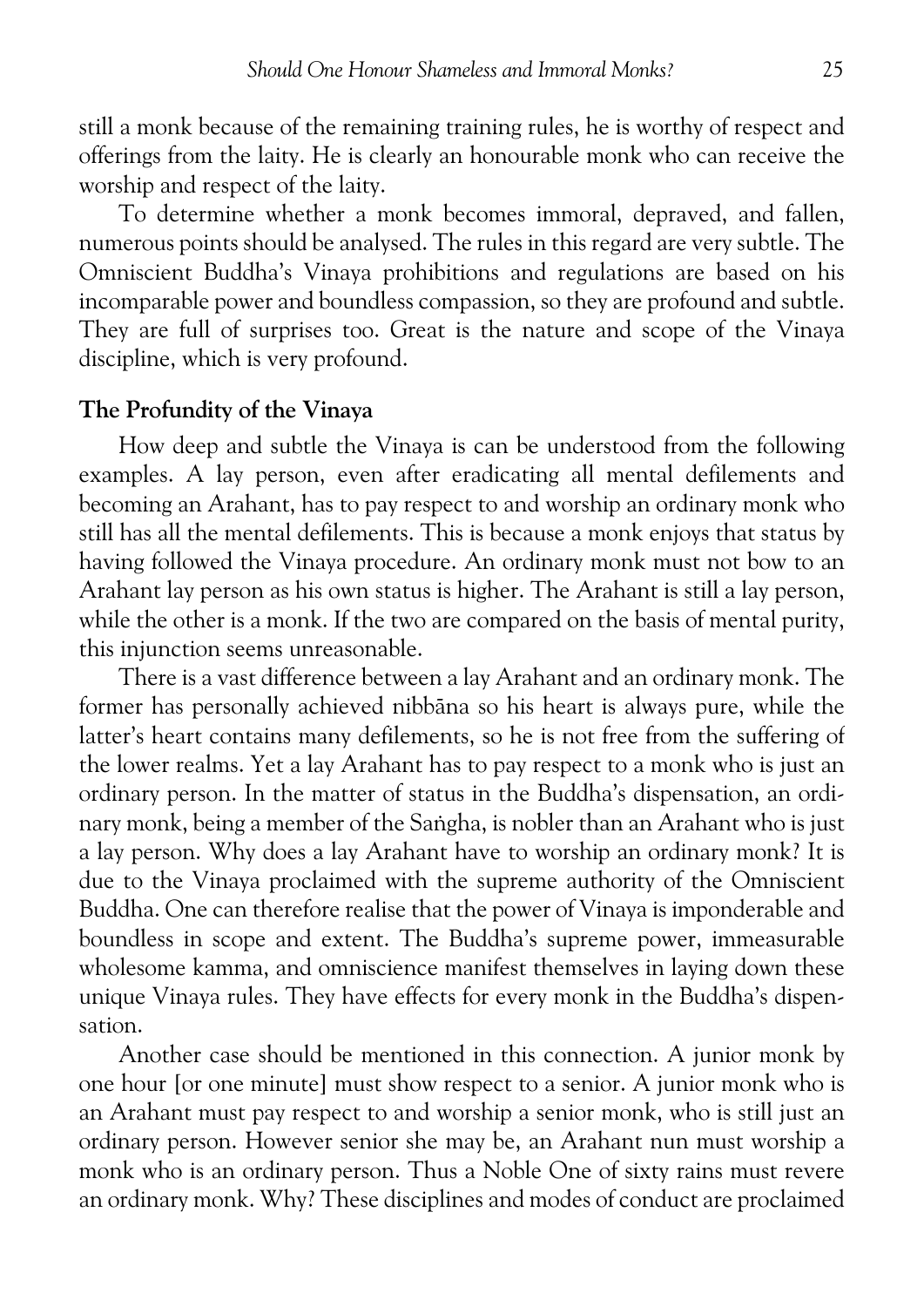by the Omniscient Buddha with his full authority, which is incomparable. They are known as*"ænæpaññatti"* — rules made by the supreme authority and bound less compassion of the Buddha.

This power that prevails in the Vinaya, and all other Dhamma powers of the Buddha are unique. The Vinaya and Dhamma take the place of the Buddha after his demise, as he declared in the Mahāparinibbāna Sutta: "Ānanda, after I pass away the Dhamma and Vinaya I have proclaimed and prescribed will be your teachers."

These prophetic words of the Buddha are profound, and their scope is boundless. So each of the millions of precepts undertaken by a monk during his ordination represents the Buddha himself. The prophetic words of the Buddha dwell in an ordained monk, whoever he may be.

A bhikkhu in this dispensation means a fully ordained monk who has fulfilled five factors: purity of the ordination procedure, purity of the group of monks, purity of the four formal recitations of*kammavæcæ,* purity of robes and bowl, and being a qualified candidate for full ordination. Once the ceremonies of taking the three refuges and formal recitations have been done, he instantly receives and undertakes the precepts. So we can say that nine billion Buddhas dwell in his person by the power of the Buddha and efficacy of the Vinaya. He is like a pagoda where the Buddha's relics are enshrined.

Everyone should know that a pagoda, even if it is made of mud or sand, is a sacred object of worship because the Buddha's relics are enshrined there. Due respect must be paid to the relics enshrined therein, which represent the Buddha, even if the pagoda is made of unworthy materials. If disrespect is shown even to this type of pagoda, one accumulates unwholesome kamma.

Even if the precincts of a pagoda are littered with dust, garbage, excrement, etc., the pagoda itself remains worthy of deep respect. So everyone should bow their heads in showing due respect to the relics, which are certainly worthy of honour. If one shows disrespect on seeing a pagoda with all sorts of rubbish nearby, one accumulates unwholesome kamma.

Similarly, an ordinary monk possesses millions of Buddhas in his person, though his mind is littered with thousands of mental defilements, like garbage near a pagoda. As long as a single Vinaya precept still exists in his person, he is entitled to be worshipped by a lay Arahant. The innumerable Vinaya precepts that exist in his person represent countless Buddhas. Though he is not free from Vinaya faults, he is like a pagoda. So a lay Arahant must revere him for this reason.

If devotees consider this matter carefully, they will realise the countless Vinaya rules observed by an ordinary monk. Moreover, they will appreciate and revere the power of the Buddha, who is fully entitled to proclaim Vinaya rules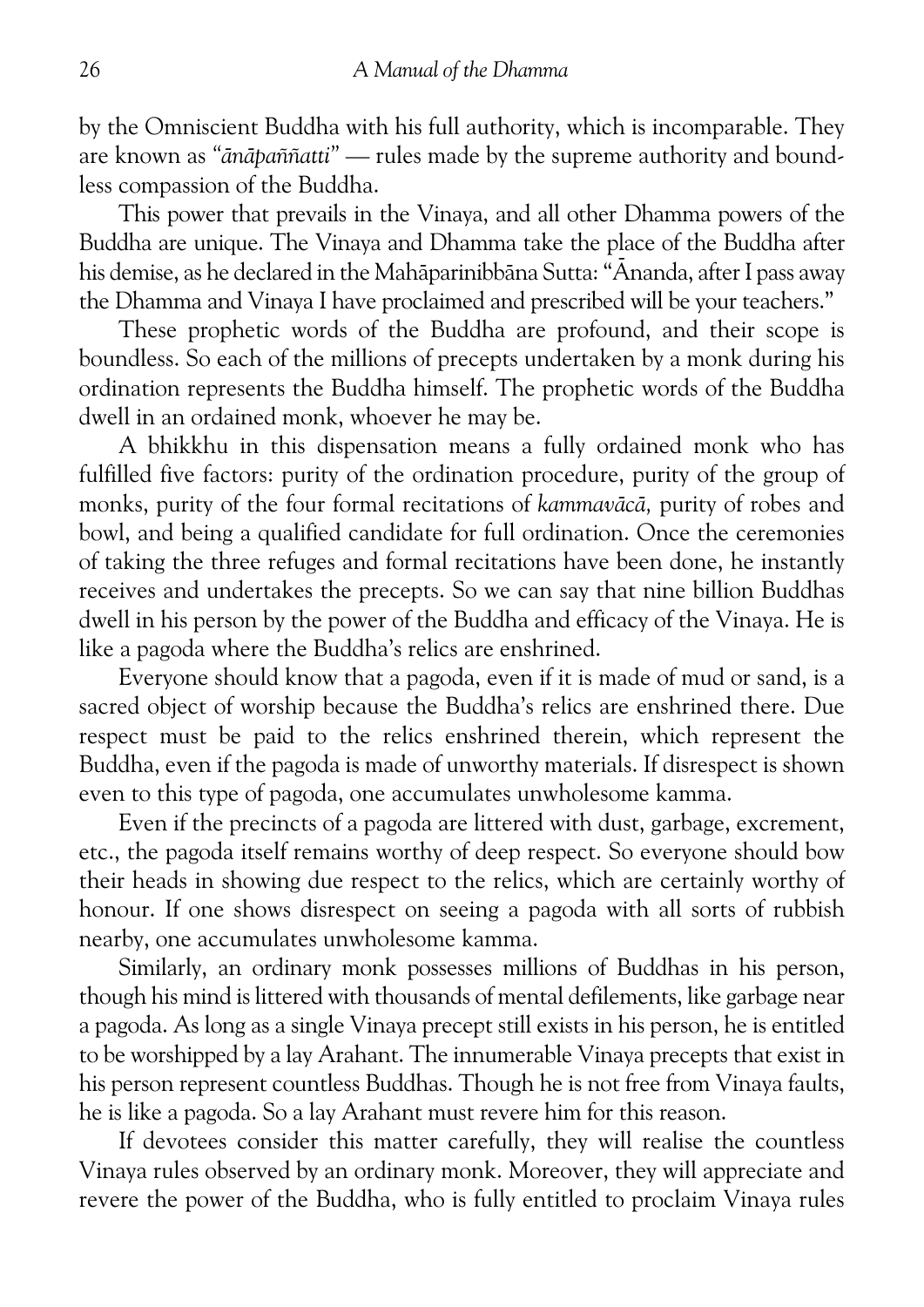and regulations, and appropriate procedures for their purification. The com manding power of the Omniscient Buddha shows its greatest effects in the Sangha established by him. The power of the Vinaya is very profound, and is hard to understand by an ordinary devotee or uneducated layman. No one can fully fathom the significance of the Vinaya's power.

Those laymen who have not yet realised nibbāna, should examine themselves to appreciate their own characteristics and status. If they reflect wisely they will willingly pay due respects to monks, even if they are shameless. All monks ordained properly in the Sangha under the authority of the Omniscient Buddha are entitled to receive worship and respect from the laity. So an intelli gent layman will pay respect, give almsfood, and show deference, even to a shameless monk. As always, vigilance is essential for the profundity of the Buddha's rules and their wide-ranging effects to be realised.

Even in an immoral monk, part of the Vinaya's power and its effects still exist, though he has destroyed his undertaking of the precepts by committing an offence of defeat. If a scrupulous monk accuses him of defeat without proof, or at least circumstantial evidence, it is just like accusing an innocent monk. So one who accuses an immoral monk falls into a serious offence requiring a formal meeting of the Sangha. The Vinaya text and its commentary explain this in detail.

Considering these facts in the Vinaya Pitaka, one should appreciate the Vinaya's power that still prevails in an immoral monk. Therefore, in dealing with an immoral monk, one must consider only the power of the Vinaya, focusing on the ordination procedure he has undergone. If these facts and powers of the Vinaya are known and understood, a lay person will be able to obtain the auspicious blessing of honouring the worthy as taught in the Mangala Sutta. One should focus one's mind only on the marvellous power and significance of the Vinaya that prevails among the monks, even in the person of an immoral monk.

This is correct. An immoral monk retains the powerful influences of the Buddha, Dhamma, and Sangha even after his downfall. So these three sacred authorities become objects of worship in an immoral monk. Devotees should concentrate on these worthy things only. This proper relationship between the laity and monks accords with other teachings of the Buddha. Therein he exhorts the laity to honour the Dhamma by revering the wise, intelligent, and learned monks as they represent the knowledge of Dhamma, though they may lack some purity in their conduct. So a wise devotee objectively focuses his mind only on the monk's learning and nothing else.

The case of lay people who do not know that a monk is immoral is interest ing. Thinking him to be a scrupulous monk, they offer almsfood and pay him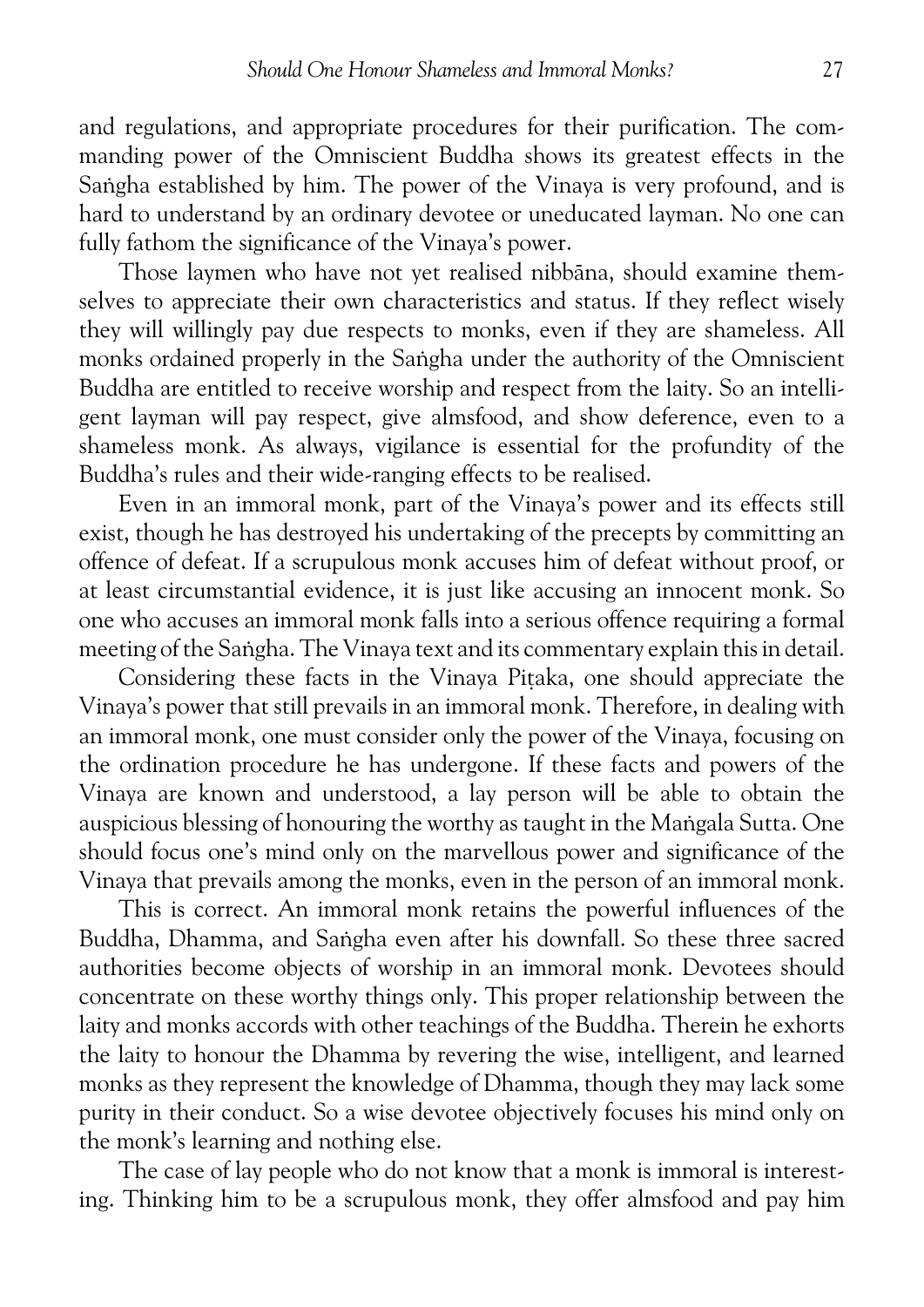sincere respect. The object of their worship and respect is morality, yet this monk has no morality whatsoever. In this case they obtain suitable merits for their respectful attitude and reverential acts, though the monk, being without moral ity, cannot symbolise a scrupulous monk at all. So there is no "receiver", as it were. Even in this case one should not hastily judge such offerings and respect as totally useless.

The reasons for this caution can be known from ancient precedents, like the case of King Saddhætissa in ancient Sri Lanka. Cases like this provide guidance for good deeds by the laity.

#### **The Wisdom of King Saddhætissa**

Once, King Saddhætissa, knowing a monk to be shameless, controlled his mind and reformed his attitude to perform an act of reverence to this shameless monk. One day he went round the royal city sitting on his elephant. It happened that a shameless monk was fishing in the royal pond when the king and his retinue arrived at that place. As soon as he saw the royal procession, he dropped his hook and line, came up to the bank and sat quietly under a tree. Seeing this behaviour, the king wanted to offer almsfood to the monk. On returning to his palace, before taking his meal, he ordered fine food to be sent to the shameless monk, because he remembered the changed behaviour at the time of his encounter.

When the ministers arrived near the pond to offer the royal food, the shameless monk was fishing again. As soon as the king and his retinue had left, he resumed his fishing. Seeing this, the ministers' devotion and confidence disappeared. As they saw this evil behaviour in the first place they did not want to offer the almsfood. Knowing that the ministers had seen him, the monk instantly dropped his hook and line and sat quietly under a tree. The ministers had seen that he was shameless and so did not offer the royal almsfood to him. They returned to the palace and reported the matter to the king. The king asked whether they had offered the royal almsfood, they replied that they did not do so as the monk was shameless.

Then the king questioned them about the behaviour of the shameless monk when he saw them approaching. The ministers replied that he instantly dropped his fishing tackle and sat quietly under a tree. The king remarked that the monk had forsaken his shameless behaviour and shown moral shame and dread at that time. These great virtues, moral shame and dread, are two of the seven states possessed by all good persons, and are treasured by the wise. The king asked the ministers the cost of a royal breakfast. After the ministers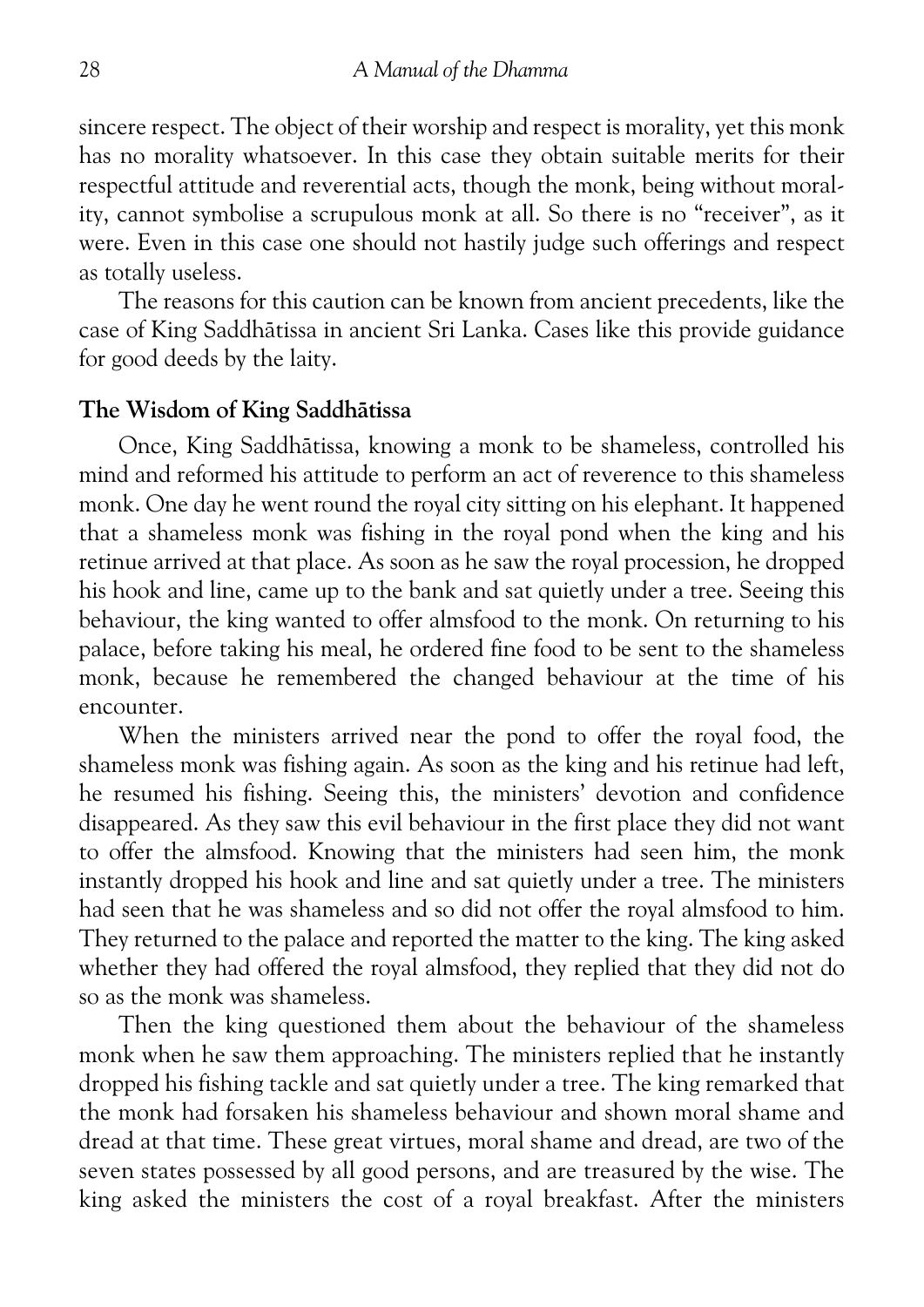reported the cost of the food, he said that moral shame, dread, and remorse were more valuable, and were worthy of respect as they were true riches within the heart. He again ordered them to offer the royal food to the shameless monk in view of these essential good factors found in him at one time or another. The ministers then offered the royal food with due respect and honour. They had changed their attitude.

King Saddhātissa, being intelligent and wise, possessed the powers of confidence and wisdom, so he could show respect even to a shameless monk. Somehow he sought and found a few virtues in a shameless monk and his mind was focused on these select noble states, which he revered. By instantly showing shame and dread this shameless monk showed the characteristics of a good monk, thus becoming worthy to receive the royal almsfood. Although the recipient was shameless, the noble attitude and concentration on a few noble virtues raised the king's offering in status to the blessing of honouring the worthy. The king's wholesome attitude was a great blessing. Seeking virtues even in a shameless monk he follows this injunction from the Mangala Sutta.

## *Should One Worship Shameless and Immoral Monks?*

"Should a person, knowing a monk to be shameless or immoral, pay respect and show deference by greeting, bowing, etc? Does he or she get the blessing of reverence *(gārava mangala)*, which says that one should pay respect to the worthy? Does this behaviour agree with the teaching that one should pay respect only to those who possess good conduct? The text referred to is in the Kosala Samvutta. By worshipping shameless and immoral monks does one accomplish a reliable refuge? Kindly give evidence or case histories to prove one way or the other the act of honouring bad monks."

The methods for distinguishing shameless and immoral monks have already been given. In the matter of showing reverence, the case is the same as the act of honouring the worthy ones. So the fifth question is the same as the fourth.

However, some clarification will be given here in connection with the text in the Kosala Samvutta (Dahara Sutta, S.i.170).

> *"Bhuja³gamaµ pævakañca, khattiyañca yassasinaµ; Bhikkhuñca sølasampannaµ sammadeva samæcare."*

The above text means that to avoid disadvantages now and in the future, one must show due respect towards four types of persons. One must avoid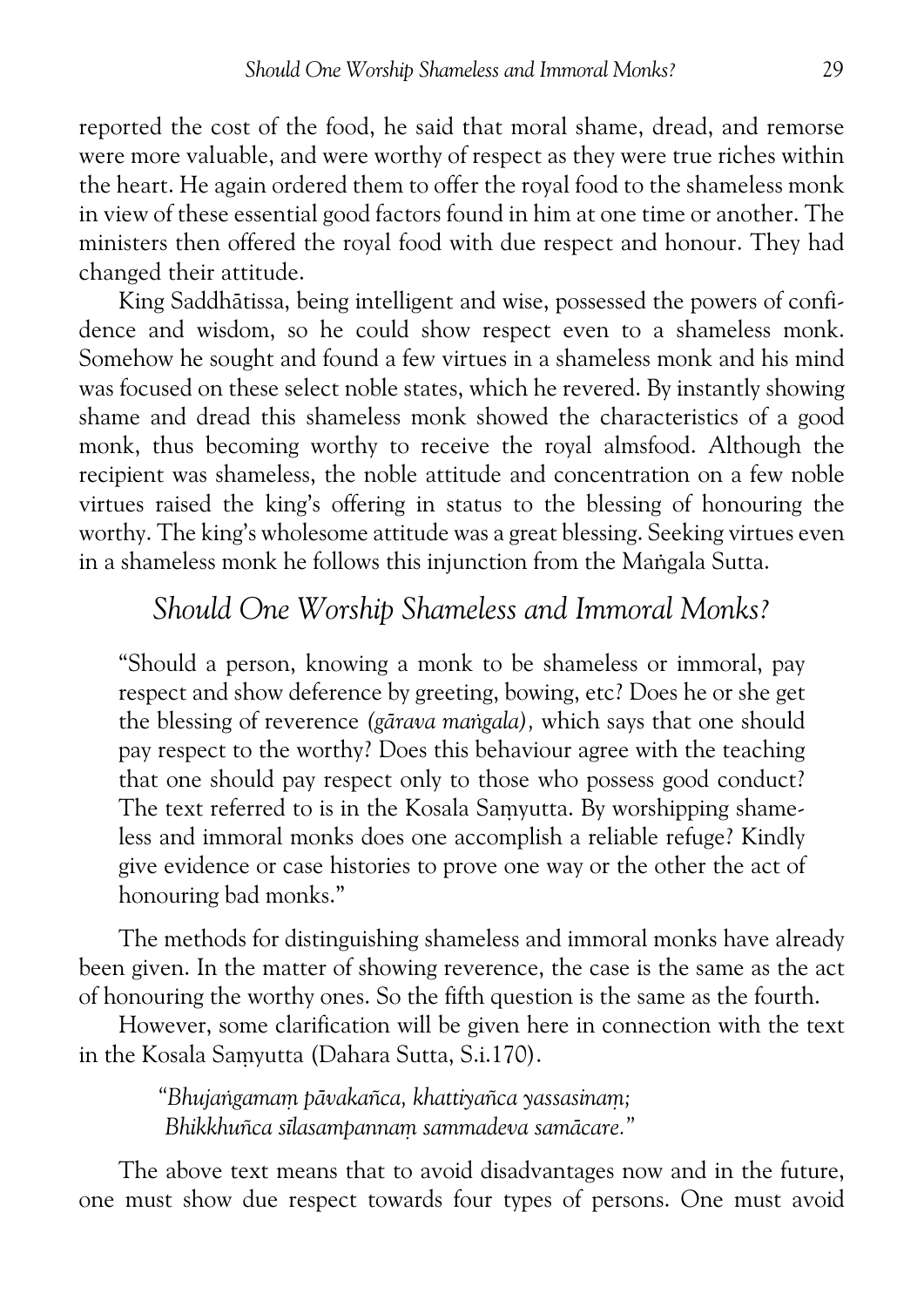disrespect to live safely. This kind of skilled behaviour is called*"sammadeva samæcare*— civilised manners."

## **Four Beings Worthy of Respect**

One must show respect to a poisonous snake, a monarch with his retinue, a monk of good moral conduct, and a fire. By respecting these four, one acts in a civilised manner, that is, by showing due respect.

The essential points for treating each of them properly are as follows:

- 1. A poisonous snake must be treated with respect to avoid getting bitten.
- 2. A monarch, being a sovereign power, must be treated with reverence and respect, so that no danger may arise from him.
- 3. A scrupulous monk, because of his power, must be treated with rever ence and respect. If not, danger may arise due to unwise association with him. In the past King Kalabu, King Dandaki, King Nālikera, King Ajjuna, etc. treated such monks with disrespect. So they suffered danger and harm leading to ruin.
- 4. Everybody must take care with fire because heedlessness may lead to serious accidents. Fire must be given due regard so that one can live safely.

All such wise, respectful attitudes amount to civilised manners. Among the above four, a snake, fire, and a monarch can cause harm at once. A scrupulous monk will not harm others. However, maltreatment and disregard by the laity bring great harm to them in the long term, so a scrupulous monk must be treated with respect.

The above canonical text gives clear guidance for all to be respectful and take heed with those who can cause harm and danger. One must try to avoid danger, and treat these four with circumspection.

The words "harm and danger" and "fear" in this case also convey the meaning of making unwholesome kamma, the arising of evil thoughts in one's own mind, and a wrong attitude that one may maintain. So in dealing with others, especially immoral monks, if one does not show respect, one will enter tain unwholesome thoughts and do unwholesome deeds, and so unwholesome states increase in one's character. This is a grave danger to be avoided. With this in view one must pay respect to an immoral monk, following the injunction to have civilised manners. So by remembering this text and doing respectful deeds even to an immoral monk, it can be classified as the blessing of worshipping the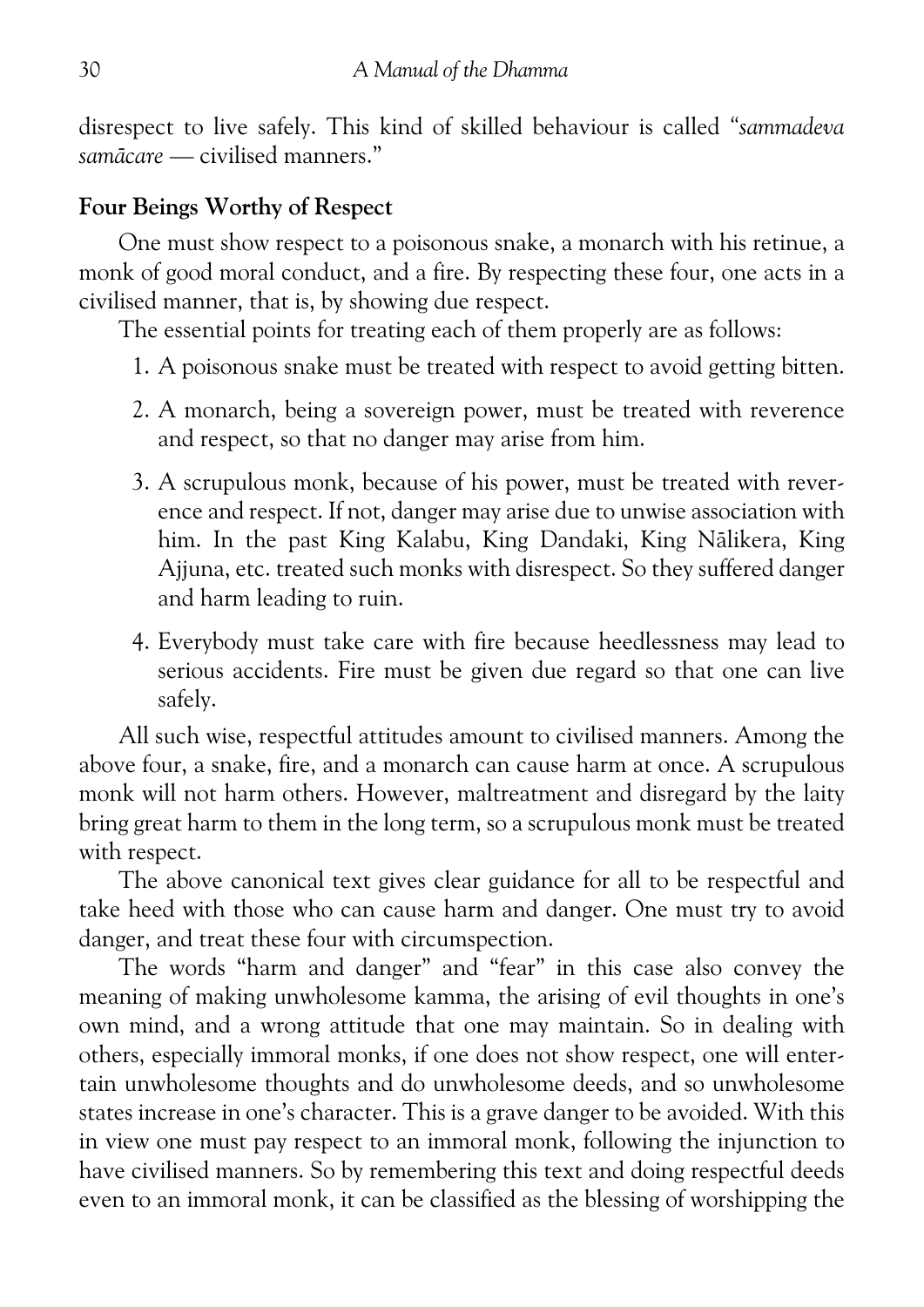Dhamma. Paying respect in a proper way, such as treating with civility, greeting with hands held in*añjali,* thus exhibiting cultured behaviour, are also the good deed of civilised manners.

However, by treating an immoral monk with a skilful attitude and civilised manners, one will not attain the three refuges. This is because an immoral monk is not a genuine member of the Sangha, not a true monk. This disadvantage means that a layman fails to get a reliable refuge by worshipping him as an individual. However if the Saṅgha selects an immoral monk to receive alms, and if the lay person's mind is directed to the Sangha, the lay person will obtain the three refuges. In this case the recipient becomes the Sangha and the donor is offering his food to the community of monks. So one gets a reliable refuge due to the right motive.

In making offerings to scrupulous or shameless monks, the benefits differ. In paying respects too, the advantages differ. The difference being that one monk is scrupulous while the other is shameless. However, in both cases a layman can obtain the blessings of reverence and honouring the worthy if his motive is noble. This is a good action for him.

### **Civilised Manners**

The behaviour of King Kosala shows that one should follow the advice to show civilised manners to all types of persons. All persons should be treated with due respect.

One day, while King Kosala was attending on the Buddha in the Jetavana monastery, some heretics happened to pass through the precincts. When the king saw them he mentioned his name and made obeisance to them in a proper manner. Why did he, a true disciple of the Buddha, do obeisance and express reverence to the heretics? The commentary on the Kosala Samyutta explains that if the king did not show these civilities, the heretics would have borne a grudge against him. They would have thought that the king paid respects only to the Buddha. Being neglected, they could cause trouble for the king. So the king paid homage to them out of courtesy and to avoid possible harmful effects in his country. This homage paid by the king is in accordance with the Mangala Dhamma and the injunction to show civilised manners, which means to treat all with due respect.

The other reason for the king's conduct was due to State Policy. In his kingdom there were numerous followers of these heretical teachers. If these people knew that the king had neglected and slighted their teachers, they might create disunity or instigate rebellion. To unify his country, the king worshipped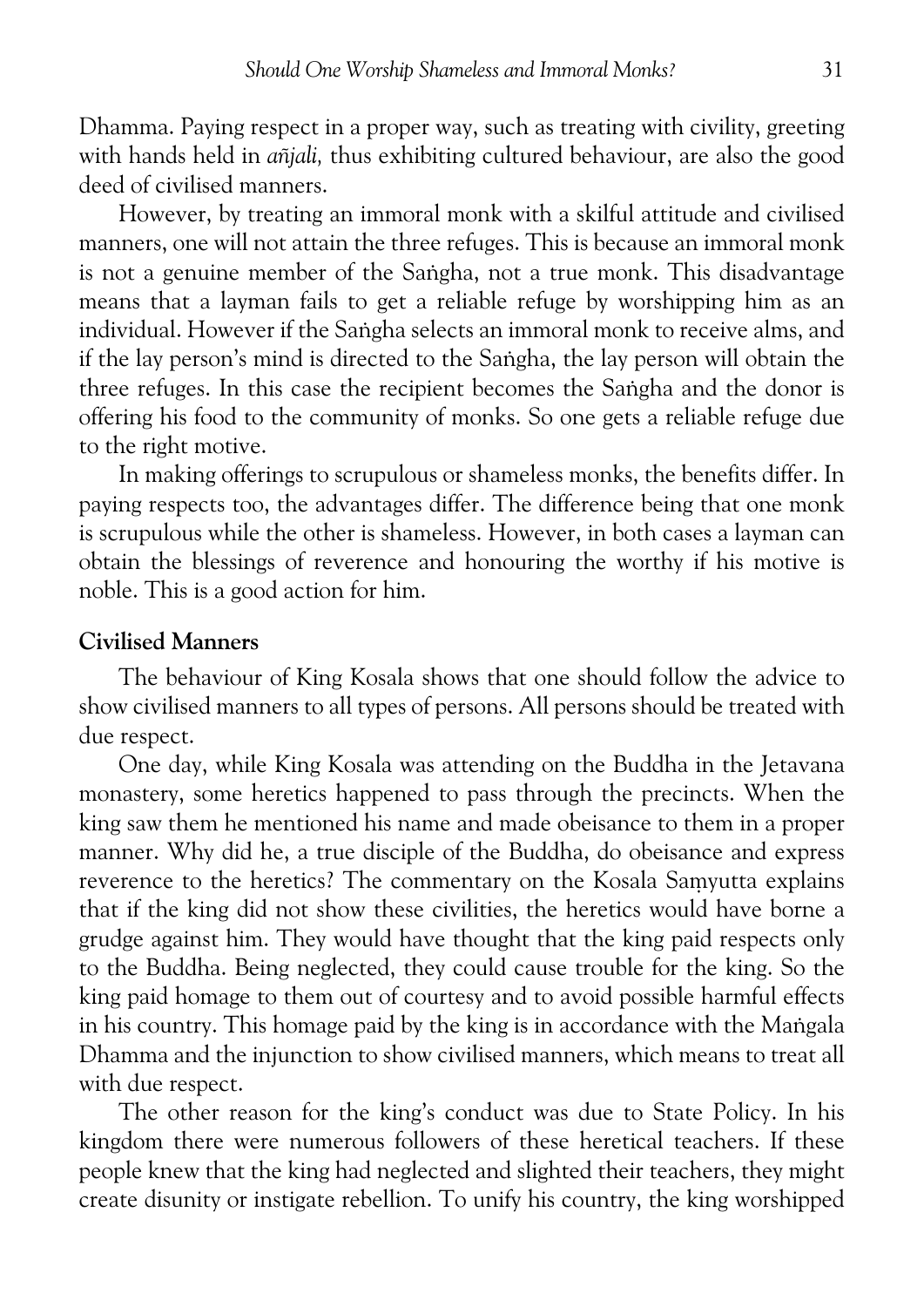these sectarians and heretics for the sake of national unity. This was done to give peace and happiness to a large number of believers of other sects. This is also an auspicious deed.

# *Should One Criticise Shameless and Immoral Monks?*

"When a person, knowing a monk to be shameless or immoral, speaks ill of him or condemns him, either directly or indirectly, does he attract the ten evil results?<sup>1</sup> By doing so, is he free from evil or not?"

Those who slander or condemn others with harsh words commit serious evil only if a Buddha, Pacceka Buddha or Noble One are objects of their condemna tion. In the Dhammapada it says:

"Whoever offends a blameless man, pure and guiltless, upon that very fool, the evil recoils like fine dust thrown against the wind." (Dhp. v 125)

The blameless, pure persons are of three types: Omniscient Buddhas, Pacceka Buddhas, and Noble Ones. So abusing or slandering them attracts serious evil consequences for the speaker. Abusing or slandering ordinary persons does not bring any of the ten serious results since their qualities are different.

Nevertheless, one does get a fault by accusing others as immoral since this is one form of abuse. If one abuses others or condemns them with harsh criticism, one is not free from fault. One becomes associated with evil and error. Even if one blames or slanders an immoral monk, knowing him to be such a one, one is not free from fault. Every word spoken in condemnation amounts to unwhole some speech (pharusavācā).

In their question the laymen have mentioned that there will be cases when others know for certain that others are immoral, and they may utter disparaging words to suppress this type of monk. However, it is very difficult to know for sure whether a monk is immoral or not. There are profound and subtle points of Vinaya that should be considered. In cases dealing with offences of defeat before the Sangha's courts, the monastic judges find great difficulties, and must consider numerous aspects to deliver a correct judgement. Even monks learned in Vinaya find it difficult to pronounce a monk as immoral in such legal cases.

 $1$  This must refer to verses 137-140 of the Dhammapada, not verse 125 quoted here. The ten evil results are: severe pain, loss of wealth, bodily injury, serious illness, madness, oppression by the king, a serious accusation, loss of relatives, destruction of property, or fire will burn his house. (ed.)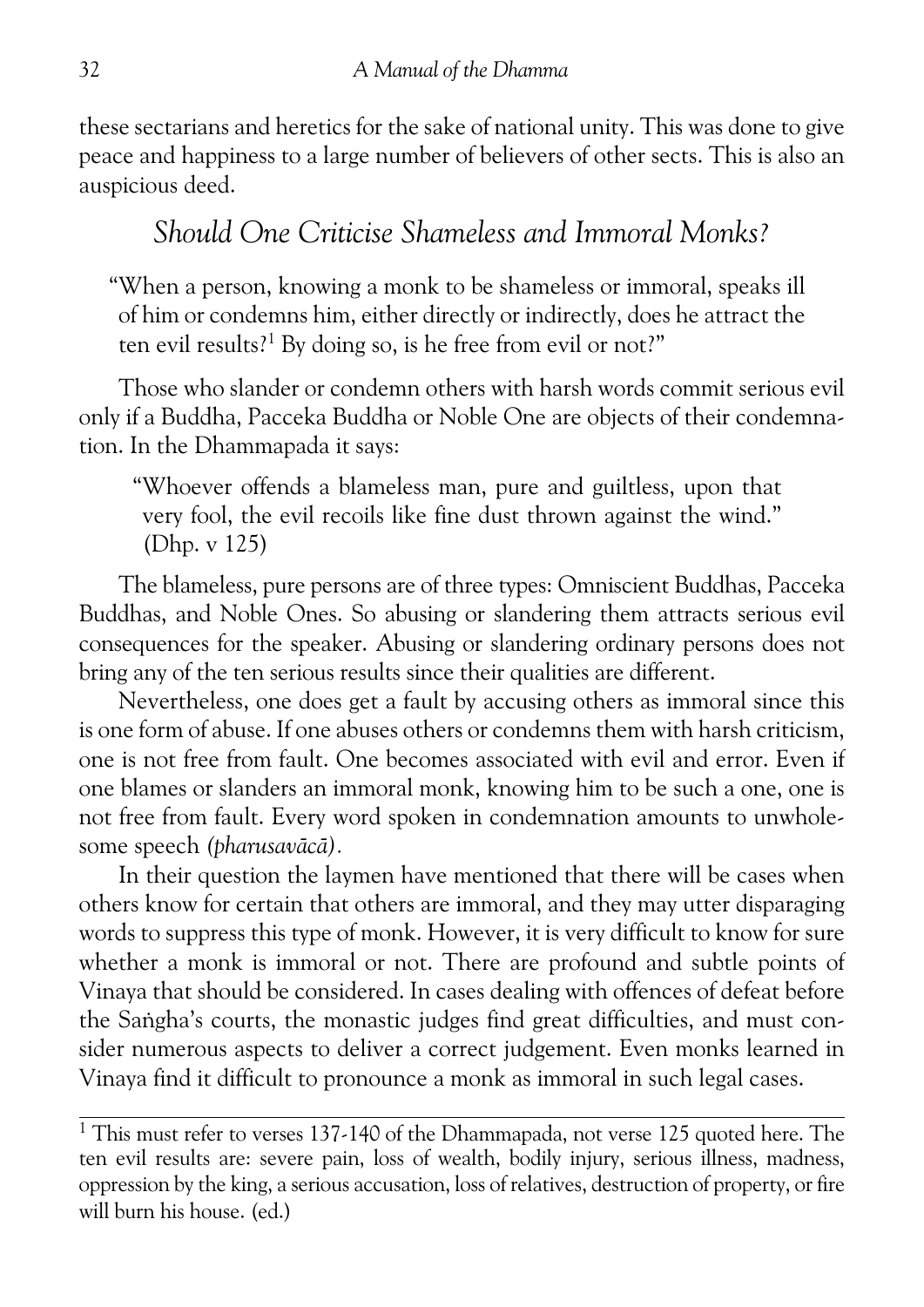The five Vinaya books and their commentaries give numerous guidelines to ensure that an innocent monk will escape wrong judgements. When a case of defeat appears before the courts, Vinaya judges must hear and examine the words of both parties very carefully. If the charges are false, they must declare a monk to be innocent. They must not say they are guilty if there is any reasonable doubt. Suspicion is no substitute for proof. In the courts, suspects are adjudged innocent in the absence of convincing proof.

In pronouncing judgement, the monastic judges are enjoined to seek miti gating or extenuating circumstances for an accused monk. Only when these factors are lacking, must they pronounce the decision of 'defeated.' Then a monk definitely becomes immoral according to the Vinaya rules. Three judges must separately study the case, examining the witnesses and the evidence. If one judge cannot find extenuating or mitigating circumstances to clear an offence of defeat, he must send the accused to another judge for further examination. The second judge, if he finds only guilty factors, must not pronounce him guilty, but must send him to a third judge. The aim is to find factors of innocence and extenuating circumstances because the judgement of defeat calls for grave responsibility on their part. The accused, if guilty of defeat, has broken the highest law of the courts. So such cases entail grave responsibilities for all involved. If the judges find no extenuating circumstances, they should asked the accused to stay in a quiet place to practise calm and insight meditation. They should then ask about the state of mind of the accused. Emotional disturbances, if any, should be calmed by meditation. After this practice, the judge must praise this moral deed of the monk with kind words and release him for further moral conduct. All should rejoice in this work of moral calm or the effort of concentra tion.

The decision of defeat is both subtle and difficult. Even after close examina tion, Vinaya experts find many borderline cases that they are unable to decide clearly. To burden a monk with an offence of defeat and thereby assign to him the status of an immoral monk is a grave act. So judges are reluctant to make unequivocal declarations. Why? If they pass judgement on a defeated monk correctly they escape blame and grave evil, but if they declare an undefeated monk to be defeated, they destroy the millions of precepts maintained by the accused. Even a shameless one still retains these remaining training rules. So the judges commit a grave offence themselves.

However, the judges escape a grave evil in declaring a monk to be innocent of defeat, in good faith, though the monk has indeed committed this offence. If the judges think that a monk is not guilty of the charges, they must pass judgement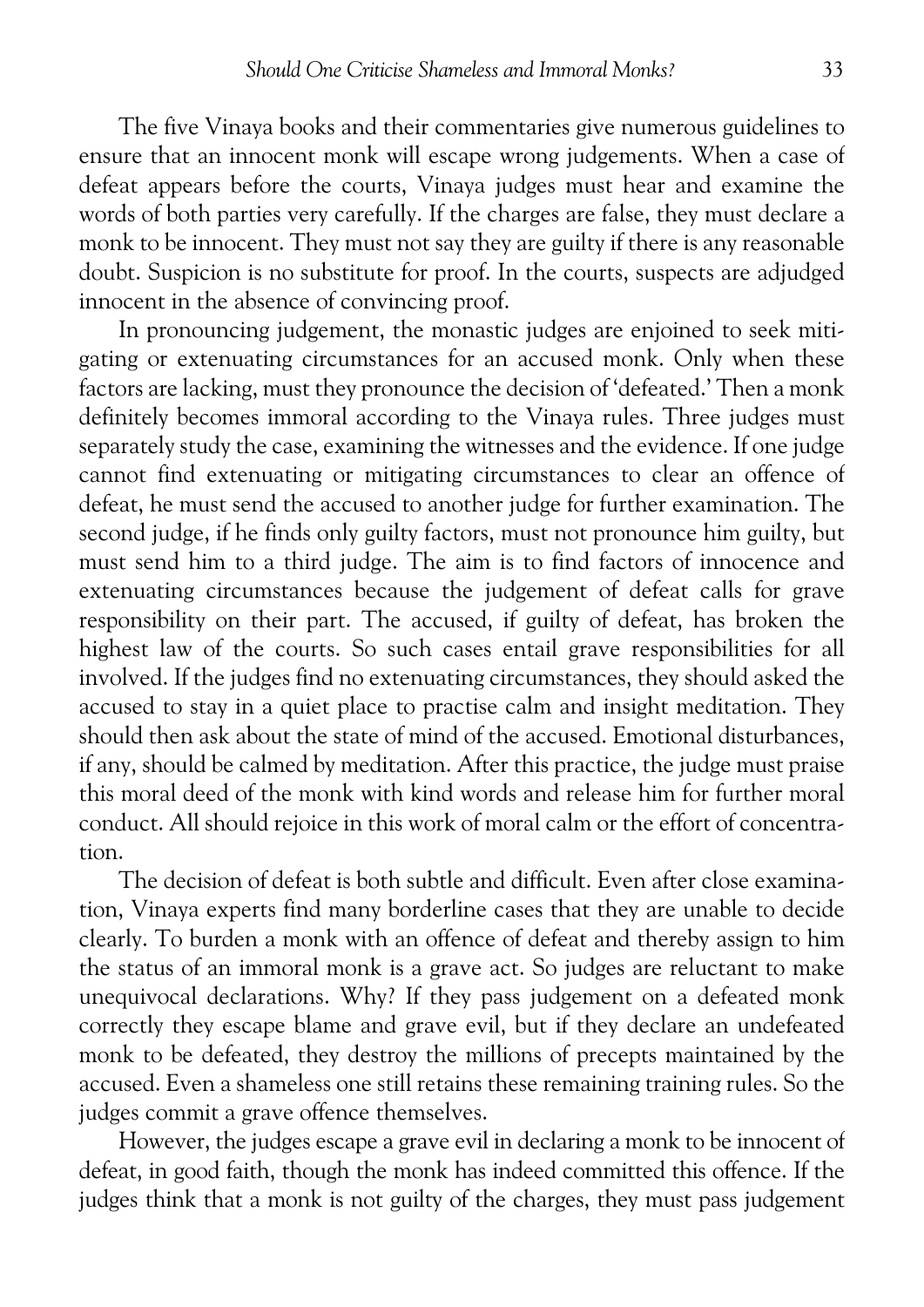accordingly.<sup>1</sup> In good faith and honesty, they must declare what they believe after careful examination. This procedure is described clearly in the Vinaya commentary.

So a monk or lay person who accuses a monk of defeat, burdens himself with the gravest responsibility and serious consequences. If a monk commits an offence of defeat, he becomes immoral. So to speak ill of him in terms such as "immoral" or "defeated" is like bearing the whole earth upon one's head. By condemning a monk as immoral, one is making a serious charge against him and taking a grave responsibility for oneself too. Therefore such accusations and slander should be controlled by mindfulness.

The seriousness of such an accusation or condemnation will be apparent from the following case. Whether one abuses or slanders a truly defeated monk, a shameless monk, or a scrupulous monk, one gets the unwholesome deed called *"pharusavæcæ kammapathæ."* This evil deed leads to rebirth in one of the four lower realms. Speaking harsh words with anger against the above three classes of monks will lead one to the lower realms in the next life.

If a person speaks harshly and angrily not only to condemn the monks just mentioned, but intending to drive them out of the Sangha, his evil is of the gravest kind. Technically he is charging, abusing, accusing with the aim of assigning immoral status to them. It is graver than a mere act of abusing. The important point is this: to accuse someone as immoral amounts to taking a grave responsibility for oneself.

For further clarification the cases of Kondadhāna Thera<sup>2</sup> and Cittahatthaka Thera should be considered.

## The Story of Kondadhāna Thera

During the dispensation of Kassapa Buddha, Kondadhāna Thera was born as a tree spirit. To test the friendship of two friendly monks he transformed himself into a beautiful woman and created suspicion between them. When one of the monks went into a grove to answer the call of nature, the woman accompanied him and came out together. When the other monk saw this, he got angry and suspicious. So he left his friend because he judged him to be immoral. When the Uposatha ceremony had to be performed, the friend refused to conduct it together with the alleged immoral monk. Even when the accused monk protested his innocence, his friend did not believe him. He said that he saw the beautiful woman coming out of the grove with him.

 $1$  When monks decide on cases of defeat they must use the highest standards of proof, like judges of serious crimes who must be certain before pronouncing a death sentence (ed.)

2 Dhammapada Commentary to verses 133-134.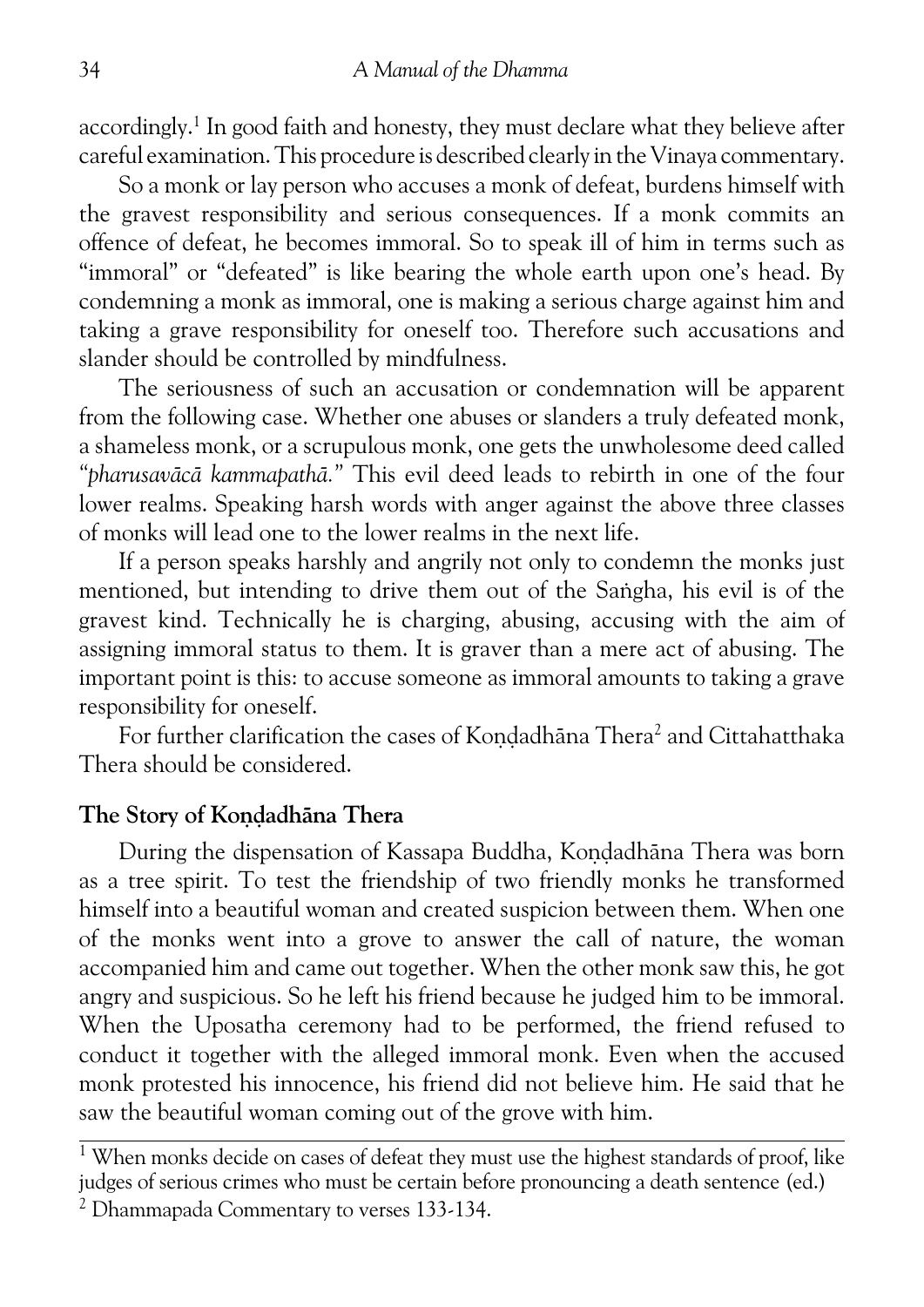Thereupon the tree spirit, seeing the seriousness of his misdeed, appeared before the two friends and explained his conduct. The spirit's aim was merely to test the strength of their friendship, but the effects were dire. Disunity arose between the two friends and one accused the other of an offence of defeat.

When the tree spirit died he was reborn in hell and suffered for his evil kamma. So to accuse a scrupulous monk as immoral, gives a result as bad as the five heinous crimes, the worst evils one can commit.

The Buddha said: "Monks, these two individuals, if they do not correct themselves, will certainly suffer in hell as surely as one who carries a burden to his house, puts it down. Which two? One who claims to be a monk, though he is not, and one who accuses an innocent monk of an offence of defeat." (Itivuttaka 48, Apāyika Sutta).

Such a false accusation, being very serious, brings certain suffering in hell for the accuser, just as a burden carried on the head, will certainly be put down on reaching one's house. One who maintains a wrong view, and one who unjustly accuses an innocent monk of defeat will, after death, fall into hell. Unless the wrong view is renounced, a person will suffer in hell. Likewise, if one does not ask for forgiveness from a monk one has unjustly accused of defeat, one will fall into hell.

Note that in this context the term*"sølavanta"* refers to both a scrupulous monk and a shameless monk. If a monk is not immoral, here he is classified as a moral monk, that is, the same as a scrupulous monk at the time of Gotama Buddha. The tree spirit became a monk in the time of the Buddha, but due to his past misdeed, wherever he travelled, a woman always accompanied him. Although he did not see this shadowing woman following after him, others saw her. So people became suspicious, abusing him as immoral repeatedly. He finally reached Arahantship, but the resultant bad kamma had to be paid off until he attained parinibbāna. This case can be studied in detail in the Dhammapada and Anguttaranikāva Commentaries.

The key point to note is that the tree spirit had no intention to stigmatise or to attach fault. His aim was merely to test the bond of friendship. He had no anger against the monk. Yet the results for his evil deed were serious, bringing evil results in his succeeding lives. His evil deed in this case was that of pre senting a scrupulous monk as immoral.

## **The Story of Cittahattha Thera**

Another case concerns Cittahattha Thera.<sup>1</sup> During the time of Kassapa Buddha there were two monks. One wished to return to lay life, but the other

<sup>&</sup>lt;sup>1</sup> Dhammapada Commentary to verses 38-39.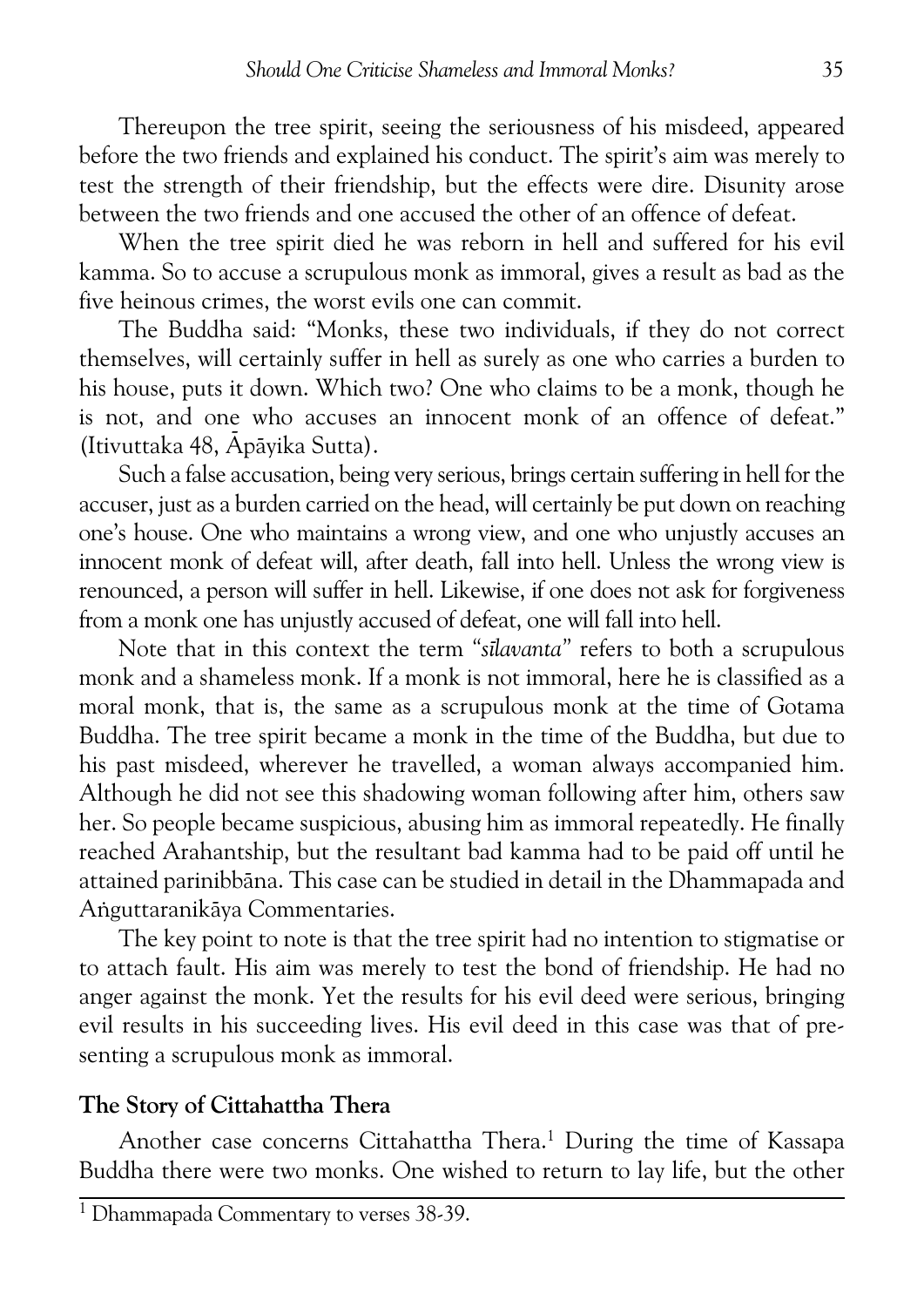restrained his companion saying that being a monk was a rare opportunity. Later, however, he thought that if his friend disrobed he would get his requisites. So he persuaded his friend to return to lay life in every conceivable way until his friend renounced monkhood. When he became a monk in the dispensation of the Buddha Gotama, due to his evil deeds, he suffered shame by returning to lay life seven times, and the people blamed him. Hence his kammic results were grave indeed (see the Dhammapada Commentary for details).

The point to note here is that mere persuasion to forsake monkhood caused a monk, in the time of the Gotama Buddha, to suffer humiliation due to his capricious behaviour. His evil act was praising the status of a lay life to encourage a monk to leave the Sangha. Thus one can understand the weight attached to being a member of the Saṅgha. No one should speak to a novice or monk in praise of returning to lay life. One should not even urge one's sons and grandsons to leave the Sangha if they become novices or monks. One should not speak in favour of lay life.

Many lessons can be learnt. Blaming or accusing a scrupulous monk with evil intent, charging him with immorality, etc., are deeds that bring serious bad results in the present and future. The Buddha's dispensation and Vinaya are unique and powerful. So one suffers greatly by living outside the dispensation for many thousands of lives. Moreover, even if one attains monkhood, one has to bear the burden of shame and difficulties. One should note the basic and consequential effects too.

Abusing or accusing a monk with charges of defeat means the evil deed of abusive speech. This evil deed is similar to holding firm heretical views, and has serious effects. One will suffer in various ways throughout a series of lives.

There is a supplementary question to this one, "If one blames, criticises, or condemns a monk either directly or indirectly, what results will one get?"

There are two ways in which the blameworthy actions of a person can be stated: directly to the individual concerned, or regarding facts of a general natural in impersonal terms.

#### **Blaming Individuals Directly**

In the matter of blaming an individual directly, there are two ways: speaking directly to the person concerned, or speaking indirectly. Such blame or accusation, whether direct or indirect, brings fault to oneself if one has the intention to harm or attack others. One therefore obtains demerit in either case. So in criticising or blaming, one must avoid slander and other harmful speech, such as disparaging others and praising oneself. If the mind is free from anger, malice,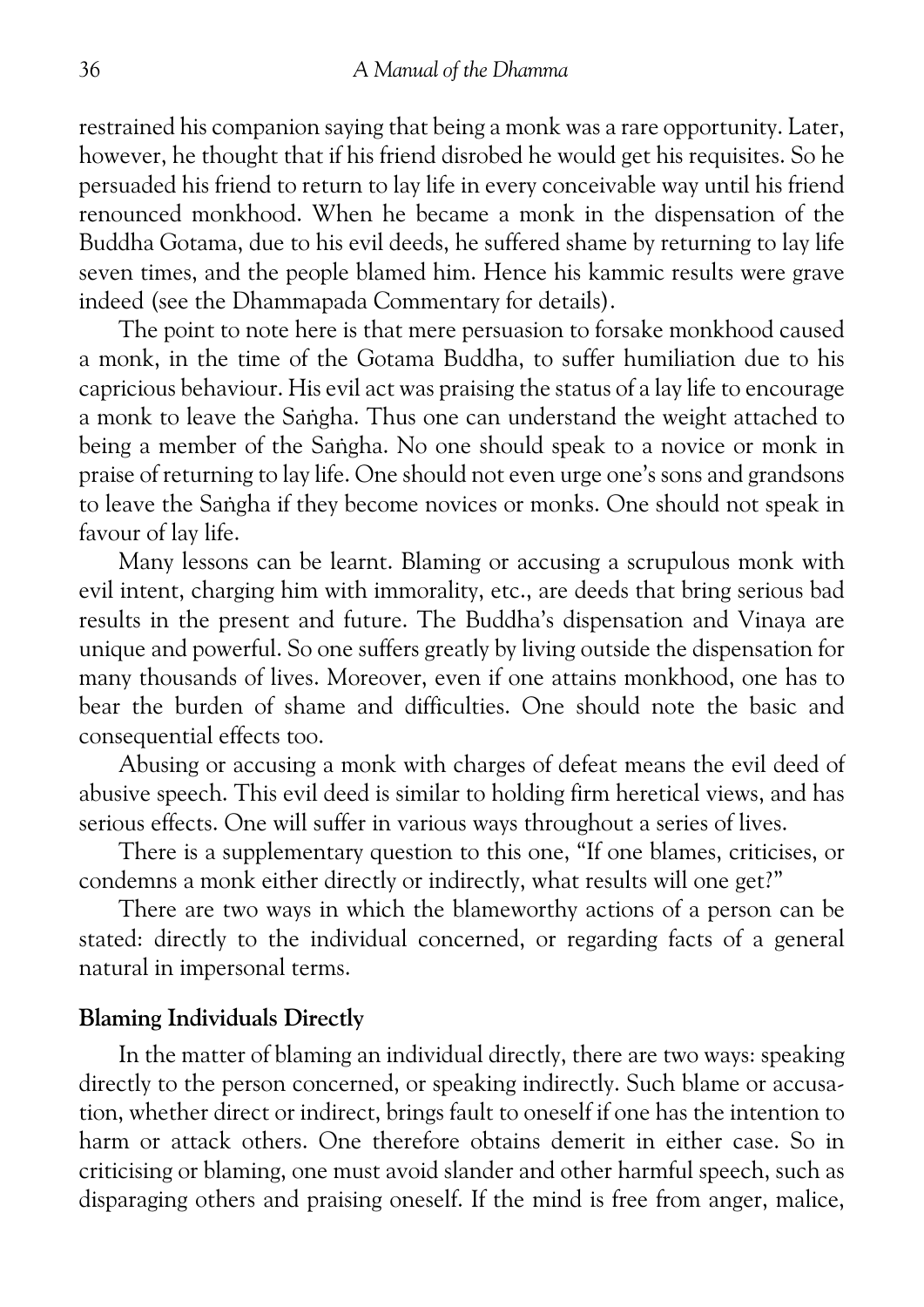jealousy, and divisiveness, and if the criticism is based on mutual benefits, one can blame others. In making remarks, oneself and others should be treated impartially. Honest criticism must be made within these guidelines.

If these factors are present in one's criticism of others, one is free from fault and evil. Moreover, one is following the instruction of the Buddha which says: "He praises the praiseworthy. He blames the blameworthy." So it is commend able if the good factors are present in the mind and if the facts are correct.

## **Criticising in General Terms**

To criticise in general terms, without reference to anyone in particular, is exposing of faults. One must attack or criticise unwholesome states only, such as greed, hatred, or delusion. In this correct way of criticism the four right efforts should be cultivated.

1. The effort to prevent unarisen unwholesome states.

2. The effort to eradicate arisen unwholesome states.

3. The effort to arouse unarisen wholesome states.

4. The effort to develop arisen wholesome states.

Unwholesome states that may arise in oneself in the future are called "unarisen unwholesome states." Future evil that may be committed by oneself must be prevented with one's own moral effort. Evil deeds one has already done are "arisen unwholesome states." Among the ten unwholesome deeds, killing is mentioned, but this relates to killing of sentient beings generally. The discourses of the Buddha specifically mention five heinous acts*(pañcænantariya kamma),* such as killing one's own father or mother, which are the gravest evils with immediate consequences.

In this infinite round of rebirth, existences in which an ordinary person knows the true Dhamma are very few. One must undergo many lives in which ignorance and delusion predominate. The lives in which an ordinary person holds wrong views are innumerable. So the evil act of killing can be done many times even within a single lifetime, let alone the number of such acts in countless previous lives. If a person commits one heinous unwholesome deed in the present life, it will give definite results in hell. The misdeeds done in countless past lives will then give their results too.

In this present life, too, many persons have committed acts of killing several times while young, which will be clear to each individual. Others have done past misdeeds of killing though they refrain from killing in this present life. Most people have done evil deeds such as killing in both the past and present lives.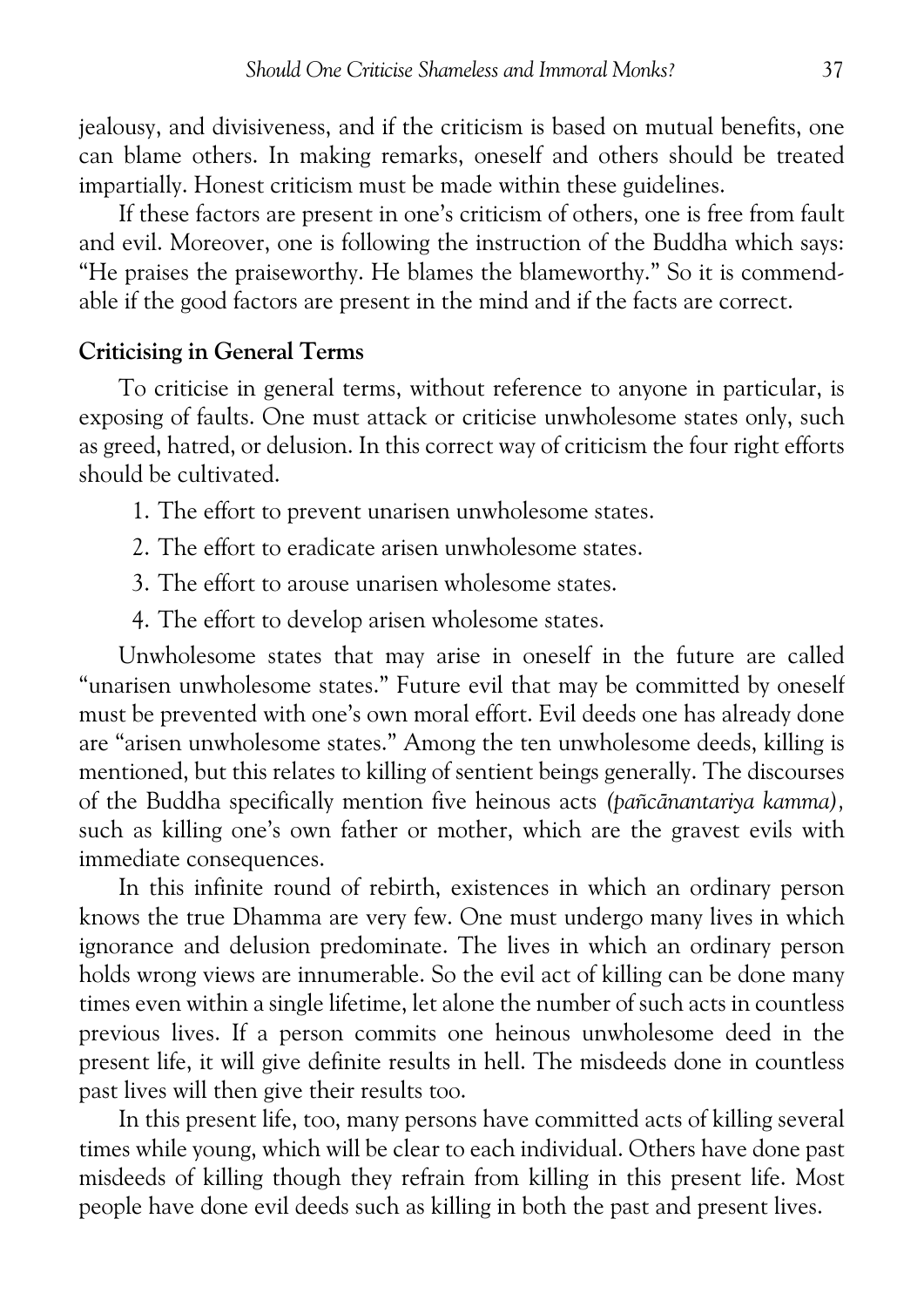Personality view opens the way to commit evils of the gravest kind, such as killing one's father or mother, or harming the Buddha. If one still believes in a soul, and entertains doubts about the Three Gems, in future existences one might kill one's mother or father, getting the gravest evil and the worst result. So besides killing living beings, there may be heinous misdeeds too. If a detailed analysis is made of one's own various misdeeds, one cannot safely declare that there is a cessation of the act of killing, in the matter of ordinary or extraordinary types. If a person does not kill any sentient being today, he may commit this evil tomorrow, next month, next year, or next life. So please ponder like this: "Due to wrong view and doubt I could certainly kill my mother or father, cause schism in the Sangha, harm the Buddha, or kill Arahants."

This is, of course, the "unarisen evil" mentioned above. Future evil deeds and past or present evil deeds are classified as "unarisen evil" and "arisen evil" respectively.

Why does a person perpetrate these various types of evil, pertaining to the past, present, and future? It is due to the existence of personality view. With this wrong view one will certainly do small and great evil. What is personality view? It is the belief that one's own five aggregates are a soul, a person, a self, or an entity. This sense of "I" gives rise to the worst kammas. Both arisen and unarisen unwholesome kammas will not lose their power if personality view still exists. They are bound to increase due to wrong understanding of the nature of the five aggregates. So if circumstances are favourable, one will commit various crimes, great or small, propelled by wrong view. When personality view is eradicated, all past evil deeds and their potential results are destroyed totally. Countless evil actions cease. The ten evil deeds and the five heinous crimes are based on personality view. Personality view is their leader. Evil deeds are its followers, and its consequences.

Can one entertain any hope of cessation of evils or deliverance? If one encounters the Buddha's dispensation in this life and practises insight medita tion, one is delivered from personality view, root and branch. All past evils are wiped away, and countless effects of past evil that were due to mature also cease. Total eradication of evil is possible in this dispensation only because correct methods have been given. Human beings possess the rarest chance to overcome this appalling predicament. During this dispensation, good and rare chances are available for the destruction of countless new evils that are bound to arise in the future. All latent evils are uprooted by mindfulness as taught by the Buddha. If these methods and rare opportunities exist, it is called the Buddha's dispensa tion. The dispensation is said to disappear when such opportunities no longer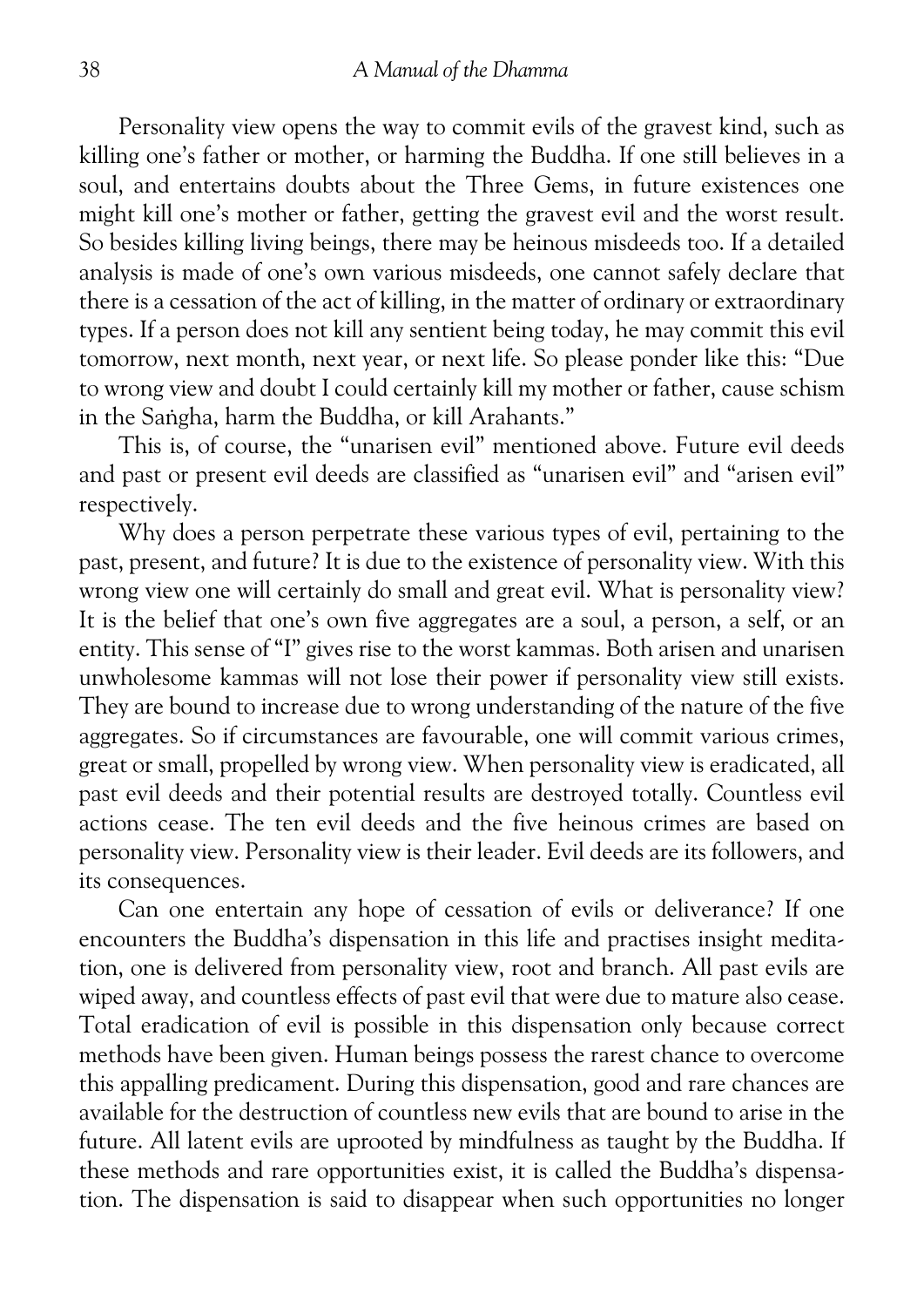exist. Everyone should note that if death occurs today and life continues in an existence where these opportunities don't exist, the dispensation disappears today. In this case the opportunities of this dispensation are lost as soon as one dies.

This rare opportunity and grave danger should be appreciated by everyone. Moral dread, together with farsighted trepidation *(samvega)*, must be cultivated while one is alive and the dispensation still prevails. One must practise concentration and insight daily with great urgency. To get rid of personality view and doubt is the noblest aim in life according to the teaching of the Buddha. Morality and insight practice are essential to eradicate mental defilements and evil deeds. When one practises morality and insight meditation, mental purity and skilful deeds arise. By these means one obtains the four great moral efforts. Wholesome deeds, both arisen and unarisen, must be done in this present life.

## **The Essence of the Tipitaka**

There are only three essential points in the three Pitakas:

- 1. The higher training in morality (adhis*ilasikkhā*).
- 2. The higher training in concentration*(adhicittasikkhæ).*
- 3. The higher training in wisdom*(adhipaññæsikkhæ).*

The essence of the teaching means morality, concentration, and wisdom. Keeping the five, eight, or ten precepts is called morality. Concentration means neighbourhood concentration*(upacæra samædhi)* and absorption concentration (appanā samādhi). Wisdom means insight knowledge (vipassanā-ñāna), path knowledge *(magga-ñāna)*, and fruition knowledge *(phala-ñāna)*.

Among these three essential practices, morality is of the arisen type because it is already done or presently kept. However, concentration and wisdom belong to the unarisen type of wholesome states. Although many people practise concentration such as recollection of the virtues of the Buddha*(Buddhænussati),* or mindfulness of the body*(kæyagatæ sati),* they usually reach only the initial stage with the aim of getting merit. Their efforts are not sincere, not mature, so not even neighbourhood concentration is attained. The firm type of concentra tion necessary for liberation is still an unarisen wholesome deed. Many Buddhists count their rosaries chanting*suttas,* or reciting*"anicca, dukkha, anatta,"* but they fail to win insight knowledge. Although they accumulate merit, their insight knowledge is a sham as it cannot eradicate the perception of and belief in a person, a being, a self, or a soul. They fail to gain insight into psychophysical phenomena, or ultimate truths. Genuine insight, which means the complete,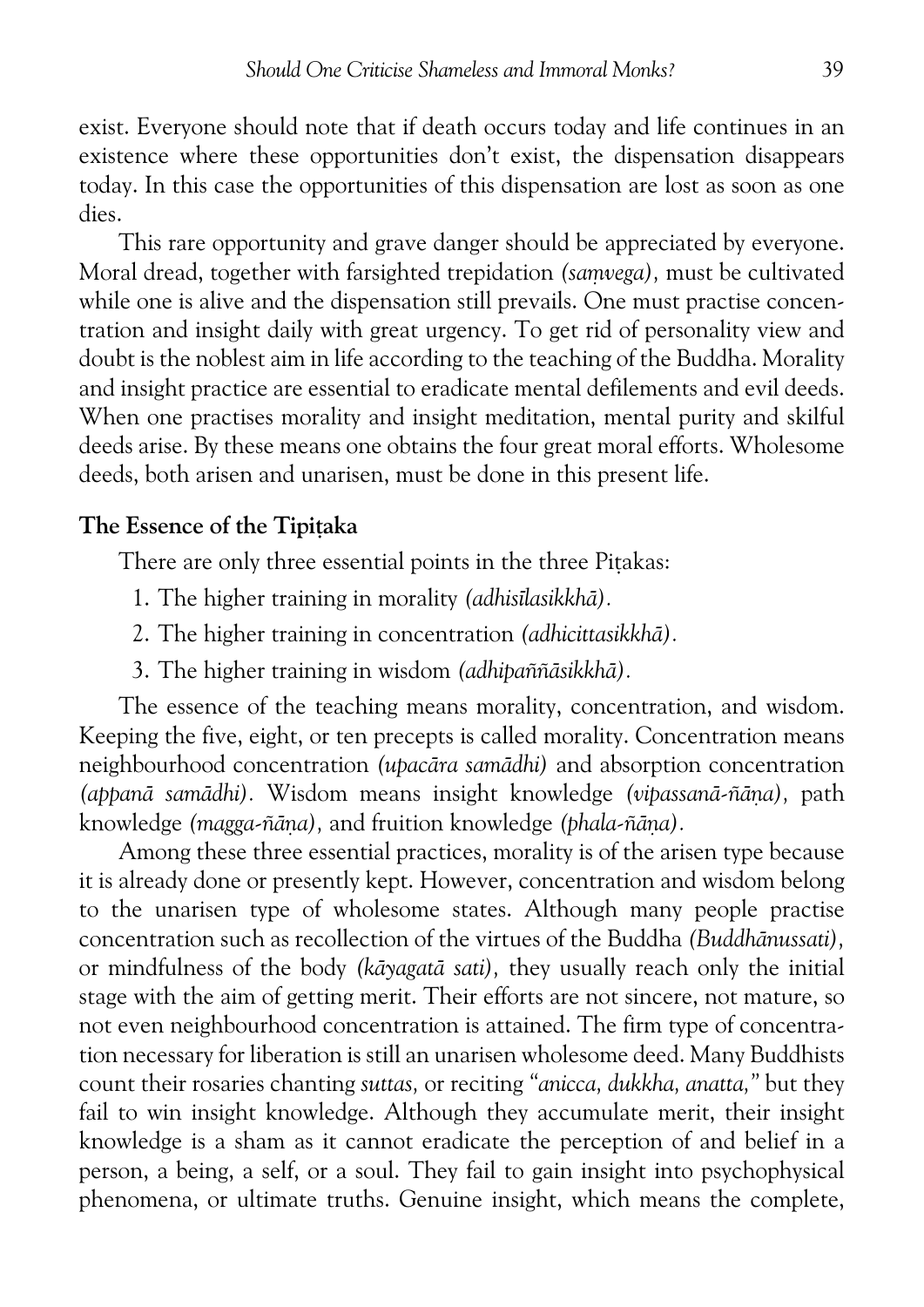well-developed stage, is not attained by slack effort and weak wisdom. Therefore their wisdom is also of the unarisen wholesome type.

Even in the matter of morality, which has been classified as already arisen, many can retain it only for short periods, so they achieve only temporary morality. They fail to reach the full, stable stage called "samuccheda sila morality by cutting off defilements." Only when one obtains stable moral conduct can one safely be said to be a truly moral person.

Regarding the precept of refraining from killing, most attain only momentary morality. The majority of people, if they observe the five precepts or this single one, achieve good conduct for a short period like a flash of lightning in the darkness. They get this moral achievement several times, but they lose it several times too. So their morality shows the characteristic of instability.

This is true. In countless past lives the attainment of momentary morality by restraint from killing has occurred frequently. One achieved the status of a moral person in many past lives. Yet these achievements in morality, being temporary, do not give real security and complete safety. This type of temporary moral conduct is superficial and unreliable. For example, today one may possess moral conduct, but tomorrow one may become shameless and immoral due to breaking a precept. Morality is achieved for one month only to be lost in the next. This uncertainty applies after death to. In this life one may be scrupulous, but in the next life one may be shameless. So a scrupulous monk, a good man, a moral person in this life may become a robber, a murderer, a thief, a hunter, or a wicked person in the next.

Even famous saints who have attained*jhæna,* and can fly in the air with their psychic powers, may become robbers, murderers, thieves, hunters, or wicked persons in their next lives. Though they encounter this rare dispensation, they fail to appreciate the significance of the unique opportunities now available. If they remain satisfied with temporary morality, they will be reborn as ghosts, animals, robbers, murderers, etc. They will suffer in hell due to the fallibility of their moral conduct, which is the characteristic of temporary morality.

This fallible, temporary morality is available even outside the Buddha's dispensation. It exists naturally just like the world and its environment. It is common everywhere, and at all times. It even exists in other universes where no Buddhas ever arise, where the Buddha's teaching can never be heard. In count less universes, many human beings, deities, and brahmās live without the benefit of the Buddha's teaching. Yet they achieve the status of human beings, deities and brahmæs as a result of this temporary morality. However, their moral conduct is impermanent, so they can fall down in moral status. The important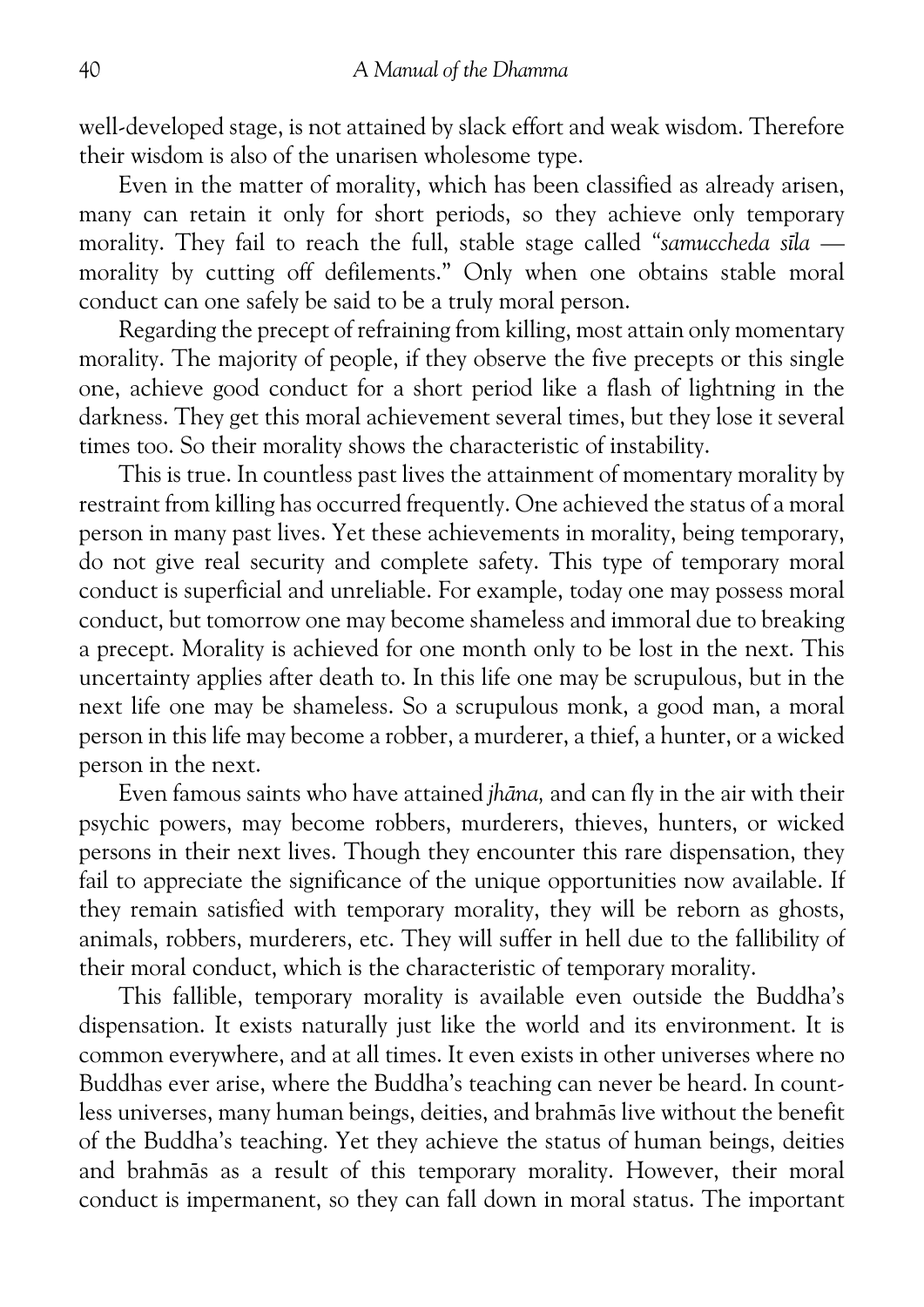point is that this common, temporary morality cannot be classed as true moral ity, which is available only during the Buddha's dispensation. Temporary morality is not the true dispensation. Only the unique morality called *"samuccheda søla* — morality by cutting off defilements" is the true, stable morality belonging to the Buddha's dispensation. It means infallible morality, genuine morality.

### **The Folly of Ignorant Persons**

Common, superficial, and temporary morality must not be overvalued, since it is unstable, and not genuine. To illustrate, the folly of ignorant persons may be cited. Those with mystic powers are very rare, it is hard to meet such a person even once in a lifetime. Once, an ignorant, foolish person met such an adept, and was granted a boon. He asked for the purgative medicine that is commonly available in every household. Thus he lost his precious opportunity to get rare, precious things.

One day a foolish villager met Sakka, the king of the gods. When Sakka granted him a boon, the foolish man asked for a match and a matchbox that would light fire immediately. Sakka gave him these things, but matches are common things in the world. The man received nothing of any value.

In Ava, during the sixteenth century, a king, while hunting, met a powerful adept who granted him a request. So the king asked for a nymph so that he could enjoy the greatest sensual pleasures. He achieved his desire, but the enjoyment of sensual pleasure is commonplace. Moreover, the king got lost and the nymph disappeared. He got his satisfaction only once and then died in the forest with a deranged mind, longing for the nymph.

The above stories clearly show that this rare chance must be grasped with knowledge and wisdom so that it is advantageous. When the Buddha has appeared and his very rare dispensation still exists, a disciple must not rest content with common and inferior temporary morality, which is unreliable. A wise person must strive for the rare and precious stable morality, which is priceless and unique. Those who think too highly of momentary and unstable morality are like those foolish persons who asked for common things when granted a boon. The defect of temporary morality must be appreciated.

## **What is Stable Morality?**

The moral conduct that culminates in the attainment of path consciousness is called stable morality. Morality is a supporting condition for the path. With the attainment of the path, morality becomes stable and irreversible. From this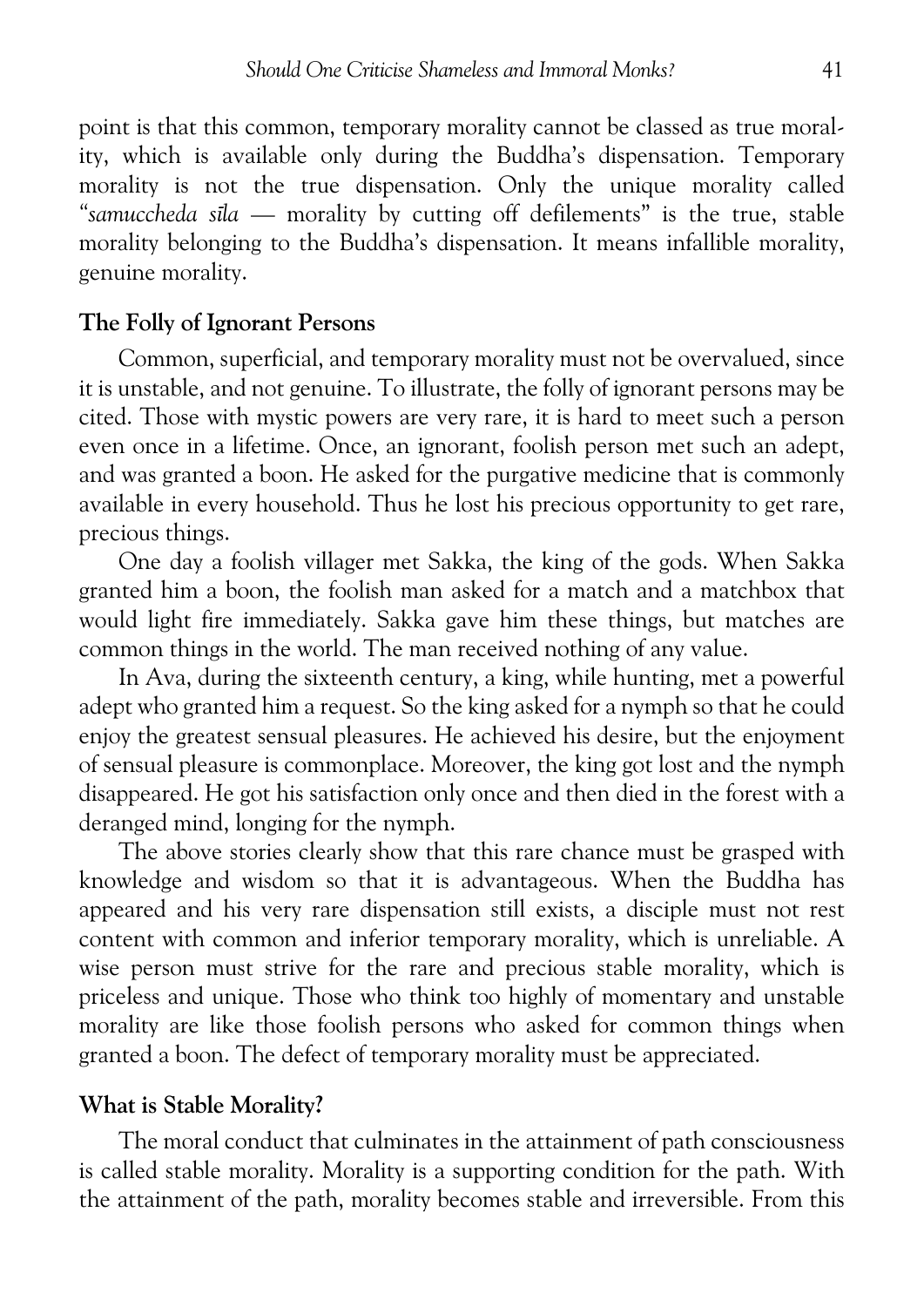time onwards, a person will not kill any sentient being, great or small, under any circumstances. He or she always maintains morality with steadfast confidence and wisdom. The precept to abstain from killing living beings becomes stable, so he or she is totally free from suffering in lower realms. In future lives too he or she will never be shameless or immoral. The Noble One is firmly established in natural morality and natural goodness, so can never become a robber, a mur derer, a hunter, or a thief. A Noble One cannot be reborn in hell, as an animal, hungry ghost, or demon. Due to stable morality, a Noble One avoids these inferior existences. These are the powers and benefits of stable morality, which is only achievable in this dispensation.

This stable morality becomes known only when a Buddha appears in the world for the unique benefit and welfare of all, and remains only during the Buddha's dispensation. It is the essence of the Omniscient Buddha's teaching, so those who claim to follow the Buddha's teaching, whether they are lay persons or monks, must emulate this rare type of morality. Only stable morality is worthy of respect. One should not rest content with temporary morality nor should one emulate it. Why not? Even those who keep the millions of bhikkhus' precepts, still live under the sway of temporary morality if they fail to attain the path. Even very pious and venerable monks also suffer from the effects of temporary moral ity. Sooner or later, they will become robbers, murderers thieves, liars, etc. Moreover, possessors of temporary morality will have to suffer in hell. These so-called holy men are not so much different to others regarding their destinies. All of them value and maintain temporary morality. All of them are fallible, and all are subject to life's vicissitudes due to loss of their morality.

Therefore a disciple of the Buddha, while this unique dispensation still exists, should appreciate the defect of the commonplace arisen wholesome deed of refraining from killing, which means temporary morality. One should not be satisfied with this state of affairs as it lacks any genuine or lasting value. Common morality is like a piece of sodium in water, it flares brightly for a moment, then dies instantly. What each person urgently needs is the unique, stable morality so that true, secure moral purity will be established. The real taking of refuge is in stable morality. Everyone has a duty to transcend the unreliable temporary restraint, and to eradicate the possibility of becoming shameless or immoral due to the bad roots in the heart. To attain stable morality one must make great efforts so that complete liberation from shamelessness and immorality is gained in this life.

Nowadays good moral conduct is only momentary. Everywhere, good people observe the five precepts and some good monks train themselves in the millions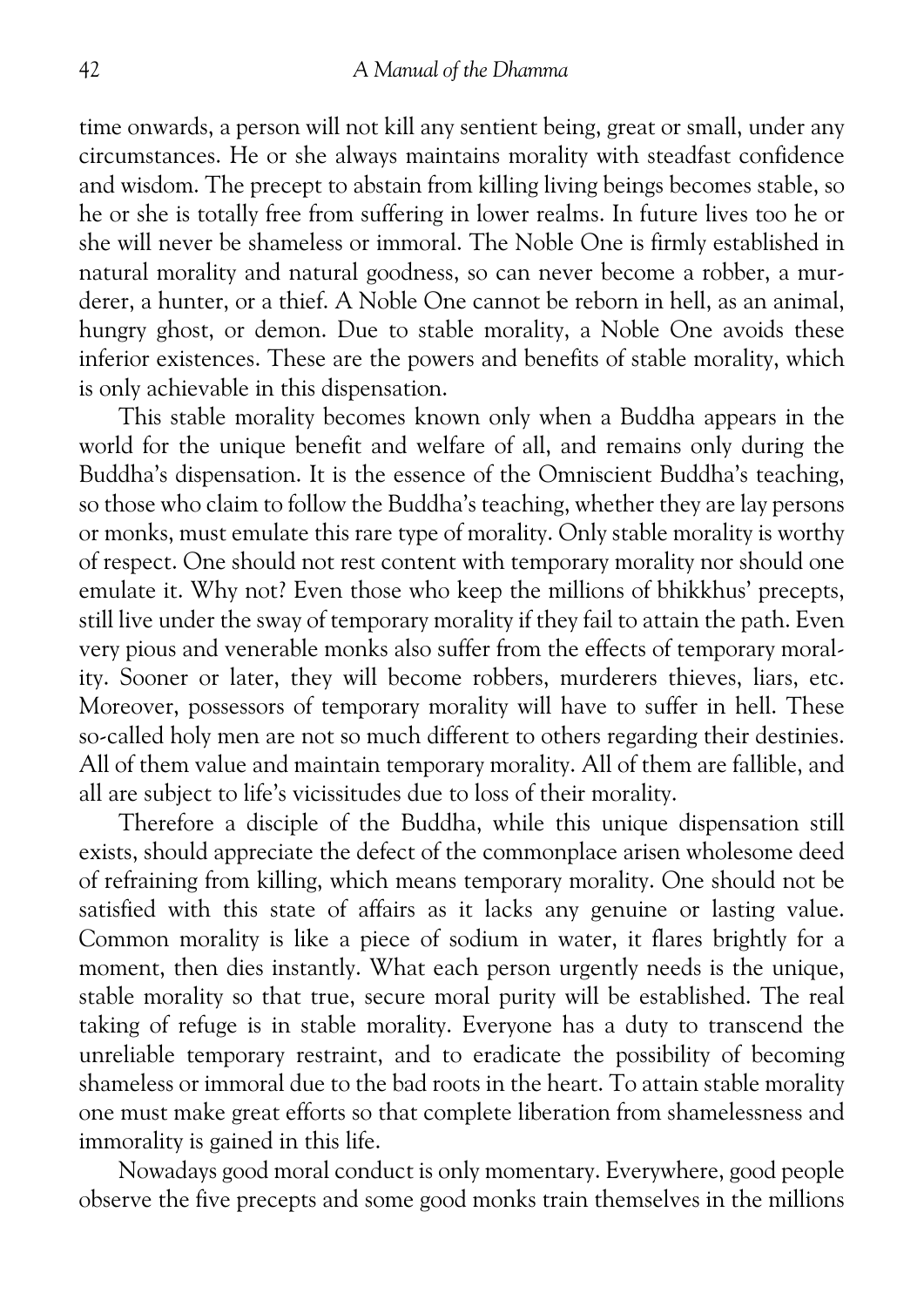of Pātimokkha rules. Both these householders' and monks' moral conduct are just temporary morality. However if they develop wisdom to achieve stable morality, they get a wholesome deed that has never arisen before. Each precept can be classed as "temporary" or "stable." So one should reflect deeply on the true nature of the good deeds that have already arisen in oneself.

### **The Most Urgent Task**

Today, every ordinary person possesses the five mental hindrances to a great extent. Due to their power, many people break rules of discipline and universal moral principles, as they did in the past. These are symptoms of modern times. The majority of Buddhists, though believers who acknowledge the importance of insight, still maintain the hindrances in their hearts. Even most Dhamma teachers, though they teach the true Dhamma regarding life's three characteris tics, cannot eradicate these five hindrances completely. Defilements still arise in their hearts, so they lack insight into impermanence, unsatisfactoriness, and not-self. The only way to overcome these moral failures and inherent weak nesses, is to practise concentration*(samatha)* according to the teaching of the Buddha. With this mental discipline, the wavering mind and distracting thoughts are inhibited. Then the mind can be turned towards insight practice, which reveals the universal characteristics of impermanence, unsatisfactoriness, and not-self.

The troublesome mental hindrances should be suppressed by means of*kasina* meditation, contemplation on the foulness of the body, or some other meditation. This moral effort to suppress evil thoughts is called concentration or tranquillity *(samatha).* Tranquillity of mind fixed on a single object is the goal at this stage of mental development. The next stage aims to penetrate the true nature of the five groups of existence, or the mind and body. This wisdom can see the impermanent, unsatisfactory, and insubstantial nature of existence with insight.

These two features, concentration and wisdom, exist while the Buddha's dispensation lasts. This practice and its goal help all devotees to get rid of personality view — the persistent belief in a soul, the dogma of self-view, self-centredness, base egoism. All ordinary persons, since they still believe in a soul or self, are under the influence of ignorance and craving. By destroying this wrong-view of a permanent self, one also destroys, in due course, all ignorance and craving. As long as self-view remains in the heart, one cannot completely escape from the stigma of being shameless and immoral. Though one attains morality, one can maintain it only for a short duration due to self-view. One fails to attain stable, natural morality due to this wrong-view. This failure to attain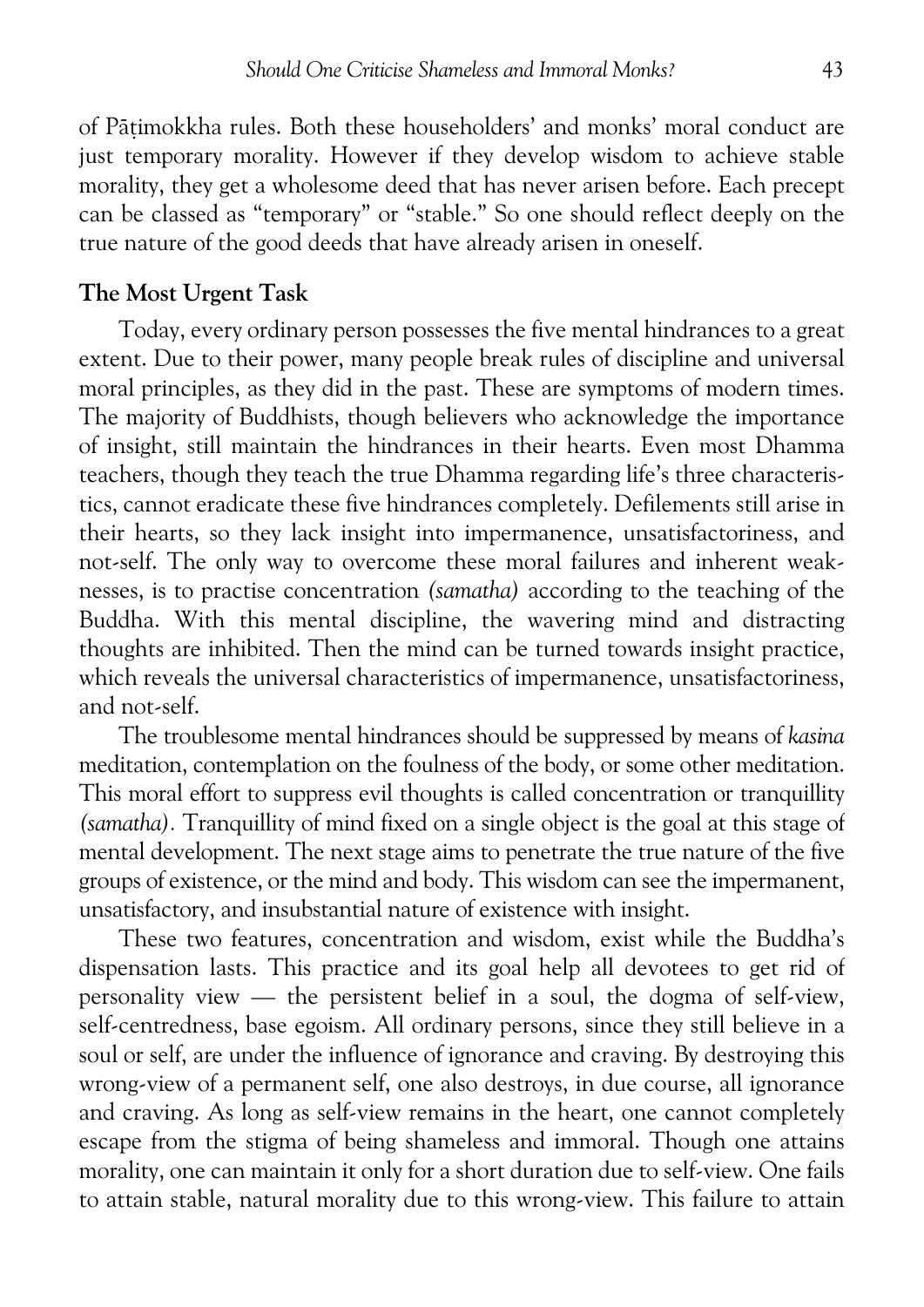natural and stable morality is to be feared. Those who, without right view, attain morality and goodness, will certainly kill an Arahant in future lives, or commit the gravest evils such as killing their mother or father. Moreover, due to self-view they will change their faith in various ways, accepting eternalistic or nihilistic views. The universal ways of most ordinary persons are like this. They cannot safely say that they will always refrain from killing. Their mental proc esses remain wide open to various types of good and evil kamma. Both tenden cies exist in every ordinary person who is not a Noble One, and has not realised the Four Noble Truths.

Therefore the most urgent task for everyone is to strive for the final libera tion from shamelessness and immorality, to attain stable and natural morality. Starting from this present life during the Buddha's dispensation one must arouse the unarisen wholesome deeds of concentration and insight with fresh, vigorous moral effort.

This section explains the nature and case of unarisen wholesome deeds. Here ends the ways to practice the four great moral efforts (sammappadhāna).

If one wishes to blame or to criticise shameless or immoral monks in imper sonal terms, one must speak within the meaning of the four great moral efforts.

The correct way to blame a bad monk is as follows:

When one sees or hears about a shameless or immoral monk, one must see beyond the personal features to unwholesome states in the ultimate sense such as greed, anger, or delusion. Due to the appearance of shamelessness and immorality such unwholesome states are seen or heard about. If one considers carefully, blame should be put only on these unwholesome states, as shown in the commentary. The correct method of blaming is to blame shamelessness and immorality only in general terms. Attacks must be made on the existence of the root cause of evil, not on the persons who commit evil.

### **Attack Only Unwholesome States**

One should blame and criticise unwholesome states as follows: greed is shameful, filthy, wicked, degrading, coarse, and unskilful. Greed causes only trouble and so is shameful. In the next existence it will cause one to suffer in hell. Such criticisms must focus on unwholesome states only. Shamelessness and immorality certainly deserve to be criticised, by all means.

The next method must be applied to oneself in relation to others' mistakes. Reflection on one's own mind must be made as follows: "I have thousands of such unwholesome kammic seeds from countless past lives and also in this life. I am not altogether free from shamelessness and immorality. Even if I accumulate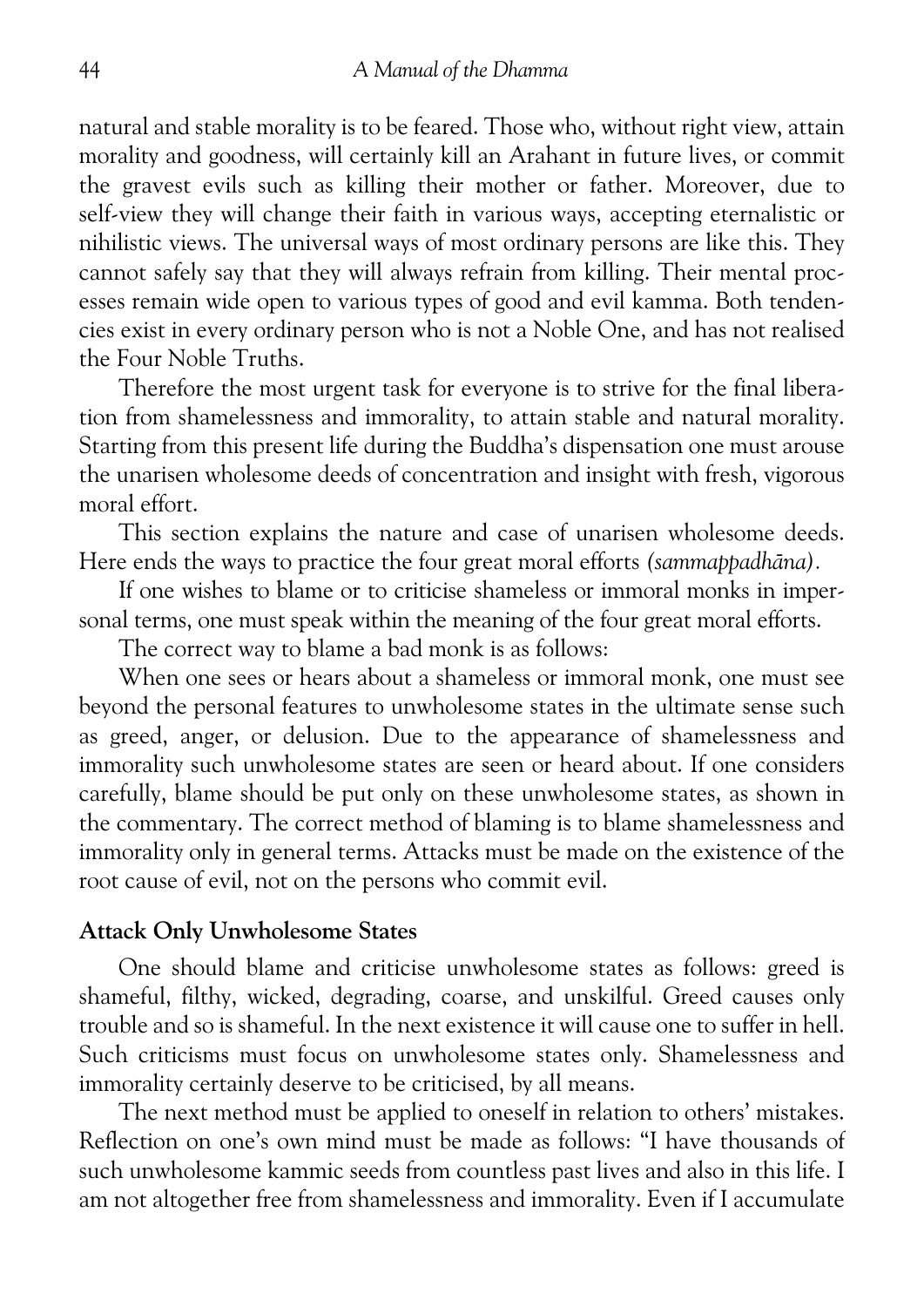wholesome deeds sometimes, if I become self-satisfied, I will have to endure the results of countless past evil deeds, which will certainly produce their effects in the four lower realms. In past lives I have surely done various evils that will bear fruit now or hereafter." Such reflection on arisen evil is a duty for all.

The next procedure is as follows: "This person has done evil due to the power and influence of greed, hatred, and delusion, and has become shameless or immoral. He is very weak due to these evil forces. Why does anyone commit evil? Because one retains the root of all evil — self-view, which always accompa nies evil deeds, shameless deeds, and immoral deeds. It is self-view that gives rise to all these evil things for ordinary persons. So the real culprits are greed, hatred, and delusion, headed by self-view. Such latent evils still exist in me, and will bear fruit sooner or later, so I am in the same boat as shameless, wicked, and immoral persons. If I am satisfied with temporary morality, the tendency towards evil will make me shameless or immoral tomorrow, next week, next month, or in the next life. These evils will affect me again, and I may kill my mother or my father in the future due to self-view. This is the way to reflect on unarisen evil in oneself.

The third correct procedure for consideration is as follows: "Why has this monk, who previously maintained morality, now fallen into immorality? He was self-satisfied as a good monk with temporary morality, and failed to develop it to the stable stage. This was the cause of his moral downfall. Temporary moral achievement is not reliable. This type of morality soon disappears like a firework display. I must strive to achieve stable morality. This is my greatest duty." Such considerations must be made daily by everyone.

The fourth procedure for consideration is this: "This monk, while moral, rested content with it and failed to practise concentration and insight as taught by the Buddha. So this good, scrupulous monk still accepted self-view, which made him commit evil, great and small. Although he was good before, later he did bad things, becoming immoral. Likewise, if I am satisfied with temporary morality and fail to practise concentration and insight, this pernicious self-view will make me do all sorts of evil in the coming days, months, years, and lives. I will surely become just like this immoral monk. Self-view must be eradicated by wisdom. In these ways one must consider the wholesome states not yet arisen. If these considera tions are made, one is partially following the practice of four right efforts.

The evils of being an ordinary person are too numerous to count, so innu merable dangers exist too. Seeing the evils and dangers of an ordinary person, a far-sighted person gets moral dread and a sense of urgency. His mind always inclines towards concentration and insight meditation to overcome moral weak nesses, whenever he sees the faults of others. He uses these facts for self-exami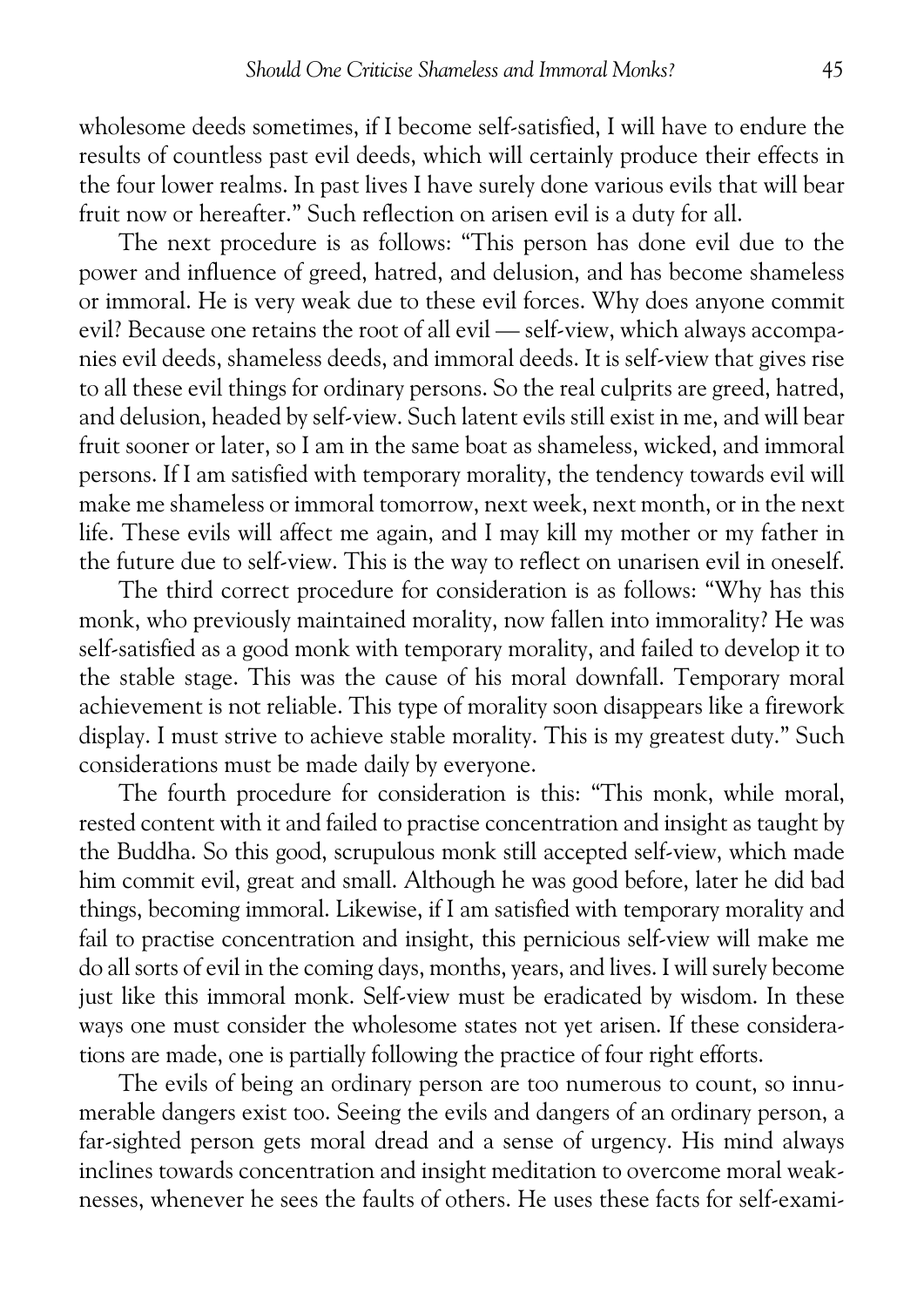nation and self-reform, and strives earnestly to eradicate these defects in himself. So everything helps him to obtain earnestness and spurs him to action. This superior way of self-reform through far-sighted trepidation is the way of noble persons like bodhisattas, sages, and all civilized persons. This is the ancient, noble way of self-analysis.

This path to deliverance is excellent. All bodhisattas, in their final lives, have to see an old man, a sick man, and a dead man as universal signs for all. This gives them a sense of urgency and spurs them to renounce the world. This noble renunciation is possible because they apply these hard realities to them selves and reflect on them wisely. So they obtain great dread of worldly exist ence, for the world is full of terror, which can be revealed by insight.

The case of Venerable Revata thera illustrates this point very well. Revata, the youngest brother of Venerable Særiputta, was persuaded by his parents and rela tives to marry young to avoid becoming a monk. When the marriage ceremony was about to begin, Revata was told to pay homage to the elders. The old people blessed him with the customary words of "long life." When young Revata saw an old, decrepit lady, he experienced moral fear as he knew he must meet this fate too. He applied the hard facts of life to himself based upon the suffering of others. Gaining far-sighted trepidation, he renounced the world and became a monk.

Likewise, whenever one sees others' faults, one should apply them to oneself to create moral dread and a sense of urgency. By following these impersonal methods of criticism and blame, when one hears about or meets shameless or immoral monks, one practises the four great moral efforts with attendant benefits.

## **The Dhamma Samvega Method of Blaming**

We have given guidelines for correct criticism of shameless or immoral persons without personal references. Here we will also mention the way of blaming even with personal attacks. In this method one can even mention names when making condemnation, but two factors must accompany this type of blaming with personal reference. One is that a person speaking ill of others by name must possess the attitude called "Dhamma samvega." The other mental attitude is called "Moral fear." These attitudes, fear of unwholesomeness and moral fear, will free a person from faults when he condemns others by name.

An example will clarify this point. If a mother sees her son playing with foul things such as excrement, she will instantly run after him to remove these dirty things from his body. While she hates excrement on the body of her son, she still loves him and kisses his cheeks several times. She only washes away the foul things from his body by touching them and throwing them out. Although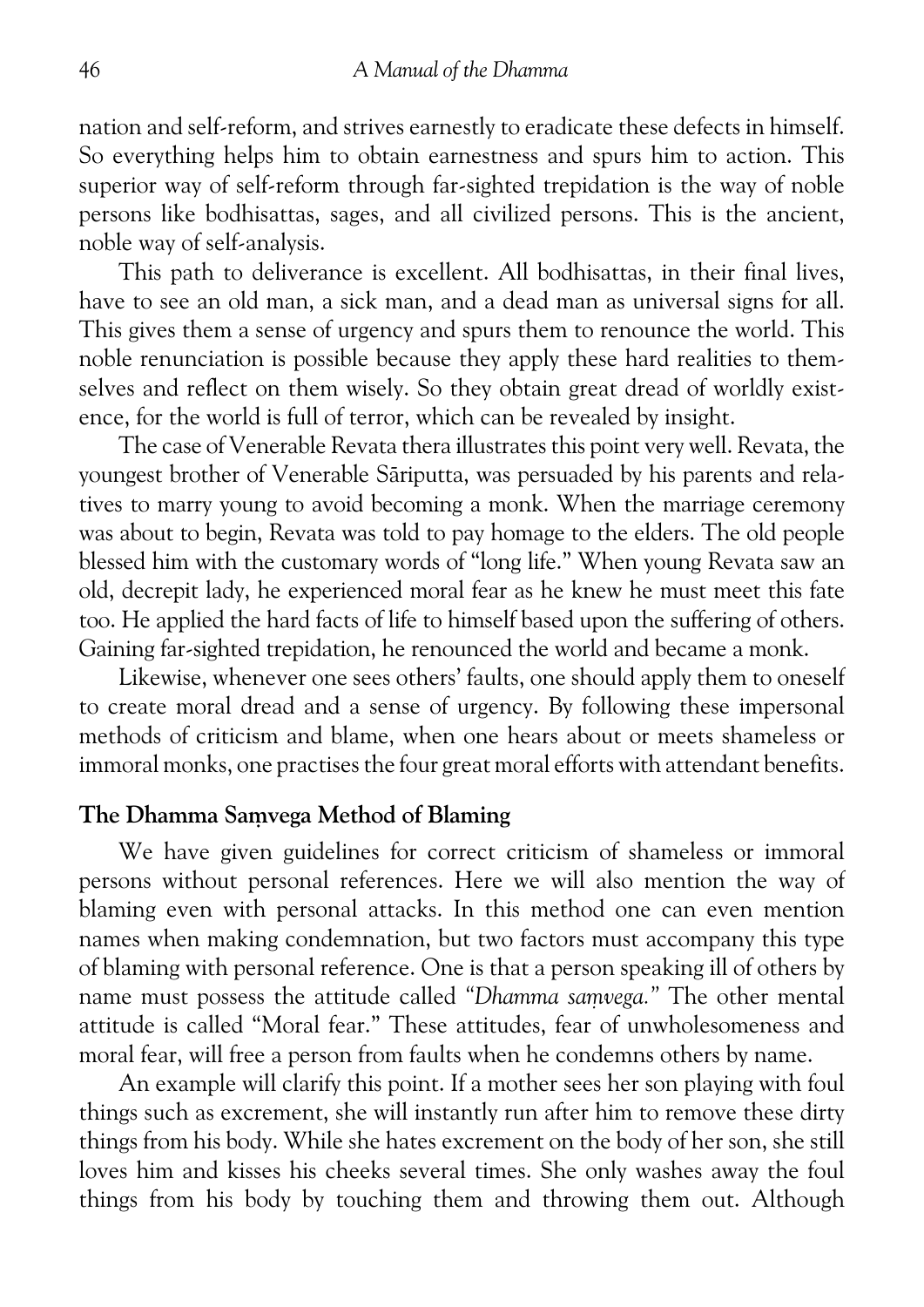touching excrement is not praiseworthy, out of love and compassion, she does it. Although she throws away the excrement, she does not throw away her son. She washes his body, because she hates foul things only, not her son.

Likewise, if one sees or hears about anyone doing evil deeds one must think thus, "My relatives have foul, impure things on their bodies, they are defiled by filth. How pitiable they are. Due to delusion they are eating excrement and are contaminated with foul things." Such loving, helpful thoughts arise in a good person. All human beings are brothers and sisters even when they do great or small evils. So a critic who see others' serious crimes must reprove the immoral acts without hatred. With compassion he must help others to remove their faults if possible. If all one's efforts are futile, one must cultivate compassion or equanimity, as a mother, after repeated unsuccessful attempts to rescue her son from a well, shows compassion and equanimity until the end.

Similarly, a teacher or a friend must instruct, guide, and train a wayward pupil or a bad monk with great compassion and wisdom. After several attempts fail to produce positive results, compassion is the best course, then equanimity at last. The important point is that anger, resentment, ill-will, or remorse must not be allowed to intrude. One must reprove the evil acts, or unwholesome states only. One should condemn bad actions without personal grudge, without hatred. In this way a critical teacher or a righteous lay person will obtain wholesome kamma in scolding, admonishing, or reproving others, even with personal references. Unwholesome motives are absent in following this method of direct criticism. One should not get angry because of others' evil deeds. This explains the correct way of wise condemnation, which must be made skilfully.

## *Can A Shameless Monk Become Scrupulous?*

"If a shameless monk becomes afraid of suffering in samsāra, or if he acquires moral dread, how can he become a scrupulous monk? Is it possible for him to become a scrupulous monk?"

There are two types of scrupulous monks: a temporarily scrupulous monk, and a naturally (stable) scrupulous monk.

How one can attain temporary morality has been explained in the first answer. With regard to complete moral attainment, the answer was given in the reply to the sixth question.

The essential point is this: attainment of temporary morality is concerned with good thought-moments. Thus a monk becomes shameless if he deliberately breaks a Vinaya rule in full knowledge of it. At this time he is a shameless monk.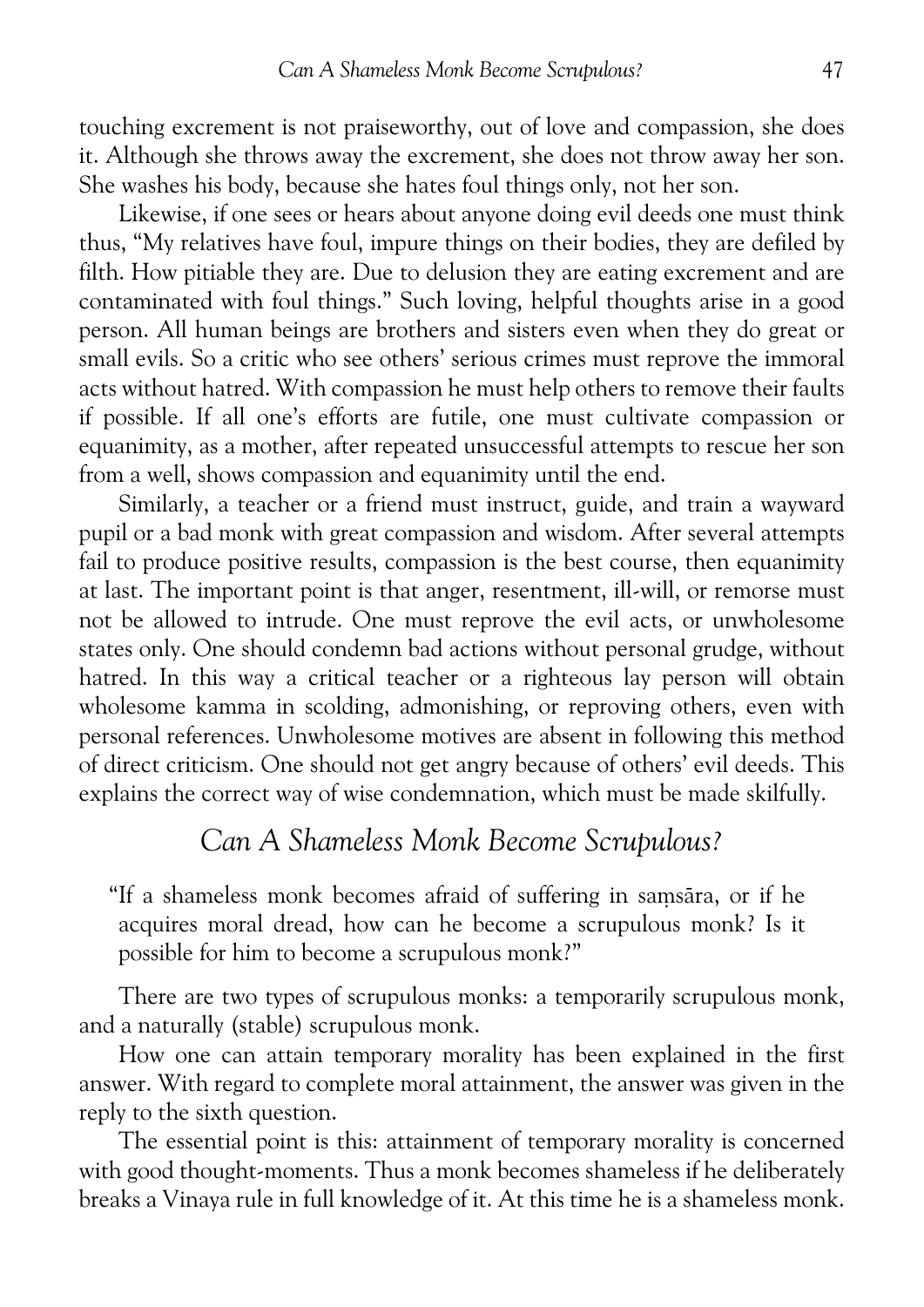If he purifies his offence in the proper way he again becomes a scrupulous monk. Even the arising of the intention to purify his misconduct or transgression makes him scrupulous again. So his motivation is crucial.

Although he is free from any offence or guilt due to his reformed mind and acts of confession, he still possesses only temporary morality. So the next stage is more important. This is the stable stage due to the complete elimination of self-view. The destruction of self-view is essential to become a naturally scrupu lous monk.

In the question the terms, "a good person"*(sappurisa)* and "shameless" *(alajjø)* are used. He is called "scrupulous" if he purifies the evils that arise at the body door and vocal door only. A good person or a good monk, in the technical sense, means one who has purified his mental door, that is, he has achieved mental purity too. Thus the mere attainment of scrupulous status does not signify "a good person," a mentally purified one.

The essential point is that the Vinaya rules, if obeyed, guard against evils in the physical and vocal spheres only, which are gross. Purification of the mental sphere is not taught in the Vinaya and no offence arises if only mental evils appear. The Vinaya text declares that there is no offence in the mind door. No form of confession is found in the Vinaya for mental wrongs. No rules for mental discipline are given in the Vinaya.

So every monk, if he learns and practises the Vinaya rules very carefully, obtains physical and vocal good conduct. By abandoning these gross evil things one becomes scrupulous. However, innumerable faults and mental defects, which are not Vinaya offences, remain to be eradicated. They are evil, unskilful states. A good person needs to practise the virtues of a good person, which I have mentioned earlier. Only when these factors prevail can a monk or layman be classified as a good person.

## *Should Lay Persons Learn the Vinaya?*

"Should lay persons learn the Vinaya? Does this agree with the Mangala Dhamma that advises one to be well-trained in discipline*(vinayo ca susikkhito)?* What are the good or bad results of this act? Kindly give evidence or examples to prove a definite point. Should a monk teach the monastic discipline to a lay person? What are the good or bad results of this? Please give some evidence."

In the Mangala Sutta the Buddha teaches that one should be well-trained in Vinaya. The meaning of this Mangala Dhamma is that laity should learn a lay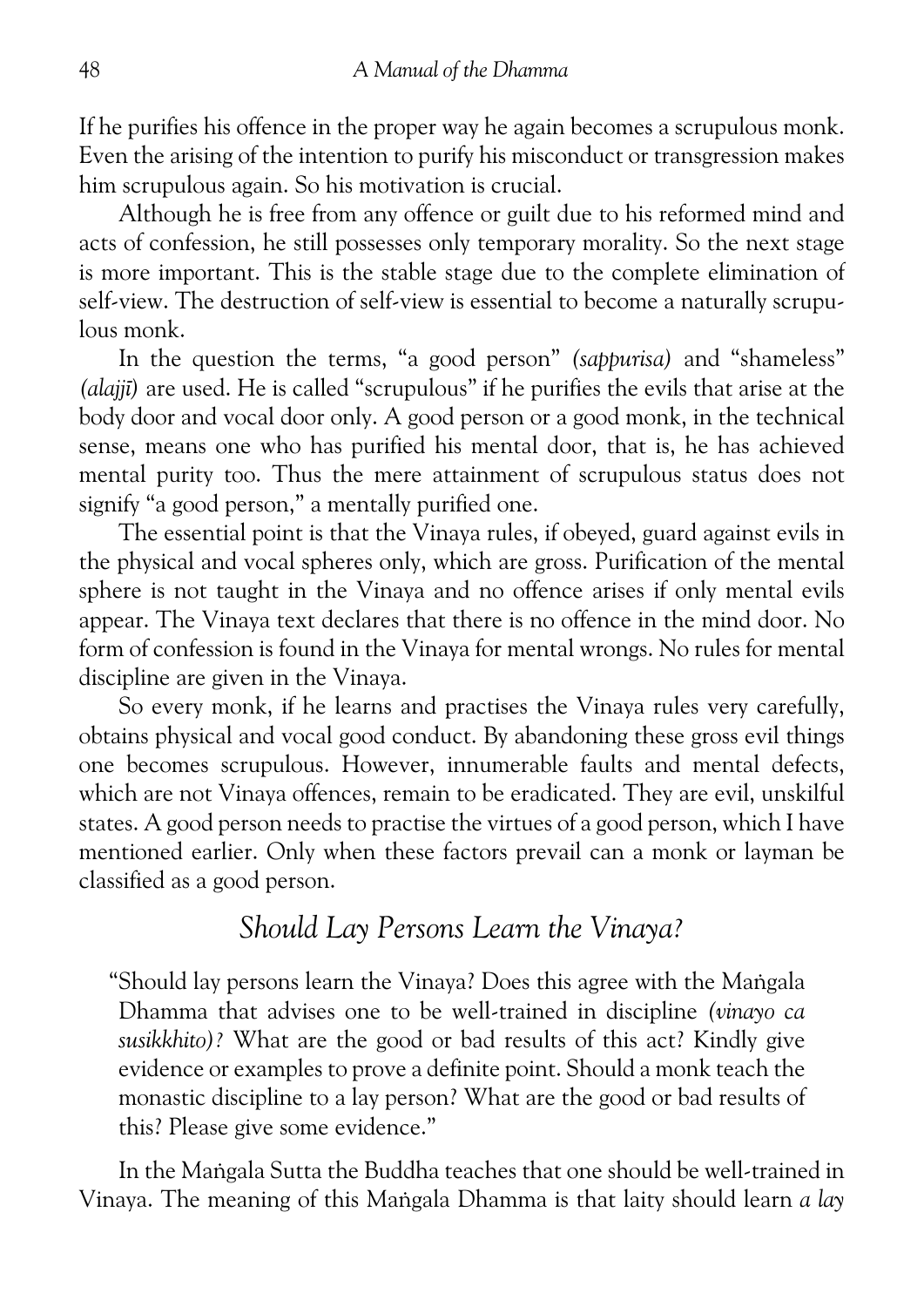*person's* discipline properly, that is, to learn it wisely. For laity there are discipli nary rules to learn civility and gain prosperity, such as the characteristics of a good man, the universal code of ethical conduct, the rules of a householder, etc. They should be learnt and practised wisely.

For monks, too, there are Vinaya rules to know and observe so that the factors of a scrupulous and good monk will be achieved in full. The aim of learning discipline is to make one a scrupulous, modest, and good monk. So the monks' code of conduct is for homeless persons, but it is different from the homeless lay person's code of conduct*(Anægærika Vinaya).*Each group must follow the appropriate code of conduct. Householders must follow their rules to become moral and good, and monks must follow their Vinaya without trans gressing any rule, whether partially or completely. No taint should be over looked. This means the correct and full observance of Vinaya so that the benefits in this life and hereafter are achieved in full. Since blessings arise for monks it is called a blessing. The text does not mean that laity should learn monks' Vinaya to obtain blessings.

The term "well-trained in discipline" is explained in the commentary on the Mangala Sutta as follows: "There are two kinds of Vinaya, one for laity and the other for monks. The lay Vinaya means avoidance of the ten unwholesome kammas. A lay person shuns these ten evil kammas with a pure heart and humble attitude. With the aim of not spoiling his morality he respectfully observes the training in full. This is the meaning of the term 'well-trained'."

Regarding the monks' Vinaya, the commentary explains that a monk must observe the seven classes of rules with complete confidence. If he has no defects he gets the honour of practising well. Moreover he becomes truly learned by this means. Besides the seven classes of offences, the rules for monks include the morality of fourfold purification. By observing these four trainings a monk can reach the highest stage of sanctity, the perfect purity called Arahantship. If one diligently practises the rules to reach this noble aim, one is called "well-trained."

So the commentary clearly shows that a lay person must learn a lay person's Vinaya. For monks there is the code of conduct described in the Vinaya Pitaka. If lay people and monks both learn and practise their respective codes of conduct they are called "well-trained in discipline." The advice in the Mangala Sutta does not convey the sense that laity should learn the monks' Vinaya. The term "well-trained" does not mean mere academic study. Academic knowledge is useless in this sphere. What "well-trained" means here is that a monk diligently follows the Vinaya rules in practice. So "to be well-trained" also means "to be learned." The main point is that without following the Vinaya rules devotedly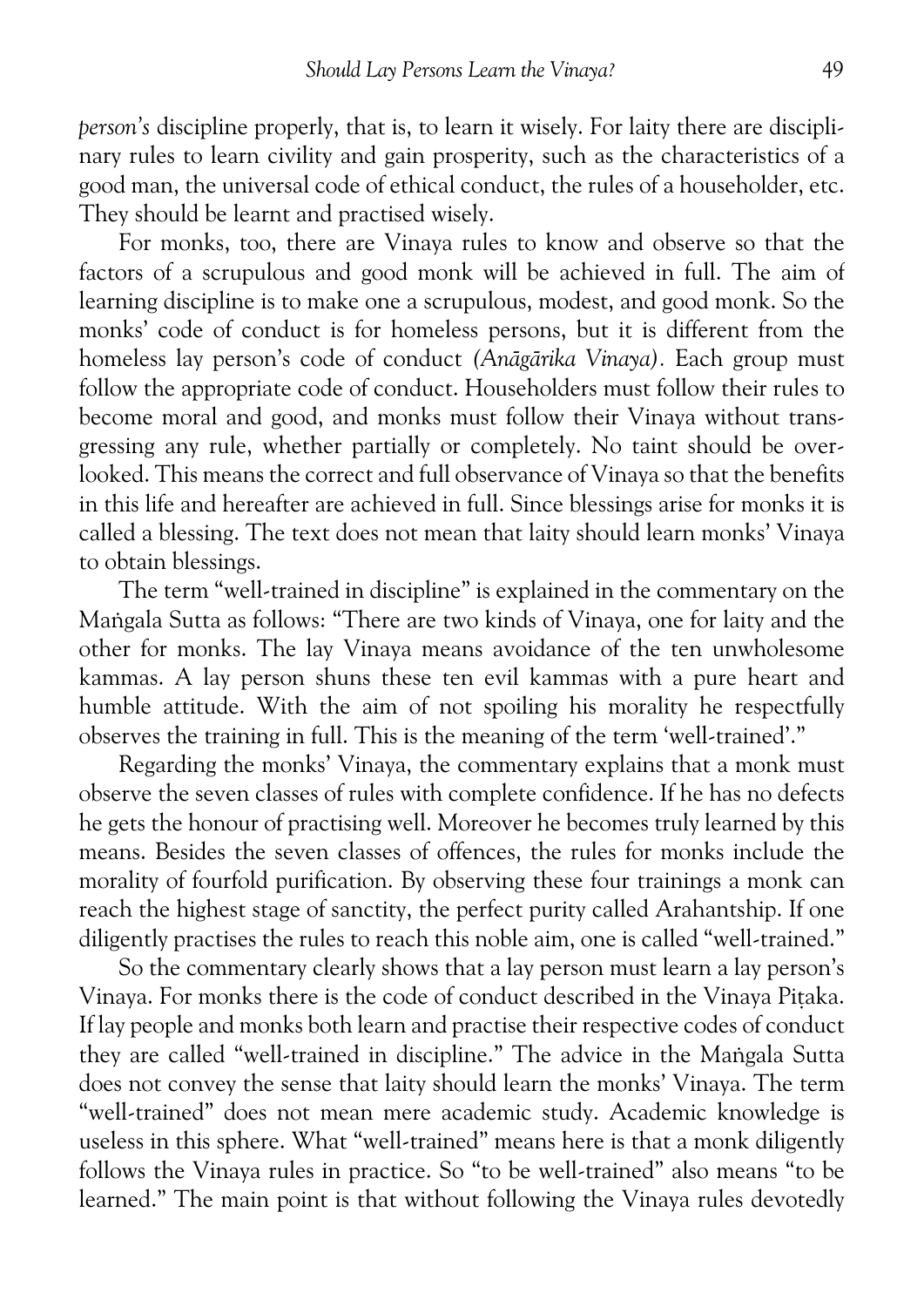one does not deserve to be called "learned." Mere academic knowledge becomes useless if it is not put into practice.

The discipline for lay people is clearly mentioned in the Sutta Pitaka. In brief, a lay person must shun ten unwholesome kammas and cultivate ten wholesome kammas. The ten unwholesome kammas are called*"dasa akusala kammapathæ."* The ten wholesome kammas are called*"dasa kusala kammapathæ."* Here the words "well-trained in discipline" encompass two factors: purification of defilements, and devoted practice of moral discipline. These two essential factors should be learned and practised by the laity.

As regards the factor of "purification of defilements" one should study the Book of Tens in the Gradual Sayings to know the practical significance in detail. The Pāli text in the Anguttaranikāya explains the four factors of defilement for breaking the first precept. "One kills by oneself. One advises, urges, or incites others to kill. One speaks in praise of killing. One consents to the act of killing." The first two factors are obvious and need no explanation.

I will explain the factor "One speaks in praise of killing." In Buddhism, every ethical precept and moral duty is a profound matter to know and practise with wisdom and insight. An ordinary person, seeing how riches increase for those who make their livelihood by selling meat often speaks in praise of these men becoming rich. Some may utter words in support of killing. Such praise of killing amounts to two defilements of his morality. The person breaks the non-killing precept and defilements also arise. If another person, on hearing praise spoken, follows the occupation of a fisherman or slaughterman, one who praises their actions transgresses the precept that says "I undertake to abstain from killing living beings." Even though he does not actually do the killing, he has expressed approval of killing, and his motive is to prompt others to kill. So, like the killer himself, the supporter is also guilty of killing.

However, mere praise without inciting others only amounts to the defile ment of morality, even though another person may follow a wrong occupation or do unwholesome deeds. In this case, one who praises the act merely defiles the precept.

The fourth factor is being pleased or expressing approval when one hears about the killing of murderers, or robbers after their arrest, or if they are killed while being arrested. It also means being pleased about the killing of wild tigers, elephants, snakes, etc. Other cases include: satisfaction on hearing news about the death of one's enemies. Longing for the destruction of bugs, cockroaches, flies, ants, rats, or other pests also means defilement of one's precepts. Some people are pleased when animals are killed, because they are gluttonous. They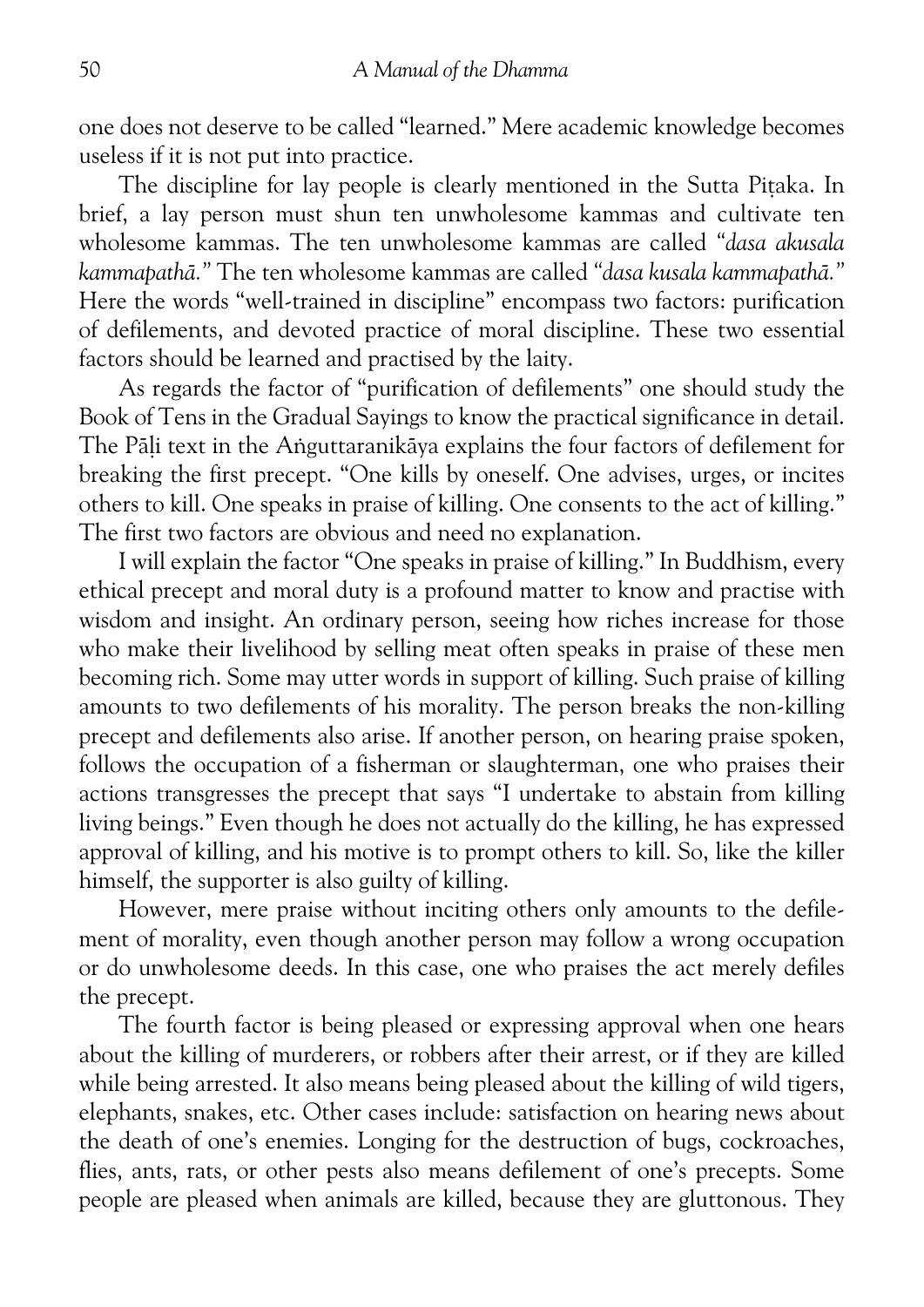willingly express support and pleasure at the killing of animals. Though this does not amount to killing, they taint themselves with approval, which spoils the moral precept.

Some people give an excuse and express enjoyment by saying that the meat and fish are for almsgiving. One should analyse each case carefully to know its true nature. One must consider the state of mind. Those who express approval of killing for almsfood or a feast should examine their motives. These grey areas need scrupulous consideration.

For ceremonies and festivals some kill the animals themselves, some take delight in it, and others praise these acts. Some monks, who want to eat good food, hope for it. So killing by indirect orders is done to satisfy the wishes of monks and guests. Butchers and fishmongers wait for this indirect sign from the servants of donors who wish to feed thousands with sufficient meat and fish.

The factors for guilt regarding the precept of not killing are listed in the commentary. It is stated that one of the factors of guilt is "giving indirect signs, or hinting." So in the above instances, servants of the donors either break the precept or defile it. As for the commission of evil kamma (that leads to hell) one must consider all the factors of a particular case. Some borderline cases are difficult to judge decisively.

If the servants are guilty of full transgression, donors cannot be free from evil kamma, and recipient monks and guests also cannot be free from blame. If meat is doubtful on three counts: seeing, hearing, or suspecting the act of killing, monks must not eat it. To be allowable within the Vinaya rules, meat must be free from all three factors. If a monk knows that an animal was not killed for him, he has no doubt, and so this meat is pure in all three ways. Only this type of meat and fish is allowed by the Buddha. If a monk eats meat when he is doubtful about its origin, it is a Vinaya offence. Those who offer such doubtful almsfood, receive mixed results if they mix good and bad kammas in their meritorious deeds.

## **Mixed Kammas Give Mixed Results**

As mentioned earlier, one who does deeds with mixed motives gets mixed results. Due to his generosity he gains wealth, influence, and power. However, due to the accompanying unwholesome kamma he suffers untimely death. Kings slay him to confiscate his immense wealth, his property is stolen frequently, his house is burnt down, or he suffers from various diseases. Why is this? When he performed good deeds it was associated with some unwholesome kamma. So an unblemished result is not possible for a whole series of lives. This type of kamma is a mixture of black and white. In other words, such moral deeds have been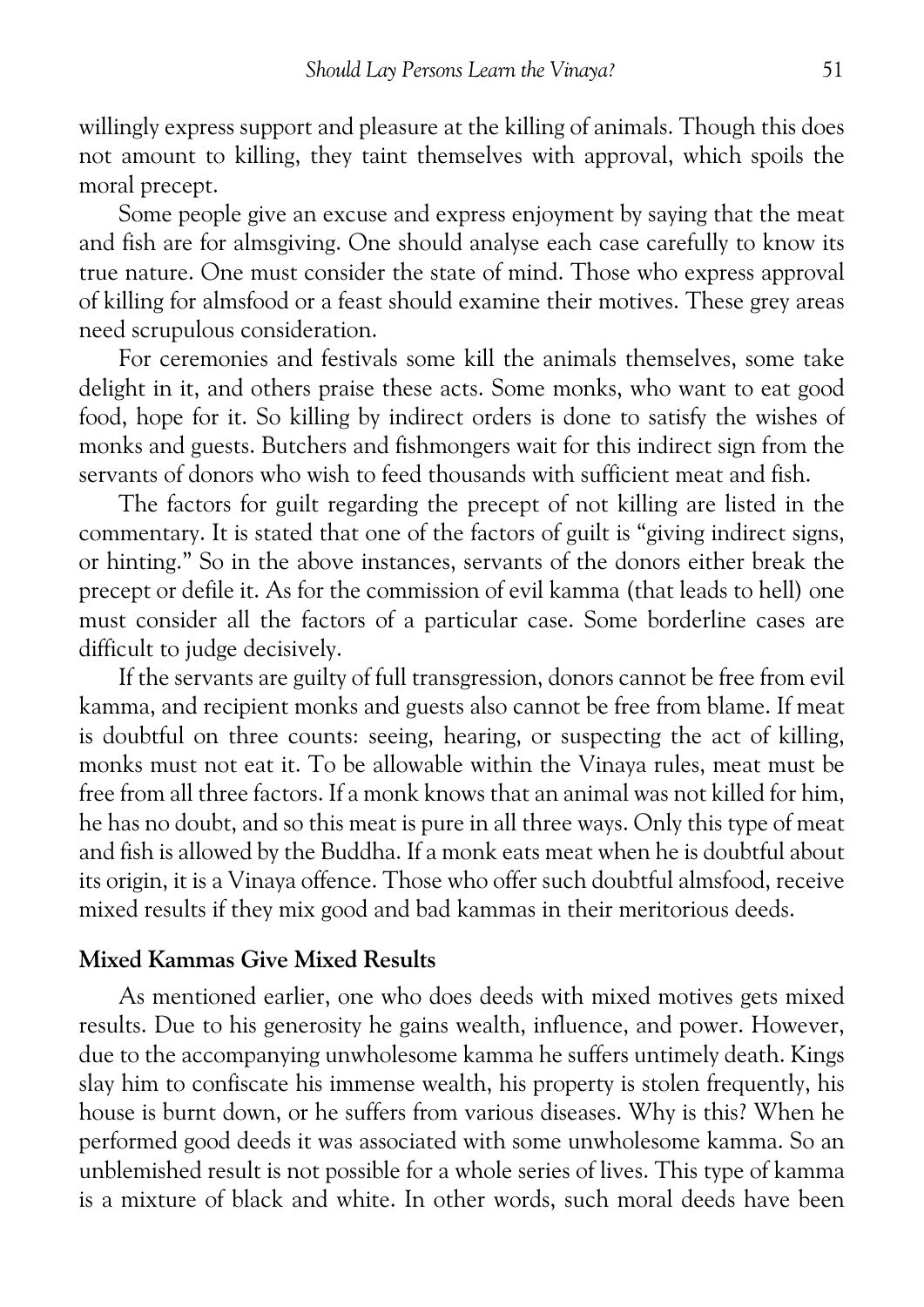planted with poison at their bases, so to speak. So the four factors of the immoral deed of killing will be present in such a deed. One should note that if only one factor is present, morality is stained, which is the minimum bad effect. Moreover a person destroys the factor of being well-trained in discipline. That is why the crucial words, "Well-trained means purification of defilements, and devoted practise of moral discipline"<sup>1</sup> are used in the Maṅgala Sutta commentary.

A lay person must observe the five moral precepts to the best of his or her ability. He or she must know the nature and factors of evil and good deeds in each case.2 Four factors will amount to either unwholesome or evil kamma in the first precept. The remaining nine misdeeds, if transgressed with the four factors,<sup>3</sup> amount at least to unwholesome kamma: stealing, sexual misconduct, lying, slandering, harsh speech, idle chatter, ill-will, covetousness, and wrong view. So the ten evil deeds become forty in total, with each factor promoting unwhole some or evil kamma.

Those who abstain from each evil deed, in all four aspects, are the practi tioners of the Mangala Dhamma "well-trained in discipline." They become truly modest, scrupulous, and good people. The Buddha taught the ten evil deeds with the four factors and their characteristics. One must observe them fully to be free from taints and the four corresponding evil kammas.

The essential factors according to the teaching "devoted practise of moral discipline" are explained in the Sīgālovāda Sutta, which is commonly called "the lay person's discipline." In it one will find a householders' duties and virtuous conduct explained in detail. Like the Mangala Sutta, the Sīgālovāda Sutta is famous.

Therein, the duties of children, parents, teachers, etc., are taught as disci plines for householders, so it is called the householder's Vinaya. If children practise their five moral duties to their parents they achieve the status of a good person as well as the Mangala Dhammas. Conversely, children who fail in these moral duties destroy the Mangala Dhammas and fail to achieve the status of a good person. The exposition in the commentary is very clear. Therefore everyone needs to fulfil their moral responsibilities, and to follow the path of great and noble virtues based on knowledge and insight. If customary duties concur with the teaching in the Mangala and Sigalovada Suttas they should be followed with devotion. Among lay people, few perform these universal moral duties in full.

<sup>&</sup>lt;sup>1</sup> "Tattha asamkilesāpajjanena ācāragunavavatthānena."

<sup>&</sup>lt;sup>2</sup> Lay Buddhists should scrupulously apply the four factors to each of the ten unwholesome deeds. This exercise will reveal many defilements. (ed.)

<sup>&</sup>lt;sup>3</sup> One does it oneself; one advises, urges, or incites others to do it; one consents to it or condones it; one speaks in praise of it.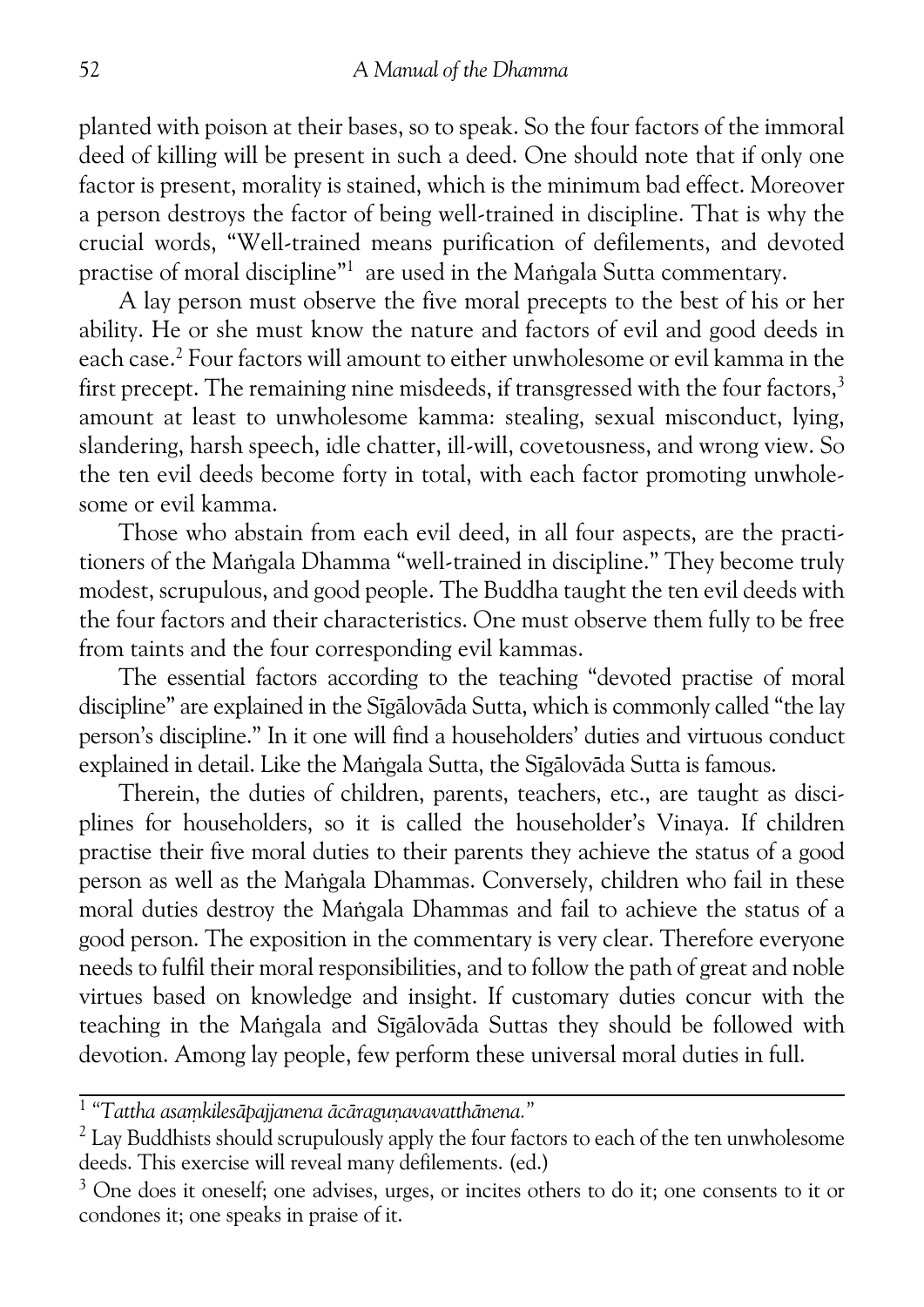This section explains the meaning of the Mangala Dhamma "well-trained in discipline" in relation to a lay person's Vinaya. Lay people have a natural discipline called "Good conduct"*(sucarita vinaya),* and "Virtuous conduct" *(æcæra vinaya),*which they should try to maintain in full with faith and diligence. This ethical conduct was prescribed for the laity by the Buddha, so they do not need to learn the Vinaya for monks.

However, wise lay persons who want to promote the Buddha's teachings, and are well versed in their own discipline, do need to learn the monks' Vinaya. Why? Those who are well-trained in the householder's discipline become truly good people, so their minds and motives are good. If they are well controlled by the lay person's discipline, after learning the monks' Vinaya, they will not use their knowledge unwisely. They will not defile themselves with impure physical, vocal, and mental actions. They will not accumulate evil motives and evil kammas because of this new knowledge. In the commentary it is mentioned that a wise, learned brahmin, after listening to the monks' Vinaya rules in detail, developed a clear mind and strong faith in the Sangha. He appreciated the power and significance of the monks' Vinaya as clear understanding had revealed its profundity.

One day a devoted brahmin heard the monks reciting their Vinaya rules. Appreciating the benefits of these numerous rules he entered the Sangha. Thus one's own attitude and motive are crucial to evaluate the knowledge of Vinaya rules and the diverse conduct of monks.

The way for a lay person to study the Vinaya is first to learn and practise the lay person's Vinaya, which gives culture, wisdom, and knowledge. A lay person must be dedicated to observing lay ethics with perfect integrity. If integrity is lacking, a lay person, though learned in ethics, becomes a hypocrite with sham morality. He or she becomes a bad person. This type of lay person, who learns the monks' Vinaya, will develop a fault-finding attitude. Seeing only the offences and weaknesses of monks, he or she will blame, slander, and abuse them. So there is no benefit for such a lay person in learning the monks' Vinaya. Since he or she fails to learn and practise the lay person's Vinaya well, he or she lacks fundamental virtues and a skilful mental attitude. So it is futile to learn the monks' Vinaya, since he or she will criticise the conduct of wayward monks, interfering in the affairs of others. Such a person who quotes the Vinaya texts and blames the monks, makes evil kamma because he or she lacks the virtues of a good and moral person. Due to these defects he or she takes a superior stance, uttering words of condemnation and slander. Thus, grave evil kammas result from his or her learning.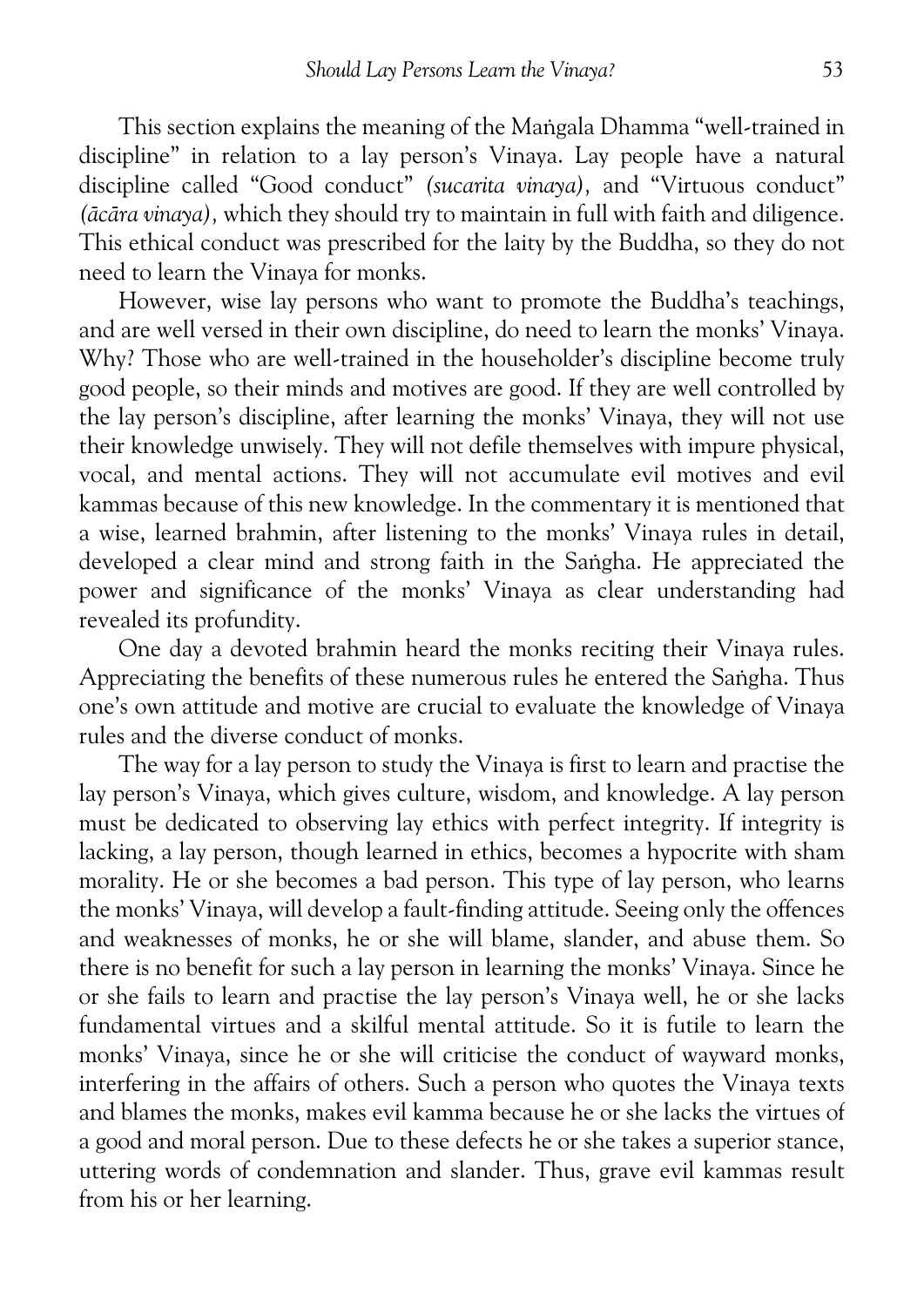Seeing only the bad conduct of a wayward monk, he or she blames him, but this gives bad effects. Concentrating on the faults of others, he or she fails to see their virtues. If the monk has not committed one of the offences of defeat, the fundamental morality of a monk remains intact, but it is not seen by his detractor. These remaining precepts are more than nine billion. An educated lay person sees and blames the committed offences only, not the fundamental morality, which still exists. The critic does not see the virtue of this fundamental morality, but sees the defects of the monk only. Thus the evil that he or she gets in the act of condemnation is not due to the defects of the monk concerned, but due to the monk's status that still prevails. So a critic gets numerous evils in speaking against this Dhamma.

Those with an undeveloped mind and a weak character often see the faults of others. Inevitably they slander, abuse, and use harsh words against those who commit evil deeds. They castigate monks who are of poor moral character. If this type of lay person learns the monastic discipline, he or she foolishly accumulates evil kammas due to lack of restraint. Therefore only disadvantages exist for such a person in studying the Vinaya.

Those who accuse immoral monks with unfounded charges suffer evil just as if they accused a scrupulous monk. Monks get an offence of *Sanghādisesa*, which is very grave. The Vinaya text declares, "Asuddha hotipuggalo aññataram pārājikam *sammæpanno."* The meaning is that those who accuse monks of immorality are themselves impure. The term "immoral" means, in the final analysis, covetousness or greed, ill-will, and wrong view. Akhanti means impatience or surliness. Añāna means ignorance or delusion*(moha).Kossajja* means laziness or moral slackness. *Mutthasati* means lack of mindfulness or lack of clear comprehension.

# *The Four Purifying Moralities*

"Kindly give the detailed factors or characteristics of each of the four purifying moralities*(pærisuddhi søla).* You may give each its characteris tic, function, manifestation, and proximate cause."

### **1. Pætimokkha Restraint**

A monk who is an ordinary person is liable to fall into offences, and he must confess his offence with the determination to avoid it in future. The purity of restraint is re-established by this act of purification, and protects the monk against future misdeeds. In curing his offences, a monk sincerely promises, "I will not do this again." This decisive mind must be present during confession.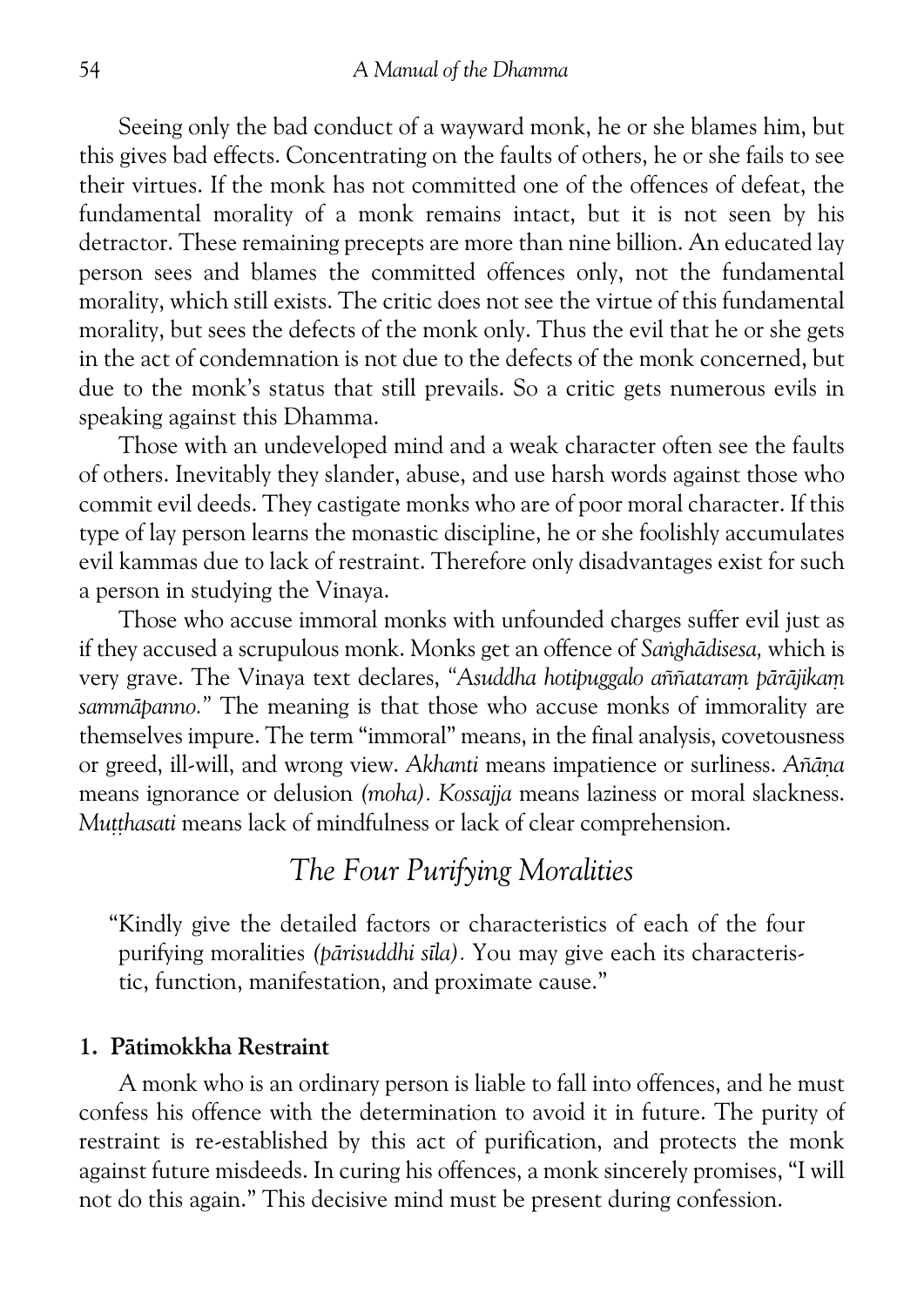#### **2. Sense Faculty Restraint**

The above two factors also co-exist in the morality of sense-faculty restraint — guarding the six sense-doors. To purify the faults in the matter of sense faculty restraint is very subtle and difficult. One must use mindfulness at the six sense doors to get moral restraint and moral purification.

### **3. Two Factors of Livelihood Purification**

1. Not accepting or using unallowable food and other requisites. Only allowable food and requisites must be accepted according to the Vinaya rules.

2. If unlawful food and things are accepted due to ignorance, a monk must quickly purify his guilt by suitable Vinaya procedure mentioned in the texts, then purity of livelihood is restored. Curing this kind of offence involves the abandonment of unlawful things and making a confession. In some cases, where breaking purity of livelihood does not amount to an offence, a monk must abandon the unlawful things, making a determination to observe restraint in the future.

In the sphere of observance of this morality there are three aspects: accept ance of four lawful requisites according to Vinaya rules, using them conscien tiously, using them within the allowable time limit.

### **4. Morality Concerning Requisites**

A monk must reflect when using food, robes, dwellings, and medicines with the above three factors. Wise reflection should be practised so that a skilful attitude and clear comprehension arise. To practise morality is difficult and profound. Why? By using a rosary, a monk normally reflects wisely on the four requisites, thus purity of this morality is gained. One might therefore think that this is easy. However, mere counting of beads and recitation of good words and thoughts are not sufficient to fulfil this morality. Mere awareness or correct mindfulness on the four requisites, though necessary, is not enough. For a monk, subtle attachment or clinging to robes, food, and dwellings are difficult to eradicate, despite recitations, counting of beads, and right thoughts. A monk needs very strong mindfulness and insight to abandon this subtle craving. So whenever he uses the four requisites he must develop the power of consideration to the full with complete awareness. Only when the four types of attachment cease, is this morality satisfactorily attained. Purity is obtained on the use of things after strenuous noble efforts. Hence customary counting of beads and mere verbal repetition cannot fulfil this morality. He must concentrate on the full meaning and significance of the Pali texts for the arising of clear knowledge.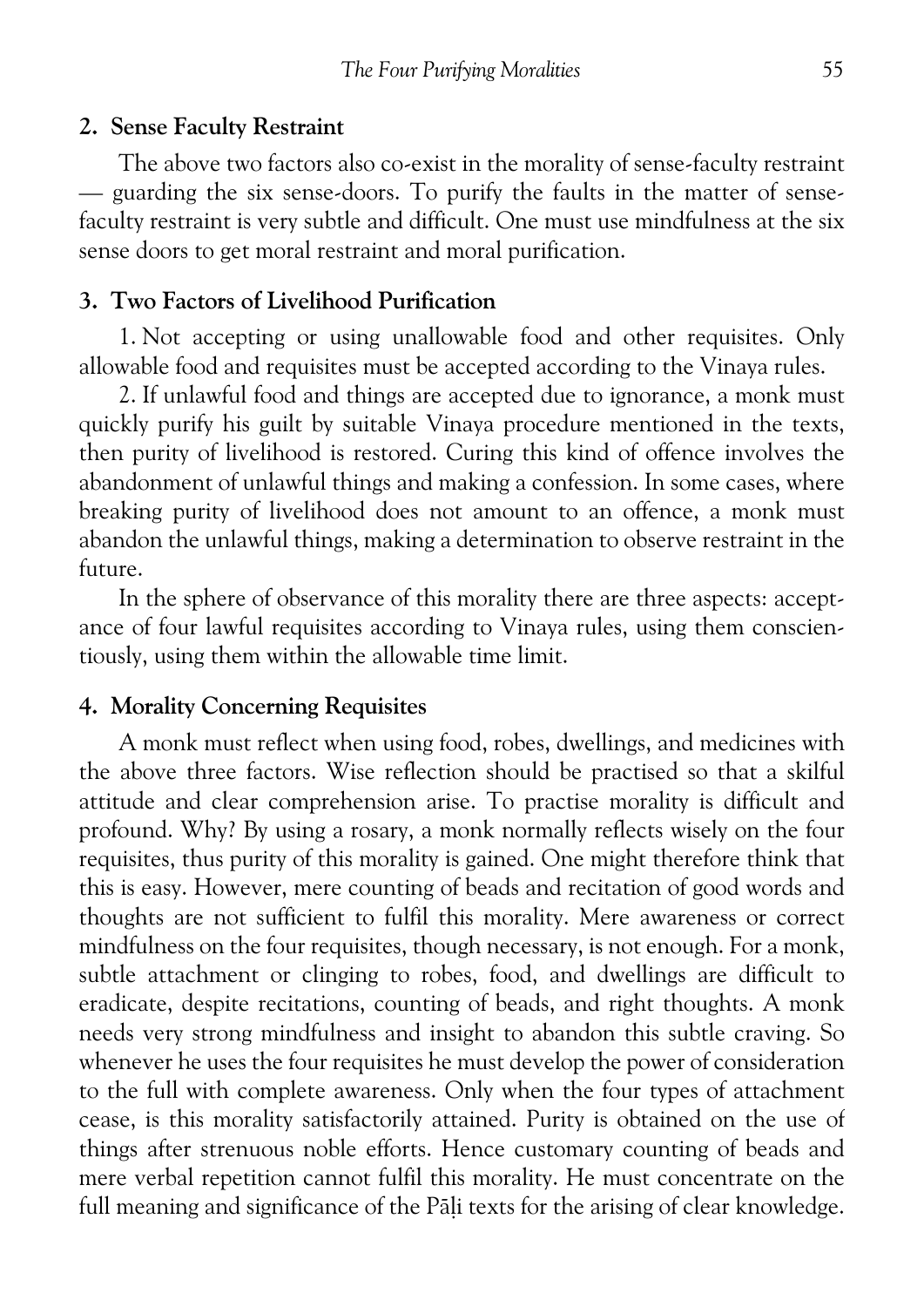If this knowledge fails to arise, morality concerning requisites is not attained. Lacking this deep insight, four types of attachment prevail in the heart.

One can know whether this morality is attained or not by observing the behaviour of a monk. A monk who attains this moral purity has no attachment or greed. He will not accumulate possessions, wealth, or property. He will not exhibit attachment to lay supporters. He will live in any type of monastery, in every season, under difficult conditions. He will accept rag robes, alms food, dwellings under a tree, and putrid medicines, all of which were highly praised by the Buddha, though they are coarse types of simple living. If a monk chooses and selects only good monasteries, eats only good food, hopes for only good dwell ings, and longs for them, he fails to achieve this sublime morality, and is impure in this respect. So a monk must know the factors leading to the attainment of this important morality and practise vigorously and systematically to get the necessary factors of achievement.

# *What Are the Effects of Transgressing Morality?*

"Among the four purifying moralities, what are the bad effects if a monk transgresses basic monastic restraint (Pātimokkha samvara sīla). What are the good effects if a monk observes it? Kindly explain the remaining three types of purifying morality, which may have good or bad effects according to observance or non-observance."

In the matter of breaking basic monastic restraint, we must distinguish two types: offences of defeat, or any of the six grades of lesser offences. Among the remaining six types of discipline, offences belong to two classes: offences according to worldly standards, and offences according to the rules of Vinaya.

Regarding guilt in the matter of defeat, he commits the gravest offence in this dispensation. As long as he remains in robes he is classified as an immoral monk. If he renounces a monk's status, he becomes pure even if he does not immediately reach the status of a layman, a novice, or a hermit. However, since he remains as an immoral monk in the Sangha, serious faults and guilt arise as mentioned in the Aggikkhandhopama Sutta, Ādittapariyāya Sutta, Pindola Sutta, and others. The Visuddhimagga also explains the gravity of immorality in detail. Day-by-day he gathers serious misdeeds. This immoral status produces grave evils.

We can cite plenty of examples of the bad results for immoral monks. Some immoral monks during the time of Kassapa Buddha, who died without renunci ation of monk status, were reborn as hungry ghosts in the Gijjakūta mountain.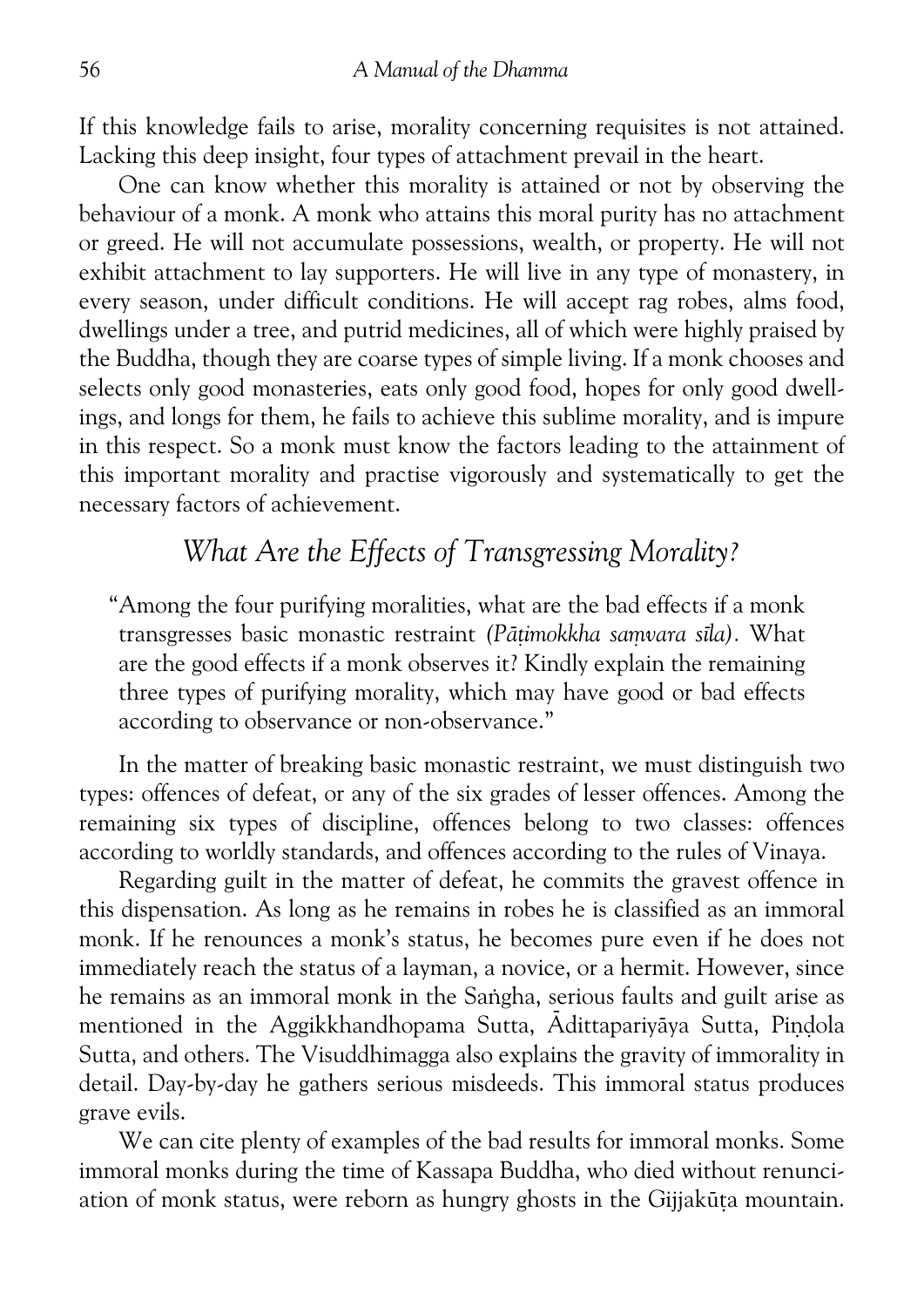They suffered until the time of Gotama Buddha. The Nidānavagga Samyutta of the Vinaya (under the fourth Pæræjika), mentions their pitiable plight. It is also mentioned in the Vibhanga. Teachers will explain these texts in detail.

Regarding the remaining six classes of offences, those who do not undergo the required purification become shameless, and offend against the Buddha's discipline, thus getting a further serious fault. If broken, the Vinaya rules create a danger called*"paññattikkama antaræ,"* a danger obtained from breaking the Buddha's command. So immoral monks can attain neither*jhæna,* nor the path and its fruition. Moreover, when they die, they suffer in hell. Shameless monks suffer likewise. We will cite an example here as support for this statement.

In the Dhammapada commentary, a monk suffered for his misdeeds and was reborn as Erakapatta nāga. Even breaking minor precepts without knowledge, if they are guilty according to the worldly rules and regulations, creates bad results. See the cases of the ogres Sūciloma and Kharaloma. They broke the ordinary precepts of the world and were reborn as spirits or ogres. As for the good results for the observance of morality, the Visuddhimagga has mentioned them in detail. Moreover, Visuddhārāma Mahāthera mentions the respective good and bad results clearly in the Paramatthasarūpabhedāni. The good or bad results of observing or breaking the remaining three moralities can be found in that book.

In the Jætaka commentary*(ekanipæta)* one who breaks the morality of reflection on the use of requisites suffers in the lower realms. One monk was reborn as a louse due to attachment to his robes. The Vinaya experts and ancient teachers say that attachment to allowable things lawfully acquired does not amount to full commission of evil leading to hell*(akusalakammapathæ)*. So here the bad results the monk suffered are due to attachment, and other serious Vinaya guilt.

## *What Are the Factors of Sanghikadāna?*

"What are the factors of offerings made to the whole Sangha *(sanghikadāna)?* How can we perform this type of donation?"

The Dakkhināvibhanga Sutta of the Majjhimanikāya mentions seven types of *Sanghikadāna*:

1. Offerings to both Sanghas headed by the Buddha.

- 2. After the parinibbāna of the Buddha, offerings to both Sanghas.
- 3. Offerings to the Bhikkhu Sangha only.
- 4. Offering to the Bhikkhunī Saṅgha only.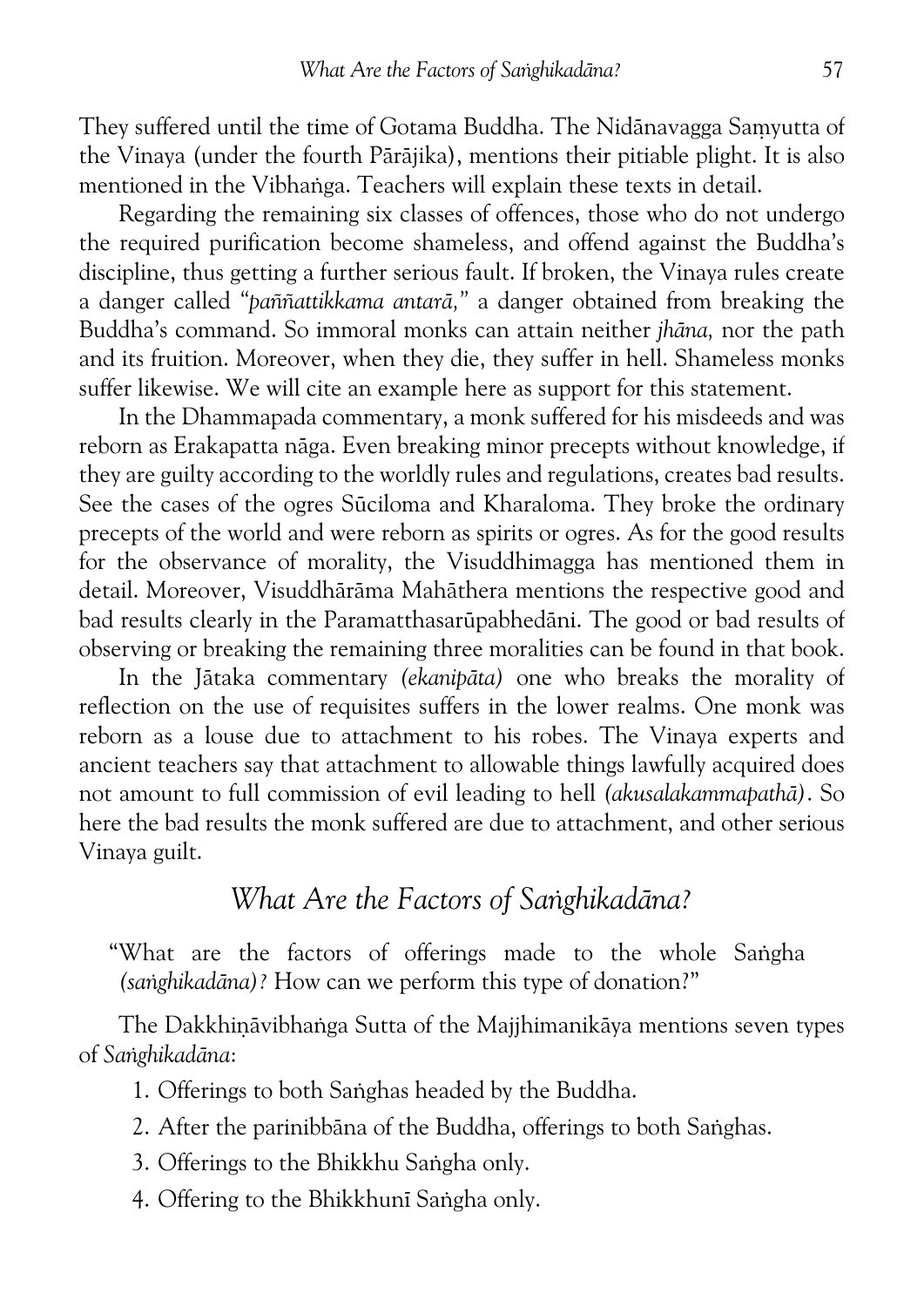- 5. Offerings to selected bhikkhus and bhikkhunīs as the Saṅgha's representatives.
- 6. Offerings to selected bhikkhus as the Sangha's representatives.
- 7. Offerings to selected bhikkhunīs as the Saṅgha's representatives.

When making such offerings, one should focus one's mind on giving to the Sangha. So the Buddha classified seven kinds of Sangha. This Sanghikadāna brings the greatest benefits for all. Before making the offerings, the donor should meditate on the nine virtues of the Sangha. He or she should banish the idea of personal references or personal attitudes towards any individual monk, regarding the whole Sangha as the recipient.

How is this attitude possible? A donor must not choose individual monks according to personal preference. He or she must suppress any likes and dislikes. The intention to offer to the Saṅgha must focus on the virtues of the Buddha, Dhamma, and Sangha. Avoiding personal preferences, one should regard any monk as the representative of the Sangha. One should reflect thus: "He is a son of the Buddha, a representative of the Sangha, and therefore represents all the virtues of the Buddha's first five disciples, the sixty Arahants who were the first missionaries, the one thousand Arahants of the Uruvela Forest, and other Arahants like Venerables Sāriputta, Moggallāna, and Mahākassapa." Thus the supporter concentrates his mind on the virtues of the whole Saṅgha and, in this way, donates Saṅghikadāna.

The commentary says, "Even in offering to immoral monks who only wear the robes around their necks, if one focuses the mind on the Saṅgha, it amounts to offering to the eighty great Arahants lead by the Venerables Særiputta and Moggallāna." The good results one gets are the same. This is possible because the Noble Sangha, the true sons of the Buddha, by their powerful virtues, permeate influences and honour even today. The offering is beneficial not because of the monks' immoral nature, but because of the purity of the Sangha.

Thus, a donor must focus his mind on the purity and power of the Buddha's Noble Sangha. So even when offering to immoral monks, such good influences and benefits prevail if the mind is skilfully directed. So offering robes to immoral monks, amounts to offerings made to Arahants, past and present, who have completely eradicated the defilements. This Dhamma support gives Sanghika*dæna* the greatest benefits. In offering food, dwellings, etc., the donor must pay regard to the Sangha only. So he becomes a supporter of the Sangha — all the greatest disciples of the Buddha.

In making offerings to the Buddha image, although the Buddha had passed away, the act amounts to the same nature and result. So building Buddha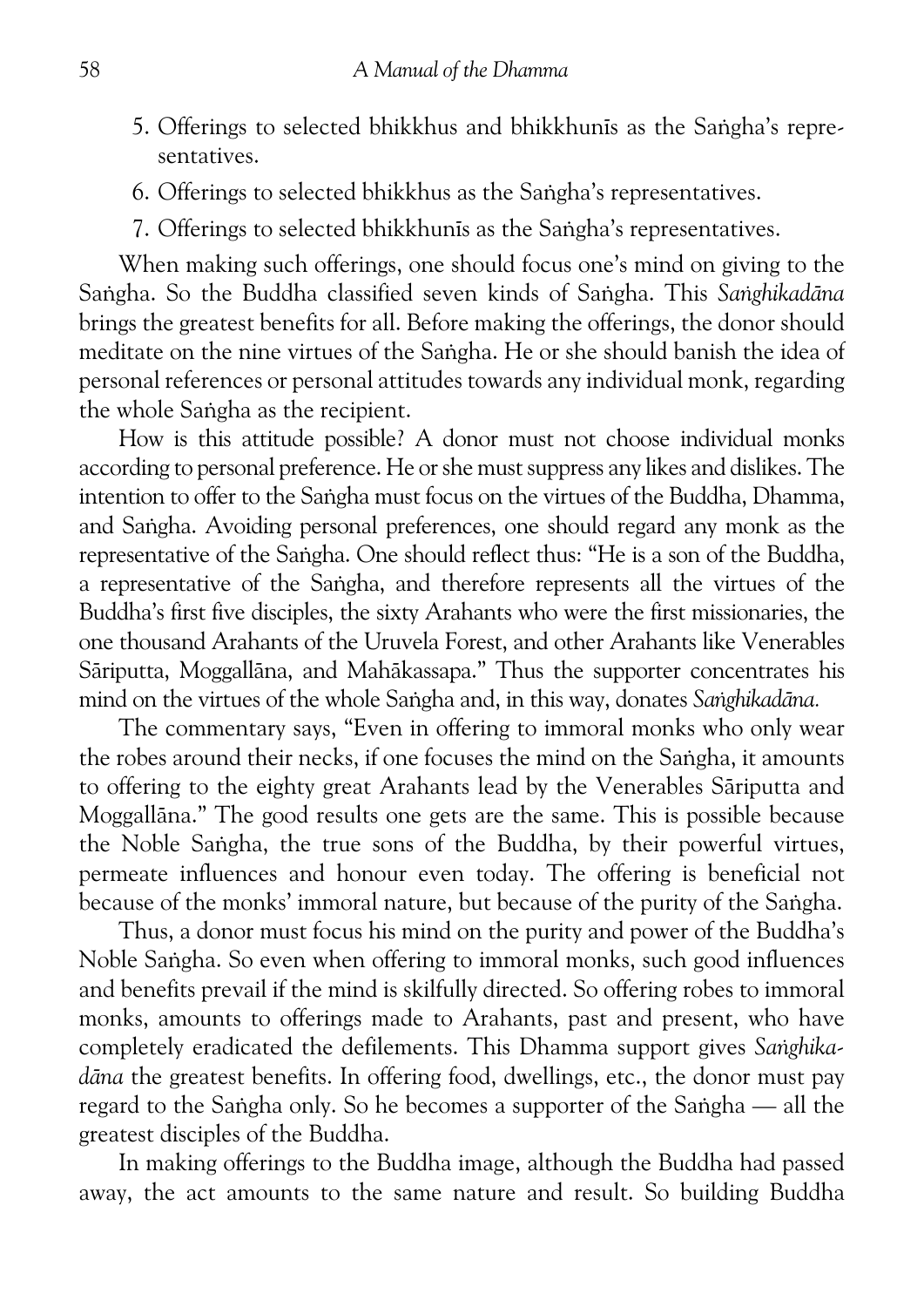images, pagodas, etc., gives the title "Supporter of the Buddha." The mind should be directed towards the support and offerings to the Omniscient Buddha himself who has passed away. So the title "Supporter of the Buddha" does not mean the image, but the Buddha himself.

With the devotional mind on the Buddha himself one can now set one's attitude correctly in making *Sanghikadāna* even to ordinary monks. For example, take the case of those who have many children. Although some children may die, other children remain, so when the parents die, the remaining children inherit their property. Likewise, all types of monks today inherit the Dhamma nature of the past noble sons of the Buddha. They act as recipients, representa tives, and heirs. So in the acts of offering and sharing of merits, one must hold the Sangha in mind and dedicate the offering to the Sangha as a whole *(Sanghagatā)*. The cultivation of this crucial "Sanghagatā citta" is vital. While one invites some monks, and physically offers donations to them, one focuses the mind on the Sangha, which is "Sanghagata" decision. One must, of course, offer food to a particular monk, but the attitude should be on the Sangha. Present-day monks will use the property or take the food very respectfully if they know that it is Sanghikadāna. Improper use makes them serious offenders as it taints the whole Sangha.

The first type, offering to both Saṅghas headed by the Buddha, can be attained by offering to the Buddha and his followers by declaring "Buddhappamukhassa ubhatosanghassadema." The attitude must be correct. Now that the Buddha has attained parinibbæna, to perform this first type of Sanghikadāna, one must place a Buddha's image containing holy relics, with a begging bowl, in a suitable place. Then after making offerings to the Buddha's image, food and requisites must be offered to bhikkhus and bhikkhunīs. Images with relics to represent the Buddha are used to maintain the highest honour and respect among the donors. This is a special case. Ordinary Buddha images can take the place of the Buddha though there may be no true relics present. The attitude, if noble, produces the same result.

As regards the second type of Sanghikadāna, the meaning should be clear and no further explanation is necessary.

The third type of *Sanghikadāna* can be obtained by offerings made in front of a Buddha's image with holy relics. The procedure is the same.

As regard the offerings for the Bhikkhunī Saṅgha, today it is impossible as no bhikkhunøs exists.

The above four types of *Sanghikadāna* are always performed by inviting monks in general for alms. The invitation must be made with the Sangha in mind.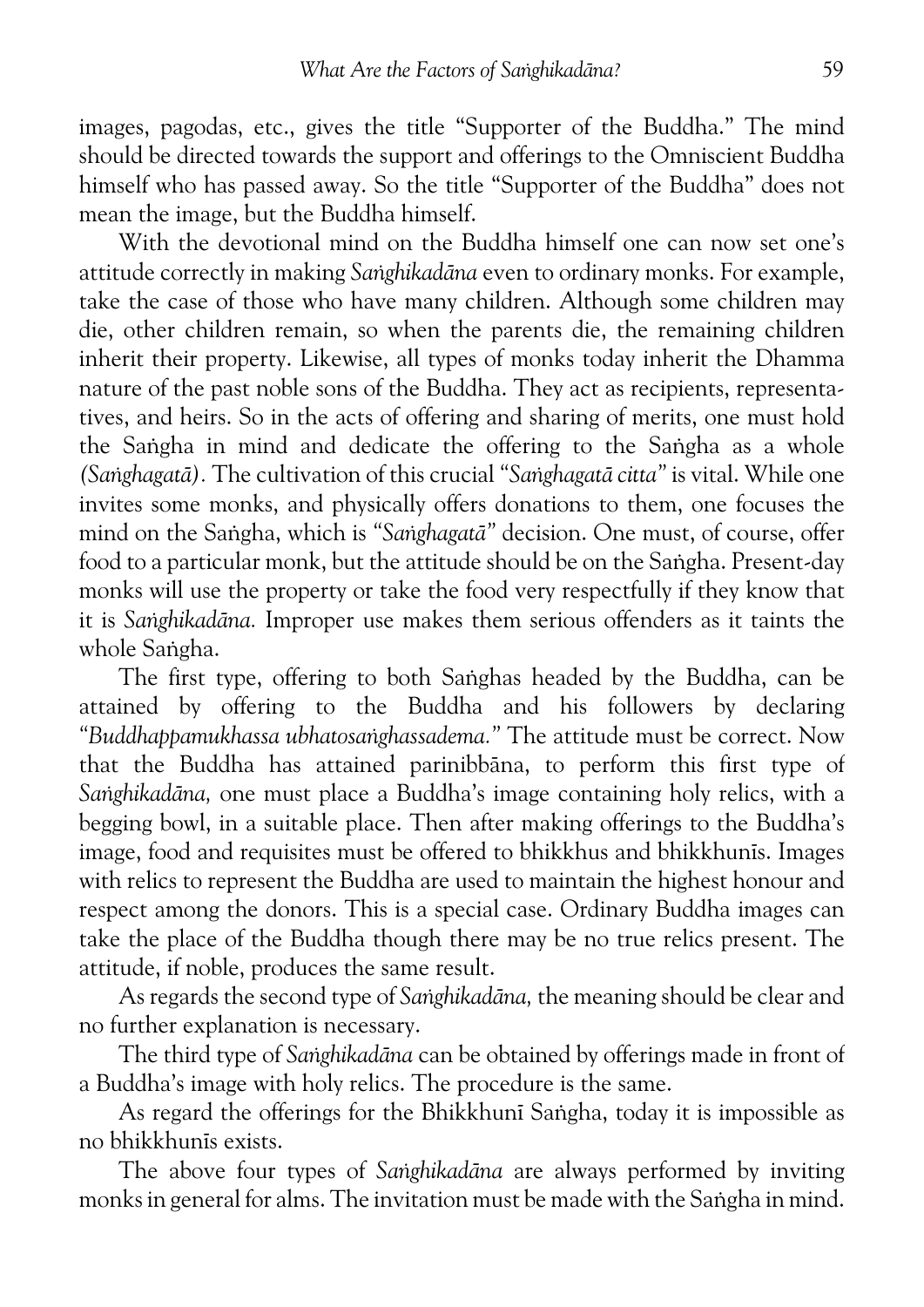Regarding the fifth, sixth and seventh types of Sanghikadāna, they are classed under the main type called "Uddissaka Sanghikadāna." The cases are as follows. A donor has insufficient means to feed hundreds of monks in a monastery. Hence he asks the chief monk to send a few monks for his alms-giving in the house. The chief monk then selects representatives of the monastery. The donor must neither choose nor select monks; neither can he name them. The term *"Uddissaka* — selected", means selection made by the chief monk to represent the whole Sangha.

In this "Uddissaka Sanghikadāna" if a lay-supporter fails to purify his mind or maintains the wrong attitude many evils arise if he or she thinks in terms of names, status, or persons. In the commentary it is explained thus:

"A person thinks, 'I will offer Sanghikadāna,' and makes well-prepared food. Then he goes to the monastery and asks for a monk to receive alms. Choosing by lots, the Sayædaw sends a novice. Seeing this young novice as a recipient the donor is disappointed, as he was expecting a Mahæthera. So his confidence is destroyed by his wrong mental attitude. If his confidence wavers he cannot attain this noblest almsgiving called 'Sanghikadāna' even if is pleased at getting a Mahæthera. In both cases, due to his wrong attitude, he fails to maintain the idea of 'Donation to the Sangha,' which is the noblest intention." In ancient times, the Savādaws, due to frequent invitations for Sanghikadāna, prepared a list of monks to be sent by lot, irrespective of age and status.

If a donor asks for an elderly monk, the Sayædaw must not agree with this request. He must send a monk or monks by ballot, selected according to a list already prepared. So one may get a novice although one has asked for a Mahæ thera. Anyhow one's intention of donating to the Sangha must not be shaken, whatever the nature of a monk or a novice may be.

To give Sanghikadāna the donor must cultivate the thought of 'donation to the Sangha' to the highest degree. Motive alone counts whatever the situation is. Just as Venerable Sāriputta and Moggallāna, with the eighty great Arahants, are worthy of receiving food and shelter, the present-day Saṅgha obtains the same privileges due to the power of the Sangha. Even if one gets a novice for offering almsfood, one should keep in mind that the Saṅgha is the recipient, not the novice. This novice is a means to an end, not the end itself. Considered in this light, one should not have any personal preferences in the matter of Sanghikadāna. Only then is this unique Sanghikadāna attained.

A weak person with a wrong motive will find this type of donation the most difficult thing in the world. He or she fails to maintain the idea of donation to the Saṅgha when his or her wishes are thwarted. One must not feel either regret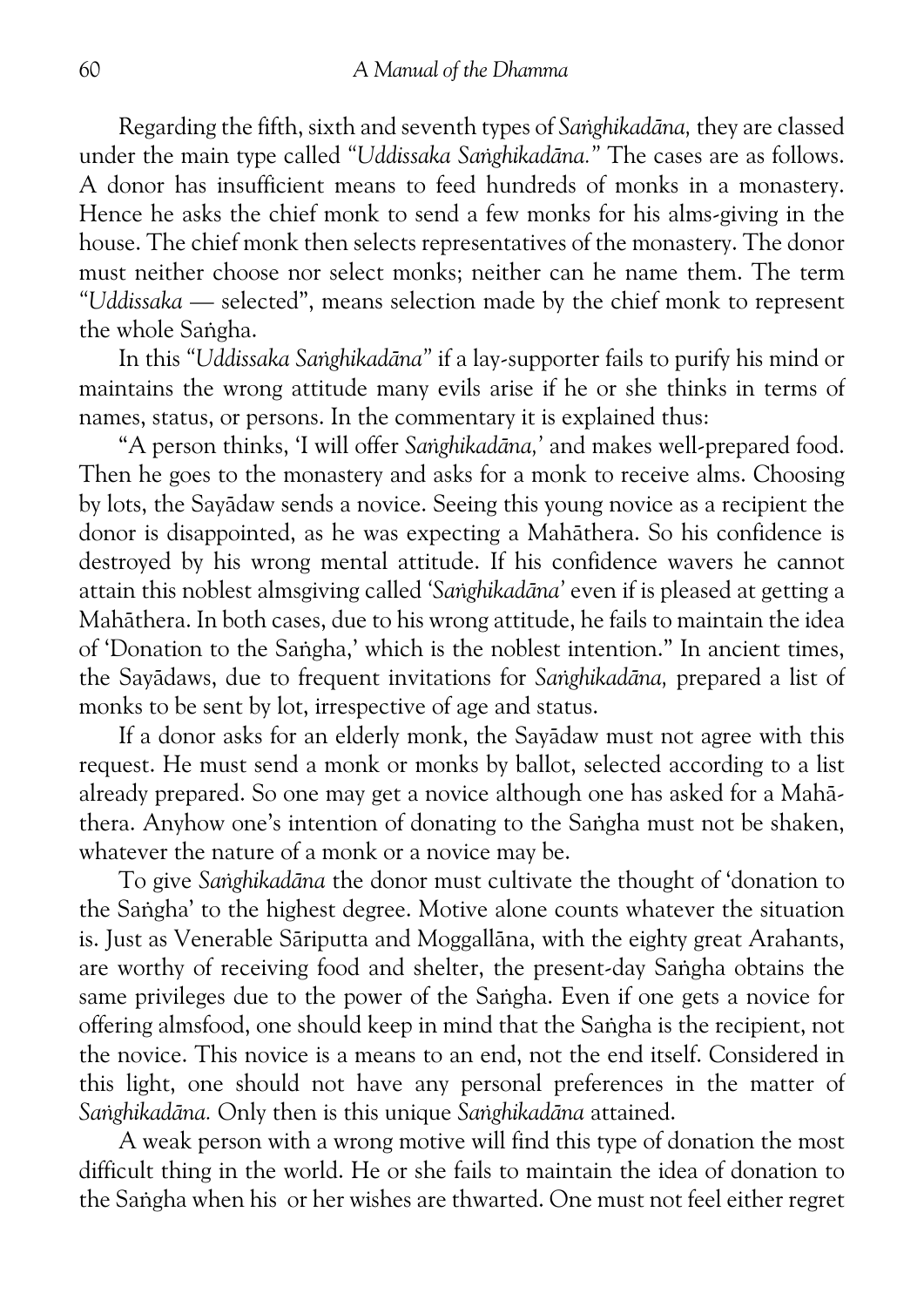or joy in getting a particular monk. With clear intention and firm determination one must not look at "faces" or the "world." If these disciplines are present then one obtains the rare opportunity of offering "Sanghikadāna." It is very difficult to perform this kind of meritorious deed, as the mind is tricky.

Even if one gets a young novice or an immoral monk, one must treat him just like one would treat the Venerable Sāriputta or Venerable Moggallāna. The correct attitude must be placed on the Noble Saṅgha only. So every respect and honour must be paid to him. Any prejudice or partiality must be removed. If complete impartiality is lacking, the donor's mind fails to focus on the Noble Ones like Venerable Særiputta. His mind remains with the present young novice or shameless monk to whom he has to offer food. His mind is limited to such a person and the limitless range of mind becomes tainted and its purity destroyed.

In this context, the commentary gives an interesting account from ancient times. Once a rich man, wanting to offer Sanghikadāna for his monastery, asked for a monk from the Sayædaw. Though an immoral monk was sent, he paid respect and honour to this depraved monk and sincerely made offerings to the monastery with his mind fixed on the "Saṅgha." He presented ceiling cloths, curtains, and carpets. Then he treated the immoral monk just like one would treat a Buddha. He always paid respects to him. When others blamed him, he replied that although an immoral monk was the recipient, he offered his donation to the Sangha only. He explained that he was not approving of the bad actions of the immoral monk as his mind was fixed on the Noble Sangha. He donated it to the Sangha, though an immoral monk had to accept it. Thus right motive and right understanding amount to "Sanghikadāna" — the greatest donation of all.

In the Tipitaka, it is stated: "If, with a pure, devoted mind, one pays respect to the Noble Sangha even if one offers food to an immoral monk, one is actually offering food to the Buddha. So the act is the noblest one."

Although it is not mentioned in the question, I give a graded list of persons worthy to receive alms, as given in the text. An animal, an immoral lay person, a moral lay person, hermits with*jhæna* outside the Buddha's dispensation, Noble Ones,1 Paccekabuddhas and Omniscient Buddhas — a total of fourteen types of individual. Moral lay persons means those who live outside the Buddha's dispen sation, who are moral. Those with morality in this dispensation are included under those striving to become Noble Ones, in this dispensation.

The commentary states: "A lay person possessing morality is liable to attain Stream-winning if he practises the Noble Path. So he is practising rightly

 $1$  There are four types of Noble Ones who have attained the four paths, and four types striving for the four paths — eight in all. (ed.)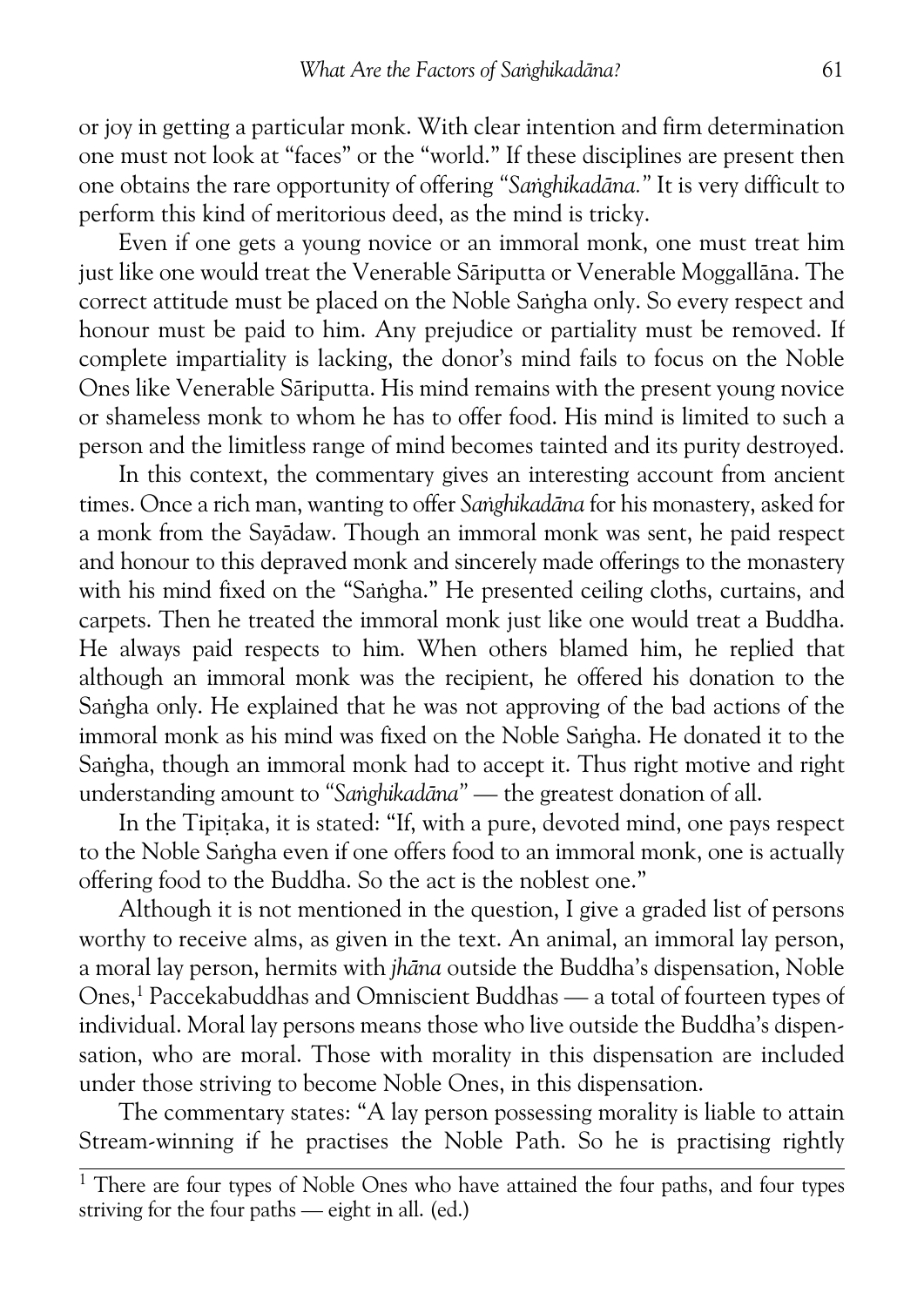*(supatipanno)*, and worthy of honour and respect. If one offers food to a man professing Three Refuges, with a pure mind, one gets immeasurable benefits due to this qualification. Many powerful benefits arise for him. If one honours a person who keeps five precepts by offering food, this is the best among donation to lay persons, and brings limitless benefits. If a person keeping ten precepts is offered alms, the donor gets even more benefits. As for offerings made to a Stream-winner, this is supreme among donation performed by ordinary persons. The point to note is that those lay persons with five precepts who have confi dence in the Three Gems are in line to become Stream-winners. Therefore such a lay person is a well-behaved person worthy of respect and honour." This is the explanation of the commentary. Following this line of thinking and behaving, one can appreciate the value of donation giving to ordinary monks and novices whatever the state of their morality.

The texts mention that persons outside the Buddha's dispensation (non refuge taking persons) can be classified as immoral lay persons, and as moral lay persons. In this respect classes of lay people, novices, and monks inside the dispensation are not mentioned. In the commentary, classification is made for the persons inside the dispensation on similar lines. So it is clear that scrupulous monks and novices are worthy of respect and honour.

However, the question is "Can shameless or immoral novices and monks be classified under the fourteen categories mentioned already?" Teachers hold different opinions. However, in the Milindapañha a sound decision is made when the king asks: "What is the difference in virtue between an immoral layman and an immoral monk?"

"O king, an immoral monk has greater virtues than an immoral layman in ten ways. They are inconceivable in an immoral layman while an immoral monk possesses them in full. What are they? An immoral monk possesses ten virtues:

- 1. He pays respect to the Omniscient Buddha.
- 2. He pays respect to the Dhamma.
- 3. He pays respect to the Noble Sangha.
- 4. He pays respect to his companions in the holy life.
- 5. He hear and learns the Tipitaka and its commentaries.
- 6. Although he has broken the rules and lives without morality, when he enters an assembly of monks he instantly takes the sign and behaviour of modest monks.
- 7. He guards his deeds and words due to fear of peoples' criticism and blame.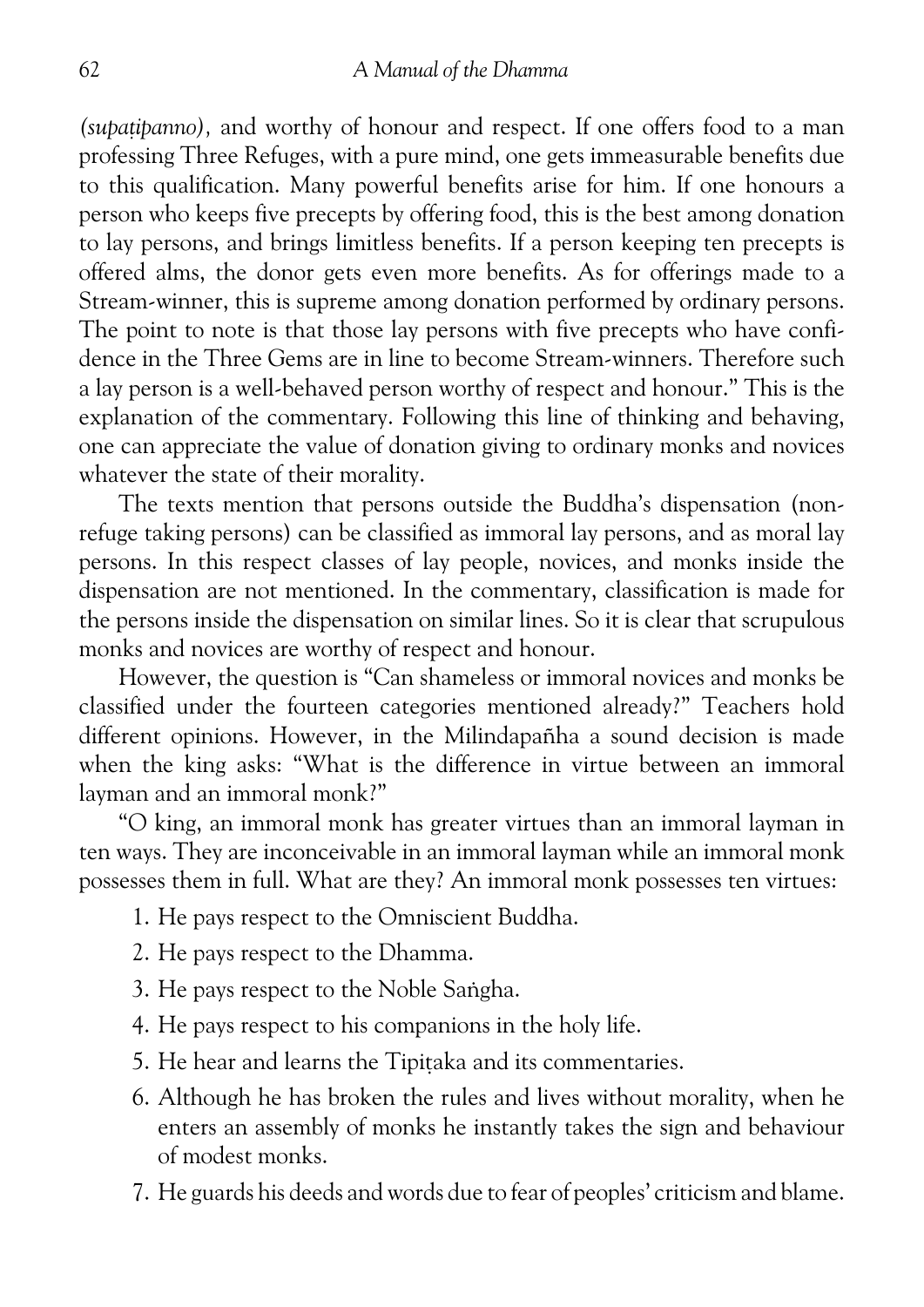- 8. His mind inclines towards to concentration and insight from the posi tion of a lay disciple. He yearns for the state of a good layman.
- 9. He is still classified as monk.
- 10. When he does immoral acts he perform them in secret. This means he has shame in his mind.

Not one of these good qualities exists in an immoral layman, so an immoral monk is more honourable than an immoral layman."

We have already mentioned the Singhalese king, Saddhātissa who, could pay respects to an immoral monk due to his insight. He could see the noble quality — fear of criticism and blame — in that immoral monk. That unique quality, as mentioned in the Milindapañha, is the seventh reason that he is worthy of respect. Another virtue he saw in the immoral monk was the tenth one — doing evil deeds furtively due to moral shame and fear. If a person can detect and appreciate at least these two virtues of an immoral monk he is called a wise man. With wisdom he knows the power of these great virtues, even in a bad person.

If an immoral monk still claims to be a monk, in the technical sense he is a monk because unless he relinquishes the robe he cannot be classed as a layman. He is not a novice either. His status remains above the position of a layman or novice. The power of the Vinaya has to be stressed repeatedly, otherwise many will underestimate it.

The questioners ask a supplementary question, "If alms is given to an immoral monk, can it achieve great, beneficial results for the donor?" It should be noted that for a donor, an immoral monk can be worthy of receiving gifts by ten purities known as "Dakkhinavisuddhi", giving great benefits for benefactors.

- 1. An immoral monk wears robes, and carries a begging bowl, which are sacred symbols expressing the determination and intention to destroy defilements.
- 2. In the style of hermit and monk he behaves in several ways correctly.
- 3. He is still within the protection of the Sangha.
- 4. He still retains the Three Refuges.
- 5. He still lives in a monastery where concentration and insight are prac tised diligently.
- 6. He seeks refuge in the Sangha.
- 7. He practises and teaches the Dhamma to others.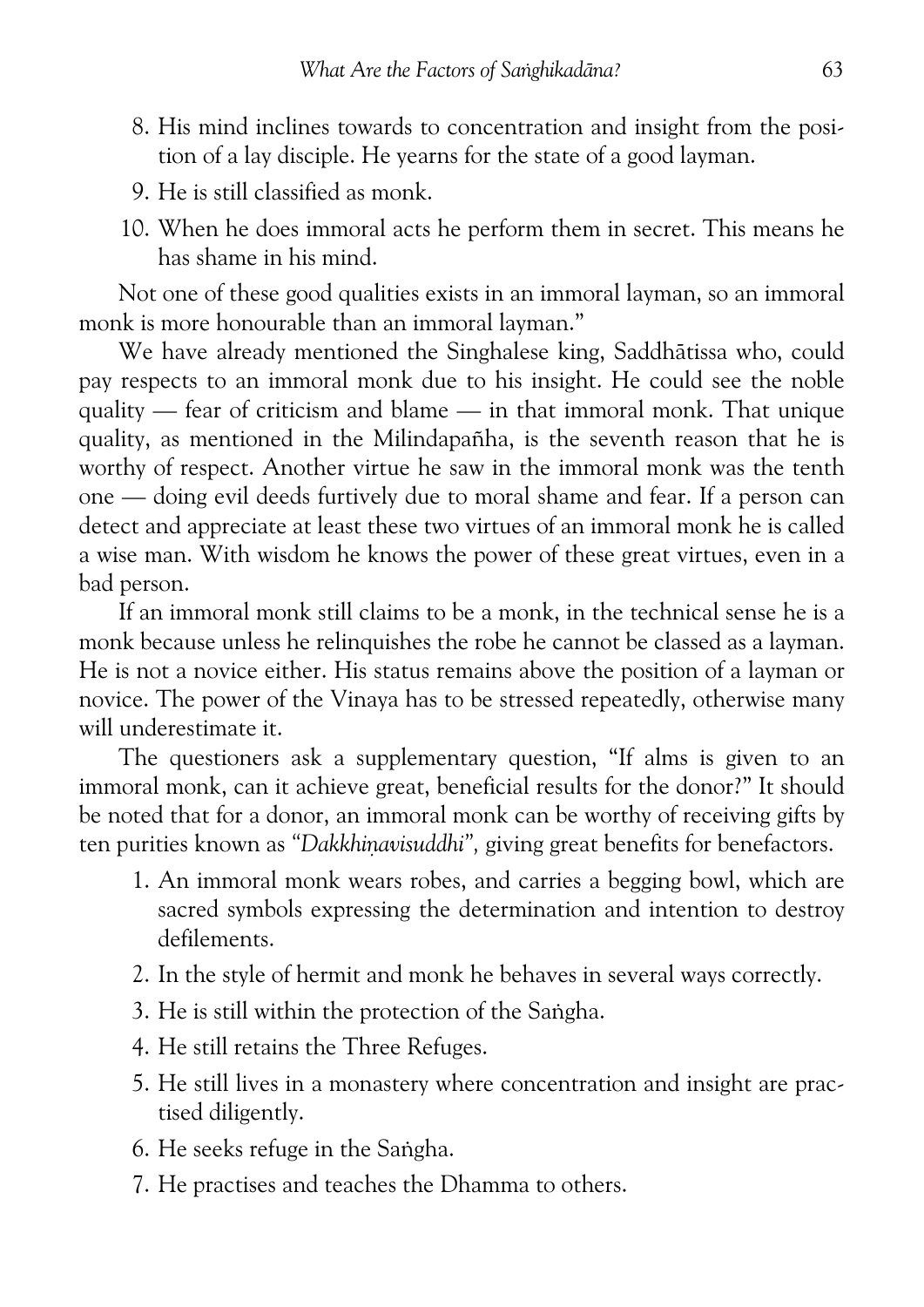- 8. He relies on the Tipitaka as a light of wisdom. His mind is inclined towards the Dhamma.
- 9. He believes that the Buddha is the highest and the noblest person in the three worlds.
- 10. He observes some Uposatha and ethical precepts.

So these honourable and pure things help a donor to obtain great benefits when gifts are offered to him. Giving alms to him brings immense benefits for a donor, not because of his serious fault, but because of the ten purities. After all, he still retains a monk's status. If an immoral monk returns to lay life by confession and declaration, he forsakes his monk status and becomes a layman.

Several cases can be cited regarding the importance of a skilful attitude and motive. A laywoman, seeing a very bad monk, failed to show respect and honour to him. She did not offer almsfood as usual. So a teacher instructed her as follows: "Lay disciple, in this encounter with the dispensation your eyes now see a monk. This alone is an auspicious, and rare event. Consider the series of lives in which the dispensation does not exist, where no true monks can be seen with the physical eyes. It is a rare chance you have now having seen a monk in robes, going for almsround. Why create hatred, greed, and delusion at this noble sight, which is a rare opportunity. This "seeing of a monk" is greater merit than achieving kingship, lordship, or rulership. It is greater than the glory and power of Sakka, king of the gods. Even the greatest brahmæ cannot get this unique opportunity when there is no dispensation. Seeing the "form" and robe of a monk only once has a greater glory and power them seeing Brahmæ. In this infinite samsāra, encounter with the Buddha's dispensation is very rare. It is an auspicious event just to see a monk."

Then the teacher asked the laywoman how much the food cost, and how could one estimate the value of seeing the monk's robe. Even if she had asked for such an encounter by giving one hundred kyats, it is impossible for the monk to come daily. Even hundreds of thousands of kyats could not offer this rare opportunity of seeing the robe. Hence this immoral monk is giving her the greatest benefit by showing the robe before her eyes so that the importance of the Buddha's dispensation can be realised. The laywoman should therefore show gratitude and honour to the immoral monk. From that day onwards, due to this wise instruction, she devotedly offered almsfood to this monk too. Her confi dence became clear and strong. This skilful attitude is mentioned in the Milin dapañha as "Anavajjakavacadharanatāyapi dakkhinam visodheti — he helps to purify the gift by wearing the robe of the blameless ones." (Miln. 257)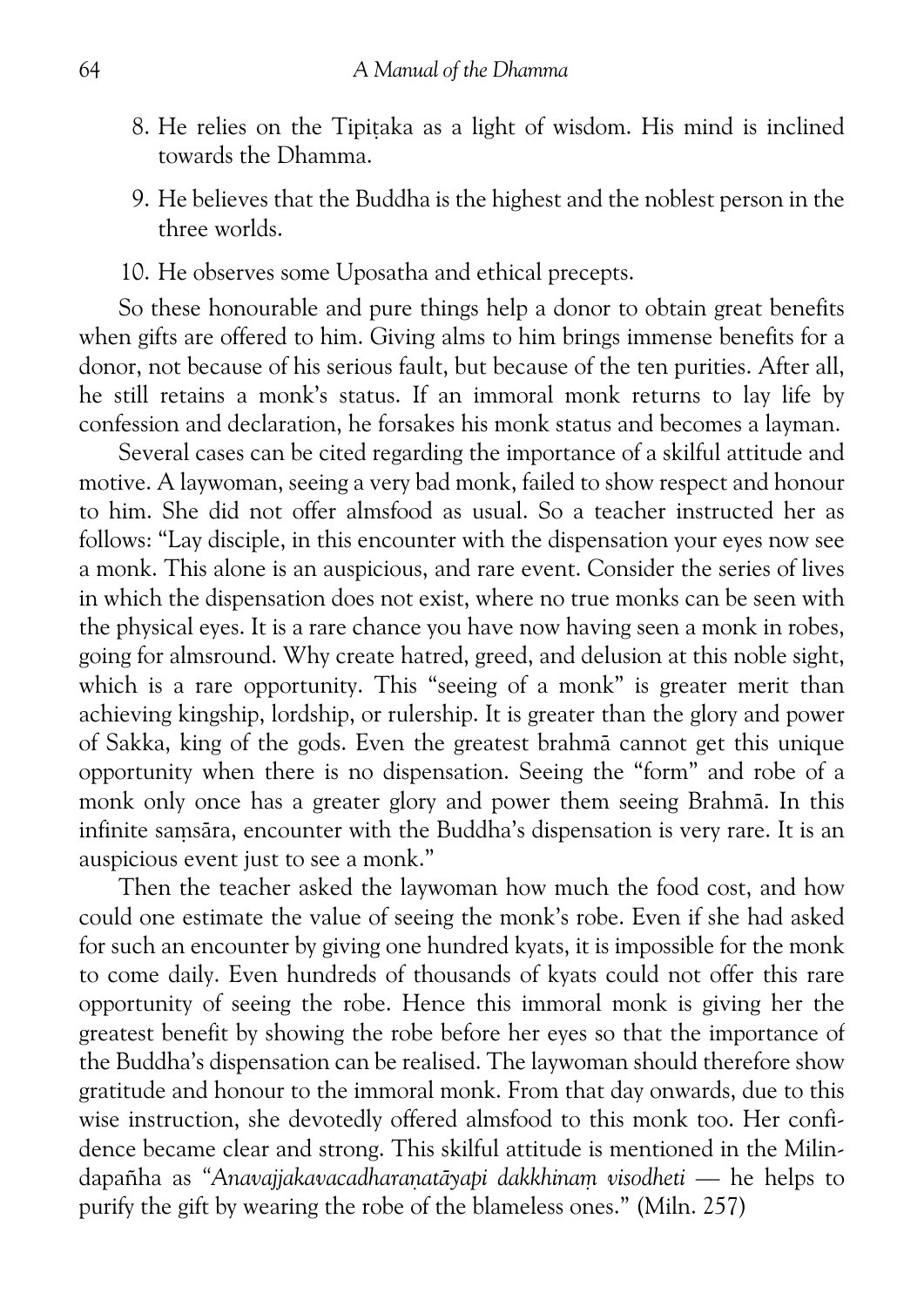Another case stresses the fact that even seeing the monk's robes is a rare good chance. One day a hunter saw a monk's robe in a grove. Since a monk's robe is a symbol of Arahantship, he felt great joy, inspiration, and reverence, so he worshipped it. After his death, he was reborn in a celestial realm due to this merit. This meritorious act, with right contemplation, is called "Cīvarapūja", reverence for the robe. It also means "paying honour to those worthy of honour." This deity became a human being during the time of the Buddha, entered the Saṅgha, and attained Arahantship.

Among the ten virtues of an immoral monk, some create suffering and grave dangers for a wayward monk if he does not immediately return to lay life. How ever, for a clear-sighted lay person, who makes skilful donation with the purity of the giver, all ten virtues become causes for meritorious thoughts, speech, and deeds. For ignorant and uncultured lay persons, these ten virtues in an immoral monk become causes for demeritorious thoughts, words, and deeds repeatedly.

One may ask, "Why does the Buddha teach us that if alms are given to an immoral monk, only small benefits can be achieved?" In teaching the fourteen grades of persons, the progressive beneficial results are clear. A scrupulous monk is just like good soil. This can be seen by studying numerous stories in the Dhammapada. It clearly shows that less benefits result from offering alms to an immoral monk. Much greater benefit accrues from giving alms to a scrupulous monk.

Anyhow, one must use clear-sighted evaluation, seeking or regarding all aspects in performing charity. The Buddha gives many guidelines for different situations and conditions that might face a donor. In the Dakkhināvibhanga Sutta (M. iii. 253), fourteen grades of alms recipients are enumerated. First giving food and shelter to animals brings benefits of one hundred times. Giving alms to an immoral person brings benefits a thousand times. Giving alms to a moral person brings benefits a hundred thousand times. Giving alms to a non-Buddhist who is free from lust [through attaining*jhæna]* brings benefits millions of times. The benefits from giving alms to a well-behaved person who is striving for the attainment of Stream-winning are immeasurable, so what can be said of giving alms to a Stream-winner? Then one gets even greater benefits from giving alms to one striving for Once-returning, a Once-returner, one striving for Non-returning, a Non-returner, one striving for Arahantship, an Arahant, a Paccekabuddha, and an Omniscient Buddha. Thus giving alms to the Buddha achieves the greatest immeasurable benefits.

Regarding immeasurable benefits, the term "immeasurable" has a range of meanings. The grains of sand in one town are immeasurable. The grains of sand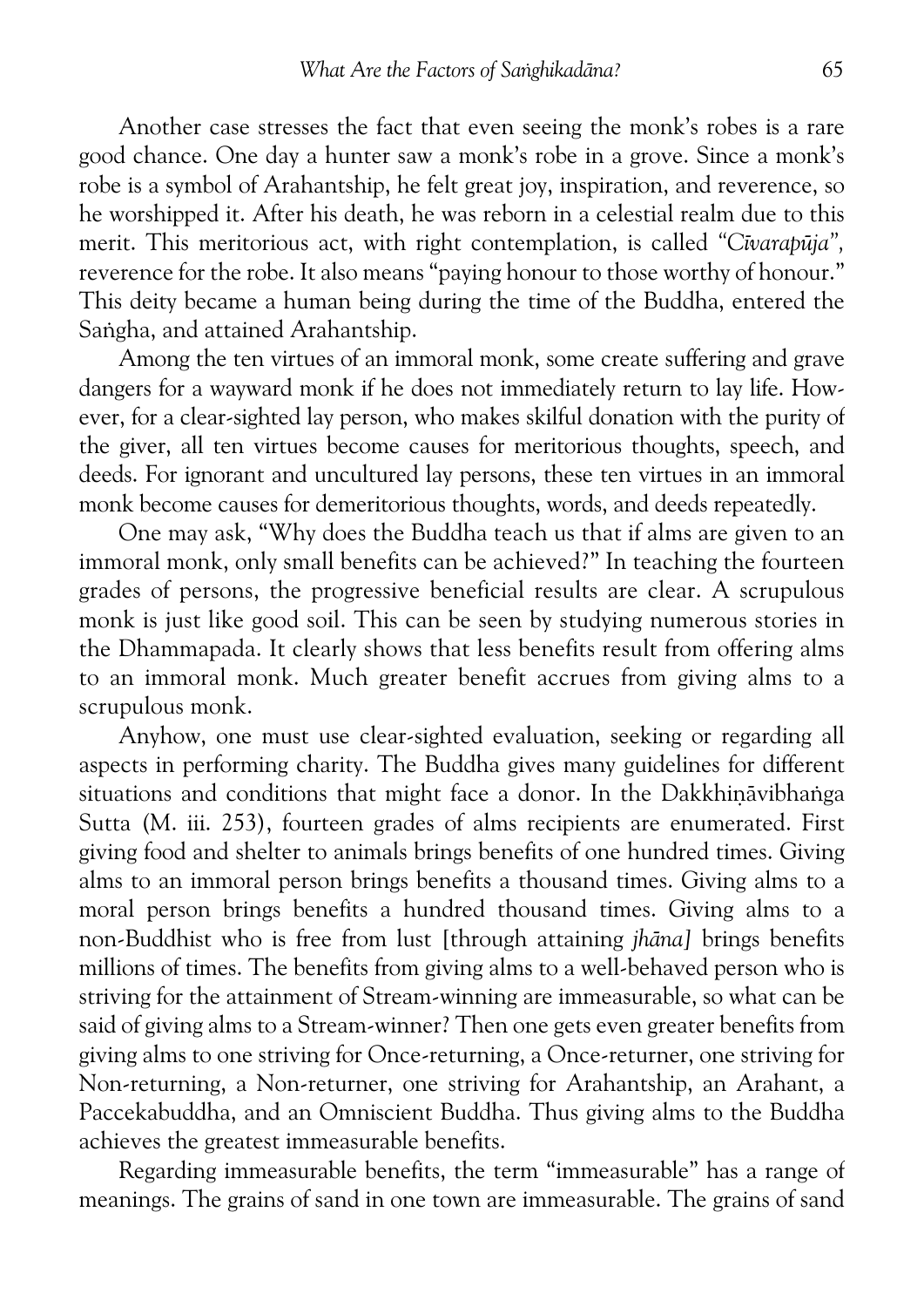in the world are also immeasurable. So the term "immeasurable benefits" has a wide range of meanings.

In the progressive list of fourteen types of recipients, gifts offered to each type have less benefit than the next. The results depend on the virtue of the recipient. Compared with the results of giving alms to a shameless person, giving to a scrupulous person produces more benefit. So persons of the highest moral conduct will provide the donor with the highest benefits. Gifts to the Omnis cient Buddha give the best results of all. Comparisons should be made according to the virtue and wisdom possessed by recipients. Today the chance of offering almsfood to Noble Ones is very rare. The chance to offer alms to ordinary monks is relatively common. Given the present situation, offering of alms to ordinary scrupulous monks must be regarded as almsgiving with great fruit and benefit. This is the rational and practical way to classify persons today.

The above is a general remark only. The Arahant is highly praised by the Buddha. Only the best moral monk, the Arahant, gives the best results. So in this context an ordinary scrupulous monk cannot produce both great results and great benefits. Only giving alms to Arahants produces these two features. Hence the words of the Buddha must be interpreted according to their context.

## *Which is the Best Offering?*

"Of the two types of donation, offerings to the Sangha and offerings to the Enlightened One, which has greater merit?"

In the Dakkhināvibhanga Sutta the Buddha says, "Na tvevāham Ānanda kenaci pariyāyena saṅghagatāya dakkhināya pātipuggalikam dānam mahapphala*taram vadāmi.* — In no way, Ānanda, does a gift to an individual ever have greater fruit than an offering to the Saṅgha."

The Buddha spoke in the clearest terms. Therefore we cannot say that alms given personally to the Buddha is superior to Sanghikadāna.

In the commentary too it is explained: "Sanghe cittikāram kātum sakkontassa *hi khø¼æsave dinnadænato uddisitvæ gahite dussølepi dinnaµ mahapphalatarameva.* — With one's mind respecting the Sangha it is possible to get more benefit from alms offered to the Sangha, even if the monk is immoral, than giving alms to an Arahant as an individual." Thus the commentary is definite on this crucial point in agreement with the Sutta. These words are also clear.

In the Pāli text too, the Buddha tells his step-mother, "Sanghe Gotami dehi. Sanghe te dinne ahañceva pūjito bhavissāmi sangho ca. — Give it [the robe] to the Sangha, Gotamī. When you give it to the Sangha, the offering will be made both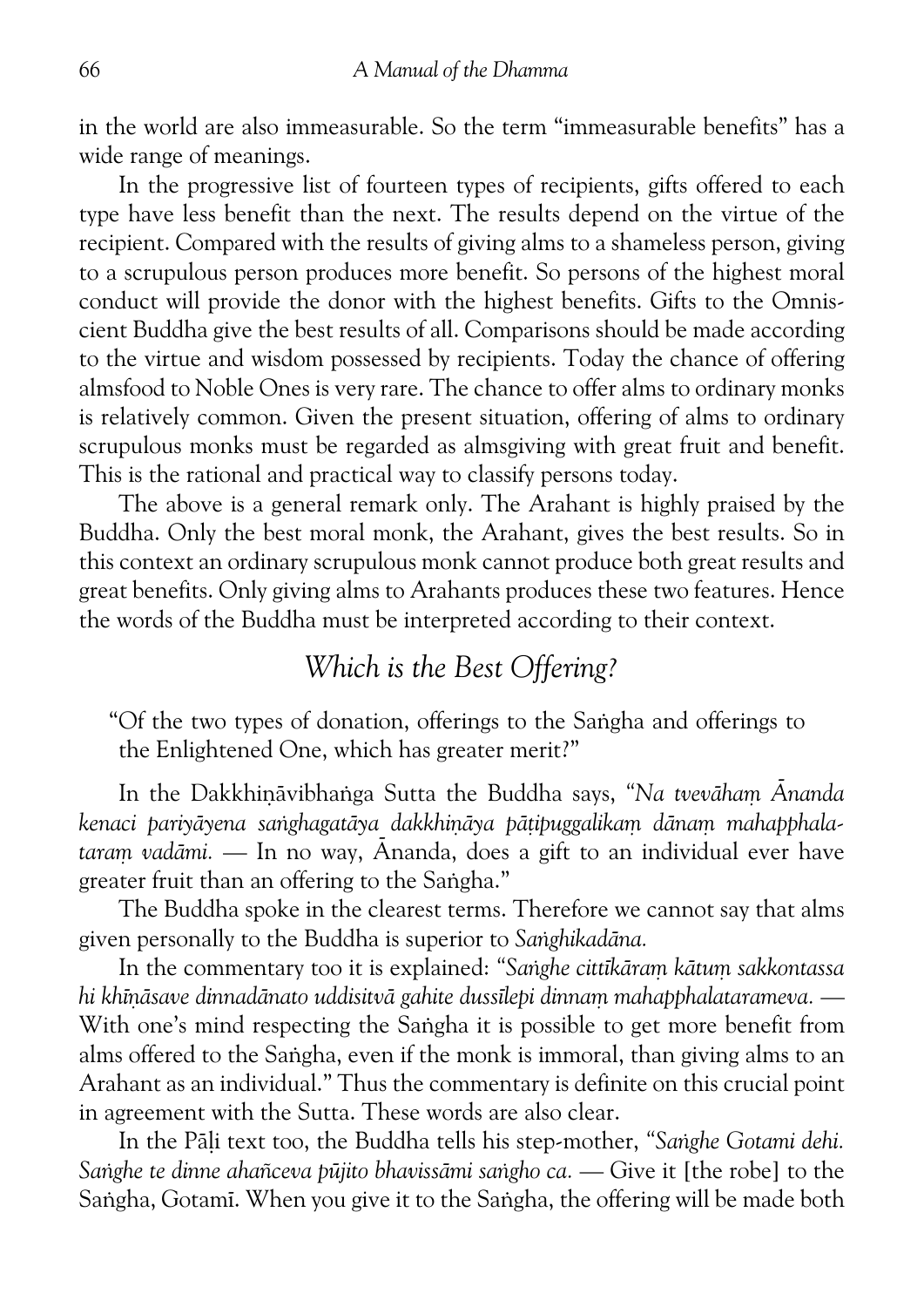to me and to the Saṅgha." It is also clear here that the Buddha's instruction is to prefer *Sanghikadāna* to donations to individuals.

When his step-mother offered two sets of robes, the Buddha accepted only one set. Then he uttered the famous words just quoted. Why did he urge Gotami to offer robes to the Sangha saying it has greater benefits? In the past, disputants created a controversy from this by saying that alms offered to the Buddha is inferior, so for greater results he made this instruction.

In the commentary to the Dakkhināvibhaṅga Sutta the disputants' view is rejected.

> *"Nayimasmiµ loke parasmiµ væ pana,* Buddhena settho sadiso vā vijjati. *Yamæhuneyyænamaggataµ gato. Puññatthikænaµ vipulaphalesinan'ti.*

 *Vacanato hi satthæræ uttaritaro dakkhi¼eyyo næma natthi. Evamæssæ cha cetanæ ekato hutvæ døgharattaµ hitæya sukhæya bhavissanti'ti dæpesi."*

The meaning is that the Buddha's instruction to Gotami in this case was not because*Sa³ghikadæna* is superior even to donation to the Buddha. This is not the meaning. As a recipient of donations no one is greater than the Buddha himself. Therefore the Buddha's aim is as follows: If Gotami offers the robes to the Sangha she will obtain the effects of three good intentions of making donation again (before, during, and after) after he accepts the first donation, which promotes three good intentions for her. So there are six good intentions in the two acts of donation, which give Gotami countless blessings and beneficial results bringing her peace and happiness for a long time. With this aim he instructed Gotami to offer the remaining set of robes to the Sangha, praising the benefits of Sanghikadāna.

Then it may be asked, "Does the above explanation contradict the discourse already quoted?" There is no contradiction. Among the various donations to individuals, exception must be made in the case of donations to the Buddha. So it is not contradictory.

Another method of explanation may he given here. The reason is this. Since Gotamī will certainly attain *parinibbāna* as an Arahant bhikkhunī, this robeoffering has no further effects for her. One set of robes is sufficient for the Buddha and the second set is unnecessary for him, but the Buddha has no personal preferences for any individual monk. Therefore he instructs Gotami to offer them to the Saṅgha. The aim is to protect and develop selflessness and to let the power of the Sangha be known.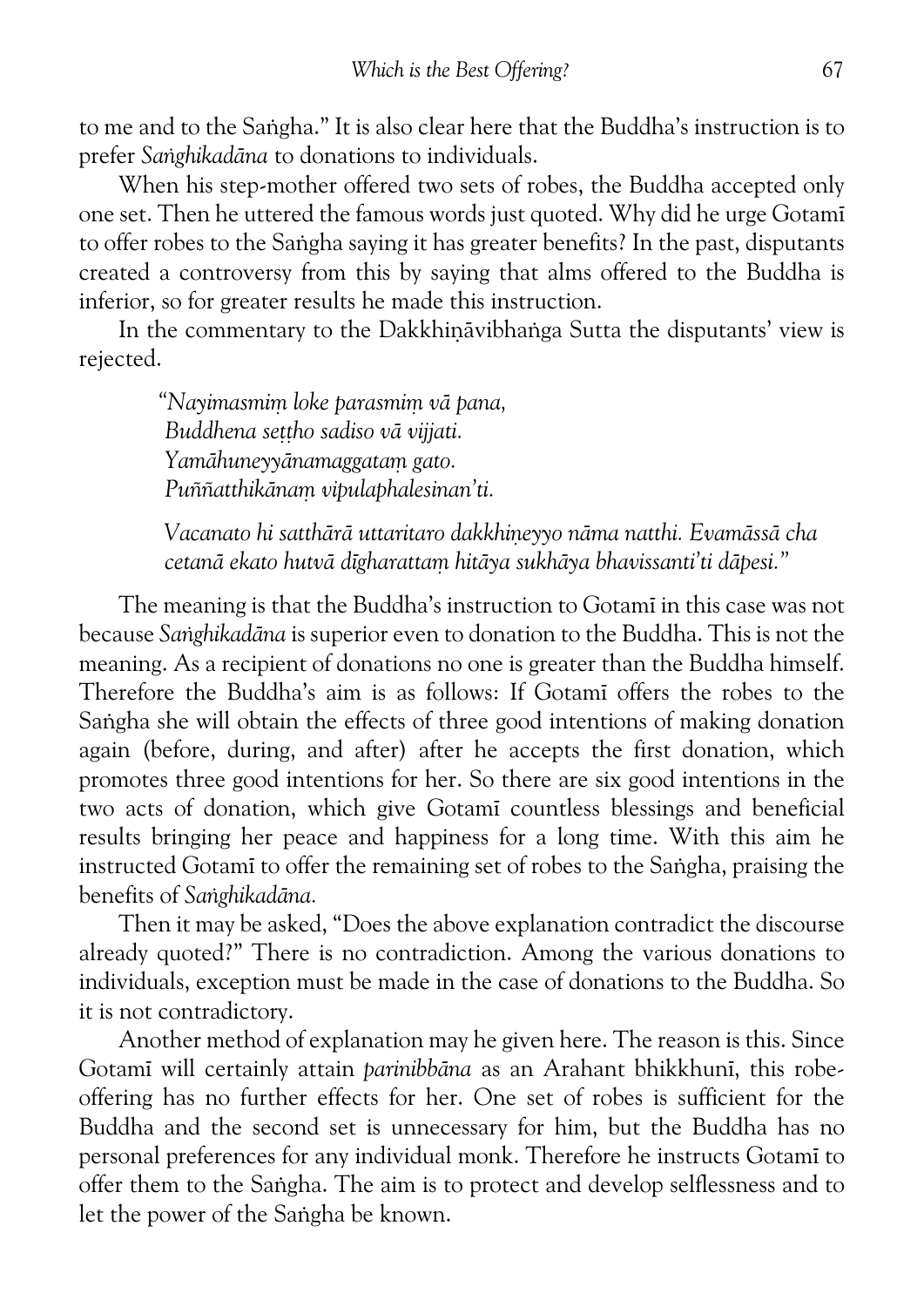Anyhow this explanation may not fully satisfy the requirements of the question. Then a good, reasonable answer may be given to make a definite decision. The question is, "Is individual donation to the Buddha superior to the seven types of *Sanghikadāna*?

The Buddha's teaching: "In no way, Ānanda, does a gift to an individual ever have greater fruit than an offering to the Sangha." is clear, and no controversy should arise. The question should not be asked at all because it is not suitable to declare that any one of the seven types of *Sanghikadāna*, is superior to individual donation. It is unsuitable to answer because an individual recipient cannot be said definitely to be superior. Considering all these facts, the Commentary's explanation is correct, which correctly explains the Pali text.

Here I present some cases for thoughtful persons to consider. When donors were offering food to the Buddha, they saw him in person. After he attained parinibbæna, many devotees made offerings to Buddha images as individual donation to the Buddha. Is this merit greater than Sanghikadana now? The next problem to consider is: "Which is greater merit? Building pagodas or Buddha images, and offering food to them as individual donation, or Sanghikadāna such as offering a monastery to the Sangha? These problems are offered for consideration because in the Vimānavatthu it says: "Titthante nibbute cāpi, same citte samam phalam. Cetopanidhihetu hi, sattā gacchanti suggatim — whether one actually sees the Buddha in person or not, if the mind is fixed on him, it has the same effect as the intention is the same. Many beings go to celestial realms because of this correct attitude, although they do not actually see him." Only mind can help one to achieve heavenly attainment and nibbæna. If the motive is the same, the effects are the same. Confidence can be present in Buddha's presence or in Buddha's absence.

However, to have equal confidence in both cases is very unlikely. If one sees the Buddha in person, one's confidence may be much greater than in seeing a Buddha image. How wide this gap will be is hard to decide. To what extent can a mental object give rise to confidence? Wise persons should consider these problems.

# *Cultivating A Skilful Attitude*

Having answered the thirteen questions, I will give an admonition so that the right attitude and motives can be cultivated. Serious consideration should be given to the essential guidelines taught in the Bālapandita Sutta (M. iii. 169). The simile of the blind turtle should be remembered by everyone.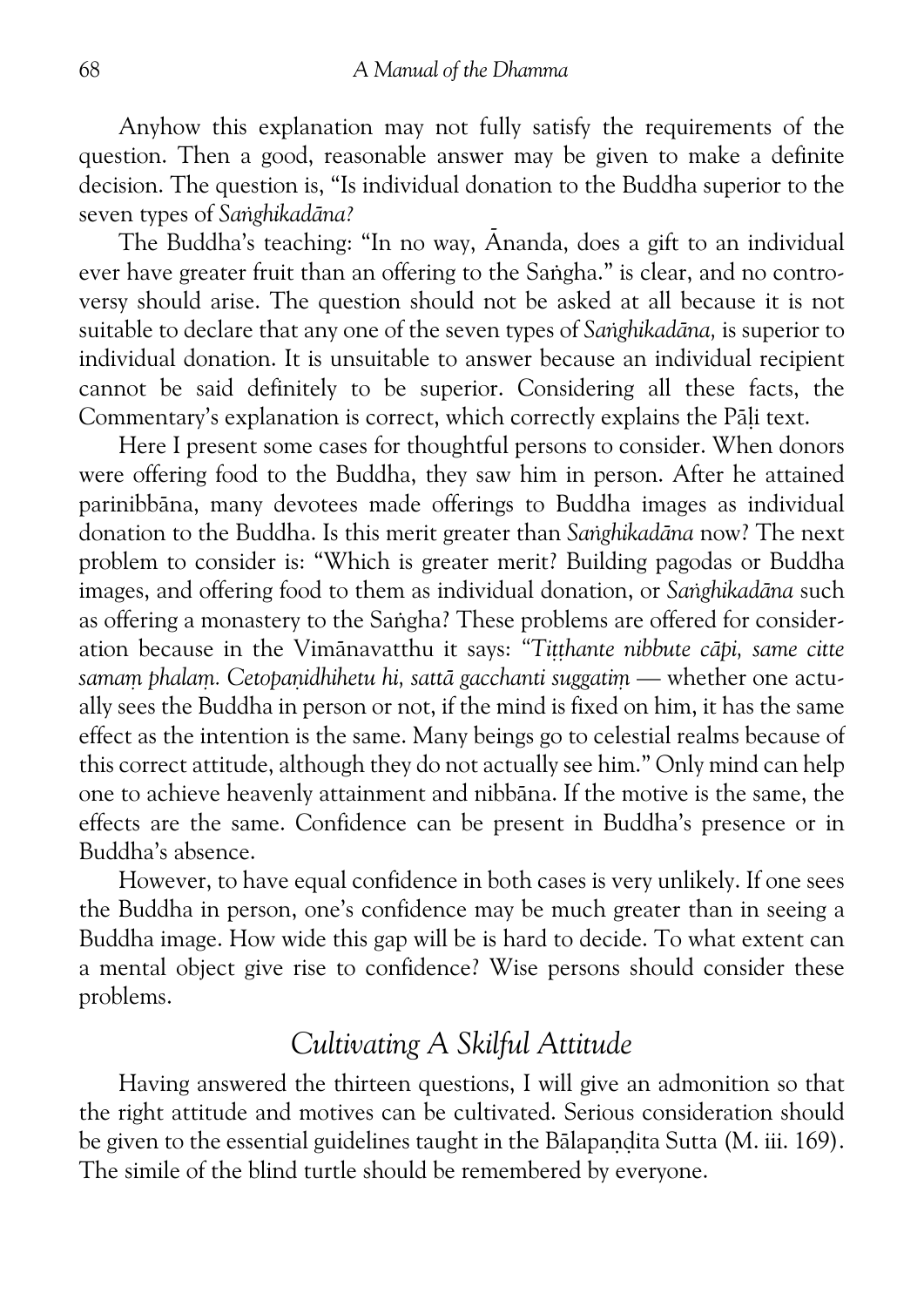#### **The Simile of the Blind Turtle**

"O monks, I will give you a simile: A man makes a hole in a log and sets it adrift in the ocean. When the wind comes from the east the log drifts westwards. When the wind blows from the west, it drifts eastward. Similarly, north winds push it to the south, and south winds push it to the north. In the ocean is a blind turtle who surfaces only once every hundred years. Is it possible that the blind turtle would put his head up through the hole in the log?"

The monks replied that normally it would be impossible, but in the infinite duration of samsāra a chance might occur. Yet it would be very difficult for the blind turtle to meet up with the drifting log. Then the Buddha explained.

"Monks this rare chance, this freak occurrence is possible, but for a bad man who is reborn as an animal or in hell to become a human being again is rarer and more difficult."

Rarest is the human status. Once this rare status is gone one finds greatest difficulty to be reborn again as a human being. Why? In the lower realms such as hell, no opportunities exist for the performance of wholesome deeds. So, lacking good conduct, a person in hell has to suffer for countless aeons. Those who are reborn in the animal kingdom have to struggle for existence, preying upon each other. Animals do mostly harmful deeds with their low intelligence, and the strong persecute the weak. So there is little chance for them to be reborn in the human world. The lowest probability exists for them to upgrade themselves.

For a blind turtle wandering in the ocean to encounter the hole in the log is possible only if the log never rots, and only if he lives for millions of years. Yet a much smaller chance exists for a sufferer in hell to achieve human status again, for very few wholesome kammas are possible in the lower abodes. This is explained in the commentary.

Indeed, this is true. When close to death, a human being urgently needs good thoughts to achieve a good status in the next existence. During one's last thought moments, previous wholesome kammas produce good mental objects, enabling one to be reborn in the fortunate realms of existence. Otherwise bad kammas will predominate at this crucial moment, and bad mental objects will send one to hell. In the four lower realms of existence a sentient being knows nothing of the value of almsgiving, keeping moral precepts, or practising medita tion. Lower beings who find themselves lacking wholesome kamma are further hampered by the lack of opportunities to do good. Observe the daily behaviour of dogs, pigs, cows, buffaloes, crows and other animals. Their moral sense is very limited, so they often indulge in evil deeds. They have little chance to do good.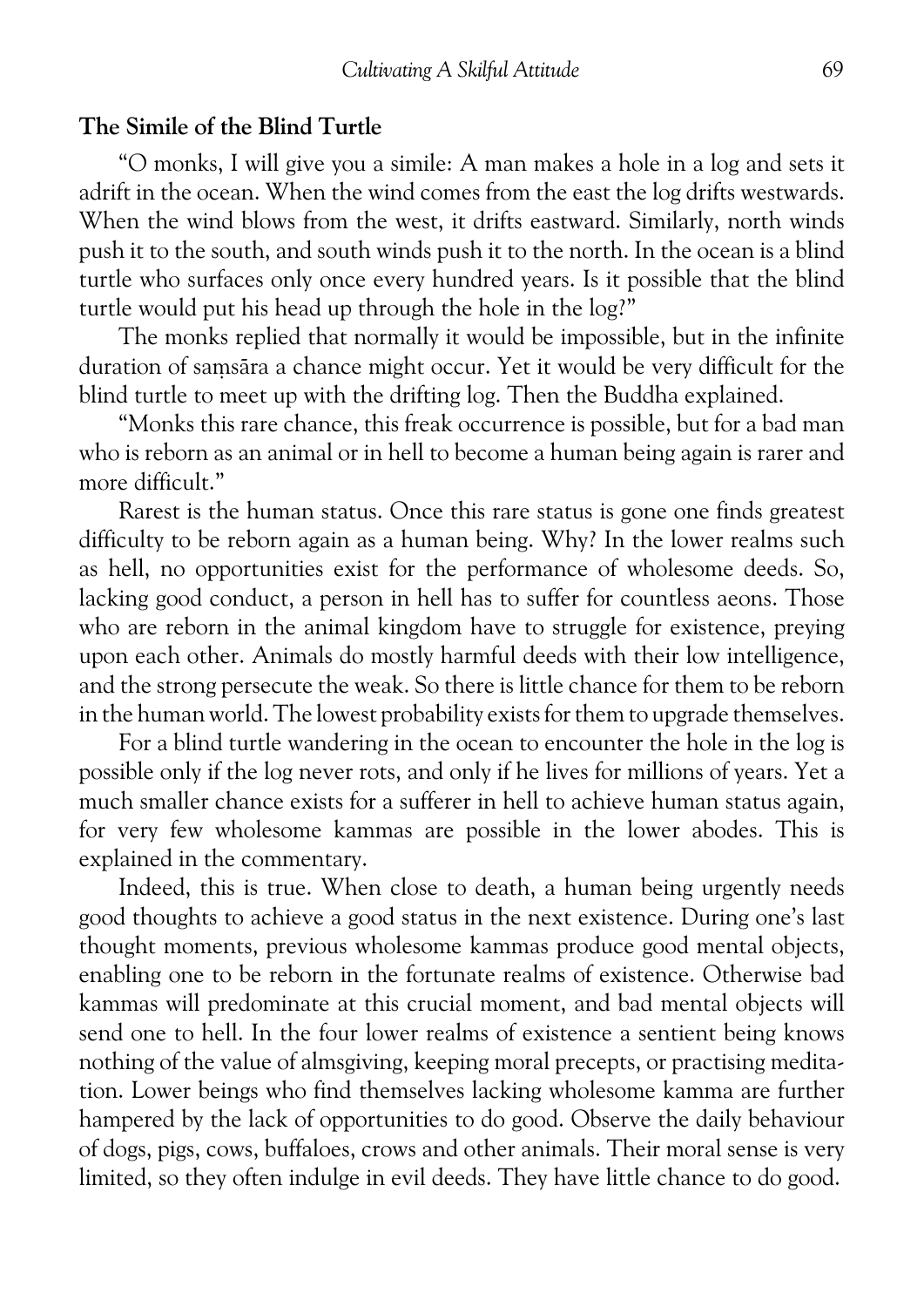Therefore a dying being in the lower realms has a very slim chance of experiencing good mental objects to gain higher existences. Evil kammas usually manifest, leading again to realms of misery. Even a virtuous person in this human world cannot safely say that, at the moment of death, immoral kammas will not influence the next rebirth. Although one may have given alms, observed moral ity, and performed other meritorious deeds, one may experience very bad thoughts at death. Without regular practice of the four right efforts, no one can guarantee the arising of good thoughts. Every ordinary person has done count less unwholesome kammas in past lives and in this existence, which can mature at any time, producing corresponding results. For the majority of people today, wholesome kammas are relatively few. So their past immoral kammas will have to produce results in future lives.

One's present wholesome deeds may not stem the tide of past unwholesome kammas with their impending results, which must give appropriate results at some time. As a universal principle everybody is subject to moral responsibility. All types of kammas are waiting for their chance to mature at any time. Thus, countless past kammas of various types remain for each person as latent forces. If a foolish person now gathers fresh evils, the chance of past misdeeds giving their effects increases, for like begets like.

For those who have to suffer in hell even once, the floodgate of past evil kamma opens, letting in the bad effects. So, generally speaking, various powerful evil kammas make the suffering in hell very long and tedious, as successive bad results get their chance to mature in various ways. Bad kammic results predom inate in the lower realms. One has to undergo long-term sufferings for the evils of past lives too. Consider the evils done in the present life to evaluate the nature of impending bad results. Therefore, in the Sammohavinodani, the commentary on the Dhammasangani, a note of warning is struck for this awful possibility. Some persons have to take rebirth in hell due to minor or slight misconduct. Once in hell, other grave kammas of the previous existences make their appear ance too and their sufferings increases a thousand-fold. Past evil kammas are waiting for chances to manifest their influences and powers especially in the lower existences. The moral is, "don't let evil takes its chance" or "don't open the doors of evil." The present life is very important.

## **The Simile of the King's Favourite**

For clearer understanding a simile is given here. The king's favourite, having been empowered with great authority, misuses his office for his own selfish ends. He confiscates other peoples' property, sexually abuses girls, accepts bribes, etc.,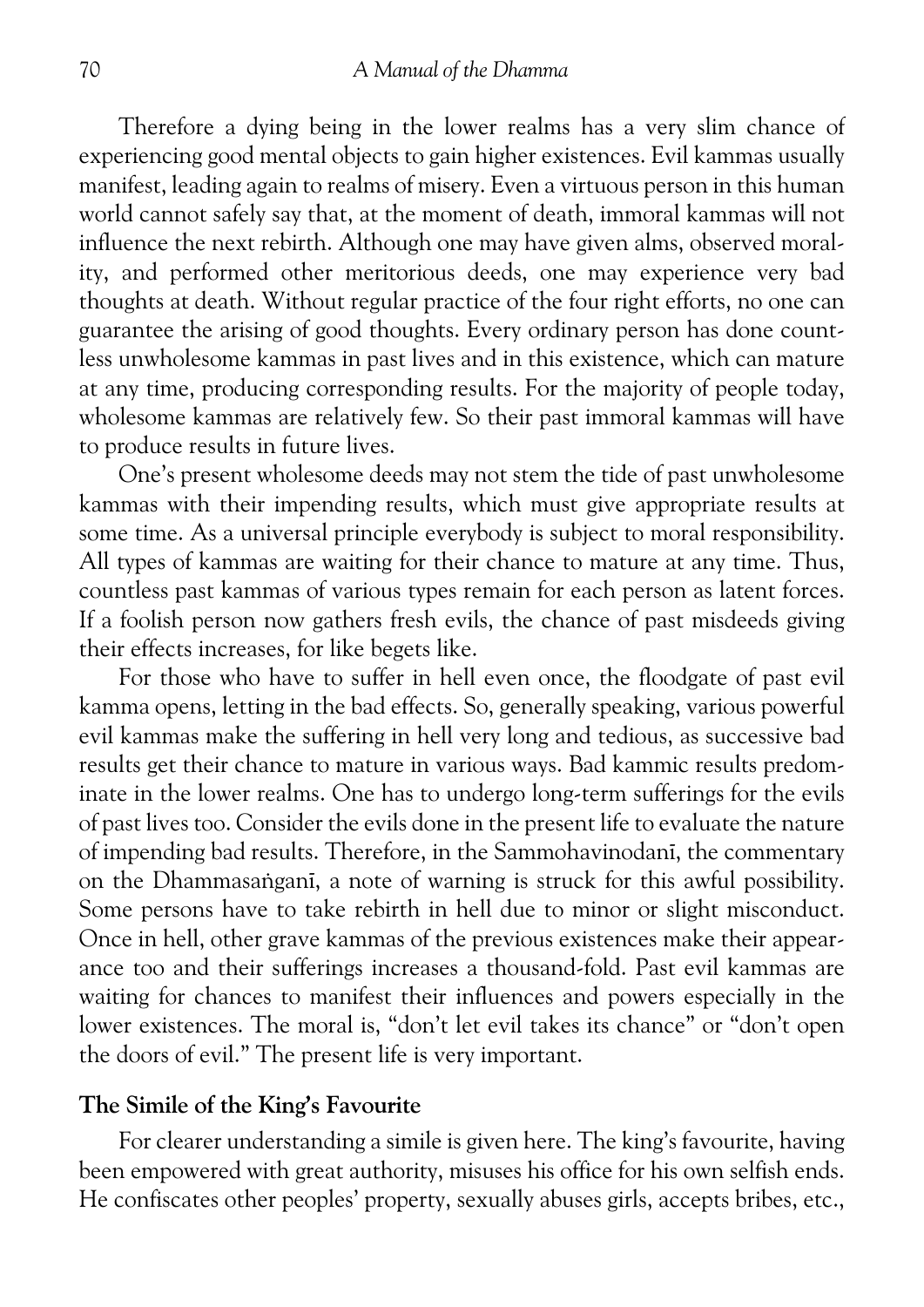but no one dares to complain. As the king's favourite he escapes arrest and punishment although his crimes are serious. Due to the king's influence he lives in safety for a long time. However, one day, he happens to commit a minor wrong that enrages the king, who orders his arrest and prompt punishment. As soon as the news of his arrest is known, all his past victims make their complaints to the king. The king orders investigations and inflicts severe punishments when the cases are proven. Yet more victims now come to the king to seek redress. This is an analogy for the accumulation of bad effects for an evil person when his destiny is downgraded by a minor or major fault, as the case may be.

Note that even a small misdeed can give hellish results. Once in hell, one suffers for longer as the serious results of long dormant evil kammas mature to give appropriate results at what is now the right time and place. In the eight great hells, countless millions of sufferers are tortured for aeons. Any opportunity for them to return to this human world is very remote as no good kammas can be practised there. This accumulative nature of kamma must be studied alongside the Simile of the Blind Turtle. This analogy agrees with them.

## **The Five Greatest Rarities**

Among trillions of beings<sup>1</sup> who endure the results of evil kammas in the lower realms, very few are reborn again as human beings. Based on this inherent feature of Dhamma, the Buddha declares in the Anguttaranikāya the "Five Greatest Rarities" or the "Five Hardest Things"*(dullabha).* They are so called because of the very small chances to attain them. Human existence is one of the greatest of rarities, as human birth is very hard to attain. One must cultivate right thoughts regarding the plight of countless beings in the lower realms. In the Anguttaranikaya the Buddha declares:*"Manussattabhævo dullabho* — human life is a rarity."

The bodhisatta Metteyya will achieve Buddhahood in the era of ascending human longevity after an era when the duration of human life falls to just ten years. Metteyya Buddha's dispensation will last only two or three hundred thou sand years. Though this may seem like a long time, it is too short for the beings in hell to become humans and meet his dispensation. For them, this amounts to just two or three existences, so the chance of meeting him is very remote.

After Metteyya Buddha's dispensation, three succeeding aeons will be devoid of Buddhas — they will be eras of spiritual darkness. No Buddha will appear in this aeon after Metteyya.

<sup>&</sup>lt;sup>1</sup> The Hutchinson Encylopedia says: "Approximately 600 trillion (million million) krill thrive in the Southern Ocean. Together they weigh more than the entire human popula tion." (ed.)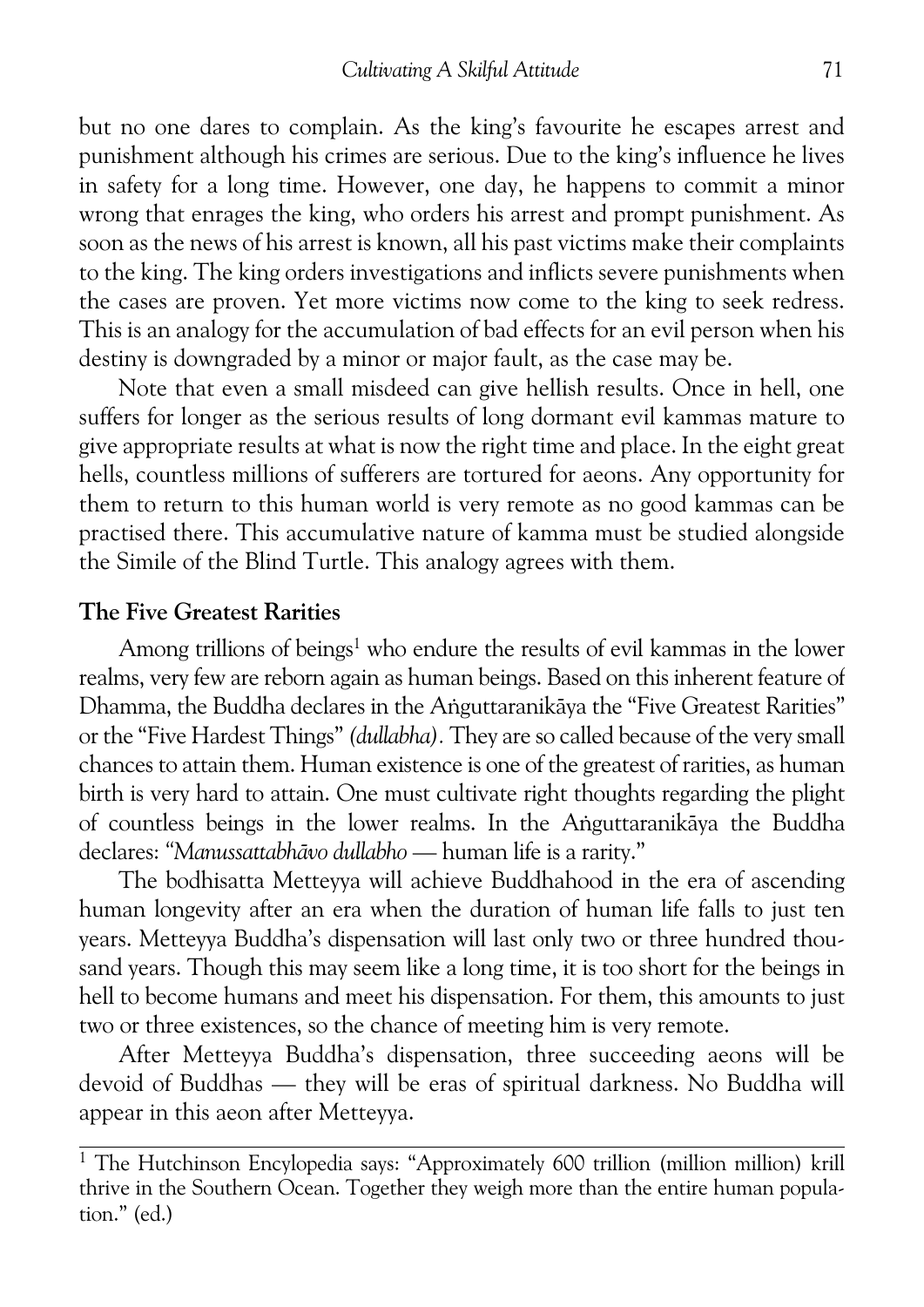Those who treasure the incomparable Three Refuges and Buddha's dispen sation today, have many rare opportunities to perform charitable deeds, to observe five or eight precepts, and to undertake meditation for concentration and insight. Such good persons have appreciated the great value and significance of Gotama Buddha's dispensation. Furthermore, for these devoted and wise persons at present, an encounter with Metteyya Buddha's dispensation is very probable. The reason being that they devotedly live as good human beings, as scrupulous monks, as devoted lay supporters, ardent meditators, etc. They will gain liberation, as they seek wisdom in this present dispensation with a skilful attitude and noble conduct. They may become Noble Ones in this very life. If not, they are certain to meet the coming Metteyya Buddha according to their wish. The point is that for them, basic ethical and insight attainments do not degenerate any more. No moral lapses or weaknesses will appear. Naturally, with the forces of past and present good kamma, they are bound to win liberation in this dispensation, or during Buddha Metteyya's dispensation.

While Gotama Buddha's dispensation retains its pristine purity, all human beings have rare opportunities to cultivate confidence, charity, morality, and insight meditation. If they can recognise these noble factors and fine character istics, people possess good perfections. They appreciate the special significance and power of taking the Three Refuges, so they perform a unique meritorious deed. They now practise noble morality, concentration, and wisdom, which prevail only during the Buddha's dispensation. Their meritorious deeds will bring them at least to the six celestial realms. At best they will attain Stream-winning and higher stages in this life or the next. As they fully appreciate the significance of the Three Refuges, when noble deities in celestial realms teach the Dhamma, they will instantly become Noble Ones. Because the noble deities in the six higher realms live for innumerable years, the Buddha's dispensation prevails in the celestial realms long after it is extinct in the human world. So a good ordinary person will certainly attain liberation in the celestial realms, with the four great moral efforts. For the noble deities the duration of the Buddha's dispensation on earth is just a few years, but for them the dispensation will continue for aeons.1 Most Noble Disciples of Buddha Gotama's time have been reborn in these celestial abodes. They are true sons and daughters of the Buddha, and so can teach the true Dhamma. Non-returners dwell in the

 $1$  After listening to the Sakkapañha Sutta, Sakka, the king of Tavatimsa gained Streamwinning. He will live for thirty-six million years as the celestial king of Tavatimsa. So, for him, the two thousand six hundred years of the present dispensation is equivalent to just two and half days in the life of a hundred-year-old man. (ed.)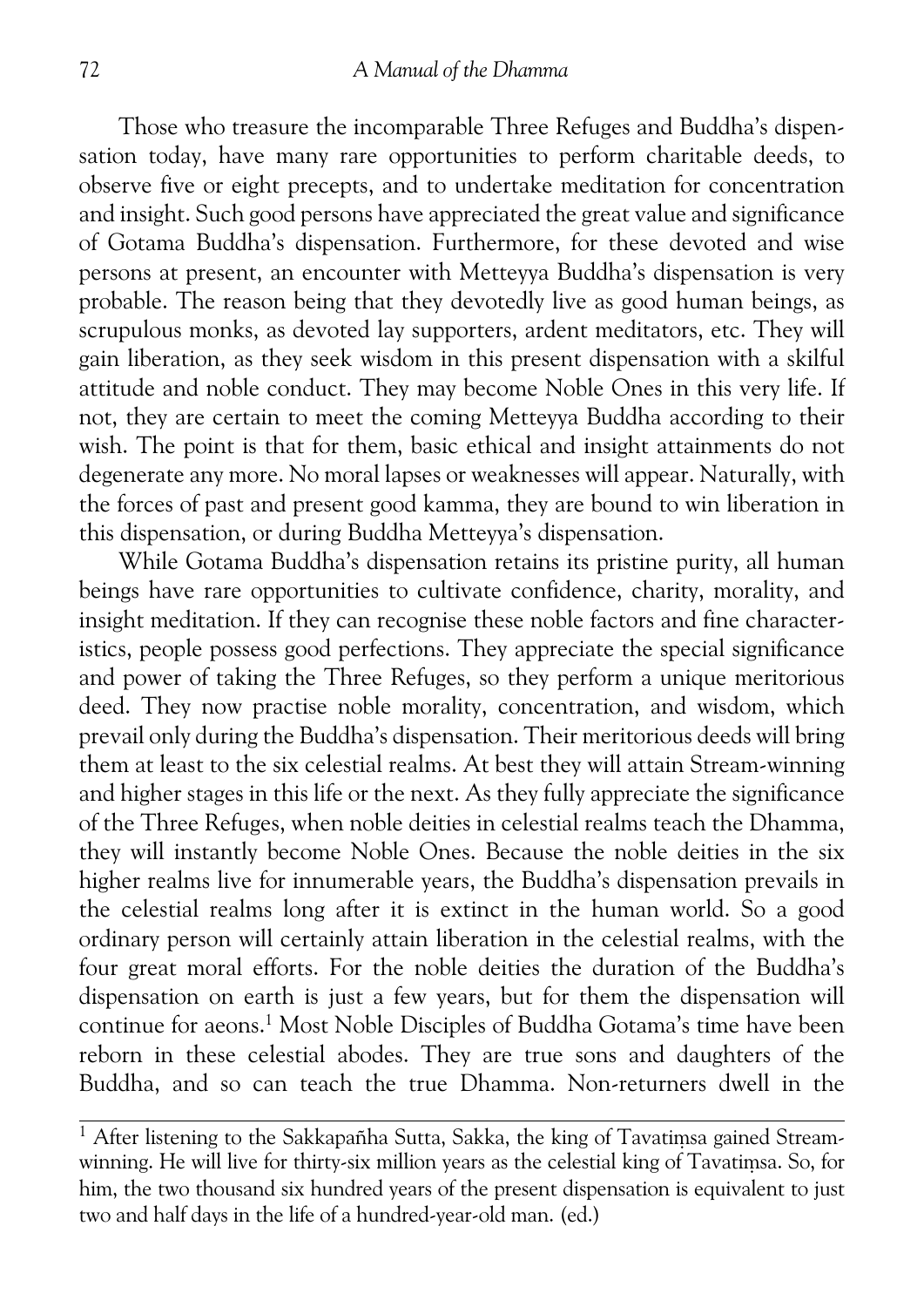Suddhāvāsa Brahmā realms (the Pure Abodes), so those disciples who fail to win nibbæna in this world can listen to the Noble Dhamma if they are reborn in the brahmæ realms. So excellent opportunities prevail for all true Buddhists to realise nibbæna in the celestial realms.

The Bodhisatta Metteyya is now living in the Tusita celestial realm. With him are Noble Disciples of Gotama Buddha, who were reborn in this unique realm before or after the Buddha's parinibbæna. Stream-winners from ancient Sri Lanka were naturally reborn in this celestial realm too. In every celestial realm Noble Ones of this dispensation will help others by preaching the Four Noble Truths.

Devoted and wise persons get inspiration by reading the biographies of Visākhā and Anāthapindika, and greatly admire their noble good deeds. However, they learn of their noble deeds only from the study of history. They do not personally encounter these famous disciples of the Buddha. If they are reborn in celestial realms, they will personally meet these famous Noble Ones. They will then certainly become Noble Ones too, as there are countless Noble Disciples to guide them to liberation. Devoted people, due to their charity, morality, and efforts in meditation, will enjoy refined sensual pleasures in higher abodes, even if they do not become Noble Ones. Finally, after many rounds of fortunate rebirths, when Metteyya Buddha arises in this world, they will certainly win liberation. They will surely meet Metteyya Buddha due to their good kamma during this dispensation, and will certainly realise nibbāna too. It is therefore noteworthy that men and women with this knowledge during Gotama Buddha's dispensation, possess rare and unique opportunities to achieve the best things in life, both now and hereafter.

However, ordinary meritorious deeds cannot open the doors to these unique opportunities and give the rare chance of salvation, because ordinary people do meritorious deeds without insight knowledge. So lay people should not rely solely on almsgiving. Those who have taken up the yellow robes should not feel safe in the Buddha's dispensation as they are just in the preliminary stages. Most of them are ordinary persons. If novices and monks practise the fourfold puri fying morality, and fully attain the seven factors of a good man, they will reach the stage of safety. As the great power of morality during this dispensation leading to nibbæna is present, this type of person will at least reach the stage of a lesser Stream-winner *(cūlasotāpanna)*. Insight is essential for nibbāna.

Because a full Stream-winner*(sotæpanna)* is completely free from moral lapses and suffering in hell, the lesser Stream-winners also escape these great evils and sufferings, although they are not full Stream-winners yet. Due to their insight into mind and matter (nāmarūpapariccheda ñāna), and their habitual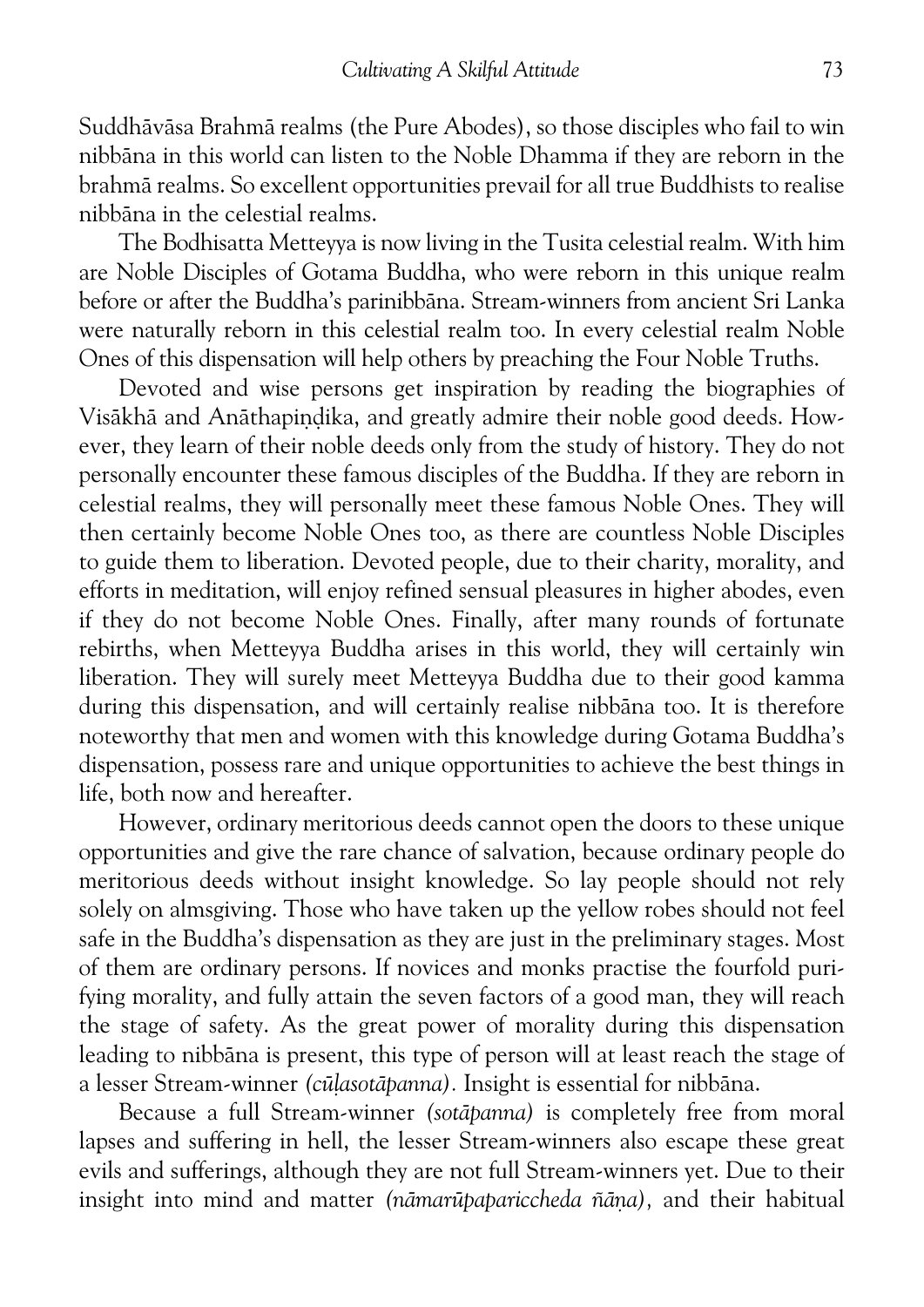observance of the five precepts, they are similar to Stream-winners of the highest grade. Living in these rare circumstances, with the greatest of opportunities, no one should blame others' wickedness and failures. No one should pay any attention to others' faults, or waste time blaming the evil actions of others. One must live steadfastly practising the Dhamma oneself, thinking only of one's own rare opportunities, which must be seized with strenuous moral effort.

Inevitably, in this Buddha's dispensation, some monks show moral and intel lectual lapses and backsliding. They consciously or unconsciously break the Vinaya rules, both minor and major, and live heedlessly. However, a knowledge able and mature person (a wise lay supporter) must not pass judgement or blame them. For one's greatest responsibility is to follow the path of righteousness with one-pointedness. Only by taking care of oneself can one walk on the path stead fastly. Others' evil acts and faults are not one's concern, none of one's business.

If one regards others' faults and blames them, one suffers by defiling one's own mind, and accumulates greed, anger, and delusion in the process. One becomes impure and one's confidence wavers. These subtle unwholesome deeds, will show their power when one is about to die, and will push one down to hell. One's own impurity in physical, vocal, and mental conduct can bring about hellish results at the time of death. The Pāli texts and commentaries consistently caution that once in hell, chances to become a human being again are very slim. A fallen person usually goes downwards, being reborn as a hungry ghost, an animal, or in hell, successively.

Since unwholesome kammas operate most effectively in the lower abodes, to be reborn as a human being, deity, or brahmā, is very difficult. The Buddha used the term*"dullabho,"* which means "hard to get the good planes of exist ence." So even if a being in hell attains a higher life on account of his past kamma, most fail to reach it during the duration of a Buddha's teaching. So to be united with Noble Ones in celestial realms when his good kammas bear fruit, is a very remote possibility. Human beings in this dispensation are unlikely to meet Metteyya bodhisatta in Tusita, or after he becomes Buddha, if they are satisfied with ordinary morality and almsgiving. From this standpoint their ordinary morality and charitable acts become useless or futile.

Why? They are useless in the sense of giving effects only for the attainment of celestial and human pleasures or mundane bliss, which are commonplace and temporary things. After suffering in hell, a being attains a higher existence due to past good kamma, but heavenly bliss and human happiness are not unique. Many times one has been a deity or a human being. In future too one will certainly become a powerful deity or king. Merits done during the Buddha's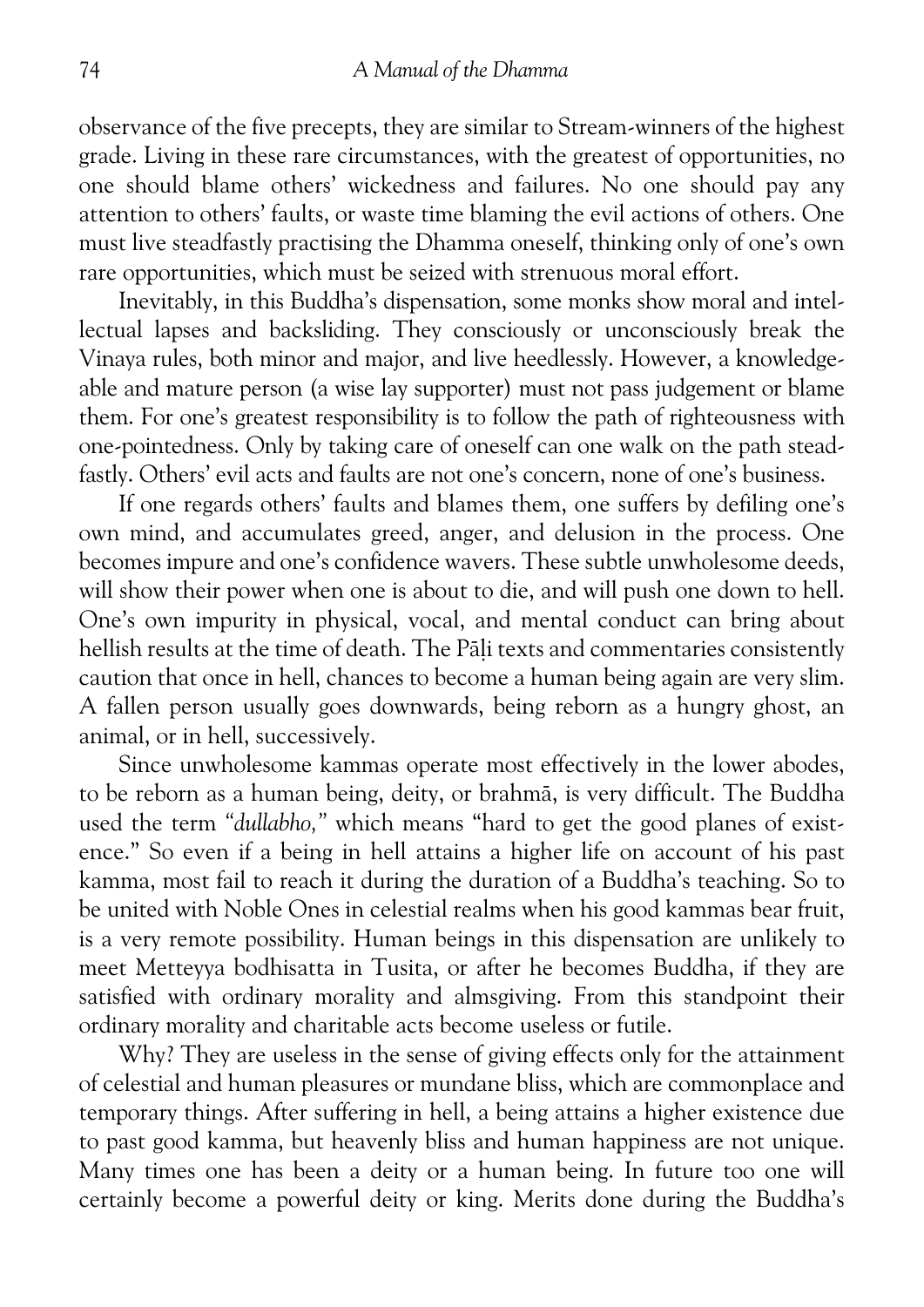dispensation should not have such low aims. For after enjoying heavenly bliss, all may become human beings again as rich men, powerful kings, etc. These kammic results are very common and are not especially desirable in this dispen sation. The chief aim of the dispensation is to realise nibbāna, to actually know through insight the Four Noble Truths, that is, to become a Noble One. In other words, by means of insight one must obtain the path and its fruition, which have nibbæna as their object of cognition. Mere wishes and prayers will not do. Past vows, inclinations, and aspirations have given devotees the chance to attain this noble aim of nibbæna in a short time through the practise of mindfulness. The primary goal of the Buddha's dispensation is to realise nibbāna here and now. Speedy liberation is best, because for countless lives one has aspired to win liberation from sorrow and suffering.

This noble aim is possible to attain during this Buddha's dispensation, so nibbæna must be won by insight. This is the unique feature of the Buddha's teaching. If one aims at mundane or heavenly pleasures, one will not only miss Gotama Buddha's dispensation, but also that of Metteyya Buddha. Hence the term "useless" is attributed to ordinary merits, which only lead to worldly joys. If one fails to meet Metteyya Buddha due to these reasons, countless aeons intervene when there is no dispensation. For this reason too, the meaning of "useless" meritorious deeds should be understood.

A special class of skilful conduct exists for the attainment of the path, its fruition, and nibbāna. This is called "Pāramī Kusala" — wholesome perfections for the achievement of liberation, crossing over the ocean of samsāra. Even among perfections, two categories can be seen:

- 1. Stable*(niyata).*
- 2. Unstable*(aniyata).*

For bodhisattas, having received assurance from a Buddha, good conduct becomes natural, and certainly leads to nibbāna. In such a person, meritorious deeds are extremely powerful and do not lose their force at all. They always give their desired results or effects. During any existence, bodhisattas perform all kinds of perfections until nibbæna is attained in their final existence.

The meaning of unstable perfections or ordinary perfections, is that they lack profundity and stability, and are mostly devoid of wisdom. As they are weak in nature they are not certain to bring the desired effects. One who has done such perfections can attain nibbāna if they meet a Buddha, in which case ordinary generosity, morality, etc., can lead to nibbana. To that extent these merits are excellent, but in the absence of a Buddha's dispensation, good deeds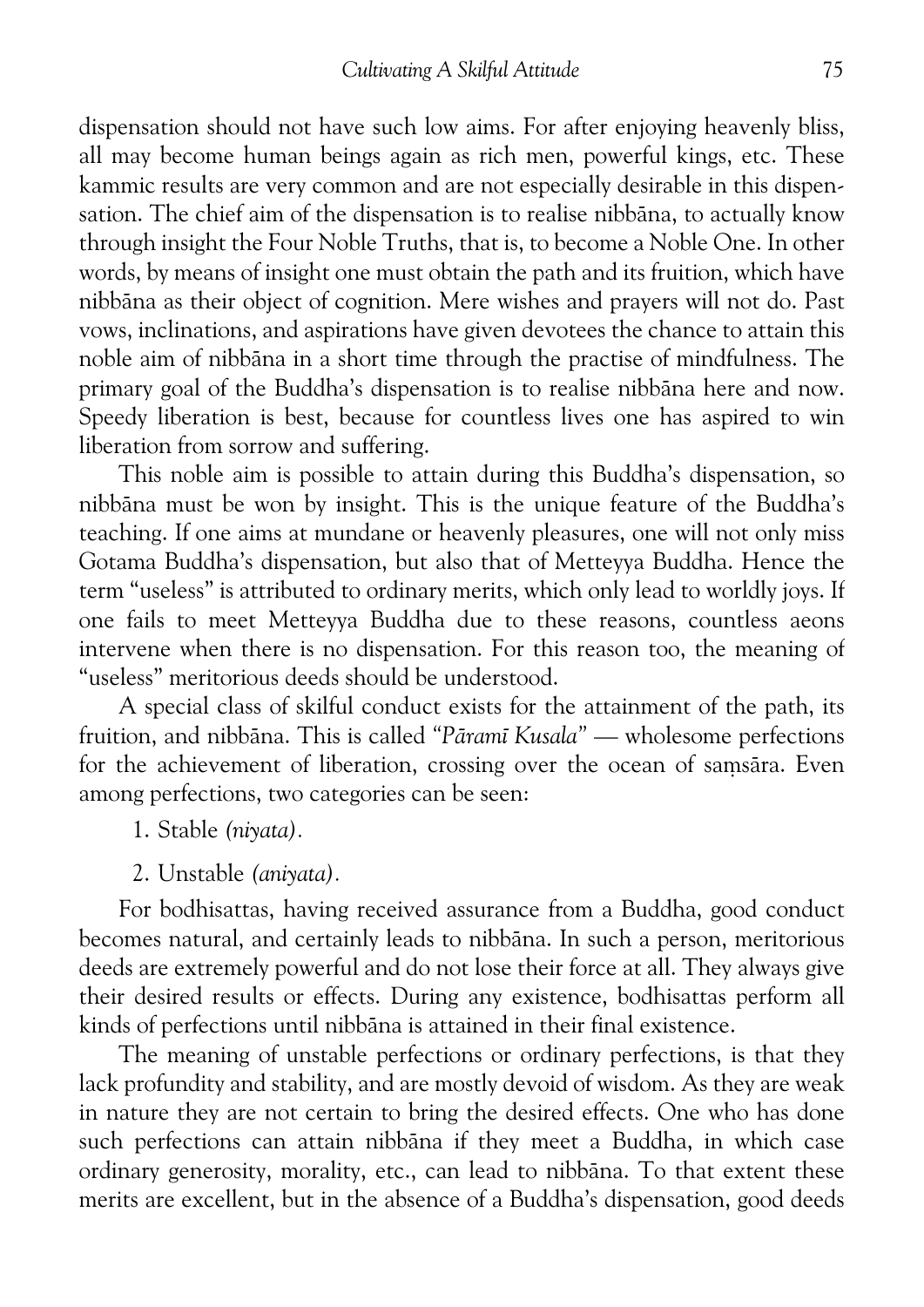done with self-view will only prolong the suffering of samsara. The power of wholesome kamma diminishes and finally disappears as one wanders through countless rebirths. So those with unstable perfections, even if they meet a Buddha, do not receive the assurance to become Buddha. Their good kamma is not of the stable, powerful type. In the cycle of existences they can do very grave evils and end up in hell, so other wholesome deeds cannot give their benefits. Powerful bad kammas take precedence in lower realms. So the weak unstable good deeds are classified as*"Aniyata kusala",* which means "unstable meritorious deeds."

Those who realise the value of a human existence in this Buddha's dispen sation should not consider the faults and defects of others. No attention should be paid to the affairs, shameless behaviour, ignoble conduct, or bad character of others. One must regard only one's own rare opportunities and high status in the Buddha's dispensation. Amid turmoil, one must maintain poise and serenity at all times. Abuse, condemnation, criticism, slander, and accusation, will bring unwholesome kamma for oneself.

Realising the urgency of one's own one task, must be steadfast and equani mous, ignoring the mistakes and faults of others so that one's mind remains undefiled. I will give a simile to illustrate the skilful attitude.

#### **The Simile of the Shipwreck**

A ship was wrecked, and sank. The passengers, facing great danger, started swimming to save their lives, facing death at any moment. Seeing their pitiable plight, an ocean-deity wanted to save them. However, their past good kamma was weak, so direct rescue was impossible. The best he could manage was to create a log for each of them. Each survivor must grab a log and swim ashore. The necessary condition to gain safety was observance of the five precepts. With strenuous, constant effort, they must exert themselves to reach safety. During their struggle, the swimmers might see sharks, crocodiles, whales, and swordfish, but must not pay any heed to them. They must entertain neither malevolence, fear, nor contempt for these cruel creatures. While they struggled to find safety, ogres and demons would frighten them, and try to drown them. Sea monsters would make derisive remarks at their pathetic efforts, but they must not be angry, nor pay any attention to their odd appearance. Evil thoughts should not be entertained, for one would then surely fall from the log and perish.

The above advice was given by the ocean-deity with a stern warning that his advice must be strictly obeyed. If they strictly obeyed his instructions, he assured them, they would surely arrive at a huge sandbank. This sandbank, though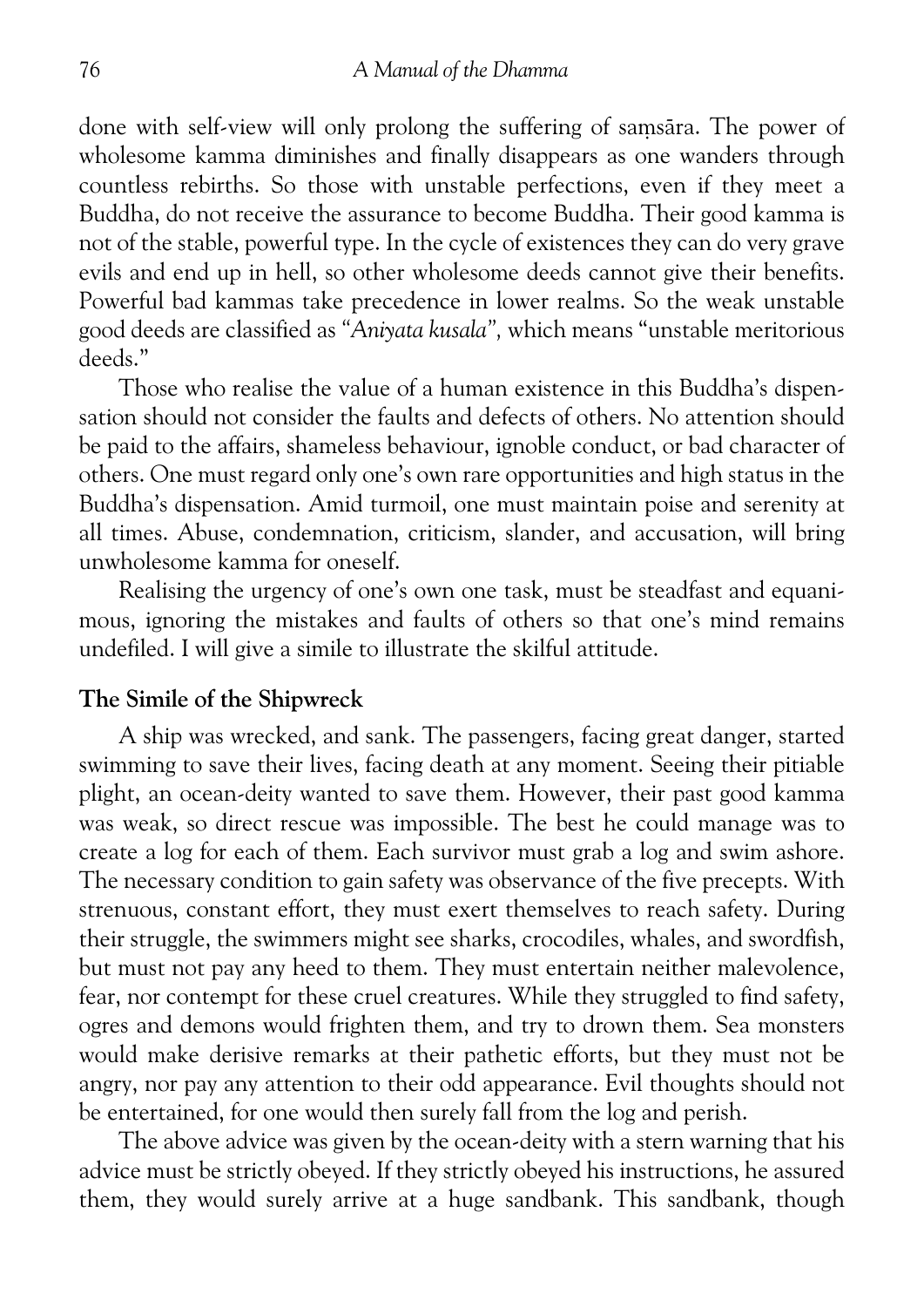helpful for some rest, was neither their destination nor a safe place to dwell for long, for waves could overwhelm it at any time. Every person must swim with the log again to each successive sandbank. Then after ten days of constant, relent less effort, another ocean-deity would appear before them, and put them on a rescue ship laden with seven kinds of treasure. On this ship, the survivors would duly arrive at a big city-port where they would, at last, dwell in safety and abundance. This was the deity's further advice.

Fearing for their lives, all obeyed the instructions of the ocean-deity. While swimming with the log, they believed implicitly in his prophecies. With unshak able faith and resolute determination to reach safety, they exerted themselves and soon reached the city. Their minds were fixed on exertion only. They all followed the five precepts religiously. Due to their perilous predicament, they were resolute and earnest to reach safety. They were equanimous and constant in their struggle, At last, they saw the ocean-deity and reached the rescue ship with seven great treasures. When they arrived safely at the port, they became wealthy.

Their goal was achieved only by observing precepts and making strenuous efforts. Observing precepts includes equanimity and detachment regarding others' misdeeds, scorn, insults, ridicule, and odd behaviour. Likewise, in full knowledge of the noble, rare and unique powers that prevail in this dispensation, everyone should adopt the attitude of the survivor of a shipwreck. Others' moral failures and misconduct must be ignored so that steadfast progress can be made every day. Everyone needs grace and serenity in daily life. So pay no attention to others' faults. Don't criticise others' misbehaviour for a moment. Strong, detached determination must be maintained at all costs in one's struggle to win the cessation of suffering.

In the above simile, the first ocean-deity is Gotama the Buddha. The second ocean-deity is Metteyya Buddha. The log is the attainment of human life. The sandbanks are a series of higher planes of existence, in human and celestial realms. The city port is nibbāna, the ultimate goal of safety. The sharks, crocodiles, whales, and swordfish are ordinary people. The ogres and demons who make derisive remarks are like shameless and immoral monks in the Buddha's dispensation. Survivors who pay attention to their misdeeds, defile their own minds. Everyone must overlook the odd behaviour and defects of others if the goal is to be attained. The other points in the story are now easy to understand.

#### **Choose the Right Path**

One must know two paths clearly with insight and choose wisely. A person needs to examine his or her own character very thoroughly. One must avoid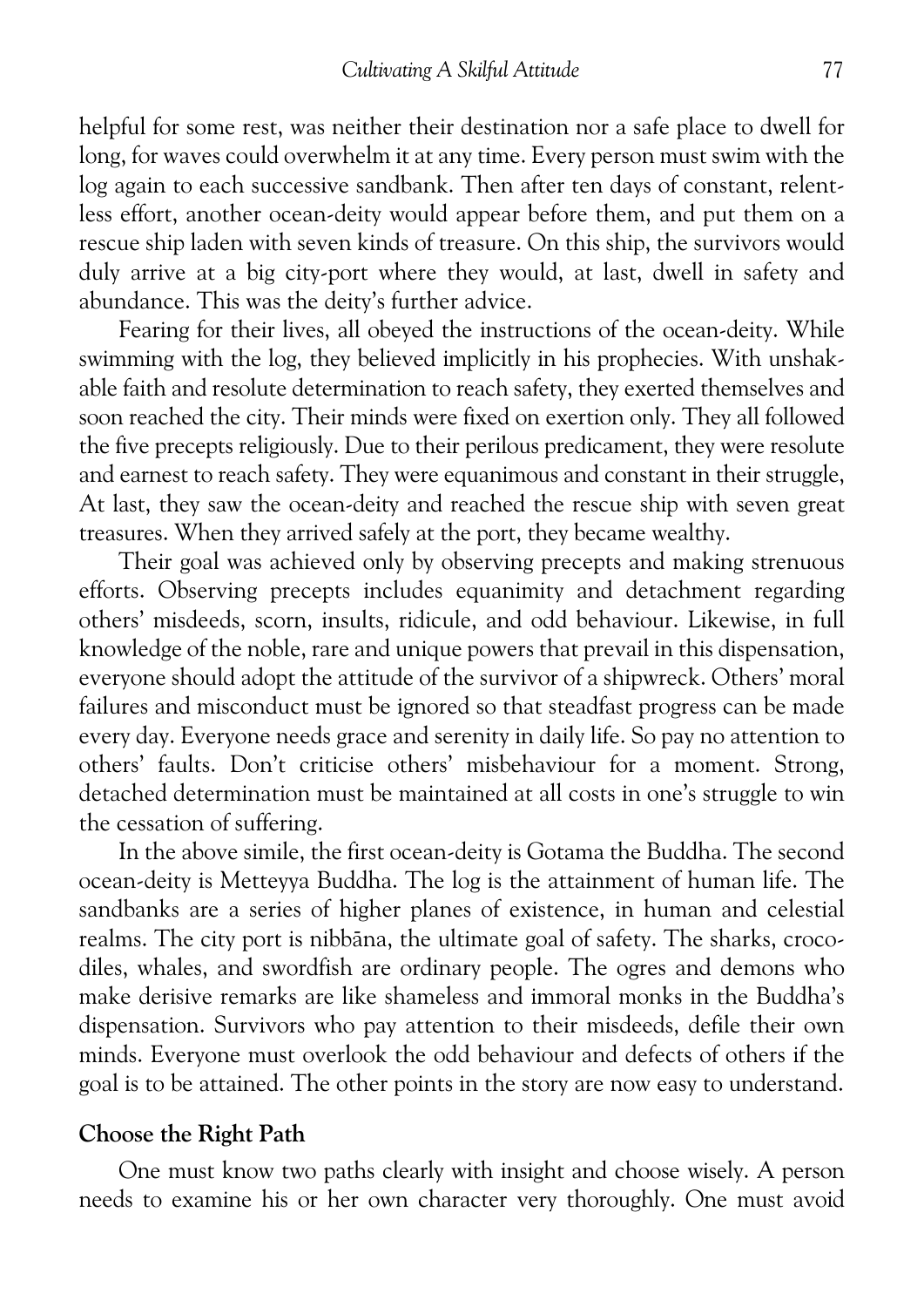blaming others' shameless, immoral, or bad conduct until the end of one's life. A wise person must use this precious human life to attain liberation, morality, and restraint. Then one will achieve nibbāna in successive higher abodes, either in this dispensation or in Metteyya Buddha's. By any means, final liberation must be won during the time of Metteyya Buddha, and the mind must be set on this resolutely. One must not allow one's mind to be polluted by the misbehaviour of others.

To attain the ultimate goal under Metteyya Buddha, one must practise generosity, morality, and meditation. Then one will surely encounter his dispen sation and then win liberation. No one must miss this final chance. Two fundamental virtues must be cultivated now by striving with the four right efforts to one's utmost. These two virtues are wisdom and good conduct.

What is wisdom? It means insight into impermanence *(aniccæ nupassanā-ñāna*), unsatisfactoriness *(dukkhānupassanā-ñāna)*, and not-self *(anattænupassanæ-ñæ¼a).*

What is good conduct? As already mentioned, for the laity it means eight precepts with right livelihood as the eighth, and the attainment of the character istics of a good man. For monks it refers to the fourfold purifying morality. Among these two basic requirements, good conduct creates the conditions to reach happy destinies, which means freedom from suffering in hell, from evil deeds and the consequent suffering in lower realms. Thus even temporary morality ensures that one will encounter the next Buddha. So the seeds of good moral conduct must be sown anew.

If one also sows the seeds of wisdom in this life, one will be sure to meet the next Buddha, and will also win liberation. However, if only the seeds of wisdom are sown without sufficient moral conduct, one will face many hardships. Evil kamma will produce suffering in the lower realms. One will be like a traveller who lacks sufficient food for a long, arduous journey, and so perishes without reaching his destination.

Another type of person tries to obtain good moral conduct to the greatest extent, but fails to gain insight. Though he or she has good conduct, it is accompanied by superficial wisdom, which does not lead to liberation. This case is like rotten seeds, which are useless even when sown in fertile ground. Good conduct enables such a person to meet Metteyya Buddha, but he or she cannot then gain enlightenment due to lack of cultivation of wisdom in past lives. Due to the power of morality he or she obtains wealth, status, and safe conduct to the presence of the Buddha. However, having only superficial wisdom, he or she fails to realise nibbæna during Metteyya's dispensation, in spite of meeting the Buddha and devotedly paying respect to him. Being satisfied with the honour of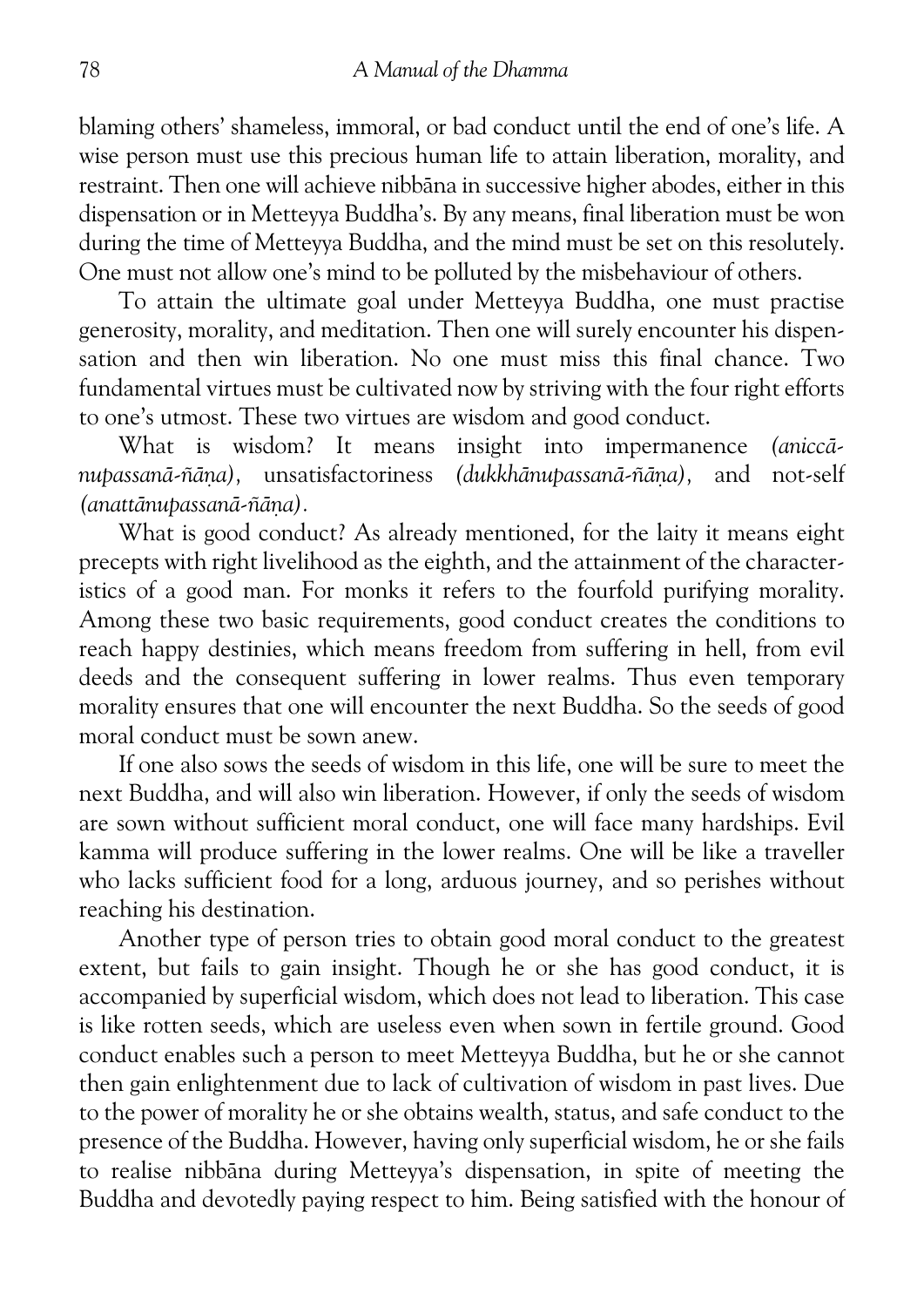being a lay supporter, donating an ordination hall or building a pagoda, he or she fails to become a Noble One. If such a person joins the Sangha, he or she remains as an ordinary monk or nun.

#### **The Simile of the Birds**

I will give another simile to illustrate the above points. Good conduct is like a bird's wings and legs, while wisdom is like a bird's eyes and beak. The distance to the delicious mango grove in the huge forest is like the time between this dispensation and the next. Wild mango groves represent the fortunate realms of existence. Underneath the mango trees, cobras lie in wait to catch any birds that fall from the trees. Every bird landing on the ground becomes prey to these venomous snakes. So the ground symbolises the lower realms. Those birds having good wings, legs, eyes, and beaks land on the mango trees and eat the delicious fruits as they wish. Hence they are happy and well-fed. If a tree lacks good mangos, they fly to another tree to feed themselves, and live safely on them. These happy, well-fed birds with complete faculties living in safety, are like laity and monks who possess both wisdom and conduct.

Some birds have good wings, but defective beaks, so they cannot eat the delicious mangos. As they have two good wings like other birds, they arrive at the delicious mango grove. However, as they lack good beaks they cannot taste the delicious juice of the mangos. Yet they can still enjoy the pleasure of taking shelter on the trees and resting on the branches. They enjoy the fine scenery and serenity of these rare, beautiful mango groves, but due to their defective beaks, they cannot taste the fruit of Dhamma and understand its flavour at all.

These birds are similar to those who, in this dispensation, are satisfied with their virtuous conduct, but lack wisdom. They live without developing wisdom. So they will encounter the next Buddha, but will not taste freedom as they have no insight.

There is a third type of bird. They have good beaks, but their wings are damaged. They fail to reach the mango grove and taste the unique mango fruit, so they live in vain. Similarly, in this dispensation, some monks and laymen learn Sutta, Vinaya, and Abhidhamma, but they lack good conduct. Not knowing the taste of liberation, they resemble birds walking on the ground where rats and snakes wait for them.

As devoted laity and intelligent monks have now encountered this extremely rare dispensation, they should all be like the first type of birds. Wisdom and morality should both be cultivated. If they have well-rounded abilities, after their death they will reach the higher realms, and will encounter